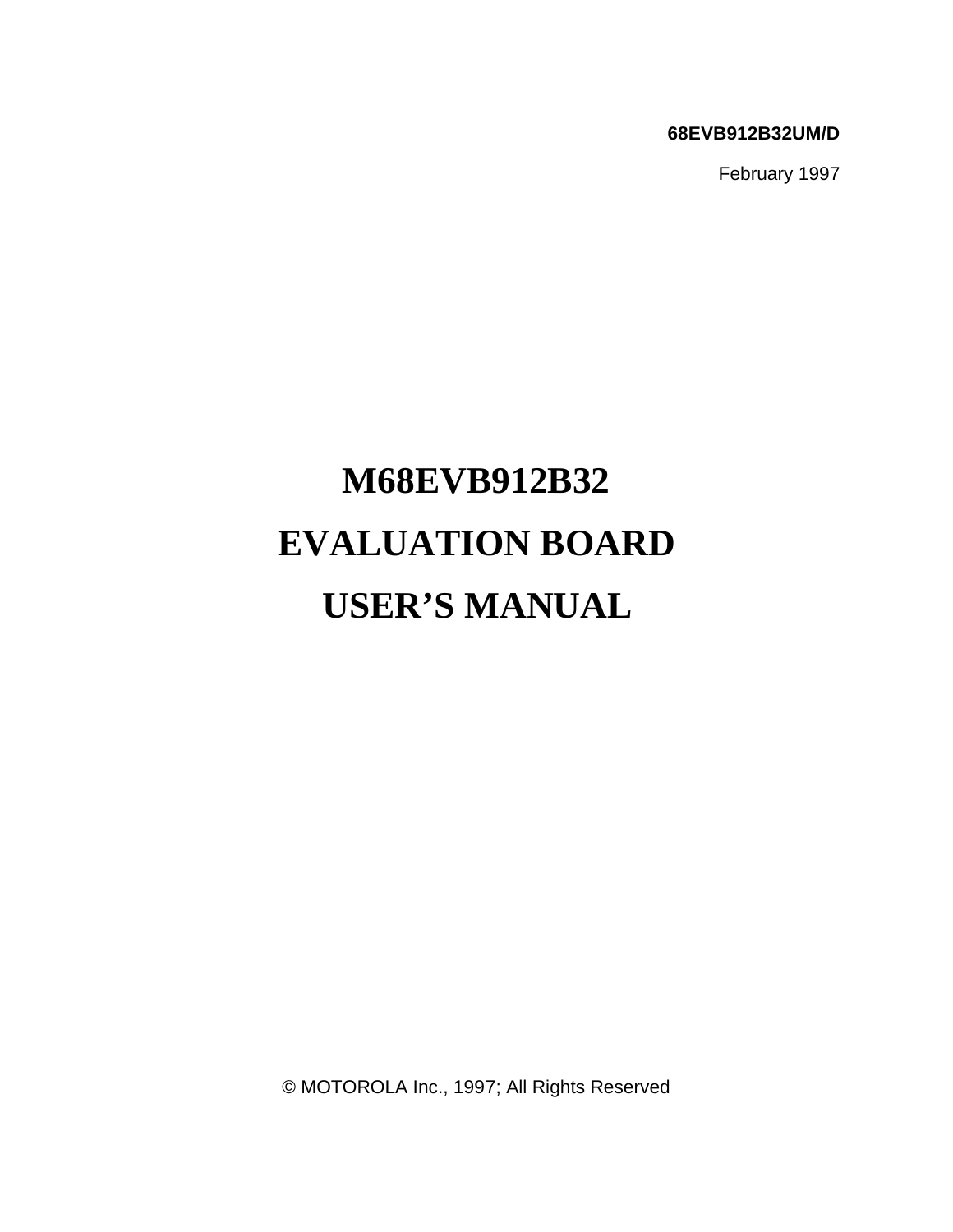Motorola reserves the right to make changes without further notice to any products herein to improve reliability, function or design. Motorola does not assume any liability arising out of the application or use of any product or circuit described herein; neither does it convey any license under its patent rights nor the rights of others. Motorola products are not designed, intended, or authorized for use as components in systems intended for surgical implant into the body, or other applications intended to support or sustain life, or for any other application in which the failure of the Motorola product could create a situation where personal injury or death may occur. Should Buyer purchase or use Motorola products for any such unintended or unauthorized application, Buyer shall indemnify and hold Motorola and its officers, employees, subsidiaries, affiliates, and distributors harmless against all claims, costs, damages, and expenses, and reasonable attorney fees arising out of, directly or indirectly, any claim of personal injury or death associated with such unintended or unauthorized use, even if such claim alleges that Motorola was negligent regarding the design or manufacture of the part.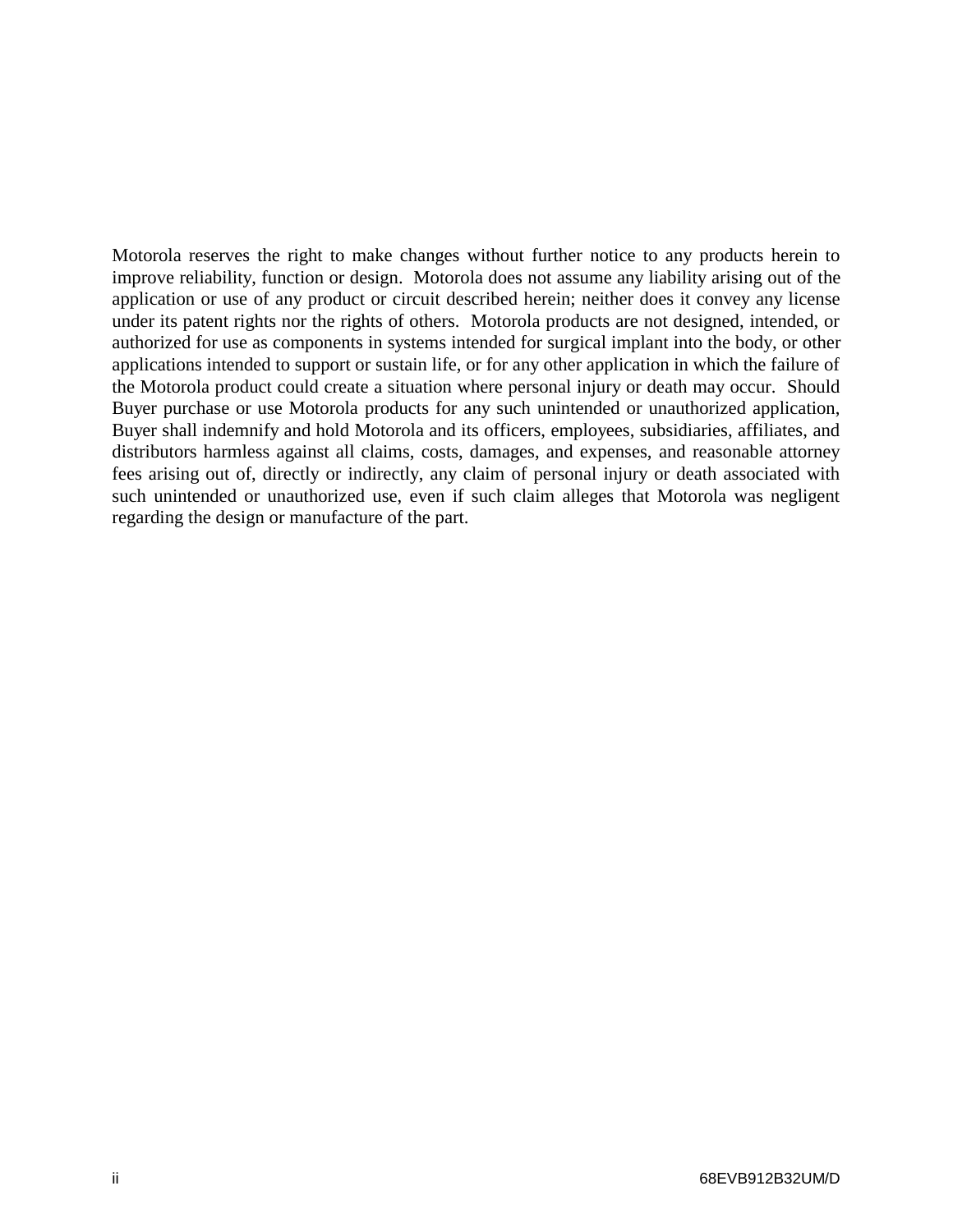

### **TABLE OF CONTENTS**

#### **CHAPTER 1 GENERAL INFORMATION**

#### **CHAPTER 2 CONFIGURATION AND SETUP**

#### **CHAPTER 3 OPERATION**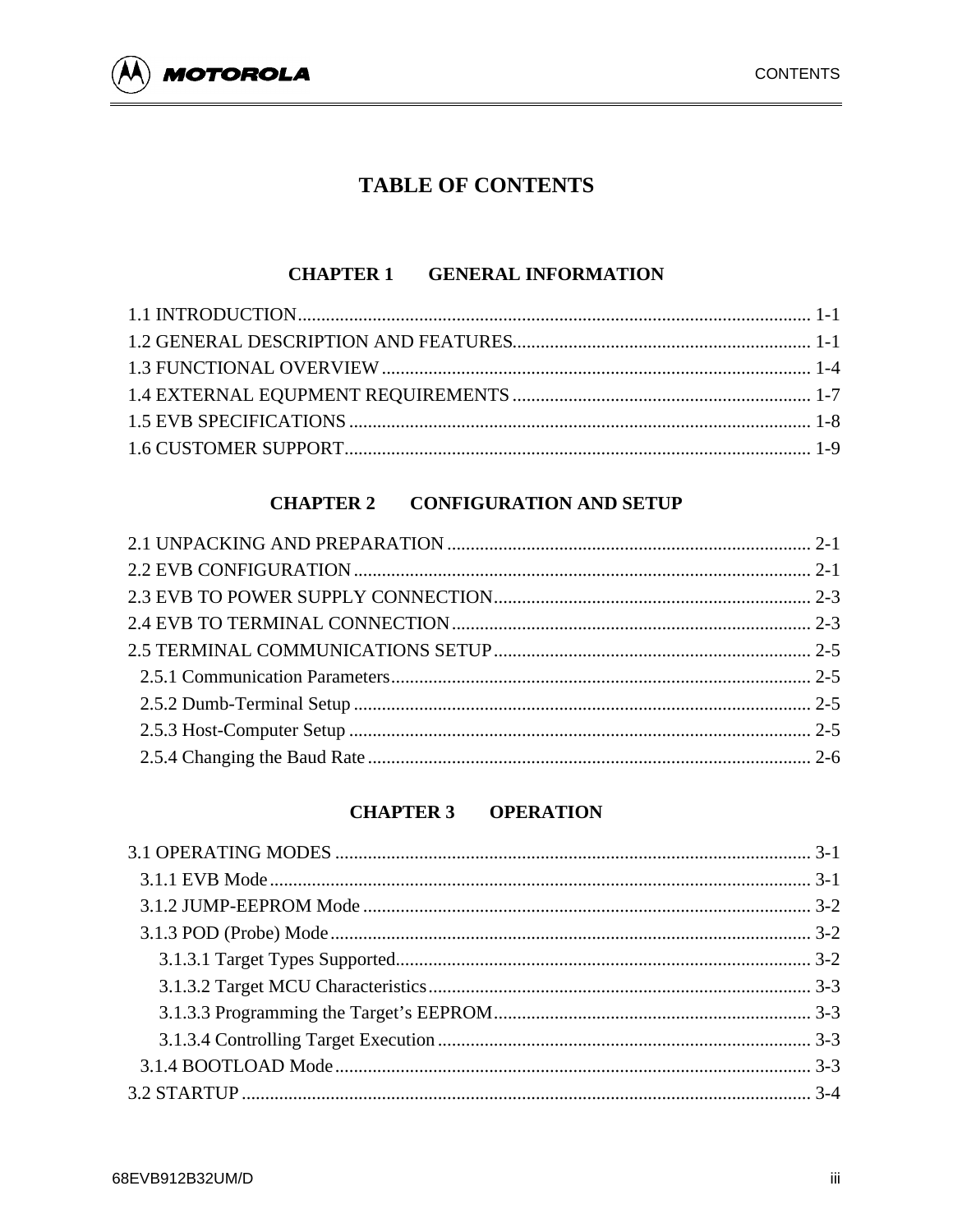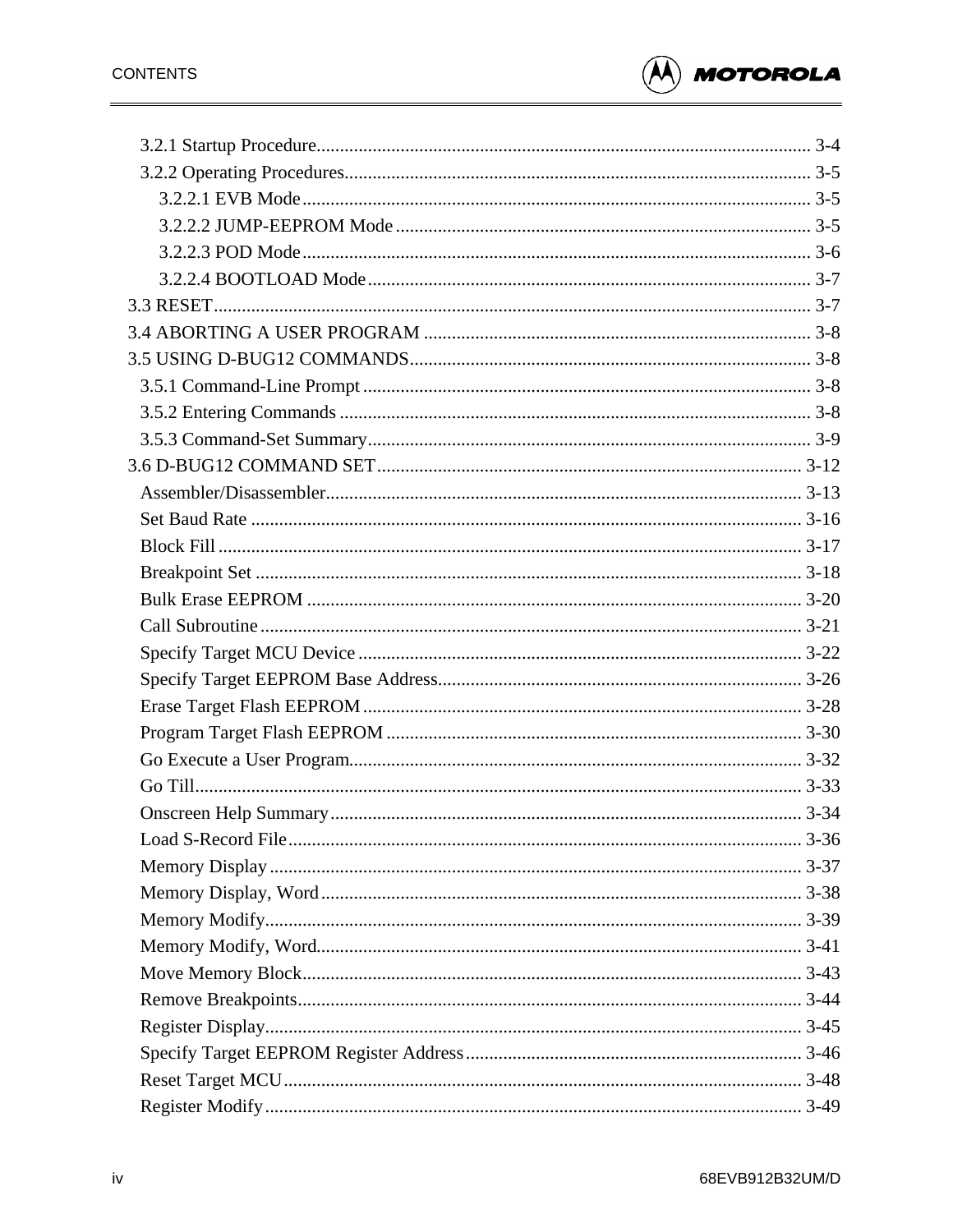

### **CHAPTER 4 HARDWARE REFERENCE**

### APPENDIX A S-RECORD FORMAT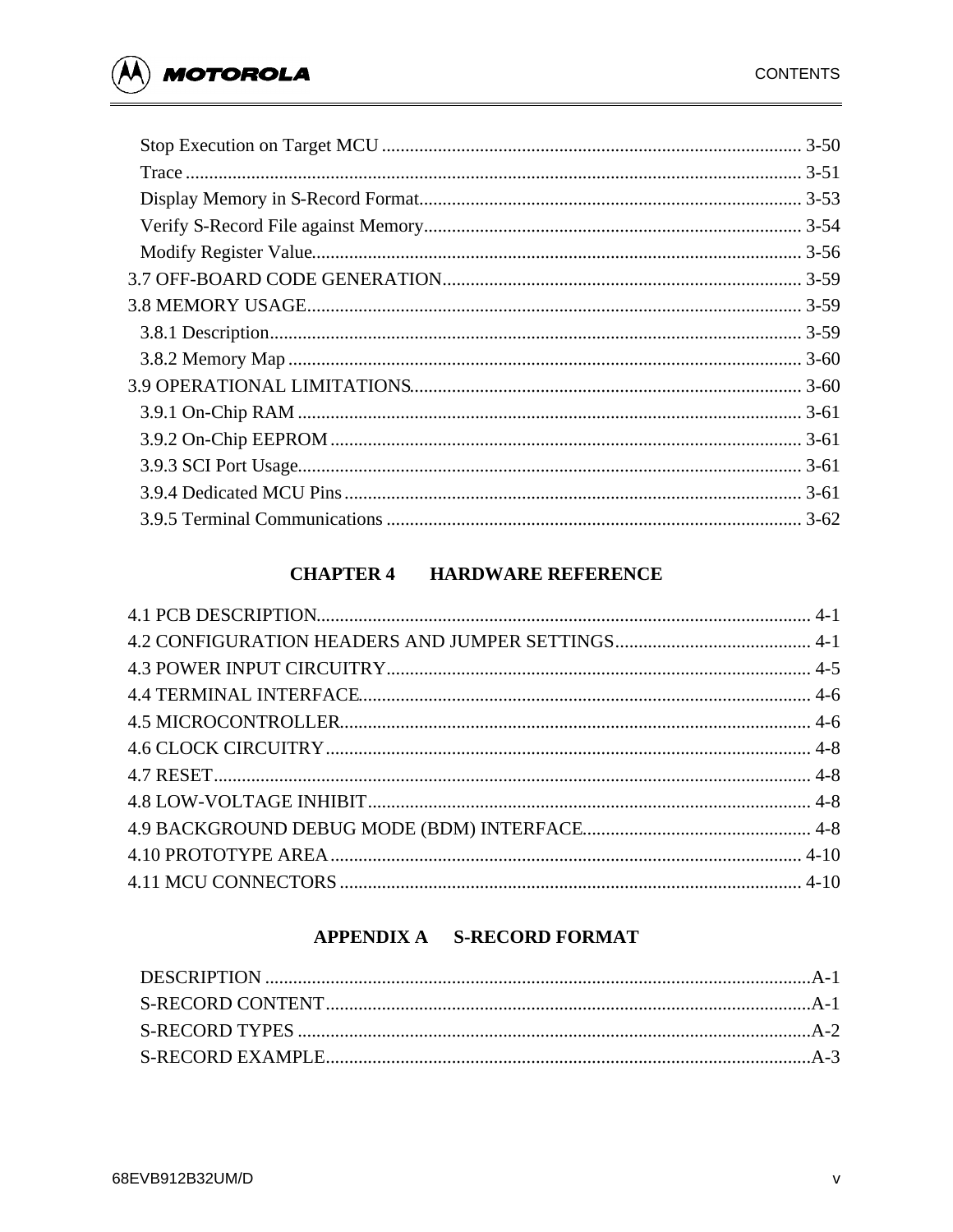#### APPENDIX B COMMUNICATIONS PROGRAM EXAMPLES

### APPENDIX C D-BUG12 STARTUP CODE

#### APPENDIX D D-BUG12 CUSTOMIZATION DATA

| EEPROM ERASE/PROGRAM DELAY FUNCTION POINTER FIELDD-5 |  |
|------------------------------------------------------|--|
|                                                      |  |

#### APPENDIX E EEPROM BOOTLOADER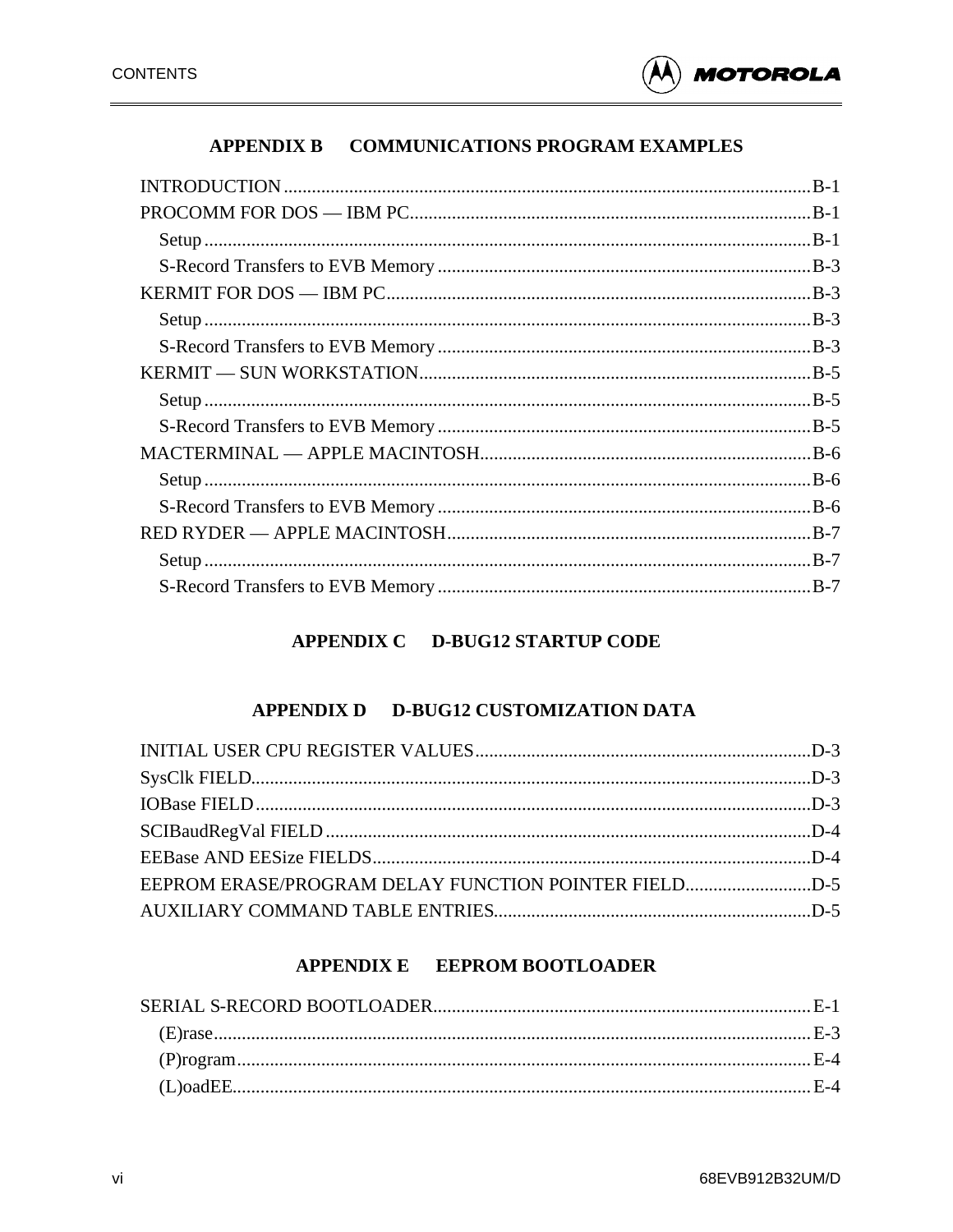#### **INDEX**

### **LIST OF ILLUSTRATIONS**

### **LIST OF TABLES**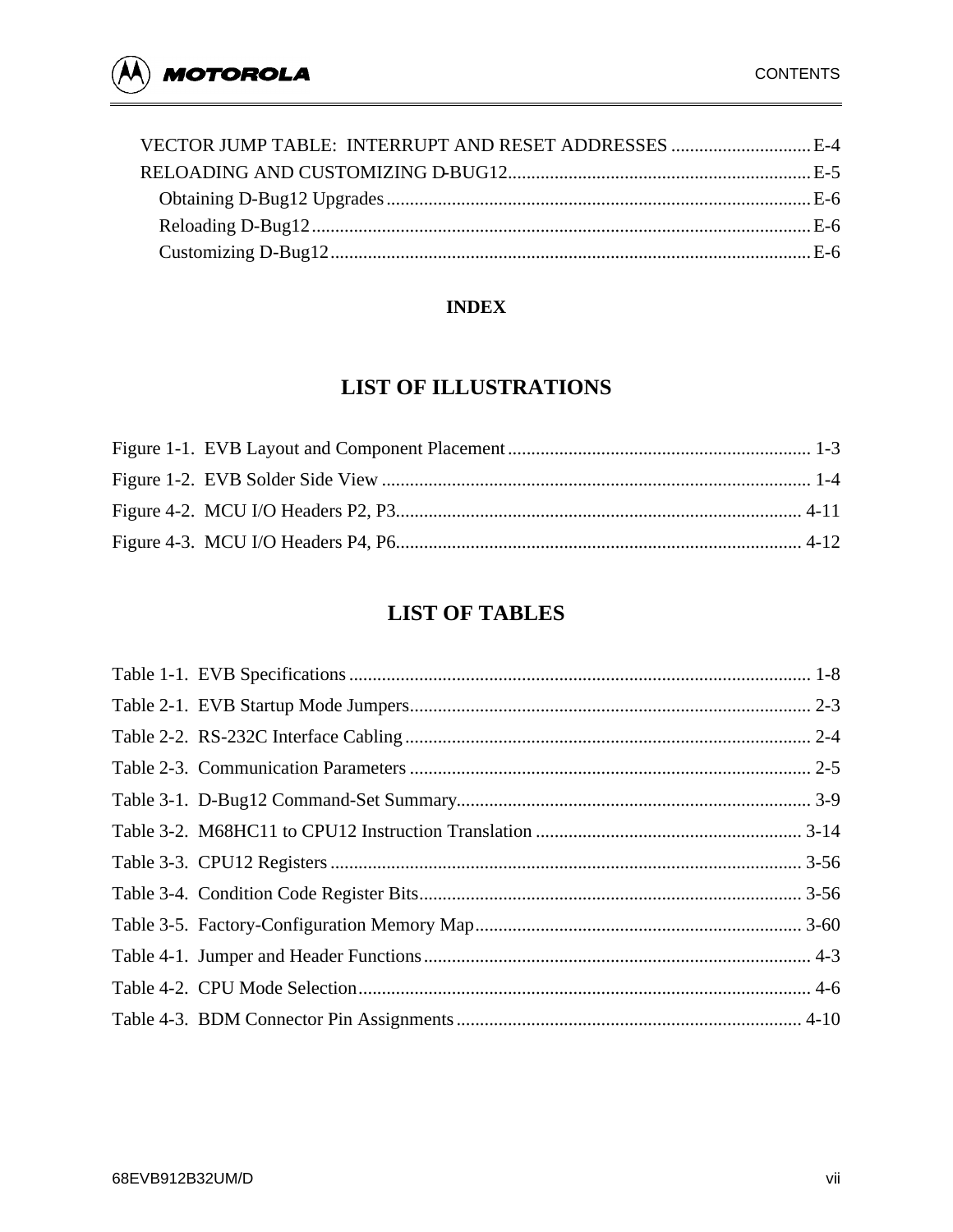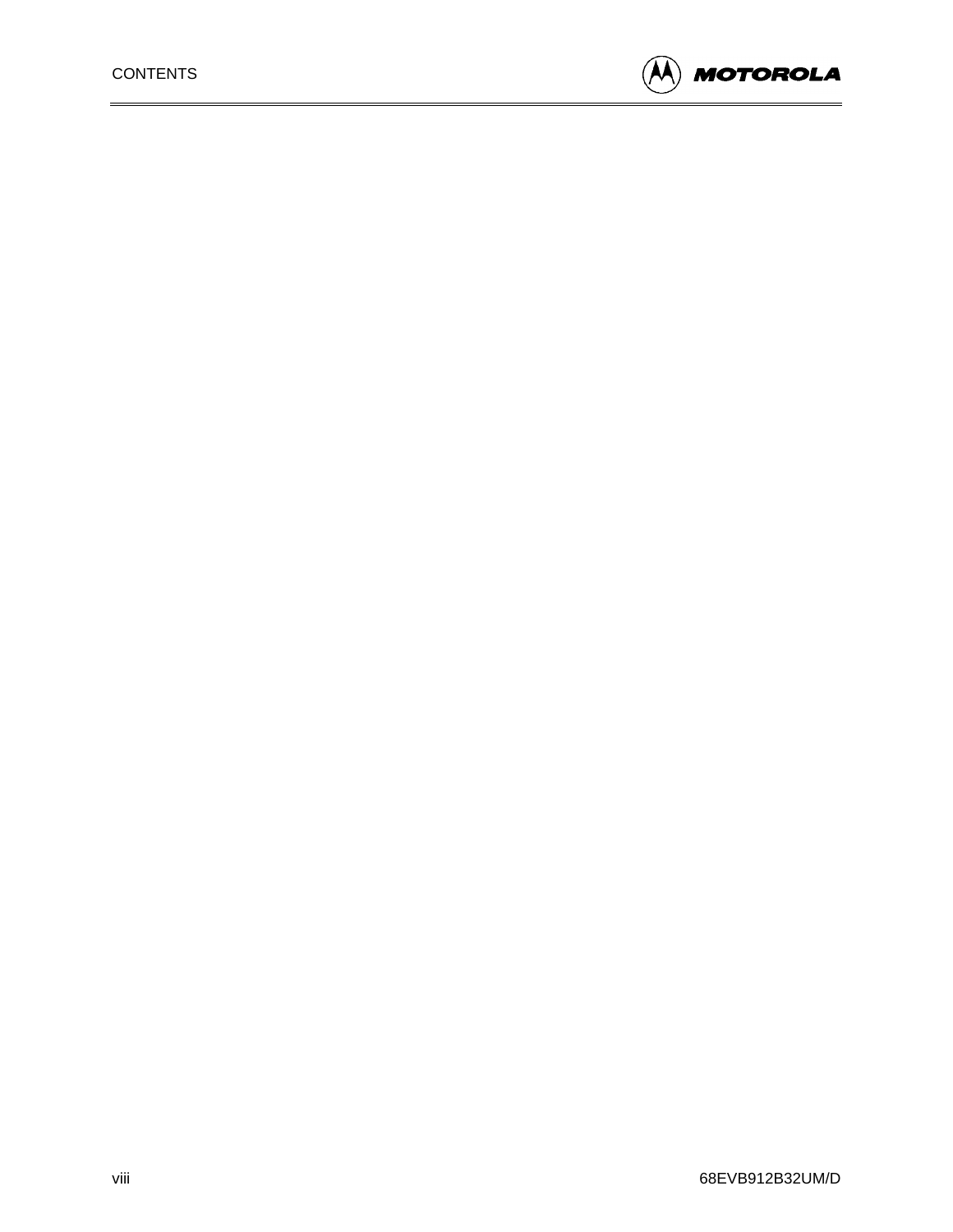

### **CHAPTER 1**

### **GENERAL INFORMATION**

### **1.1 INTRODUCTION**

This manual provides the necessary information for using the M68EVB912B32 Evaluation Board (the EVB), an evaluation, debugging, and code-generation tool for the MC68HC912B32 Microcontroller Unit (MCU) devices. The manual includes:

- A general description of the EVB
- Configuration and setup instructions
- Startup and operating instructions
- Detailed descriptions of the operating firmware's command set
- A detailed hardware-reference section
- Appendices containing reference data

Additional reference items, such as schematic diagrams and parts lists, are shipped as part of the EVB package.

### **1.2 GENERAL DESCRIPTION AND FEATURES**

The EVB is an economical tool for designing and debugging code for, and evaluating the operation of, the MC68HC192B32 MCU. By providing the essential MCU timing and I/O circuitry, the EVB simplifies user evaluation of prototype hardware and software.

The board consists of a 5.15 by 3.4 inch (13.1 by 8.64 cm) double-sided printed circuit board (PCB) that provides the platform for interface and power connections to the MC68HC912B32 MCU chip.

Figure 1-1 shows the EVB's layout and locations of the major components, as viewed from the component side of the board.

**Hardware features** of the low-cost EVB include:

- Double-sided PCB
- Single-supply  $+3$  to  $+5$  Vdc power input (P5)
- RS-232C interface
- BDM IN and BDM OUT connectors for remote debugging of a user's target system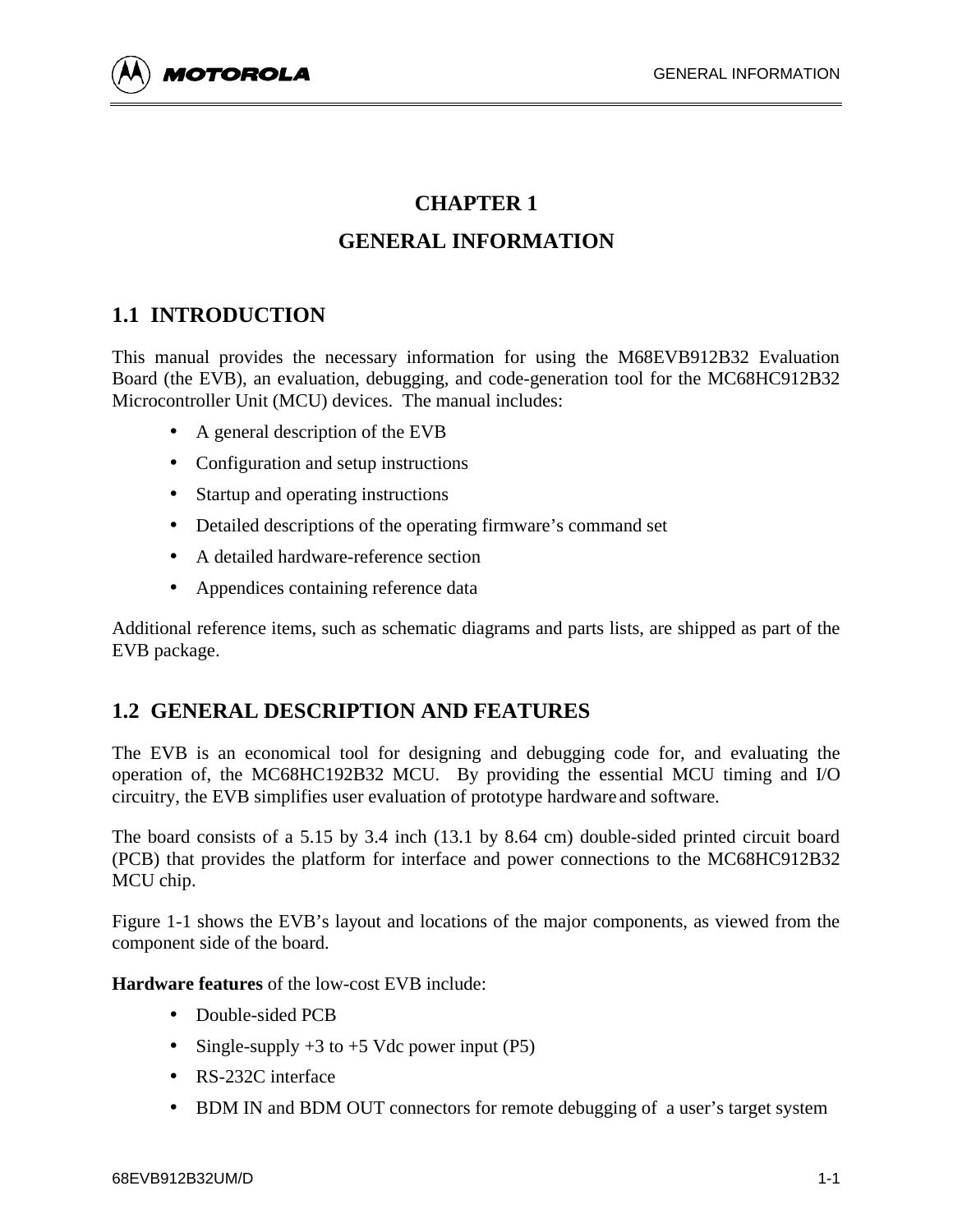- Header footprints for access to all MCU pins
- 16-MHz crystal for 8-MHz bus operation
- Headers for jumper selection of and connection to hardware options: $\binom{1}{1}$ 
	- − RS-232 isolation (W1, W2))
	- − EVB mode selection (W3, W4)
	- − MCU mode selection (W5, W6)
	- − Vpp/Vdd selection (W7)
	- − Vpp input (W8)
	- − BDM IN (W9)
	- − BDM OUT Vdd/reset disconnects (W10, W11)
	- − BDM OUT (W12)
	- − Low-Voltage Inhibit (LVI) reset (W15)
	- − EXTAL source control and access (W16)
- Four 2x20 header connectors for access to the MCU's I/O lines (P2, P3, P4, and P6)
- Prototype expansion area for customized interfacing with the MCU
- Low-profile reset push-button switch  $(S1)$
- Low-voltage inhibit protection (U3)

 $<sup>(1)</sup>$  For full details of the jumper settings, refer to Table 4-1.</sup>

#### **Firmware features** include:

- The D-Bug12 monitor/debugger program, resident in on-chip Flash EEPROM
- Full support for either dumb-terminal or host-computer terminal interface
- Single-line assembler/disassembler
- File-transfer capability from a host computer to RAM or EEPROM, allowing offboard code generation
- Ability to program EEPROM on either the host EVB or a compatible target system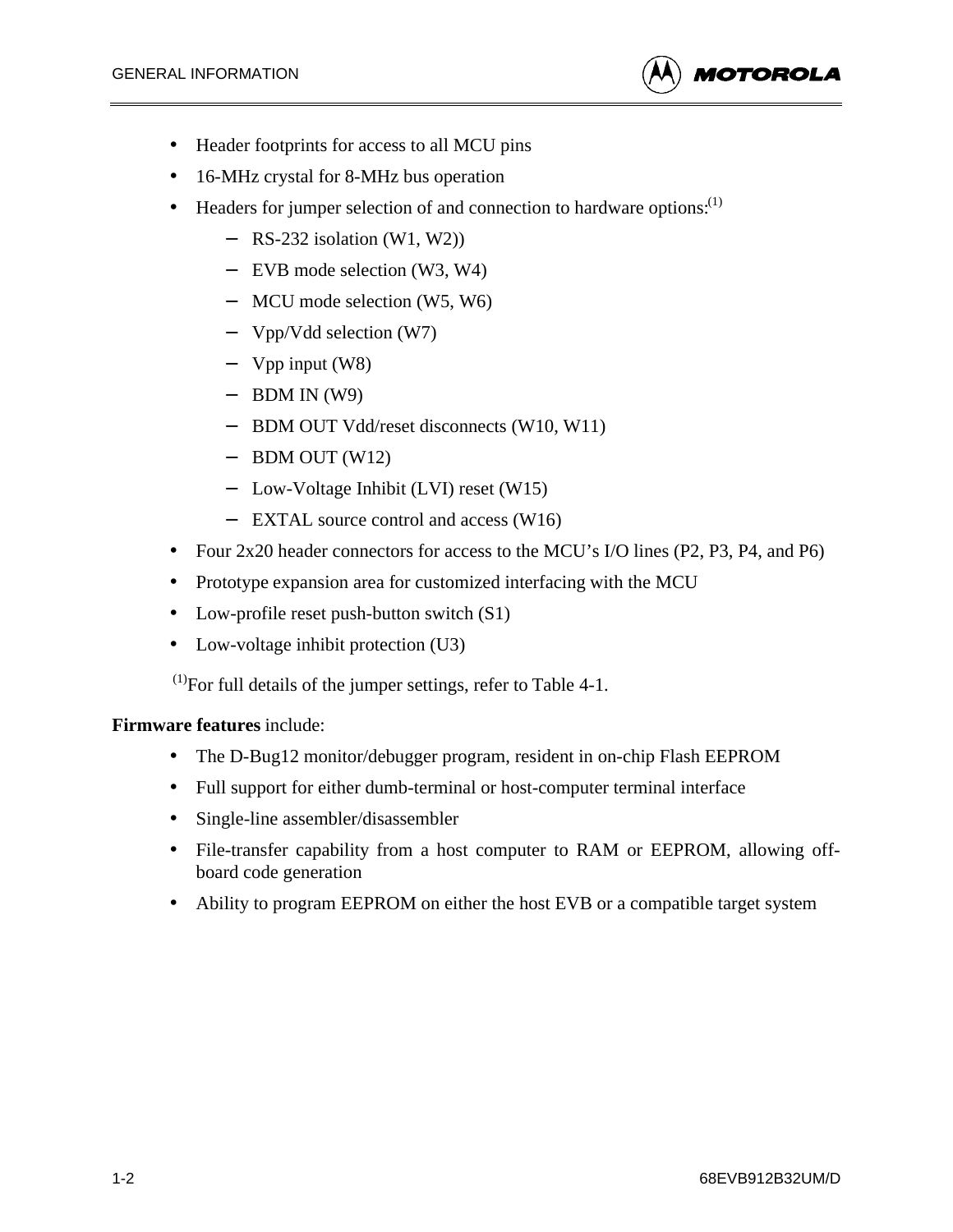



**Figure 1-1. EVB Layout and Component Placement**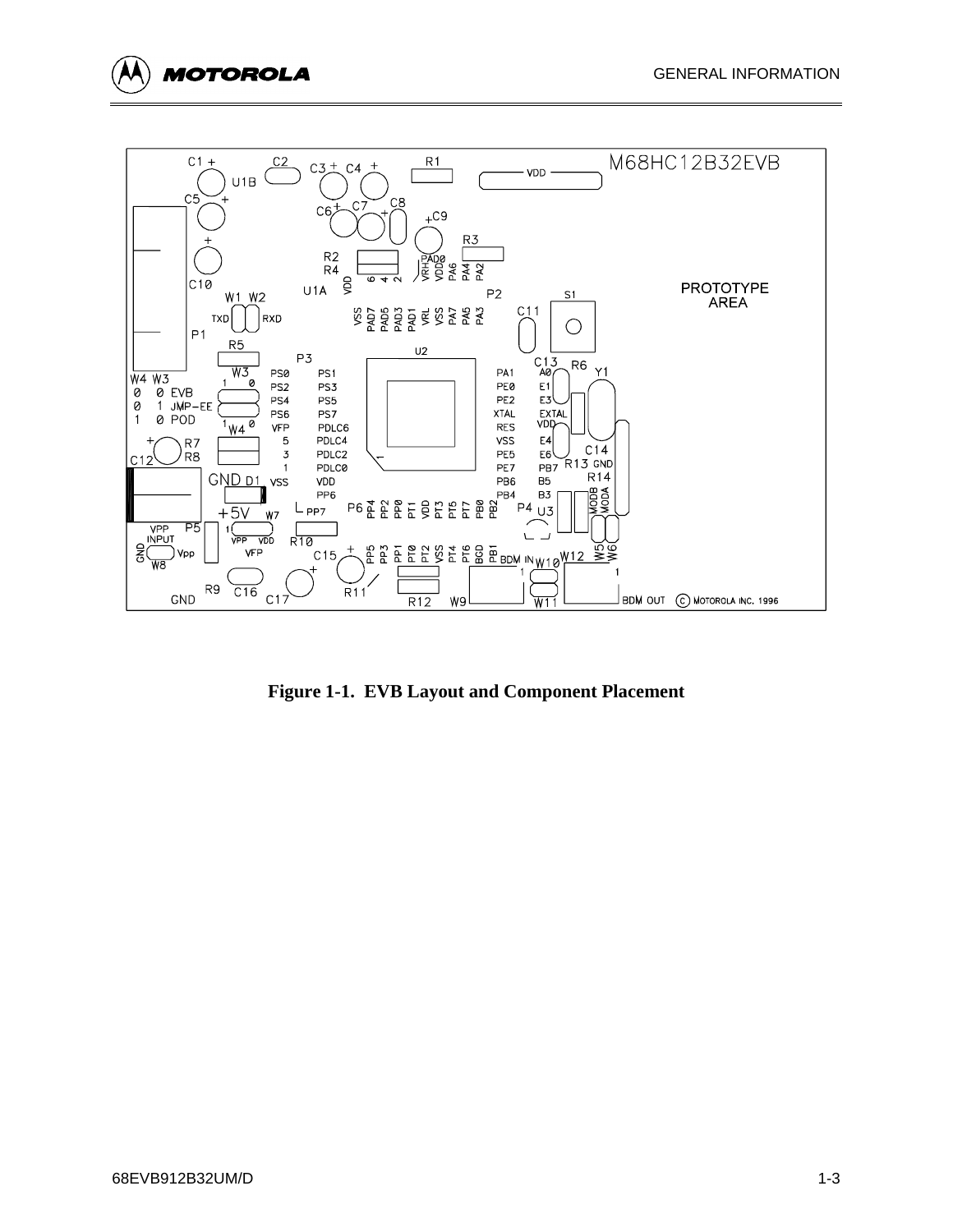



**Figure 1-2. EVB Solder Side View**

### **1.3 FUNCTIONAL OVERVIEW**

The EVB is factory-configured to execute D-Bug12, the Flash EEPROM-resident monitor program, without further configuration by the user. It is ready for use with an RS-232C terminal for writing and debugging user code. Follow the setup instructions in Chapter 2 to prepare for operation.

The EVB can also be jumper-configured to:

- run a program directly out of EEPROM
- control a remote "pod" MCU via the Background Debug Mode interface
- reprogram EEPROM on either the host EVB or the "pod"

For the correct jumper settings, refer to **4.2 Configuration Headers and Jumper Settings**.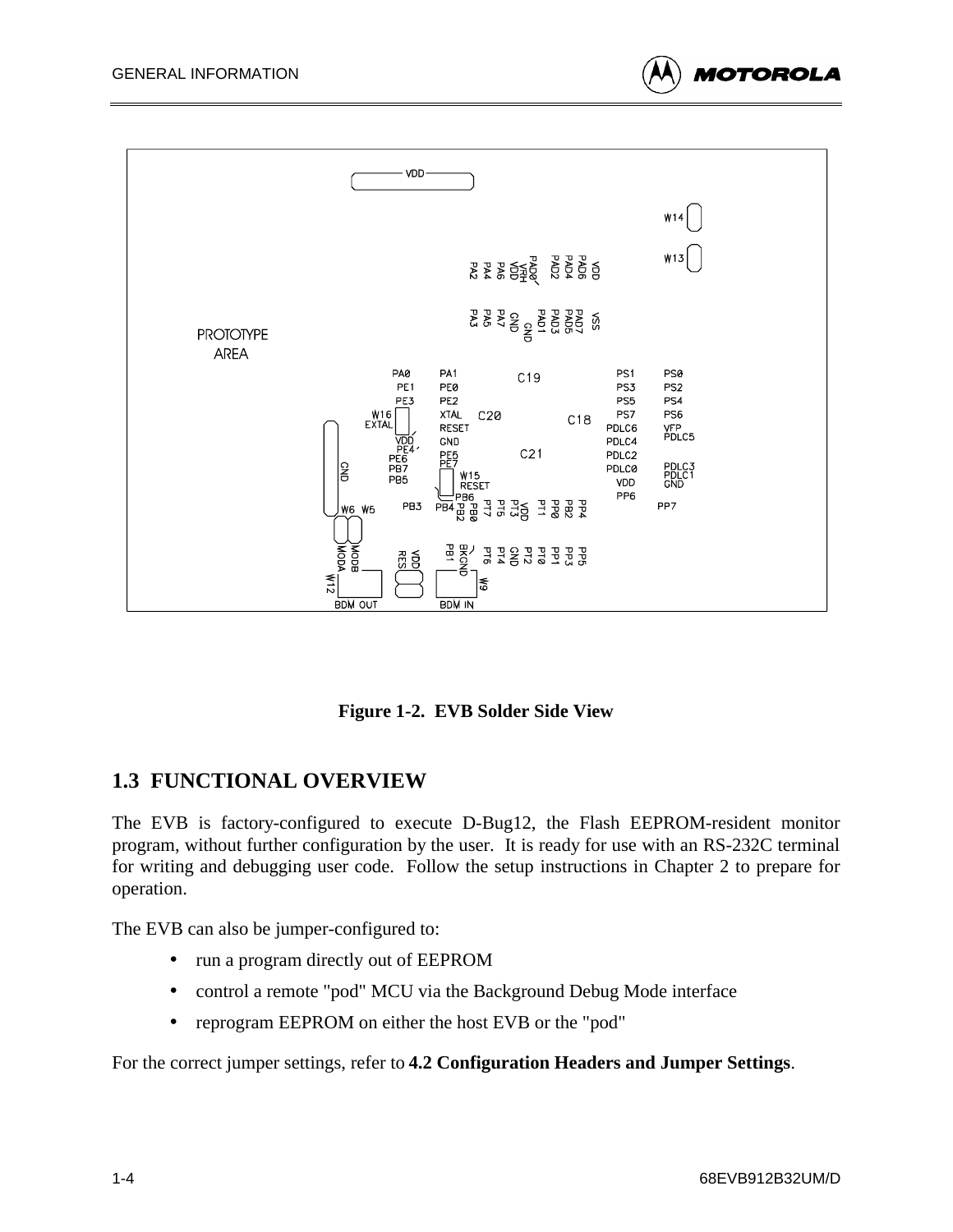

#### **NOTES**

The D-Bug12 operating instructions in this manual presume the factory-default memory configuration. Other configurations require different operating-software arrangements.

EEPROM resides in two areas of memory (refer to Table 3-5), which are referred to in this manual as "byte-erasable EEPROM" and "Flash EEPROM." This distinction is necessary because of the different ways in which they may be programmed and used.

D-Bug12 uses the MCU's Serial Communications Interface (SCI) for communications with the user terminal. For information on the port and its connector, refer to **2.4 EVB to Terminal Connection** and **4.4 Terminal Interface**.

If the MCU's single-wire Background Debug Mode (BDM) interface serves as the user interface, the SCI port becomes available for user applications. This mode requires either:

- another M68EVB912B32 and a host computer
- a background debug development tool, such as Motorola's Serial Debug Interface (SDI)

For more information, refer to the *Motorola Serial Debug Interface User's Manual.*

Two methods may be used to generate EVB user code:

- 1. For small programs or subroutines, D-Bug12's single-line assembler/disassembler may be used to place object code directly into the EVB's RAM or EEPROM.
- 2. For larger programs, P&E Microcomputer Systems' IASM12 or Motorola's MCUasm assembler may be used on a host computer to generate S-Record object files, which can then be loaded into the EVB's memory using D-Bug12's LOAD command.

The EVB features a prototype area, which allows custom interfacing with the MCU's I/O and bus lines. These connections are broken out via headers P2, P3, P4, and P6, which are immediately adjacent to the MCU on the board. Wire-wrap pins may be placed in these headers to connect to the prototyping area, as shown in Figure 1-1.

An on-board push-button switch, S1, provides for resetting the EVB hardware and restarting D-Bug12.

The EVB can begin operation in any of four jumper-selectable (W3, W4) modes at reset:

1. In **EVB mode**, program execution begins in one of two ways:

 a. If D-Bug12 is resident in Flash EEPROM (i.e., if Mode 4 below has *not* been performed), D-Bug12 immediately issues its command prompt on the terminal display and waits for a user entry.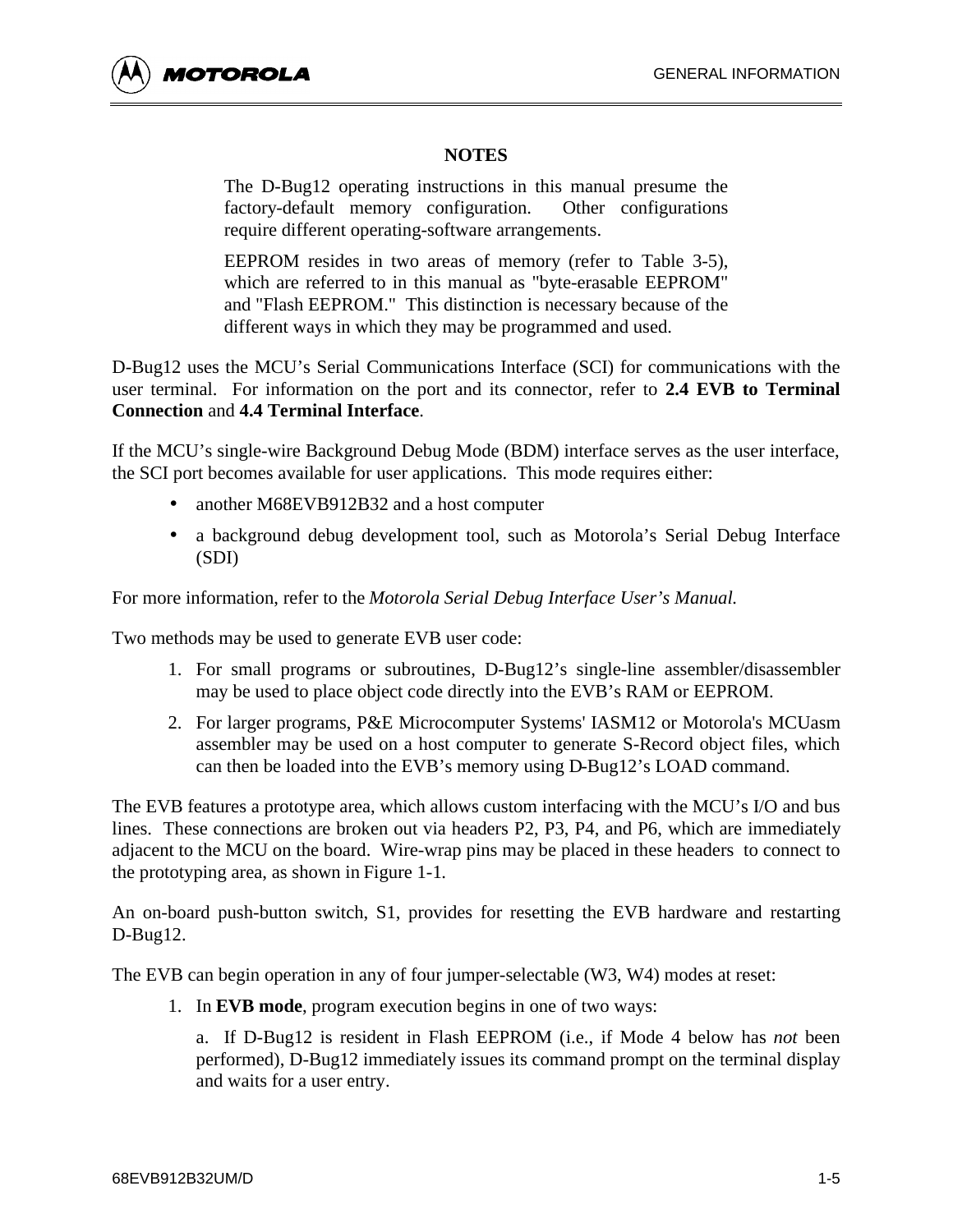b. If D-Bug12 has been replaced in Flash EEPROM with user code (i.e., Mode 4 below *has* been performed), execution begins with the user program.

- 2. In **JUMP-EE mode**, execution begins directly at location \$0D00 with the user code in byte-erasable EEPROM.
- 3. In **POD mode**, the board makes use of the BDM OUT header (W12) and uses the D-Bug12 commands to non-intrusively interrogate an external target MCU. Special prompts are displayed to let the user know if this mode is selected. If no external MCU is detected, the software informs the user.

The target's EEPROM may be programmed while the host M68EVB912B32 board is in EVB mode, using the D-Bug12 commands BULK, LOAD, FBULK and FLOAD.

4. In **BOOTLOAD mode**, the host EVB's byte-erasable or Flash EEPROM may be reprogrammed with user code. This mode may also be used to reload or customize D-Bug12.

D-Bug12 allows programming of the MC68HC912B32's on-chip EEPROM through commands that directly alter memory. For details of all D-Bug12 commands, refer to **3.6 D-Bug12 Command Set**.

When operating in EVB mode, the MCU must manage the EVB hardware and execute D-Bug12 *in addition* to serving as the user-application processor, there are a few restrictions on its use. For more information, refer to **3.9 Operational Limitations**.

### **1.4 EXTERNAL EQUPMENT REQUIREMENTS**

In addition to the EVB, the following user-supplied external equipment is required:

- Power supply see Table 1-1 for voltage and current requirements.
- User terminal options:
	- − RS-232C dumb terminal allows single-line on-board code assembly and disassembly.
	- − Host computer with RS-232C serial port allows off-board code assembly that can be loaded into the EVB's memory. Requires a user-supplied communications program capable of emulating a dumb terminal. Examples of acceptable communications programs are given in **Appendix B Communications Program Examples**.
	- Host computer using the MCU's BDM interface frees the target MCU's SCI port for user applications. This requires another M68EVB912B32 for use as the target or a background debug development tool, such as the Motorola Serial Debug Interface (SDI).
- Power-supply and terminal interconnection cables as required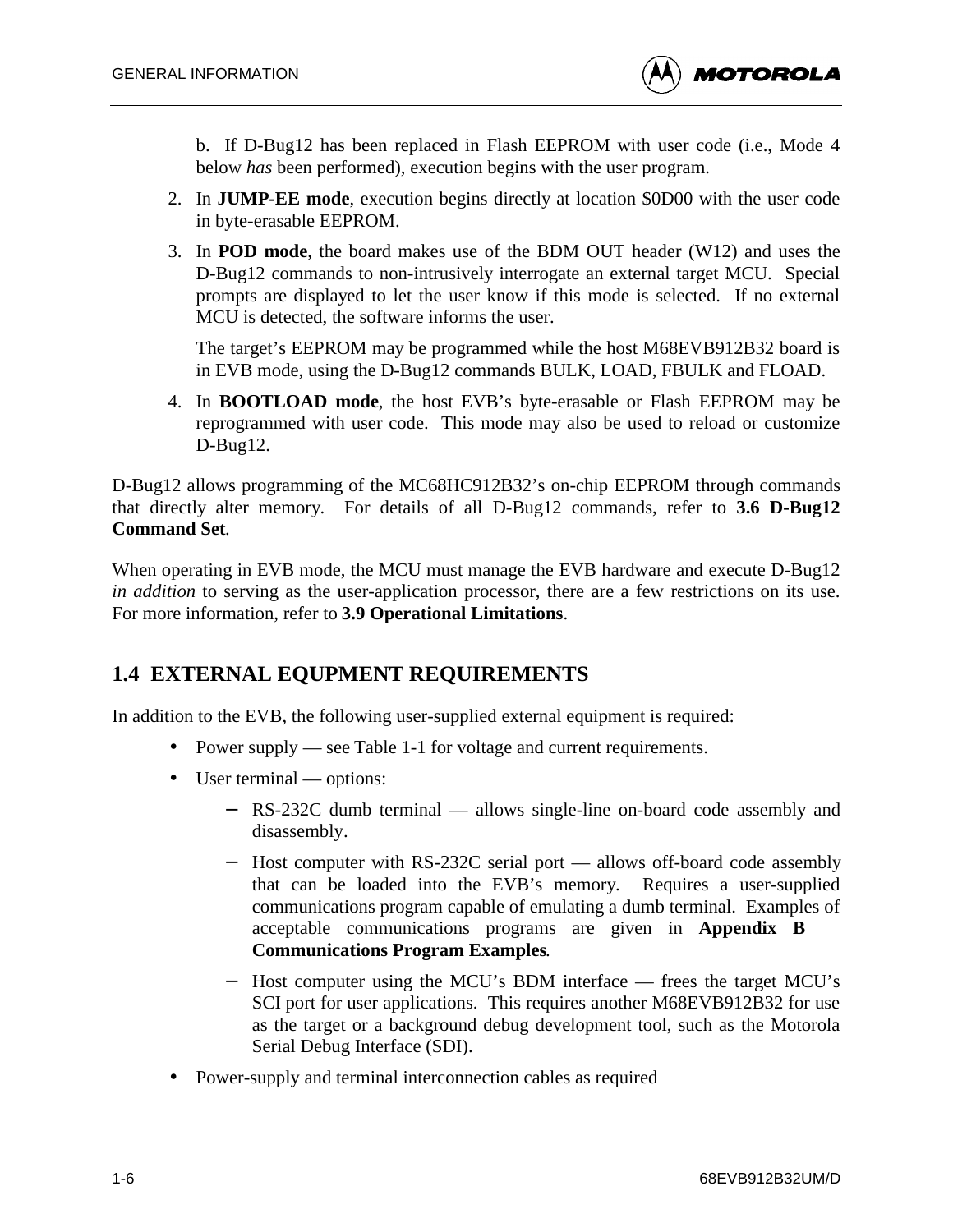

For full details of equipment setup, cabling, and special requirements, refer to Chapter 2.

### **1.5 EVB SPECIFICATIONS**

Table 1-1 lists the EVB specifications.

| <b>Characteristic</b>                           | <b>Specifications</b>                                                                         |
|-------------------------------------------------|-----------------------------------------------------------------------------------------------|
| <b>MCU</b>                                      | MC68HC912B32                                                                                  |
| MCU I/O ports                                   | <b>HCMOS</b> compatible                                                                       |
| Background Debug Mode<br>interface (IN and OUT) | two 2x3 headers                                                                               |
| Communications port                             | RS-232C DCE port                                                                              |
| Power requirements,<br>16 MHz clock source      | +2.7 Vdc to +5.0 Vdc @ 100 mA (max.)<br>For low-voltage operation, refer to section 4.8.      |
| Prototype area:<br>Area<br>Holes                | approx. 1.5 x 3 in. (3.8 x 7.6 cm)<br>approx. 15 wide x 31 high, on 0.1 in. (2.54 mm) centers |
| Board dimensions                                | 5.15 x 3.4 in. (13.1 x 8.64 cm)                                                               |

#### **Table 1-1. EVB Specifications**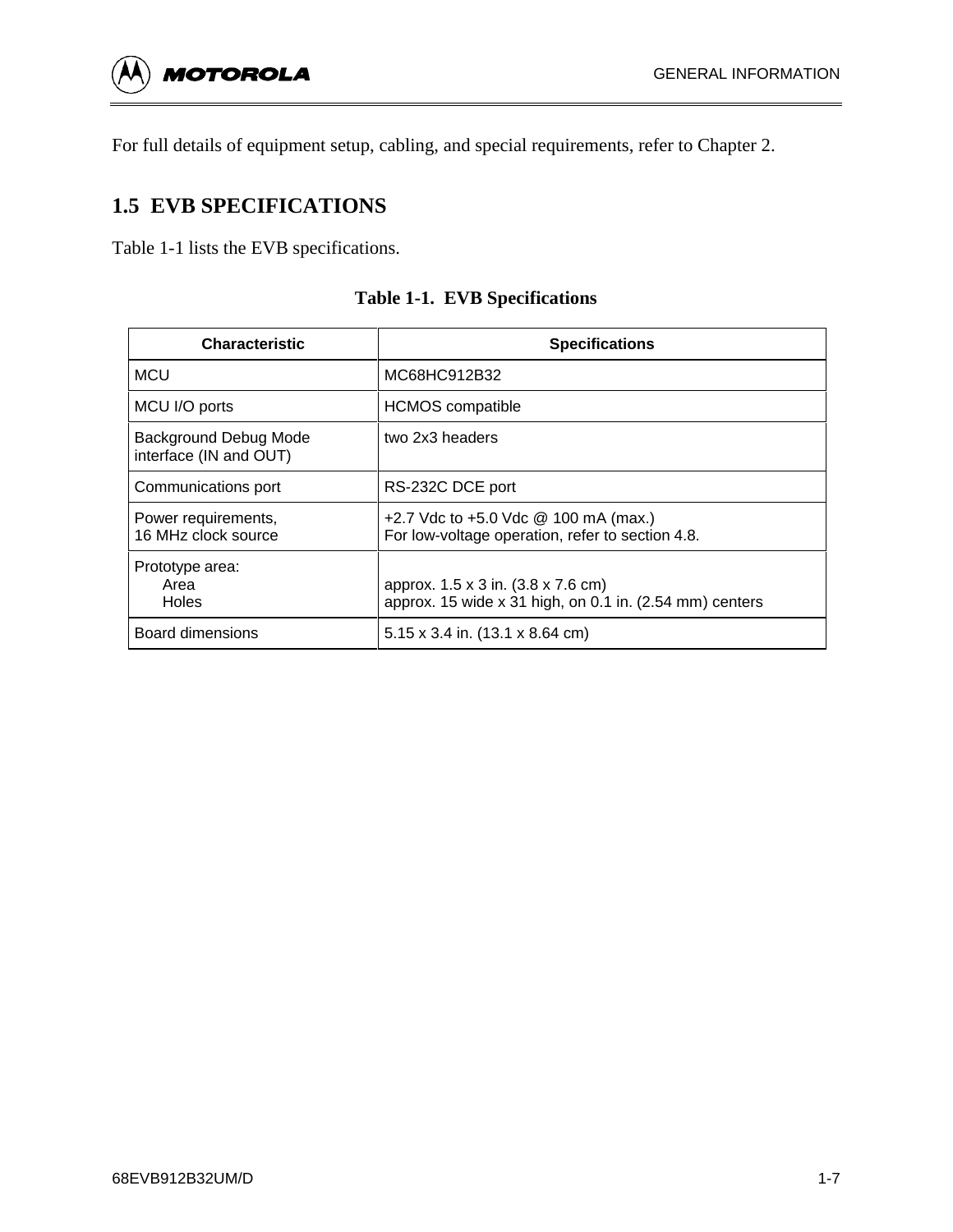### **1.6 CUSTOMER SUPPORT**

AUSTRALIA, JAPAN Melbourne – (61-3)887-0711 Fukuoka – 81-92-725-7583 Sydney – (61-2)906-3855 Gotanda – 81-3-5487-8311 BRAZIL Nagoya – 81-52-232-3500 Sao Paulo – 55(11)815-4200 Osaka – 81-6-305-1802 CANADA Sendai – 81-22-268-4333 B.C., Vancouver – (604)606-8502 Takamatsu – 81-878-37-9972 ONTARIO, Toronto – (416)497-8181 Tokyo – 81-3-3440-3311 ONTARIO, Ottawa – (613)226-3491 KOREA QUEBEC, Montreal – (514)333-3300 Pusan – 82(51)4635-035 CHINA Seoul – 82(2)554-5118 Beijing – 86-10-6843722 MALAYSIA FINLAND Penang – 60(4)374514 Helsinki – 358-9-6824-400 MEXICO FRANCE Mexico City – 52(5)282-0230 Paris – 33134 635900 Guadalajara – 52(36)21-8977 GERMANY PUERTO RICO Langenhagen/Hannover – 49(511)786880 San Juan – (809)282-2300 Munich – 49 89 92103-0 SINGAPORE – (65)4818188 Nuremberg – 49 911 96-3190 SPAIN Sindelfingen – 49 7031 79 710 Madrid – 34(1)457-8204 Wiesbaden – 49 611 973050 SWEDEN HONG KONG Solna – 46(8)734-8800 Kwai Fong – 852-6106888 SWITZERLAND Tai Po – 852-6668333 Geneva – 41(22)799 11 11 INDIA Zurich – 41(1)730-4074 Bangalore – (91-80)5598615 TAIWAN ISRAEL Taipei – 886(2)717-7089 Herzlia – 972-9-590222 THAILAND ITALY Bangkok – 66(2)254-4910 Milan – 39(2)82201 UNITED KINGDOM

Aylesbury – 44 1 (296)395252 UNITED STATES Phoenix, AZ – 1-800-441-2447

For a list of the Motorola sales offices and distributors: http://www.mcu.mot.sps.com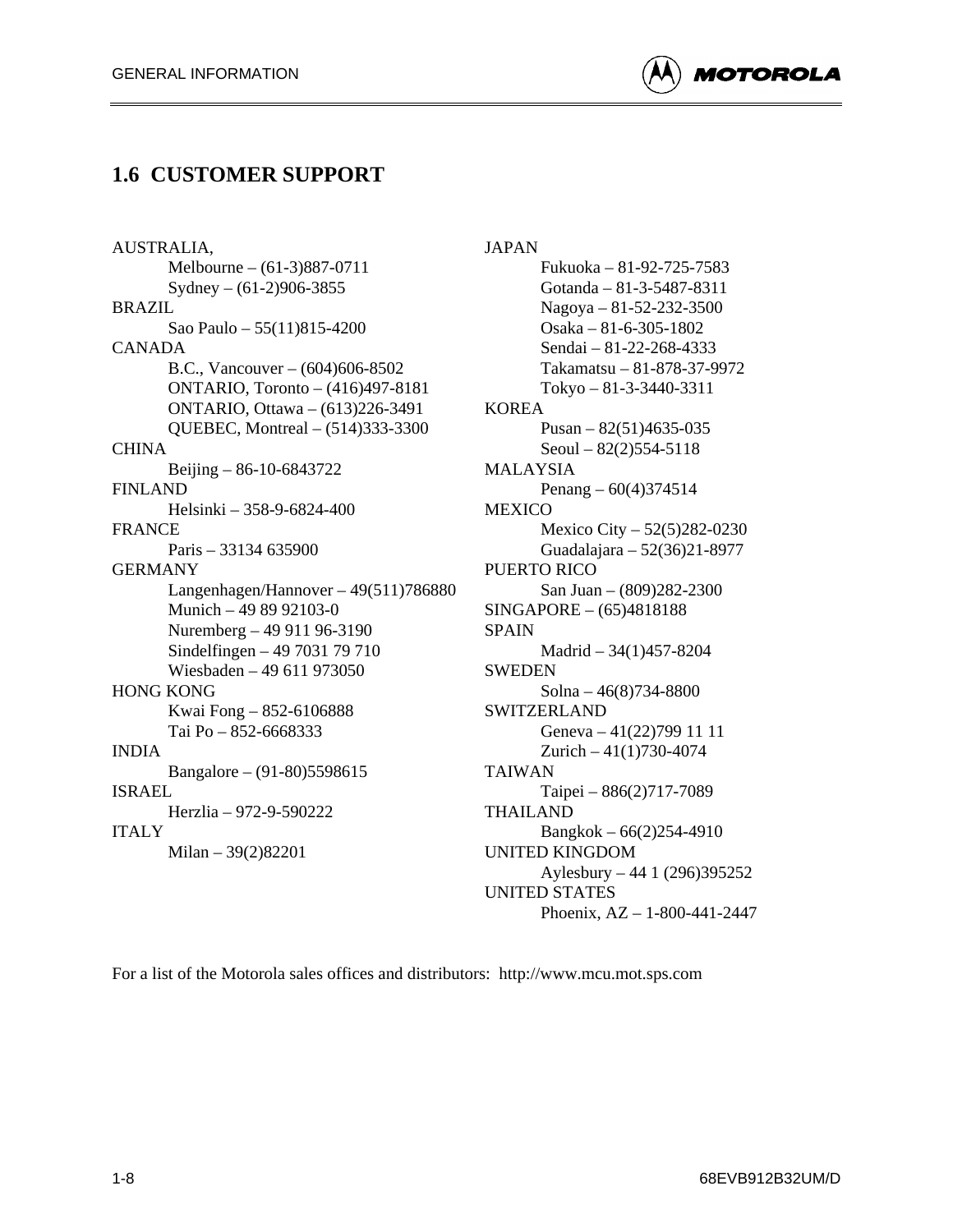

## **CHAPTER 2 CONFIGURATION AND SETUP**

### **2.1 UNPACKING AND PREPARATION**

Verify that the following items are present in the EVB package:

- The M68EVB912B32 board assembly
- Background Debug Mode(BDM) interface cable, 6-pin to 6-pin
- Warranty and registration cards
- EVB schematic diagram and parts list
- *M68EVB912B32 User's Manual*
- *MC68HC912B32 Technical Summary*
- *MC68HC912B32 Electrical Specifications Supplement*
- *CPU12 Reference Manual*
- *MC68HC12 Family Brochure*
- Assembly Language Development Toolset
- P&E Microcomputer Systems' IASM12 Assembler and user's manual on 3.5" diskette
- *Using D-Bug12 Callable Routines*

Save all packing materials for storing and shipping the EVB.

Remove the EVB from its anti-static container.

### **2.2 EVB CONFIGURATION**

Because the EVB has been factory-configured to operate with D-Bug12, it is not necessary to change any of the jumper settings to begin operating immediately.

As shown in Table 2-1, only two jumpers (W3 and W4) should be changed during the course of factory-default EVB operation with D-Bug12.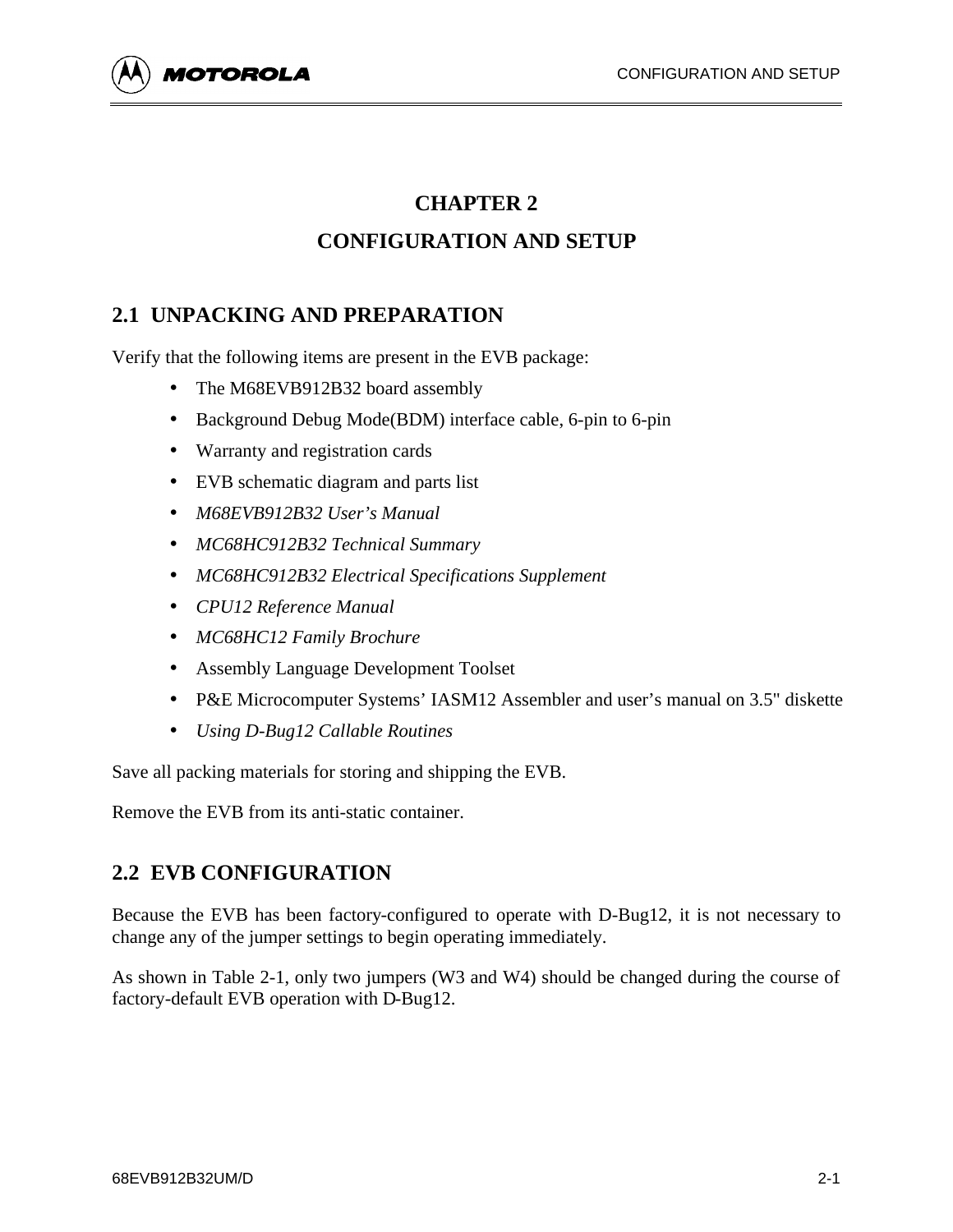

| Jumper<br><b>Positions</b> |    | <b>Startup Mode</b>                                                                                                                                |  |  |
|----------------------------|----|----------------------------------------------------------------------------------------------------------------------------------------------------|--|--|
| W <sub>3</sub>             | W4 |                                                                                                                                                    |  |  |
| 0                          | 0  | EVB execution mode (default). D-Bug12 is executed from Flash EEPROM upon reset.<br>The D-Bug12 prompt appears immediately on the terminal display. |  |  |
|                            | 0  | JUMP-EEPROM mode. User code is executed from byte-erasable EEPROM upon reset.<br>For more information, refer to 3.1 Operating Modes.               |  |  |
| 0                          | 1  | Remote Debugging through BDM OUT header (W12)                                                                                                      |  |  |
|                            |    | BOOTLOAD mode                                                                                                                                      |  |  |

Other jumper settings affect the hardware setup and/or MCU operational modes. For an overview of all jumper-selectable functions, refer to **1.2 General Description and Features**. For details of the settings, see Table 4-1.

### **2.3 EVB TO POWER SUPPLY CONNECTION**

The EVB requires a user-provided external power supply. See Table 1-1 for the voltage and current specifications. For full details of the EVB's power-input circuitry, refer to **4.3 Power Input Circuitry**.

A power supply with current-limiting capability is desirable. If this feature is available on the power supply, set it at 200 mA.

Connect the external power supply to connector P5 on the EVB, using 20 AWG or smaller insulated wire. Strip each wire's insulation 1/4 in. from the end, lift the P5 contact lever to release tension on the contact, insert the bare end of the wire into P5, and close the lever to secure the wire. Observe the polarity carefully.

#### **CAUTION**

Do not use wire larger than 20 AWG in connector P5. Larger wire could damage the connector.

### **2.4 EVB TO TERMINAL CONNECTION**

For factory-default operation, connect the terminal to P1 on the EVB, as shown in Table 2-2. This setup uses the MCU's SCI port and its associated RS-232C interface for communications with the terminal device.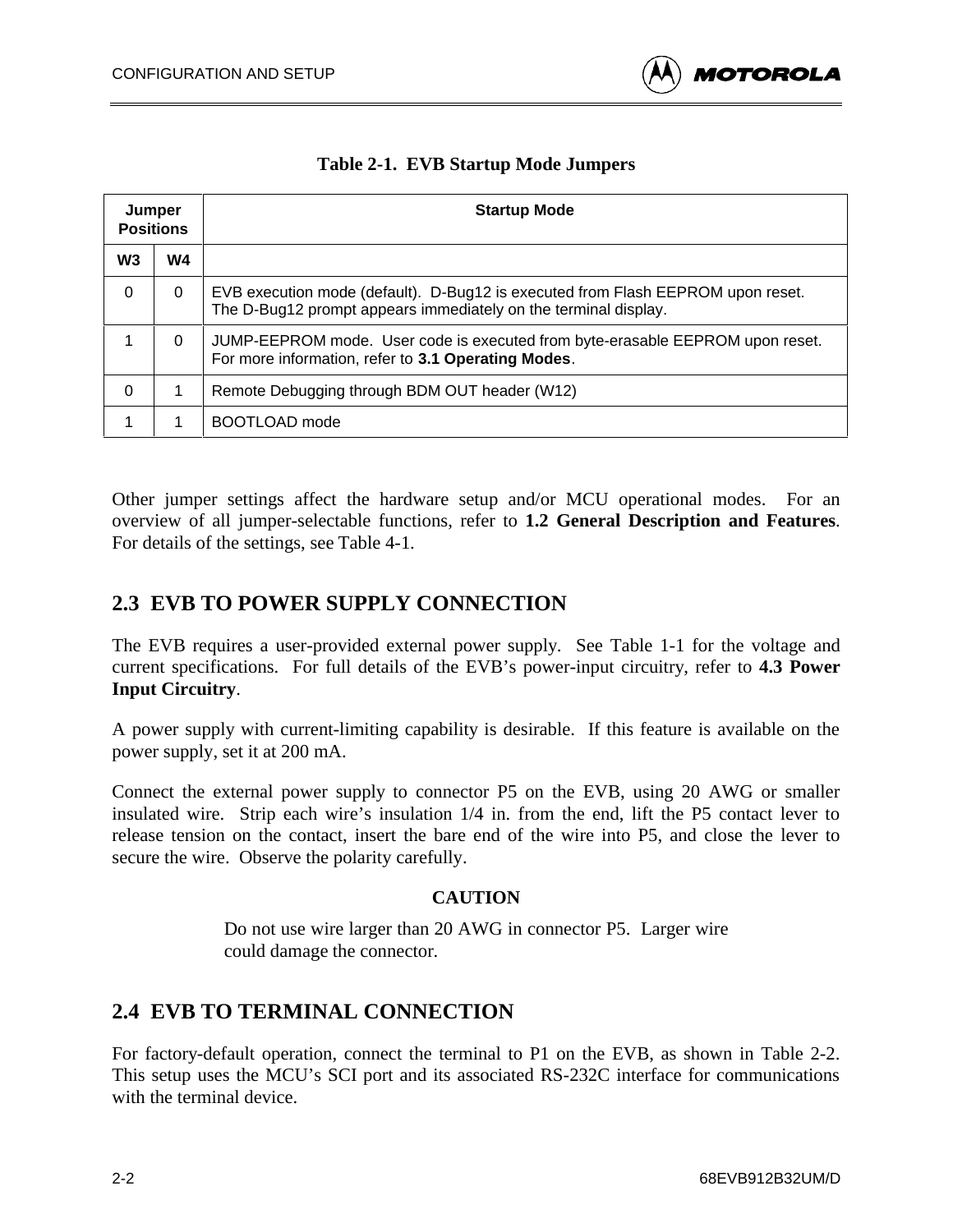

Standard, commercially available cables may be used in most cases. Note that the EVB requires only three of the RS-232C signals. Table 2-2 lists these signals and their pin assignments. Other signals have been routed through the RS-232C interface chip for proper levels. Some terminal interface programs require proper levels on all pins to function correctly.

The EVB's RS-232C connector, P1 , is wired as Data Circuit-terminating Equipment (DCE) and employs a 9-pin subminiature D (DB-9) receptacle.

Most terminal devices — whether dumb terminals or the serial ports on host computers — are wired as Data Terminal Equipment (DTE) and employ 9- or 25-pin subminiature D (DB-9 or DB-25) plugs. In these cases, normal straight-through cabling is used between the EVB and the terminal. Adapters are readily available for connecting 9-pin cables to 25-pin terminal connectors.

If the terminal device is wired as DCE, the RXD and TXD lines must be cross-connected, as shown in Table 2-2. Commercial "null modem" adapter cables are available for this purpose.

| <b>EVB P1</b>                                                                                              | <b>DTE Signal</b>   | <b>Terminal</b>     |              |                                  |              |
|------------------------------------------------------------------------------------------------------------|---------------------|---------------------|--------------|----------------------------------|--------------|
| <b>DCE</b><br>Receptacle                                                                                   |                     | $DTE^{(1)}$<br>Plug |              | DCE <sup>(2)</sup><br>Receptacle |              |
|                                                                                                            |                     | <b>DB-9</b>         | <b>DB-25</b> | <b>DB-9</b>                      | <b>DB-25</b> |
| 2                                                                                                          | Receive Data (RXD)  | 2                   | 2            | 3                                | 3            |
| 3                                                                                                          | Transmit Data (TXD) | 3                   | 3            | 2                                | 2            |
| 5                                                                                                          | Ground (GND)        | 5                   | 7            | 5                                |              |
| $^{(1)}$ Normal (DCE-to-DTE) cable connections<br><sup>(2)</sup> Null modem (DCE-to-DCE) cable connections |                     |                     |              |                                  |              |

**Table 2-2. RS-232C Interface Cabling**

Optionally, the MCU's Background Debug Mode (BDM  $IN - W12$ ) interface can serve as the user interface. This setup makes the SCI port available for user applications. Additional hardware and software are required. For more information, refer to the documentation for the background debug development tool being used. This can be another M68EVB912B32 or a tool such as Motorola's Serial Debug Interface (SDI).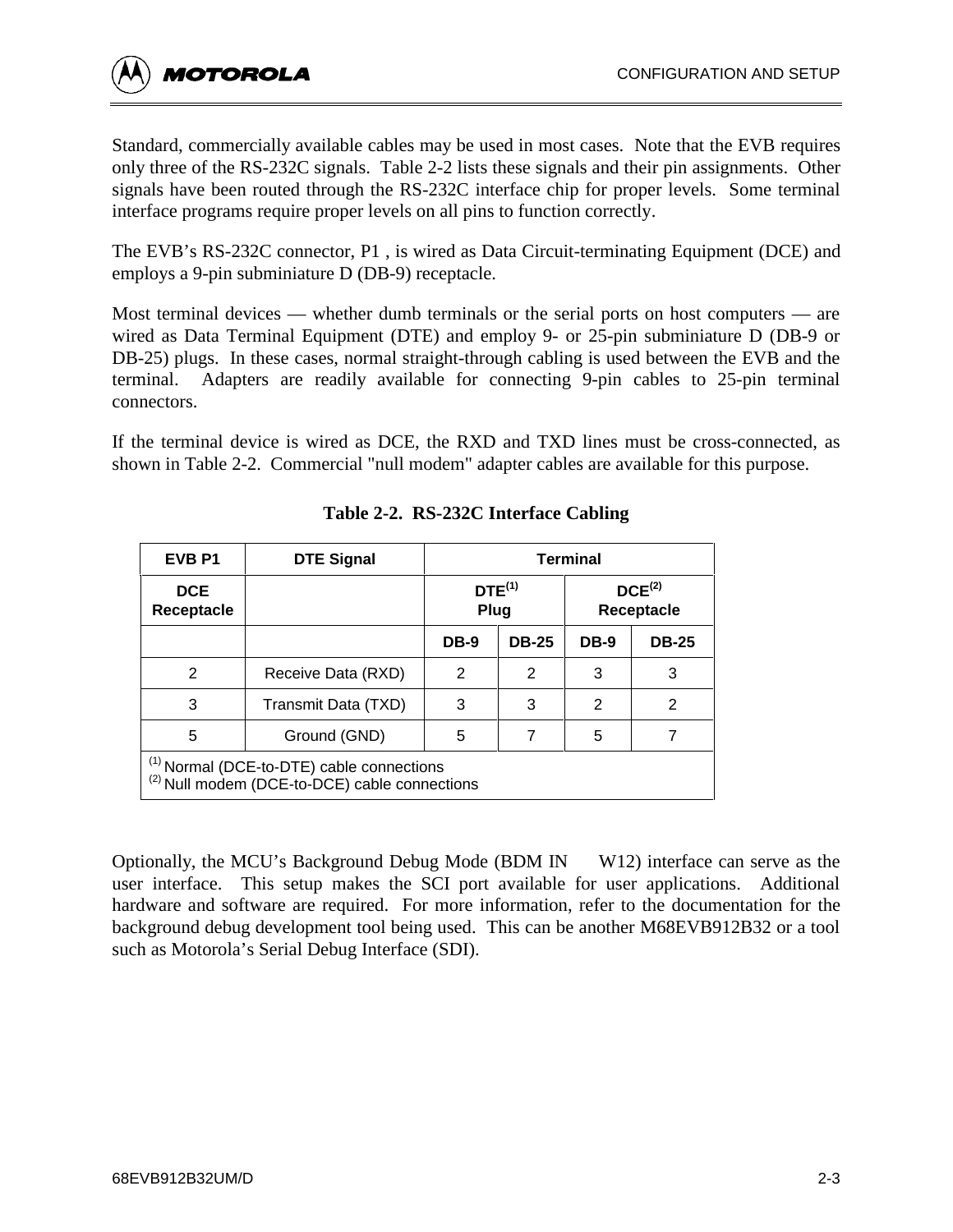### **2.5 TERMINAL COMMUNICATIONS SETUP**

#### **2.5.1 Communication Parameters**

The EVB's serial communications port uses the communication parameters listed in Table 2-3. Of these, only the baud rate can be changed. For instructions on changing it, refer to **2.5.4 Changing the Baud Rate**.

| <b>Baud Rate</b> | 9600 |
|------------------|------|
| Data Bits        | 8    |
| <b>Stop Bits</b> |      |
| <b>Parity</b>    | none |

#### **2.5.2 Dumb-Terminal Setup**

Configuring a dumb terminal for use with the EVB consists of setting its parameters as shown in Table 2-3. Many terminals are configurable with externally accessible switches, but the procedure differs between brands and models. Consult the manufacturer's instructions for the terminal being used.

#### **2.5.3 Host-Computer Setup**

One advantage of using a host computer as the EVB's terminal is the ability to generate code offboard, for subsequent loading into the EVB's memory. It is thus desirable for the host to be capable of running programs such as P&E Microcomputer Systems' IASM12 or Motorola's MCUasm assembler. For more information, refer to **3.7 Off-Board Code Generation**.

To serve as the EVB's terminal, the host computer must have an RS-232C serial port and an installed communications program capable of operating with the parameters listed in Table 2-3.

Setting up the parameters is normally done within the communications program, after it has been started on the host. Usually, the setup can be saved in a configuration file so that it does not have to be repeated. Procedures vary between programs; consult the user's guide for the specific program.

**Appendix B Communications Program Examples** provides examples of using some of the commonly available communications programs.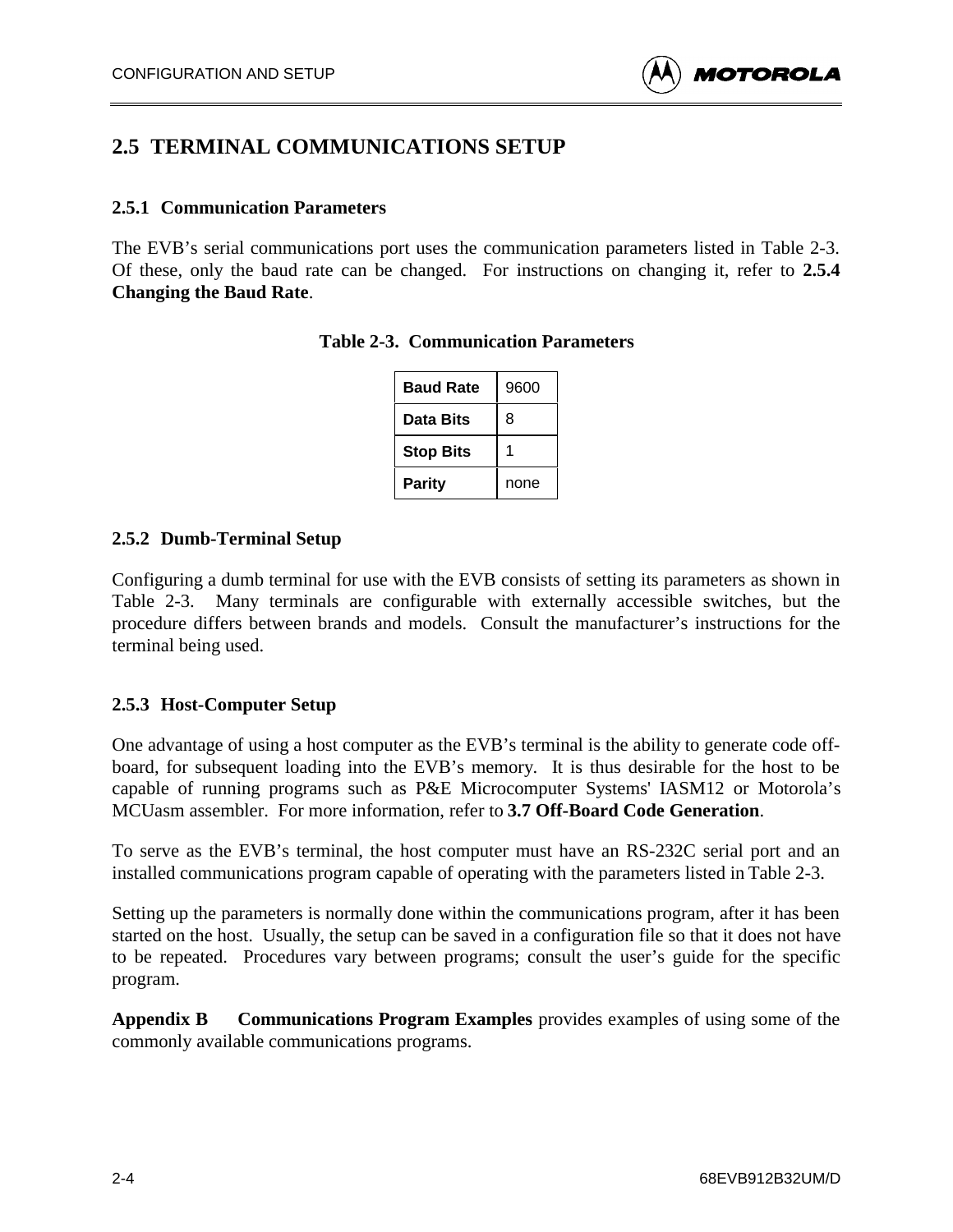

#### **2.5.4 Changing the Baud Rate**

The EVB's default baud rate for the RS-232C port is 9600. This can be changed in two ways:

- For temporary changes, use the D-Bug12 BAUD command. This change remains in effect only until the next reset or power-up, at which time the baud rate returns to 9600.
- For permanent changes, the D-Bug12 baud-rate initialization value stored in Flash EEPROM must be modified. For instructions, refer to **Appendix**  $D - D$ **-Bug12 Customization Data** and **Appendix E EEPROM Bootloader**.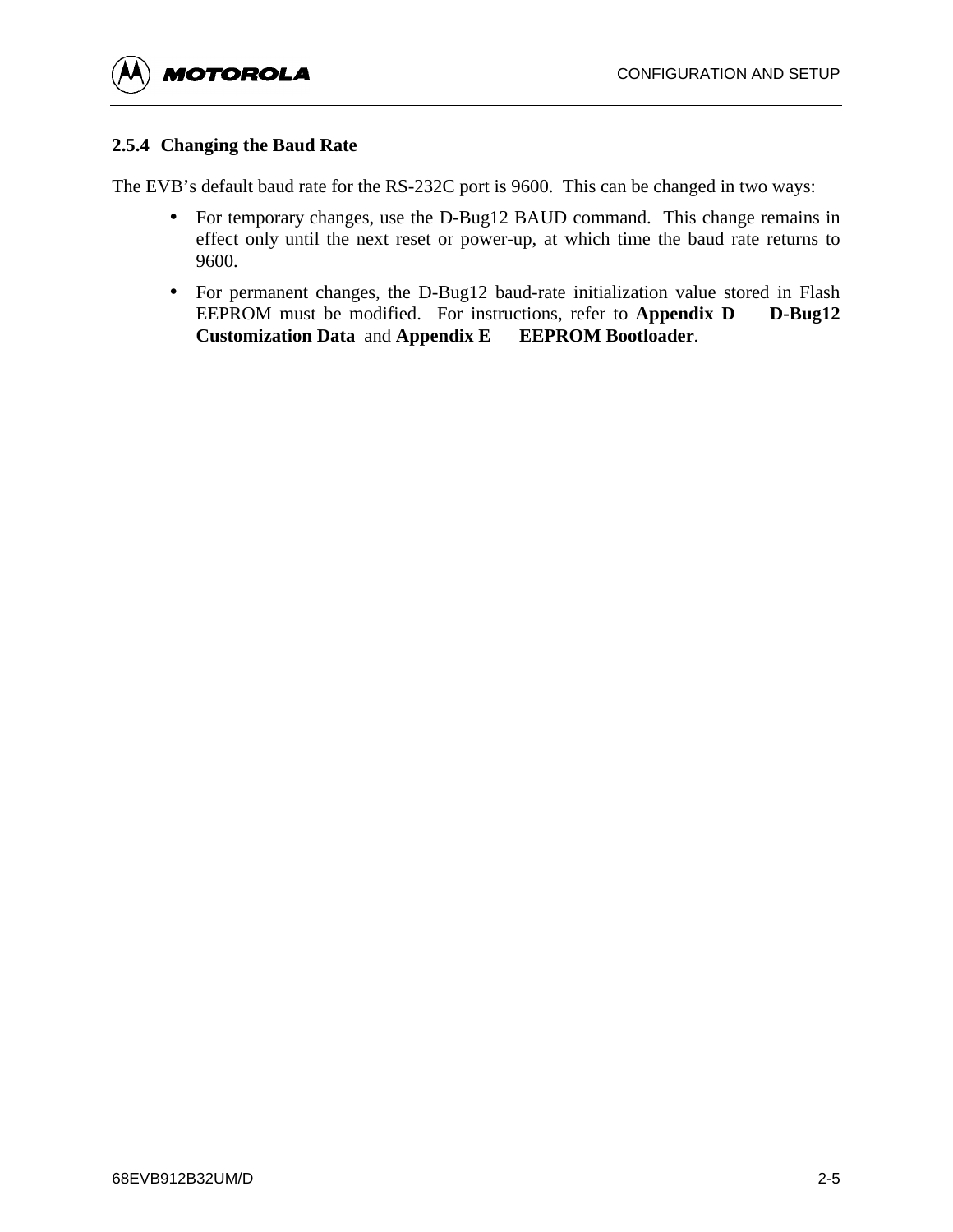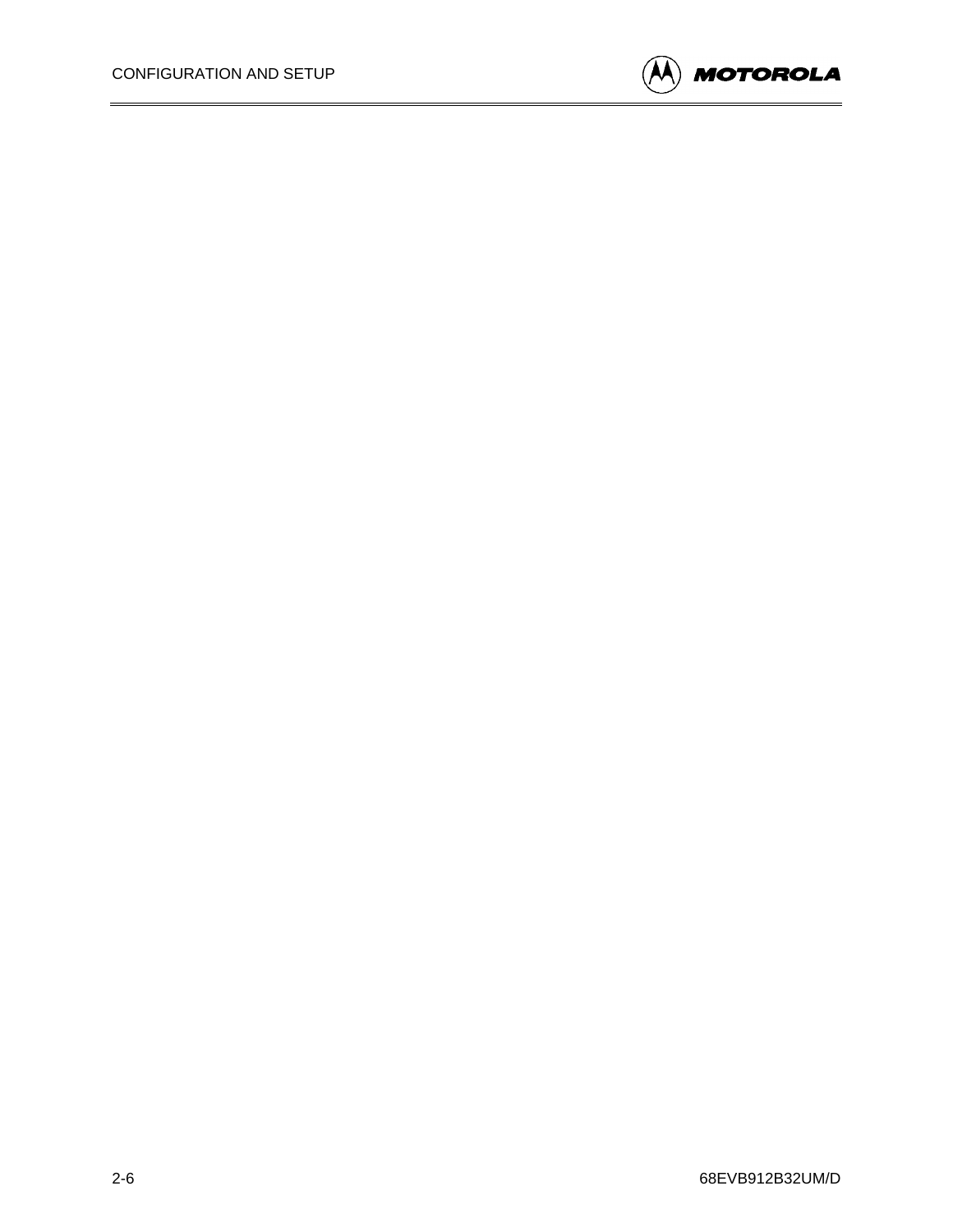

### **CHAPTER 3**

### **OPERATION**

### **3.1 OPERATING MODES**

The EVB can operate in one of four jumper-selectable modes:

**EVB mode** — either D-Bug12 or the user code in Flash EEPROM executes.

**JUMP-EEPROM mode** — user code in byte-erasable EEPROM executes.

**POD mode** — D-Bug12 executes. EVB serves as the BDM probe for a target system.

**BOOTLOAD mode** — the host EVB's EEPROM may be reprogrammed.

The operating mode is determined by jumper headers W3 and W4, as shown in Table 4-1. The modes are described in the following three sections.

#### **NOTE**

When operating in EVB mode, the M68EVB912B32 cannot fully emulate a target system. The limitations are described in **3.9 Operational Limitations**.

Target system emulation may, however, be performed by using the EVB with D-Bug12 as an intelligent, non-intrusive BDM interface. This operation is described in **3.1.3 POD (Probe) Mode**.

#### **3.1.1 EVB Mode**

In the default EVB mode (W3-0 and W4-0), D-Bug12 begins execution immediately. The D-Bug12 prompt appears on the terminal and commands may be entered as described in **3.5 Using D-Bug12 Commands**.

If D-Bug12 has been replaced with user code in Flash EEPROM, execution begins with the user's program.

#### **3.1.2 JUMP-EEPROM Mode**

In this mode (W3-1 and W4-0), the EVB begins operation out of reset by executing the user program in byte-erasable EEPROM starting at address \$0D00, as shown in Table 3-5.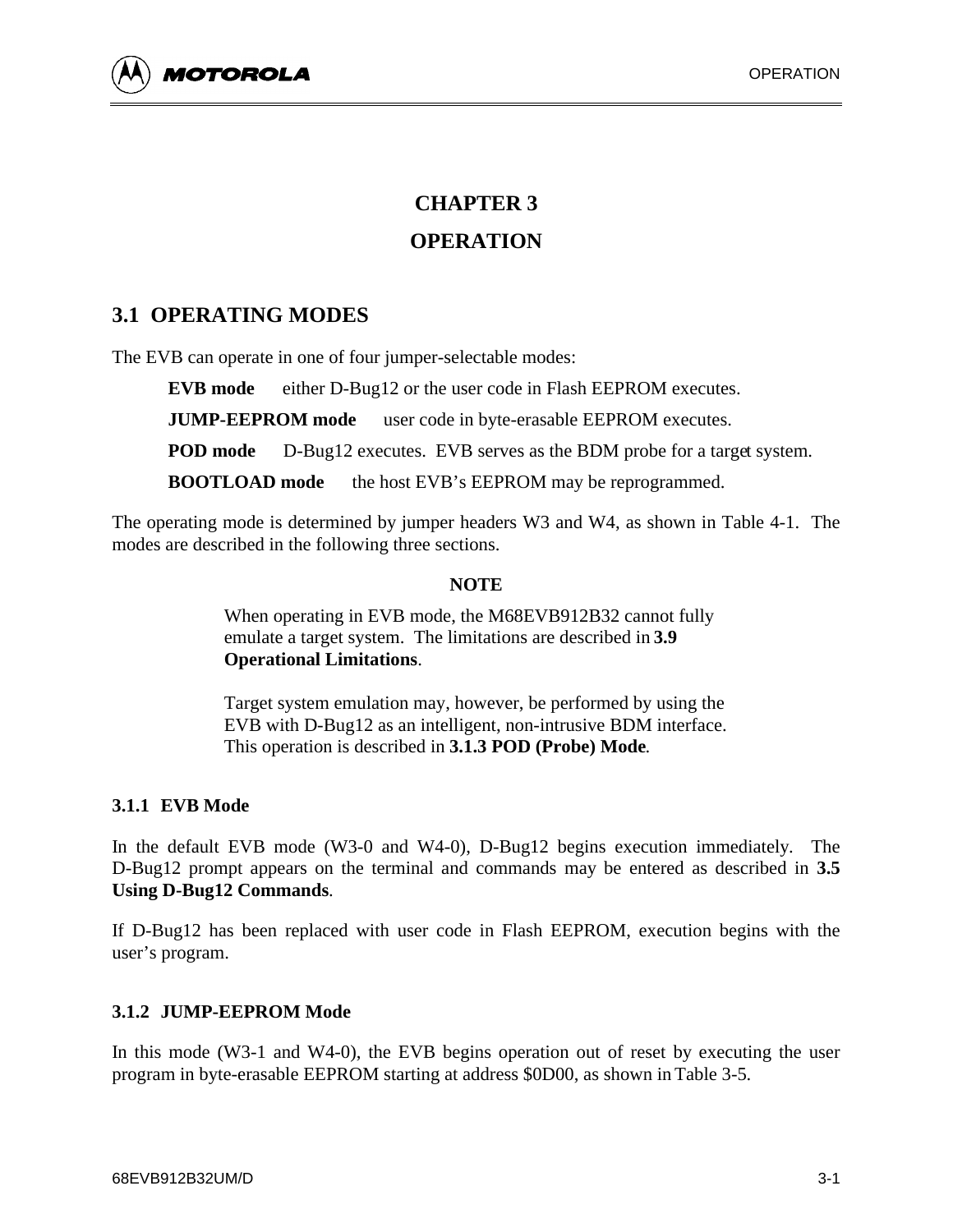This mode is effected using the MCU's PAD0 line. User code may be programmed into byteerasable EEPROM using the D-Bug12 commands listed in **3.5.3 Command-Set Summary**.

Control can be returned to D-Bug12 in the following ways:

- 1. Move the jumpers on headers W3 and W4 to position 0 and reset the EVB.
- 2. Terminate the user program with code that returns to D-Bug12 after execution has finished.

To return to D-Bug12 automatically after a user program has finished, include the following lines as the last instructions to be executed in the program:

STACKTOP: equ \$0c00 ; stack at top of on-chip RAM AltResetVect: equ \$F7FE ; lds #STACKTOP jmp [AltResetVect,PCR] ; jump to start of D-Bug12

#### **3.1.3 POD (Probe) Mode**

In this mode (W3-0 and W4-1), the EVB and D-Bug12 serve as a POD ("probe") interface between a target system and the user. Communications between the EVB and the target are by means of the Background Debug Mode (BDM) interface, using the EVB header W12 (BDM OUT).

This arrangement allows the target system to perform true emulation of an application, as the BDM interface is non-intrusive upon the target's foreground operation. The target's on-chip resources are all available for the application. The target may be a second M68EVB912B32 board or any other M68HC12 system. D-Bug12 commands are entered as usual on the user terminal, which is served by the POD EVB.

#### **3.1.3.1 Target Types Supported**

All members of the M68HC12 family may be used in the target system.

#### **3.1.3.2 Target MCU Characteristics**

The following D-Bug12 commands must be used to inform D-Bug12 of the target MCU's essential operating characteristics in order to allow transparent modification of the target's EEPROM. For details, refer to the command descriptions in **3.6 D-Bug12 Command Set**.

DEVICE — specifies the target's microprocessor type

EEBASE — specifies the base address of the target's Flash EEPROM

REGBASE — specifies the base address of the target MCU's I/O registers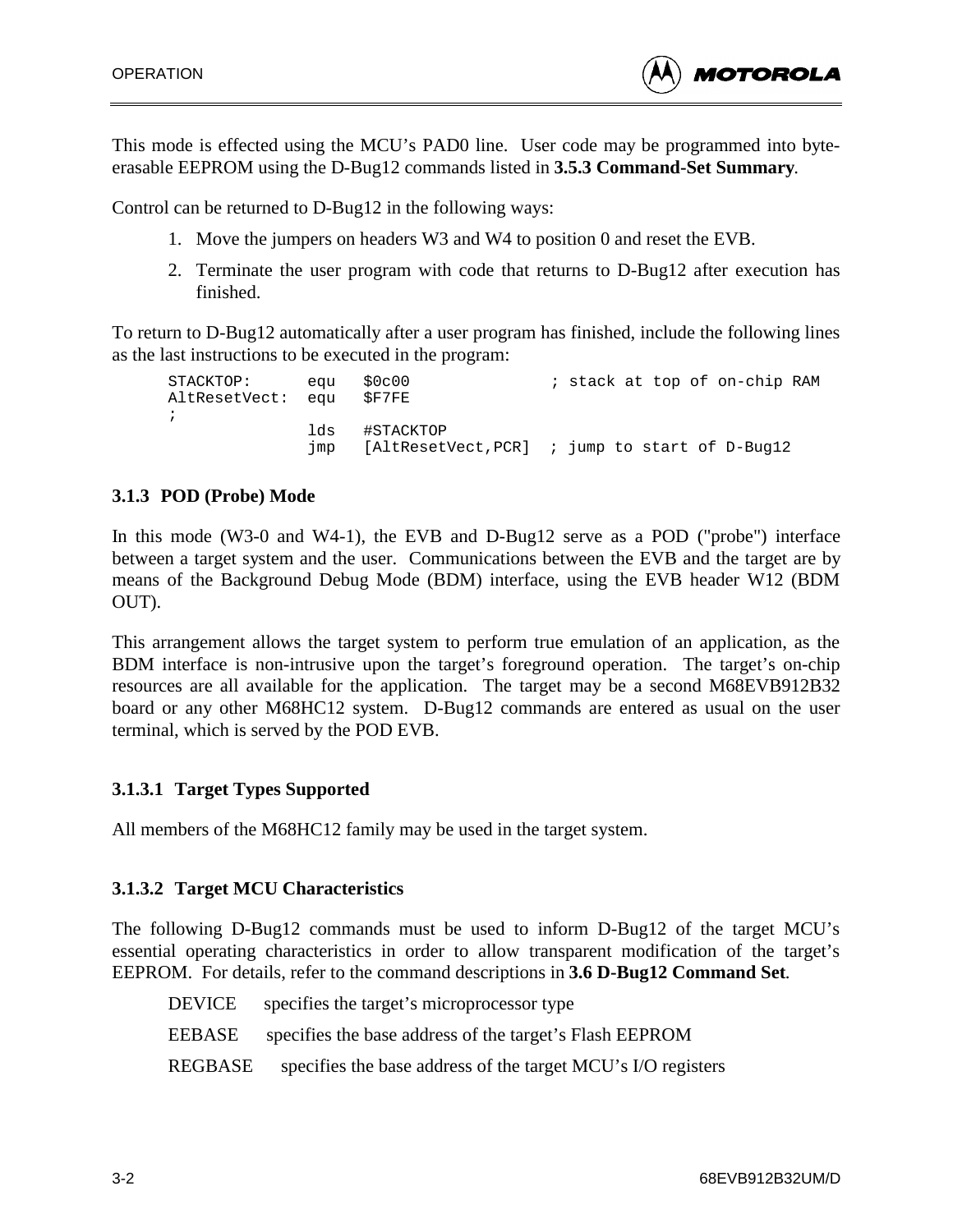#### **3.1.3.3 Programming the Target's EEPROM**

The target MCU's on-chip byte-erasable or Flash EEPROM may be programmed from userassembled S-Records on the host (terminal) computer by using the D-Bug12 commands BULK, LOAD, FBULK, and FLOAD. For details, refer to **3.6 D-Bug12 Command Set**.

#### **3.1.3.4 Controlling Target Execution**

All D-Bug12 commands that control the execution of user code may also be used in both EVB mode and POD mode. Two additional commands are available in POD mode:

- RESET resets the target MCU and places it in active background mode
- STOP halts program execution on the target

For details, refer to the command descriptions in **3.6 D-Bug12 Command Set**.

#### **3.1.4 BOOTLOAD Mode**

In this mode (W3-1 and W4-1), a user program may be loaded into the host EVB's byte-erasable or Flash EEPROM. D-Bug12 may be replaced as the startup "boot" program. This mode may also be used to reload or customize D-Bug12. The procedures are described in **Appendix E EEPROM Bootloader**.

#### **3.2 STARTUP**

#### **3.2.1 Startup Procedure**

The following startup procedure includes a checklist of configuration and setup items. To begin operating the M68EVB912B32, follow these steps::

- 1. Configure the EVB if required section 2.2.
- 2. Determine whether execution should begin in EVB mode (page 3-1), JUMP-EEPROM mode (page 3-2), POD mode (page 3-2), or BOOTLOAD mode (page3-3). Set the jumpers on headers W3 and W4 accordingly — sections 2.2 and 3.1.
- 3. Connect the EVB to the external power supply section 2.3.
- 4. Connect the EVB to the terminal section 2.4.
- 5. Configure the terminal communications interface section 2.5.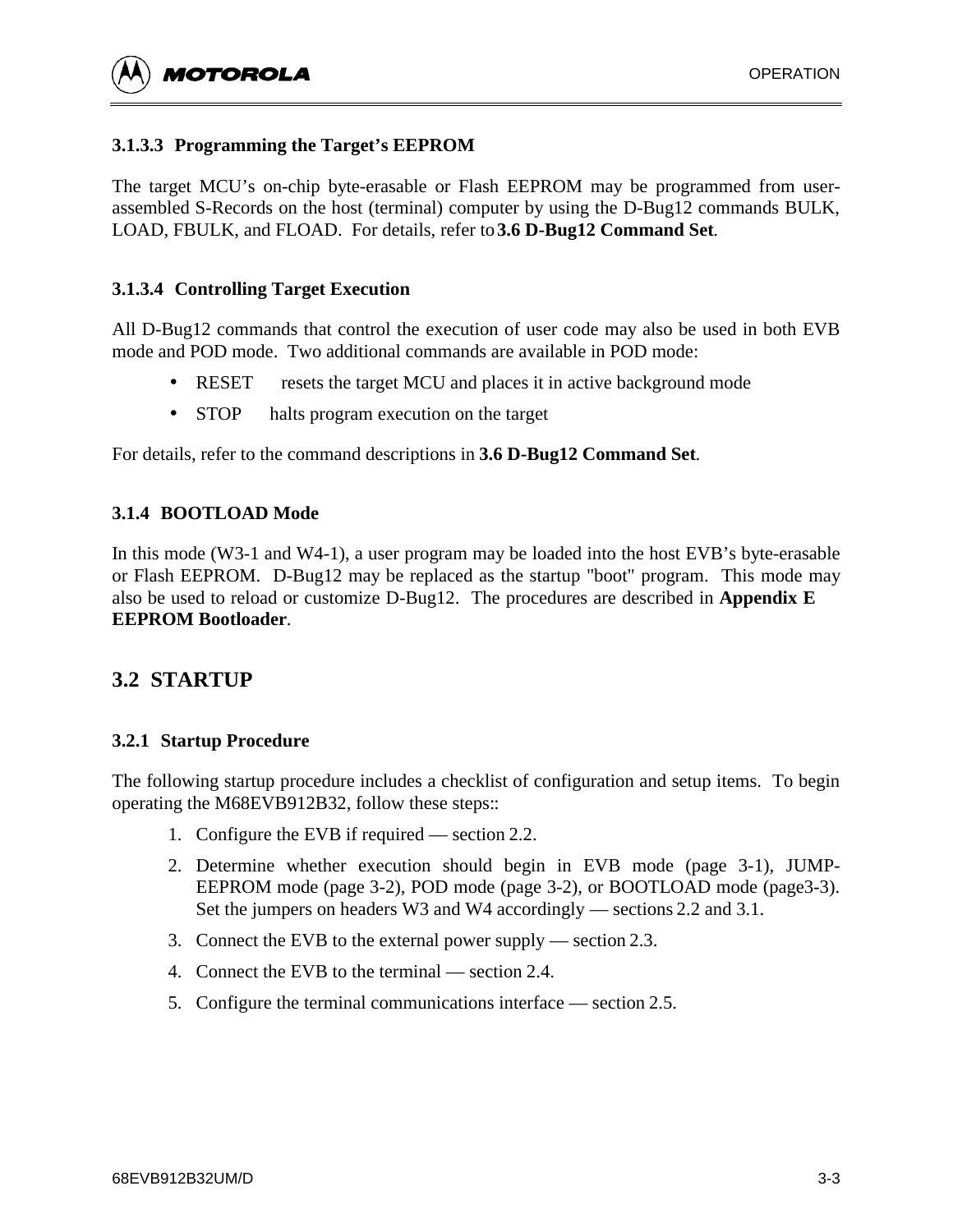- 6. Apply power to the EVB and to the terminal. If the terminal is a host computer,
	- a. Verify that it has booted correctly.
	- b. Start the communications program for terminal emulation section 2.5.3 and **Appendix B Communications Program Examples**.
- 7. Reset the EVB by pressing and releasing the on-board reset switch (S1).

#### **3.2.2 Operating Procedures**

After starting the EVB in accordance with section 3.2.1, follow the operating procedure for the EVB mode that was selected: EVB mode, JUMP-EEPROM mode, POD mode, or BOOTLOAD mode. These procedures are described in the following sections.

#### **3.2.2.1 EVB Mode**

In EVB mode, the MC68HC912B32 begins executing code at the address contained in the alternate reset vector at \$F7FE (for information on the alternate reset and interrupt vector table, see **Vector Jump Table: Interrupt and Reset Addresses** on page E-4). The code pointed to by the alternate reset vector may either be D-Bug12 (factory default) or a user's program that has replaced D-Bug12 in Flash EEPROM.

**D-Bug12** — upon reset, the D-Bug12 sign-on banner and prompt should appear on the terminal's display as follows:

```
D-Bug12 v 2.0.0
Copyright 1996 - 1997 Motorola Semiconductor
For Commands type "Help"
>
```
If the prompt does not appear, check all connections and verify that startup steps 1 through 7 in section 3.2.1 have been performed correctly.

When the prompt appears, D-Bug12 is ready to accept commands from the terminal as described in section 3.5.

**User boot program** — upon reset, the user program executes immediately. D-Bug12 commands are not available. Terminal communications take place either via the SCI under control of the user program or via the BDM interface and a serial debug interface tool such as Motorola's SDI.

#### **3.2.2.2 JUMP-EEPROM Mode**

In JUMP-EEPROM mode, the user code in byte-erasable EEPROM starting at address \$0D00 is executed immediately. Terminal communications are controlled by the user code via the SCI or by an appropriate serial debug tool via the BDM interface. For more information, refer to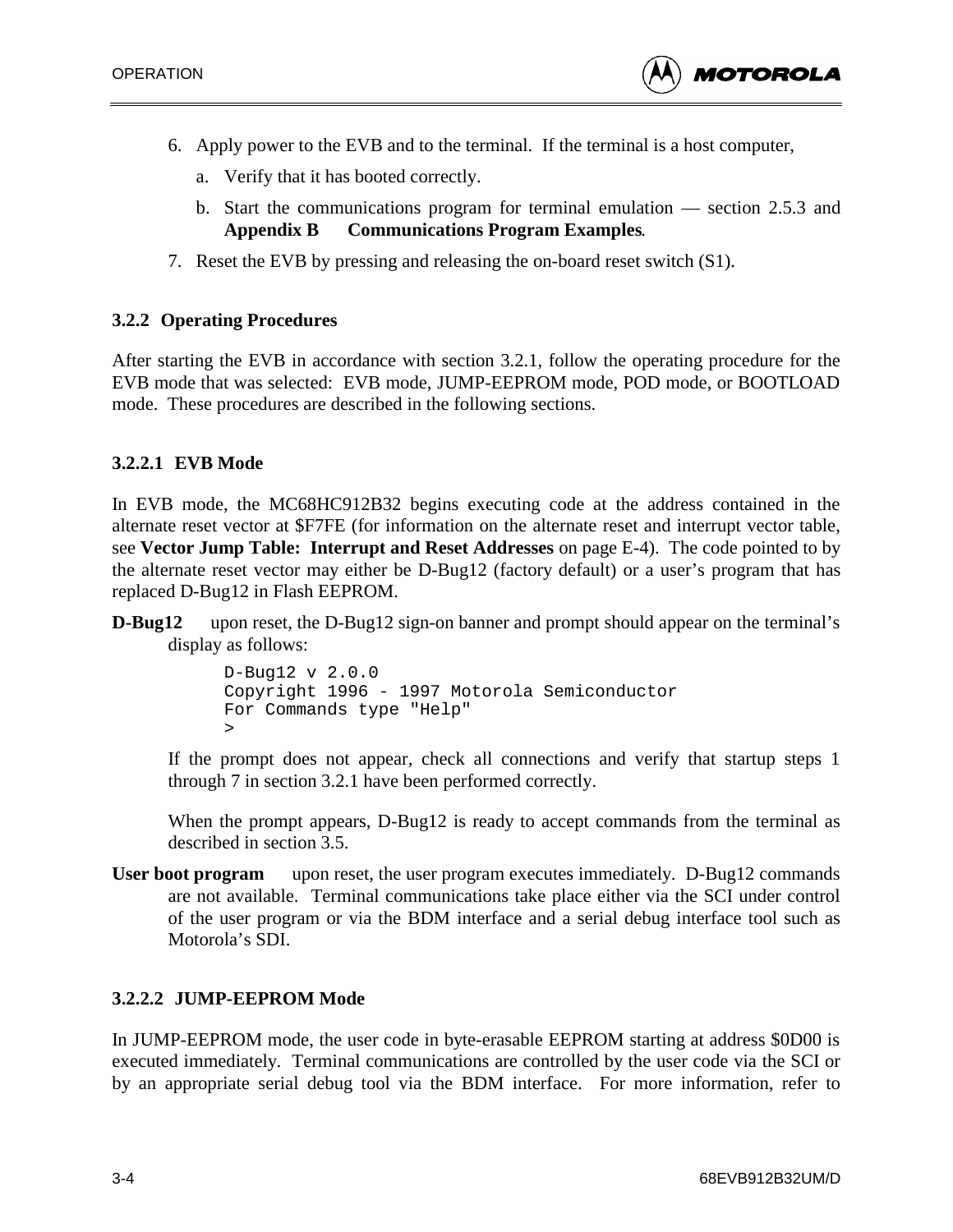**3.1.2 JUMP-EEPROM Mode**. Control can be returned to the D-Bug12 terminal prompt by doing one of the following:

- 1. terminating the user code with appropriate instructions see section 3.1.2
- 2. pressing the reset button (S1)

#### **3.2.2.3 POD Mode**

In POD mode, the host EVB serves as a non-intrusive controller for the target system via the BDM interface. The host EVB begins executing code at the address contained in the alternate reset vector at \$F7FE (for information on the alternate reset and interrupt vector table, see **Vector Jump Table: Interrupt and Reset Addresses** on page E-4). The code pointed to by the alternate reset vector may either be D-Bug12 (factory default) or a user's program that has replaced D-Bug12 in Flash EEPROM.

**D-Bug12** — upon power-up or reset, D-Bug12 attempts to establish communications with a target system connected to BDM OUT (W11). Communications are first attempted without resetting the target system. If communications cannot be established, the following message is displayed:

> Can't Communicate With The Target Processor To reset target, hit any key...

Pressing any key on the terminal's keyboard causes D-Bug12 to assert the target's reset pin for approximately 2 mS and try again to establish communications. If communications fail, the above error message is redisplayed. Once communications have been established with the target system, the D-Bug12 sign-on banner and prompt should appear on the terminal's display as follows:

```
D-Bug12 v 2.0.0
Copyright 1996 - 1997 Motorola Semiconductor
For Commands type "Help"
S>
```
If communications cannot be established with the target system after repeated attempts, check for the following possible problems:

- The host EVB's BDM OUT (W11) must be properly connected to the target system's BDM connector. If the target system is another EVB, make sure that the host EVB's BDM OUT is connected to target EVB's BDM IN (W9).
- If the target system is not another EVB, verify that its BDM connector is wired to the proper MCU signals on each pin.
- If the target MCU does not have any firmware to execute, it could "run away," possibly executing a STOP opcode and preventing BDM communications with the host EVB.

Thus, it is *strongly* recommended that, if the target system does not have firmware to execute at reset, the target MCU be initially configured to begin operation in Special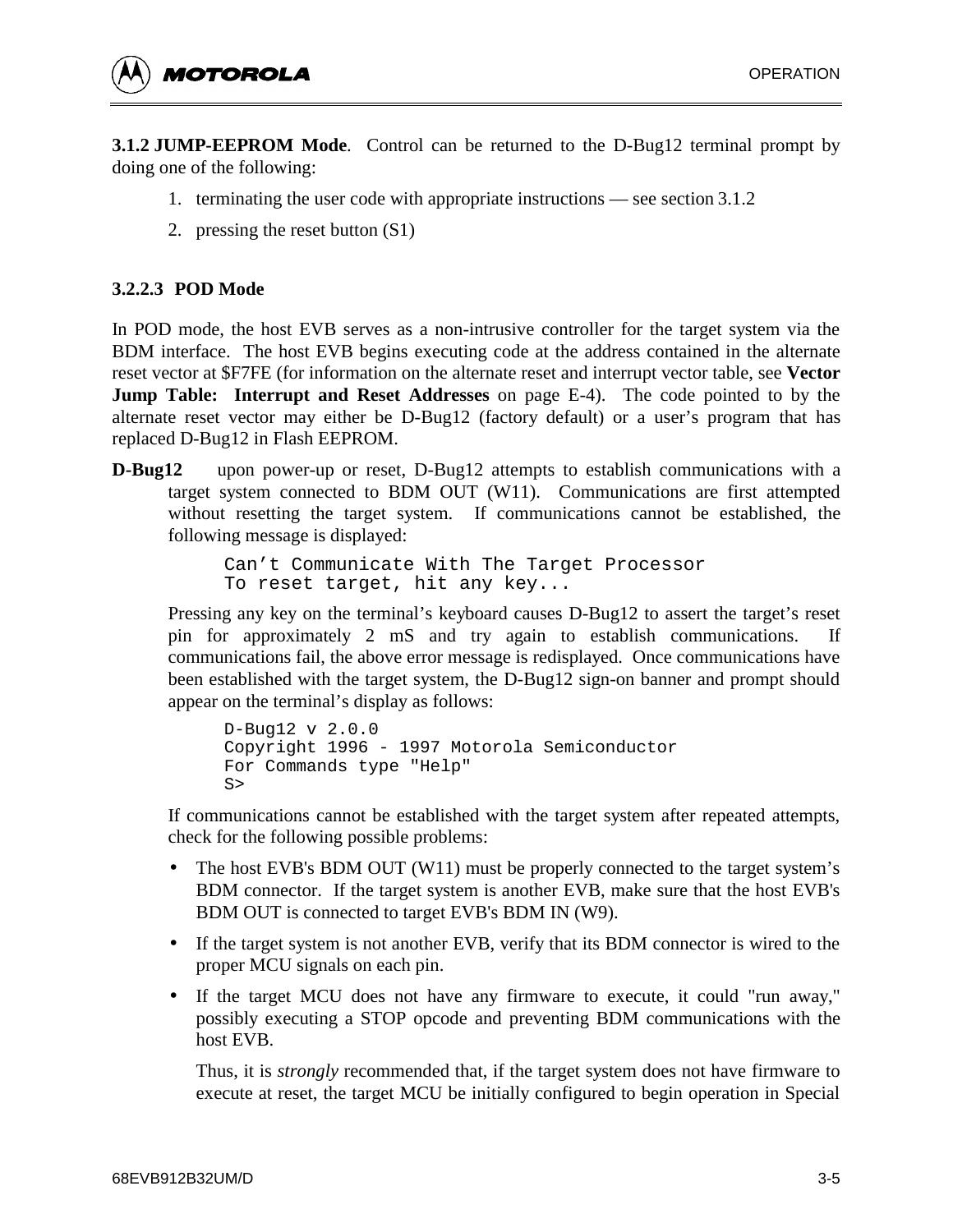Single Chip mode. Resetting the target MCU in Special Single Chip mode places it in active background mode. See the target MCU's technical summary for details on setting the MCU operating mode.

Special D-Bug12 command-line prompts indicate the status of the target system:

```
S> target is in active background mode
R> target is running a user program
```
In addition to the normal D-Bug12 commands that control execution of user code, the RESET and STOP commands are available in POD mode. These commands are described in **3.6 D-Bug12 Command Set**.

D-Bug12 must be informed of the target MCU's basic operating parameters. Refer to section 3.1.3 for more information about setting up and using POD mode.

User boot program — upon reset, the user program executes immediately. D-Bug12 commands are not available. Communications with the user terminal and with the target system are controlled by the user program.

#### **3.2.2.4 BOOTLOAD Mode**

In BOOTLOAD mode, a user program may be loaded into the host EVB's byte-erasable or Flash EEPROM. If the user code replaces D-Bug12 in Flash EEPROM, it serves as the "boot" program when the EVB is restarted in EVB or POD mode. This procedure is described in **Appendix E EEPROM Bootloader**.

### **3.3 RESET**

EVB operation can be restarted at any time by activating the hardware reset function. Do this in one of two ways:

- 1. Press and release the on-board reset switch, S1 (always applicable).
- 2. Activate the external reset input if one has been provided for operation below 3.0 Vdc.

Note that the EVB's reset circuitry is associated with the low-voltage protection. For more information, refer to **4.7 Reset** and **4.8 Low-Voltage Inhibit**.

### **3.4 ABORTING A USER PROGRAM**

When operating in EVB mode, the only way to recover from an erroneous or runaway user program is to press the reset switch (S1). If this becomes necessary, the jumpers on headers W3 and W4 should be set to execute D-Bug12 at reset instead of the flawed user program.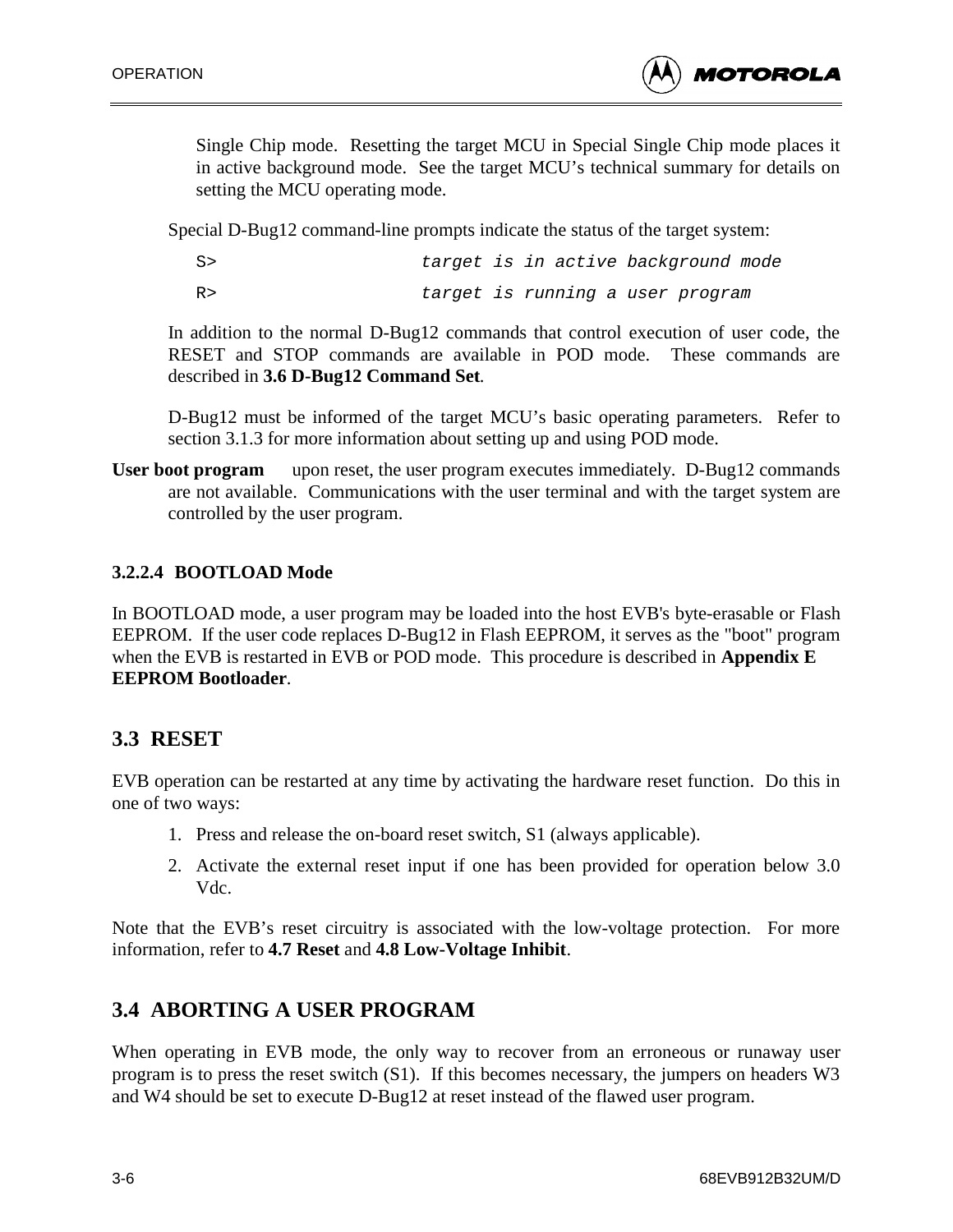When operating in POD mode, the D-Bug12 RESET or STOP command can be used to regain control of the target system.

### **3.5 USING D-BUG12 COMMANDS**

D-Bug12, the EVB's firmware-resident monitor program, provides a self-contained operating environment that allows writing, evaluation, and debugging of user programs.

#### **3.5.1 Command-Line Prompt**

D-Bug12 displays one of three command-line prompts, depending upon its operating mode and/or the state of the target system. When D-Bug12 is operating in the EVB mode, it displays the single character ">" at the beginning of a line when it is waiting for the user to enter a command. When a command is issued that causes user code to run, D-Bug12 places the terminal cursor on a blank line, where it remains until control returns to D-Bug12.

When operating in the POD mode, D-Bug12 displays one of two prompts, depending upon the state of the attached target system. When the target system is in active background mode (not running a user program), the two-character prompt "S>" is displayed, indicating that the target is stopped and not running a user program. When the target system is running a user program, the two-character prompt "R>" is displayed, indicating that the target is running a user program.

Because the M68HC12 Background Debug Mode interface allows the reading and writing of target system memory even when the target is running a user's program, the probe microcontroller is always available for the entry of commands. D-Bug12 commands that examine or modify target system memory may be issued when either the "S>" or "R>" prompt is displayed.

#### **3.5.2 Entering Commands**

Commands are typed on the terminal's D-Bug12 prompt line and executed when the carriagereturn (ENTER) key is pressed. D-Bug12 then displays either the appropriate response to the command or an error indication.

The D-Bug12 command-line prompt is the greater-than sign (>). Type the command and any other required or optional fields immediately after the prompt, as follows:

#### **command-line syntax:**

<command> [<parameter>] ...[<parameter>]<ENTER>

**where:**

```
<command> is the command mnemonic.
```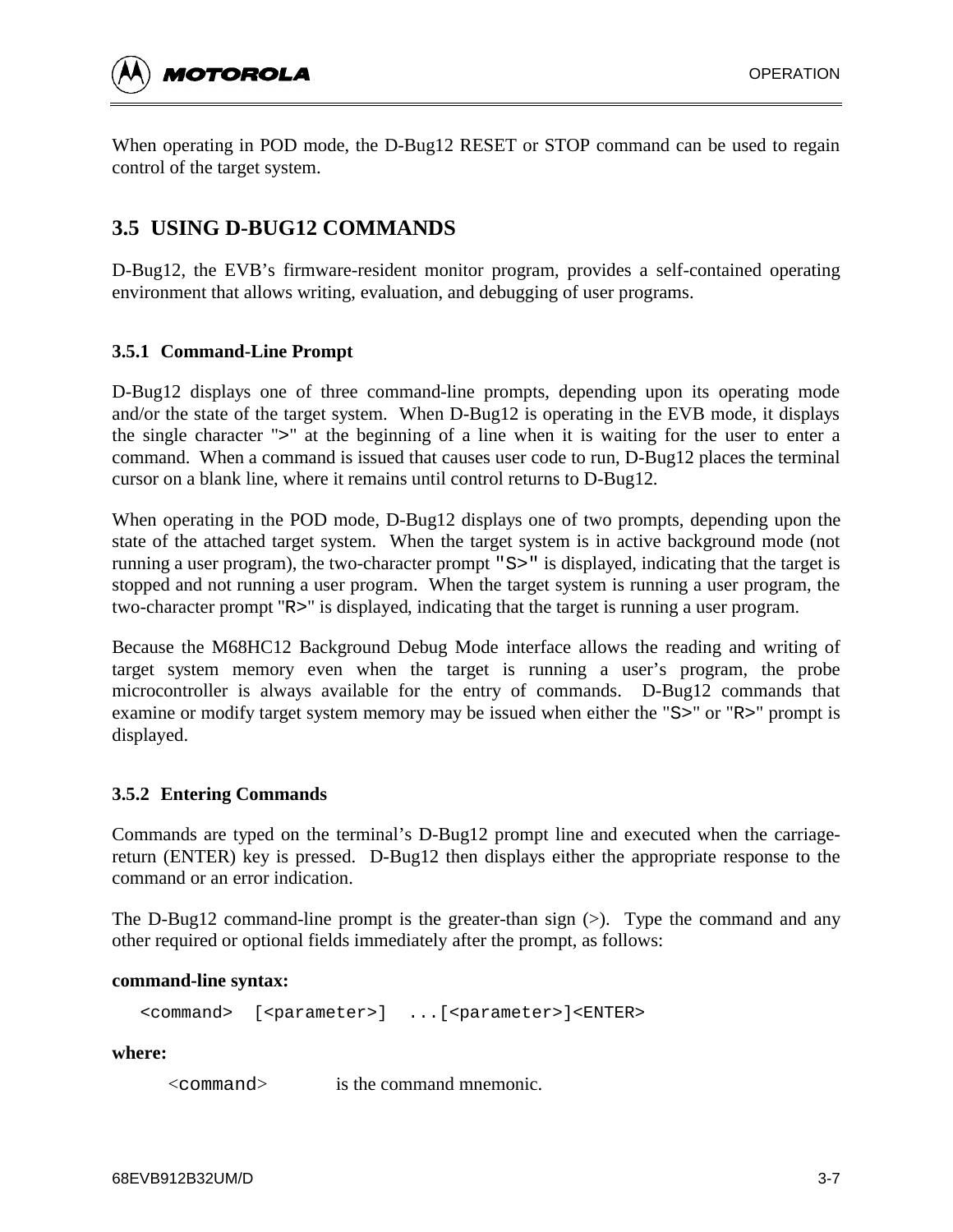<parameter> is an expression or address.

<ENTER> is the terminal keyboard's carriage-return or enter key.

#### **NOTES**

1. The command-line syntax is illustrated using the following special characters for clarification. *Do not* type these characters on the command line:

| $\langle \rangle$ | required syntactical element |
|-------------------|------------------------------|
| $\perp$           | optional field               |
| $\Box$            | repeated optional fields     |

- 2. Fields are separated by any number of space characters.
- 3. All numeric fields, unless noted otherwise, are interpreted as hexadecimal.
- 4. Command-line entries are case-insensitive and may be typed using any combination of upper- and lower-case letters.
- 5. A maximum of 80 characters, including the terminating carriage return, may be entered on the command line. After the 80th character, D-Bug12 automatically terminates the command-line entry and processes the characters entered to that point.
- 6. Before the <ENTER> or <RETURN> key is pressed, the command line may be edited using the backspace key. Receiving the backspace character causes D-Bug12 to delete the previously-received character from its input buffer and erase the character from the display.

#### **3.5.3 Command-Set Summary**

Table 3-1 summarizes the D-Bug12 commands. For detailed descriptions of each command, refer to **3.6 D-Bug12 Command Set**.

| Command                                                                   | <b>Description</b>                   |
|---------------------------------------------------------------------------|--------------------------------------|
| ASM <address></address>                                                   | Single-line assembler/disassembler   |
| BAUD <baudrate></baudrate>                                                | Set the SCI communications baud rate |
| BF <startaddress><endaddress> [<data>]</data></endaddress></startaddress> | Block fill user memory with data     |
| BR [ <address><address>]</address></address>                              | Set/display user breakpoints         |
| <b>BULK</b>                                                               | Bulk erase byte-erasable EEPROM      |

#### **Table 3-1. D-Bug12 Command-Set Summary**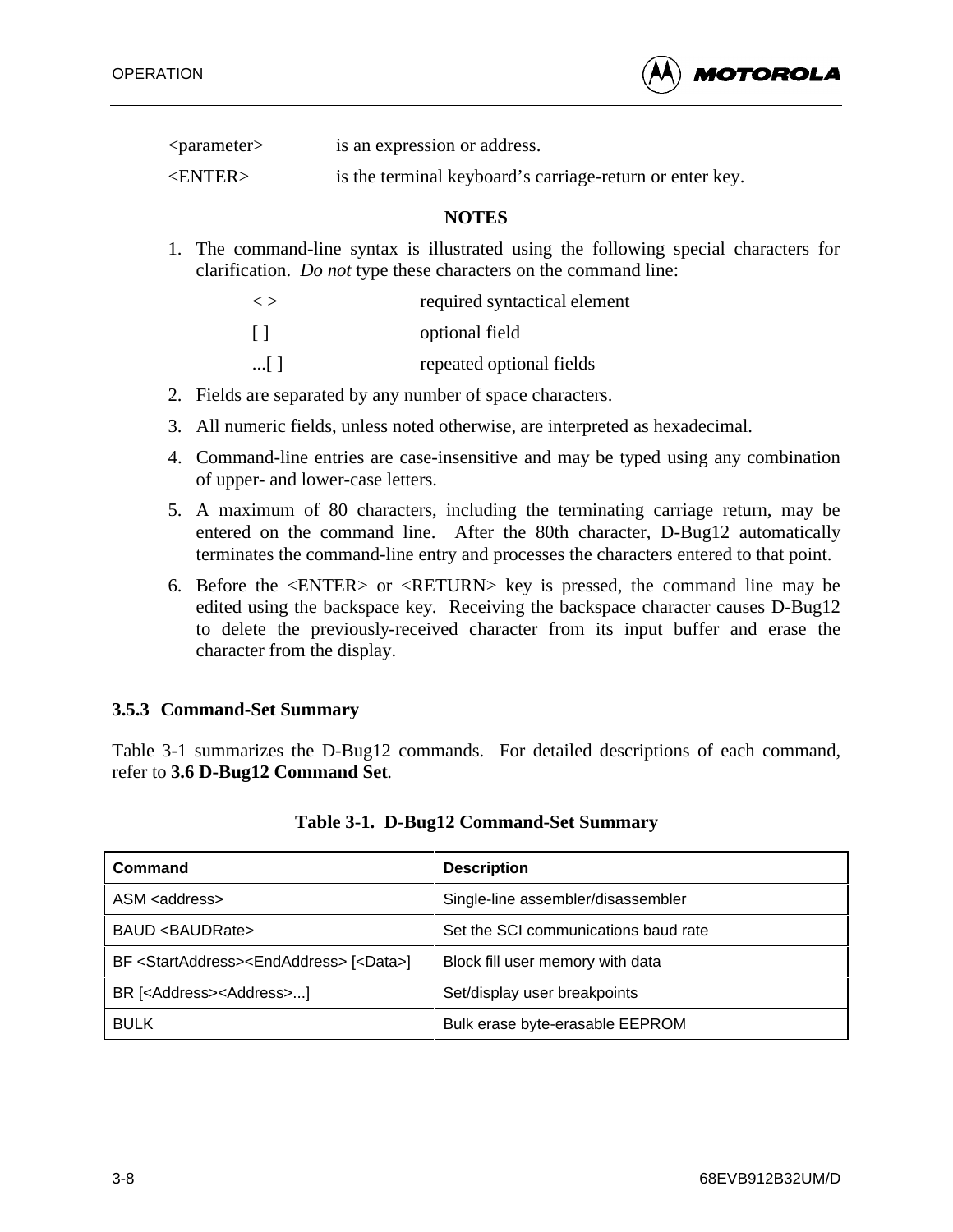

| <b>Command</b>                                                                               | <b>Description</b>                                                                     |  |  |
|----------------------------------------------------------------------------------------------|----------------------------------------------------------------------------------------|--|--|
| CALL [ <address>]</address>                                                                  | Execute a user subroutine; return to D-Bug12 when<br>finished                          |  |  |
| DEVICE [see description]                                                                     | Select/define a new target MCU device                                                  |  |  |
| EEBASE <address></address>                                                                   | Inform D-Bug12 of the target's EEPROM base address                                     |  |  |
| <b>FBULK</b>                                                                                 | Erase the target processor's on-chip Flash EEPROM                                      |  |  |
| FLOAD <addressoffset></addressoffset>                                                        | Program the target processor's on-chip Flash EEPROM<br>from S-Records                  |  |  |
| G [ <address>]</address>                                                                     | Go - begin execution of user program                                                   |  |  |
| GT <address></address>                                                                       | Go Till — set a temporary breakpoint and begin execution<br>of user program            |  |  |
| <b>HELP</b>                                                                                  | Display D-Bug12 command set and command syntax                                         |  |  |
| LOAD [ <addressoffset>]</addressoffset>                                                      | Load user program in S-Record format*                                                  |  |  |
| MD <startaddress> [<endaddress>]</endaddress></startaddress>                                 | Memory Display - display memory contents in hex<br>bytes/ASCII format                  |  |  |
| MDW <startaddress> [<endaddress>]</endaddress></startaddress>                                | Memory Display Word - display memory contents in hex<br>words/ASCII format             |  |  |
| MM <address> [<data>]</data></address>                                                       | Memory Modify — interactively examine/change memory<br>contents                        |  |  |
| MMW <address> [<data>]</data></address>                                                      | Memory Modify Word - interactively examine/change<br>memory contents                   |  |  |
| MOVE <startaddress> <endaddress><br/><destaddress></destaddress></endaddress></startaddress> | Move a block of memory                                                                 |  |  |
| NOBR [ <address> <address>]</address></address>                                              | Remove individual user breakpoints                                                     |  |  |
| <b>RD</b>                                                                                    | Register Display - display the CPU register contents                                   |  |  |
| <b>REGBASE</b>                                                                               | Inform D-Bug12 of the target I/O register's base address                               |  |  |
| <b>RESET</b>                                                                                 | Reset the target CPU                                                                   |  |  |
| <b>RM</b>                                                                                    | Register Modify - interactively examine/change CPU<br>register contents                |  |  |
| <b>STOP</b>                                                                                  | Stop execution of user code on the target processor and<br>place it in background mode |  |  |

|  |  | Table 3-1. D-Bug12 Command-Set Summary (continued) |  |
|--|--|----------------------------------------------------|--|
|--|--|----------------------------------------------------|--|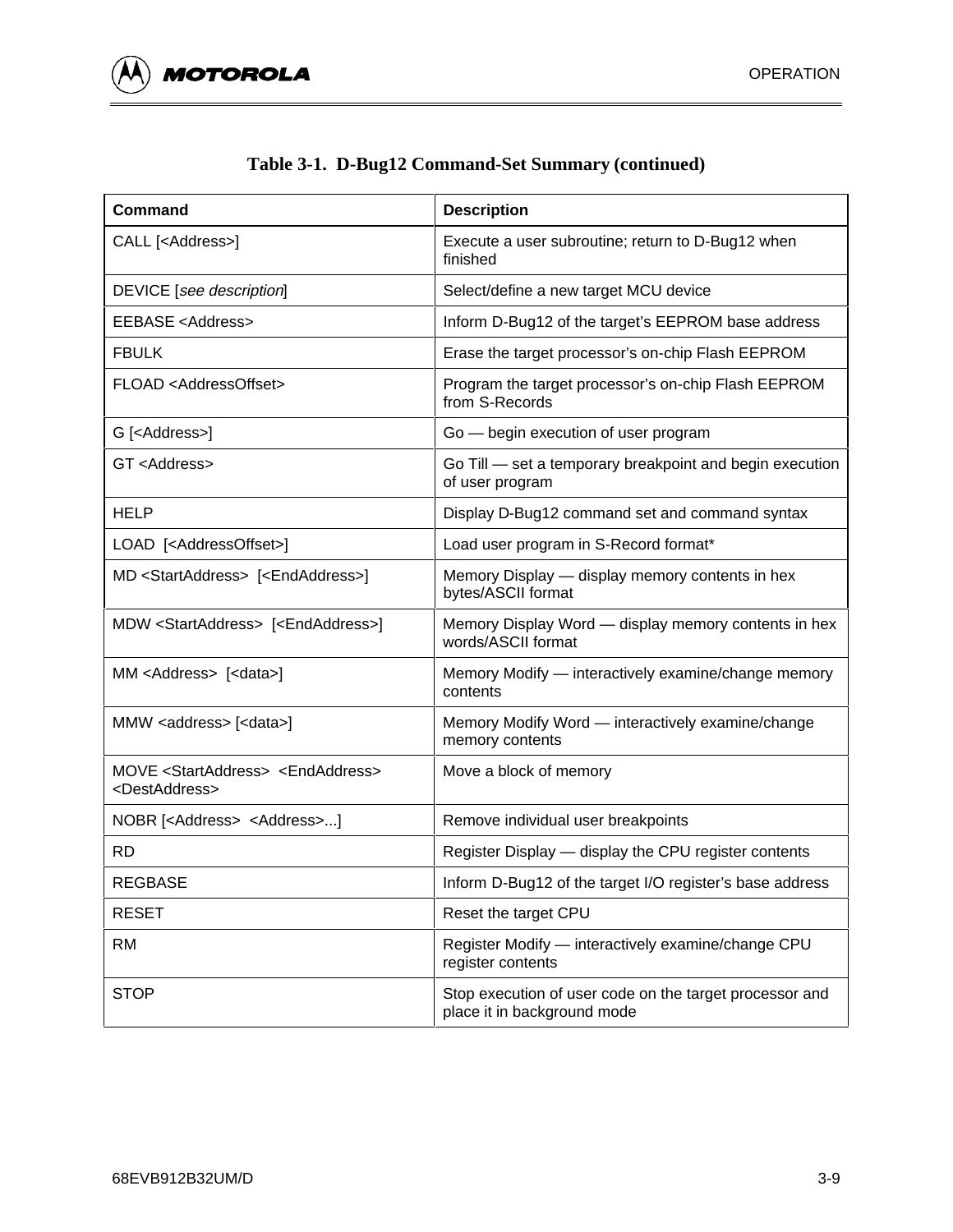|  | Table 3-1. D-Bug12 Command-Set Summary (continued) |  |
|--|----------------------------------------------------|--|
|  |                                                    |  |

| Command                                                        | <b>Description</b>                                                               |
|----------------------------------------------------------------|----------------------------------------------------------------------------------|
| $T$ [< $Count$ >]                                              | Trace — execute an instruction, disassemble it, and<br>display the CPU registers |
| UPLOAD <startaddress> <endaddress></endaddress></startaddress> | Display memory contents in S-Record format*                                      |
| VERF [ <addressoffset>]</addressoffset>                        | Verify memory contents against S-Record Data                                     |
| <registername> <registervalue></registervalue></registername>  | Set CPU <registername> to <registervalue></registervalue></registername>         |
| * Refer to Appendix A for S-Record information.                |                                                                                  |

### **3.6 D-BUG12 COMMAND SET**

In the following command descriptions, the examples represent what is seen on the terminal display. For clarity, the user's entry is underlined. This underlining *does not actually appear onscreen*.

A typical example looks like this:

```
>baud 9600 user's entry
Change Terminal BR, Press Return D-Bug12's response
> D-Bug12 prompt for next entry
```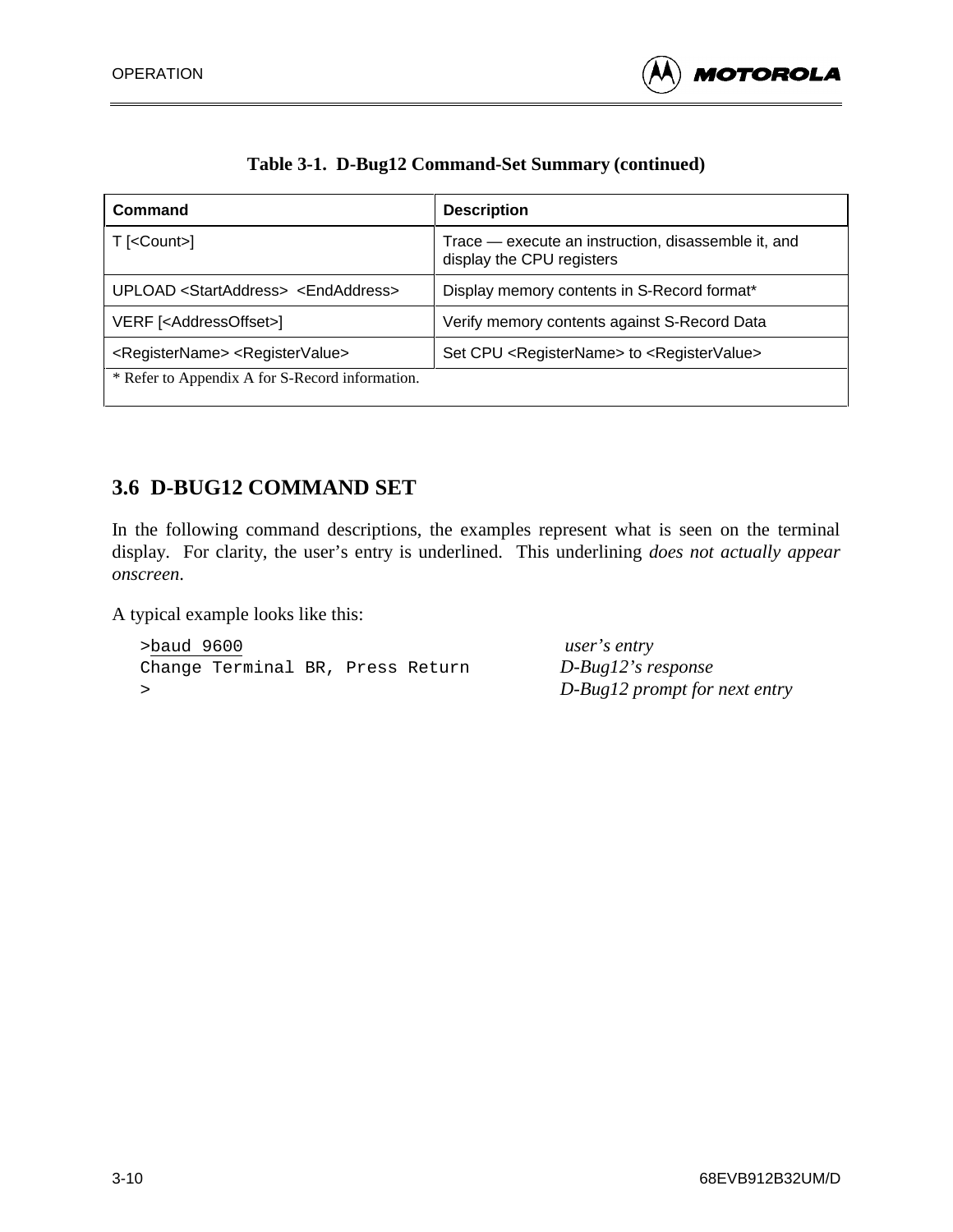

**ASM Assembler/Disassembler ASM**

#### **syntax:**

ASM <Address>

**where:**

<Address> is a 16-bit hexadecimal number.

The assembler/disassembler is an interactive memory editor that allows memory contents to be viewed and altered using assembly language mnemonics. Each entered source line is translated into object code and placed into memory at the time of entry. When displaying memory contents, each instruction is disassembled into its source mnemonic form and displayed along with the hexadecimal object code and any instruction operands.

Assembler mnemonics and operands may be entered in any mix of upper and lower case letters. Any number of spaces may appear between the assembler prompt and the instruction mnemonic or between the instruction mnemonic and the operand. Numeric values appearing in the operand field are interpreted as *signed* decimal numbers. Placing a \$ in front of any number will cause the number to be interpreted as a hexadecimal number.

When an instruction is disassembled and displayed, the D-Bug12 prompt is displayed following the disassembled instruction. If a carriage return is the first non-space character entered following the prompt, the next instruction in memory is disassembled and displayed on the next line.

If a CPU12 instruction is entered following the prompt, the entered instruction is assembled and placed into memory. The line containing the new entry is erased and the new instruction is disassembled and displayed on the same line. The next instruction location is then disassembled and displayed on the screen.

The instruction mnemonics and operand formats accepted by the assembler follows the syntax as described in the *CPU12 Reference Manual*.

There are a number of M68HC11 instruction mnemonics that appear in the *CPU12 Reference Manual* that do not have directly equivalent CPU12 instructions. These mnemonics, listed in Table 3-2, are translated into functionally equivalent CPU12 instructions. To aid the current M68HC11 users who may desire to continue using the M68HC11 mnemonics, the disassembler portion of the assembler/disassembler recognizes the functionally equivalent CPU12 instructions and disassembles those instructions into the equivalent M68HC11 mnemonics.

When entering branch instructions, the number placed in the operand field should be the absolute destination address of the instruction. The assembler calculates the two's-complement offset of the branch and places the offset in memory with the instruction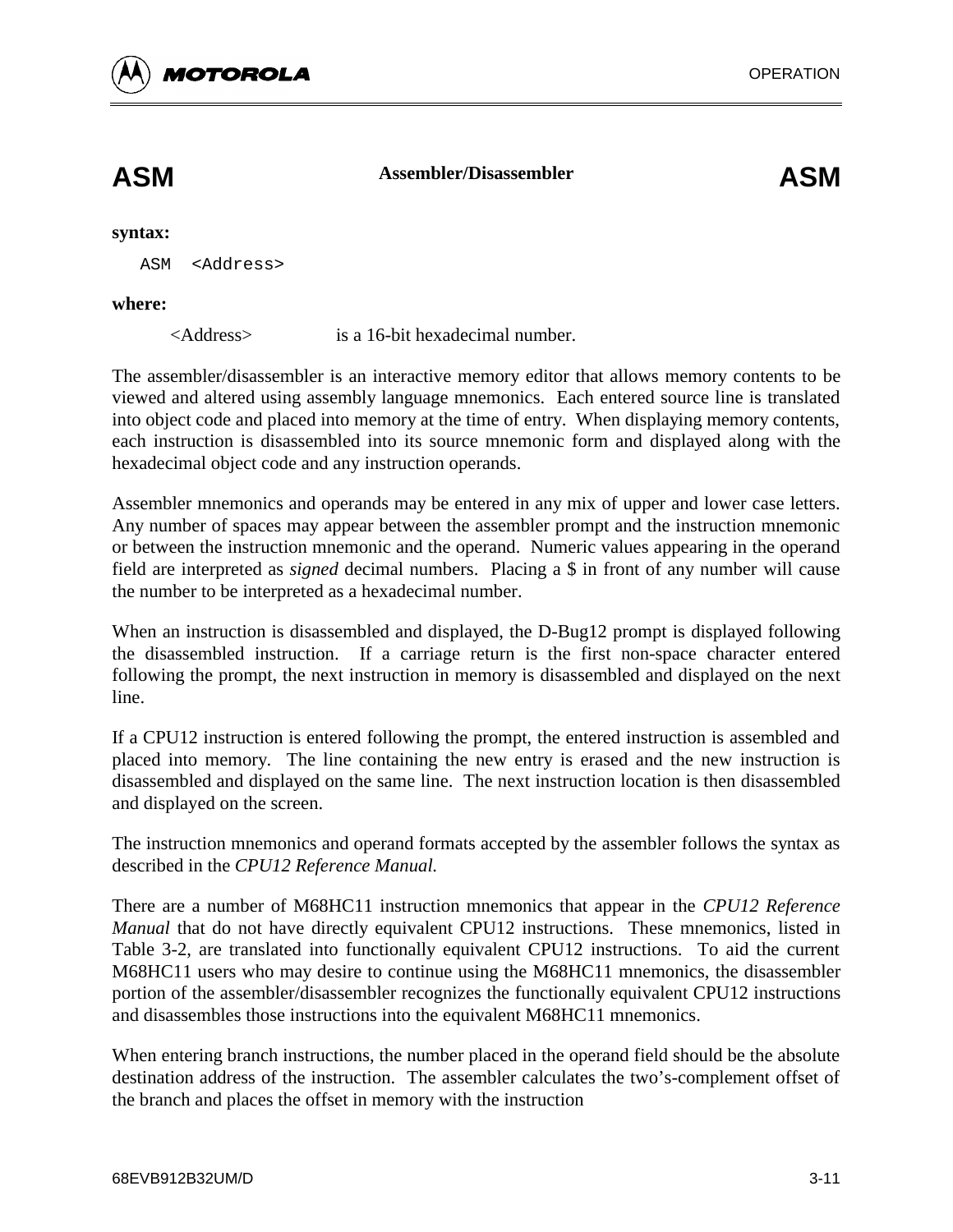The assembly/disassembly process may be terminated by entering a period (.) as the first nonspace character following the assembler prompt.

#### **restrictions:**

None.

| M68HC11 Mnemonic | <b>CPU12 Instruction</b> | M68HC11 Mnemonic     | <b>CPU12 Instruction</b> |
|------------------|--------------------------|----------------------|--------------------------|
| <b>CLC</b>       | ANCC # \$FE              | <b>INS</b>           | LEAS 1, S                |
| <b>CLI</b>       | ANCC # \$EF              | TAP.                 | TFR A, CC                |
| <b>CLV</b>       | ANCC # \$FD              | <b>TPA</b>           | TFR CC, A                |
| <b>SEC</b>       | ORCC #\$01               | <b>TSX</b>           | TFR S, X                 |
| <b>SEI</b>       | ORCC #\$10               | <b>TSY</b>           | TFR S, Y                 |
| <b>SEV</b>       | ORCC #\$02               | <b>XGDX</b>          | EXG D, X                 |
| <b>ABX</b>       | LEAX B, X                | <b>XGDY</b>          | EXG D, Y                 |
| <b>ABY</b>       | LEAY B, Y                | SEX $R_8$ , $R_{16}$ | TFR $R_8$ , $R_{16}$     |
| <b>DES</b>       | <b>LEAS -1, S</b>        |                      |                          |

#### **Table 3-2. M68HC11 to CPU12 Instruction Translation**

#### **example:**

>ASM 800

|           | 0800 CC1000       | <b>LDD</b> | #\$1000                                                    |
|-----------|-------------------|------------|------------------------------------------------------------|
|           |                   |            |                                                            |
|           | 0803 1803123401FE | MOVW       | #\$1234,\$01FE                                             |
|           | 0809 0EF9800001F1 | BRSET      | $-32768$ , PC, $$01$ , $$0700$                             |
| 080F 18FF |                   | TRAP       | SFF                                                        |
|           | 0811 183FE3       | ETBL       | <illegal addr="" mode=""><br/><math>&gt;</math>.</illegal> |
| $\geq$    |                   |            |                                                            |

#### a**ssembly operand format:**

This section describes the operand format used by the assembler when assembling CPU12 instructions. The operand format accepted by the assembler is described separately in the *CPU12 Reference Manual*. Rather than describe the numeric format accepted for each instruction, some general rules are used. Exceptions and complicated operand formats are described separately.

In general, anywhere the assembler expects a numeric value in the operand field, either a decimal or hexadecimal value may be entered. Decimal numbers are entered as signed constants having a range of -32768 to 65535. A leading minus sign (-) indicates negative numbers, the absence of a leading minus sign indicates a positive number. A leading plus sign (+) is not allowed.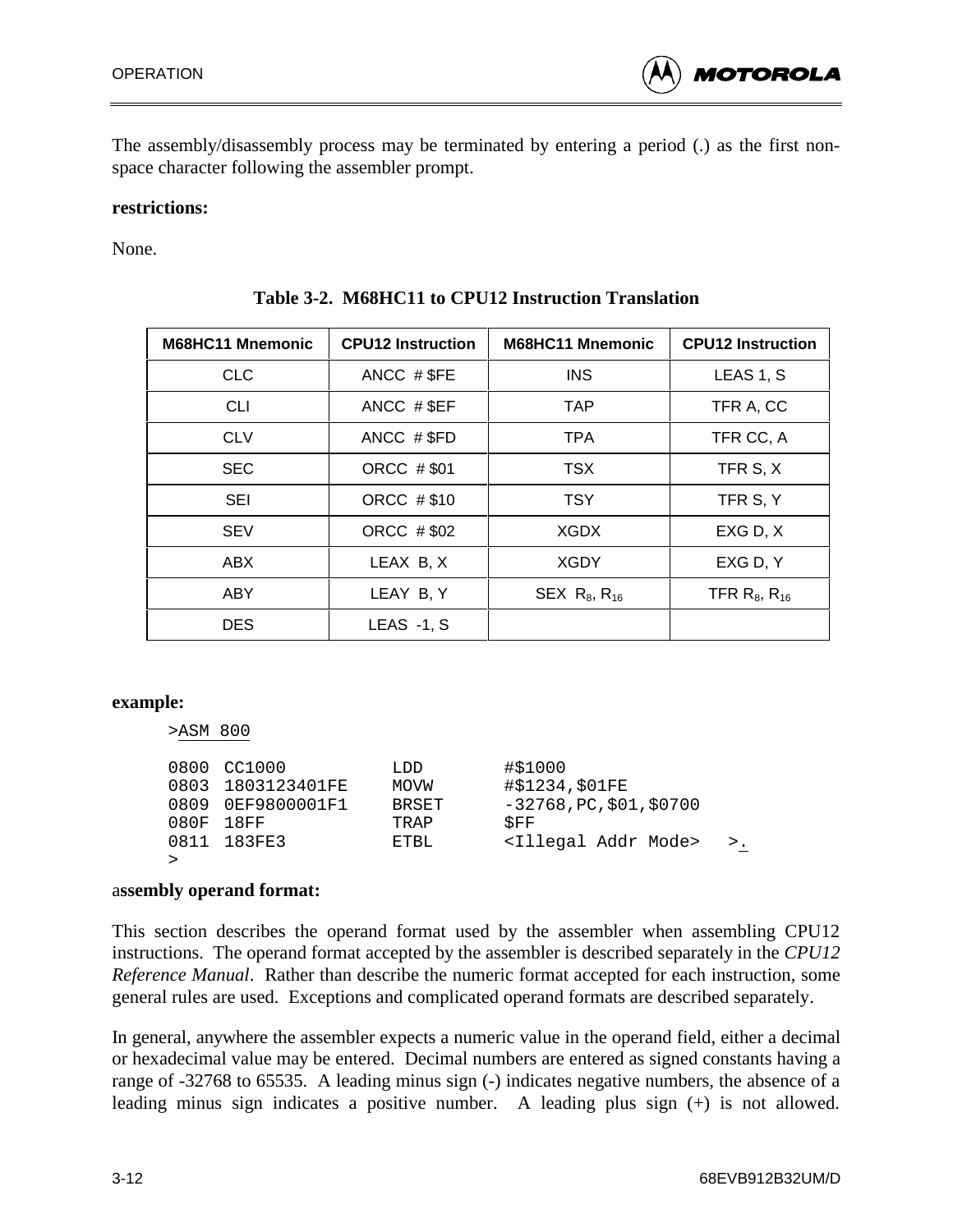

Hexadecimal numbers must be entered with a leading dollar sign (\$) followed by one to four hexadecimal digits. The default number base is decimal.

For all branching instructions (Bcc, LBcc, BRSET, BRCLR, DBEQ, DBNE, IBEQ, IBNE, TBEQ, and TBNE), the number entered as the branch address portion of the operand field is the absolute address of the branch destination. The assembler calculates the two's-complement offset to be placed in the assembled object code.

#### **disassembly operand format:**

The operand format used by the disassembler is described separately in the *CPU12 Reference Manual*. Rather than describing the numeric format used for each instruction, some general rules are applied. Exceptions and complicated operand formats are described separately.

All numeric values disassembled as hexadecimal numbers are preceded by a dollar sign (\$) to avoid being confused with values disassembled as signed decimal numbers.

For all branch (Bcc, LBcc, BRSET, BRCLR, DBEQ, DBNE, IBEQ, IBNE, TBEQ, TBNE) instructions the numeric value of the address portion of the operand field is displayed as the hexadecimal absolute address of the branch destination.

All offsets used with indexed addressing modes are disassembled as signed decimal numbers.

All addresses, whether direct or extended, are disassembled as four digit hexadecimal numbers.

All 8-bit mask values (BRSET/BRCLR/ANDCC/ORCC) are disassembled as two-digit hexadecimal numbers.

All 8-bit immediate values are disassembled as hexadecimal numbers.

All 16-bit immediate values are disassembled as hexadecimal numbers.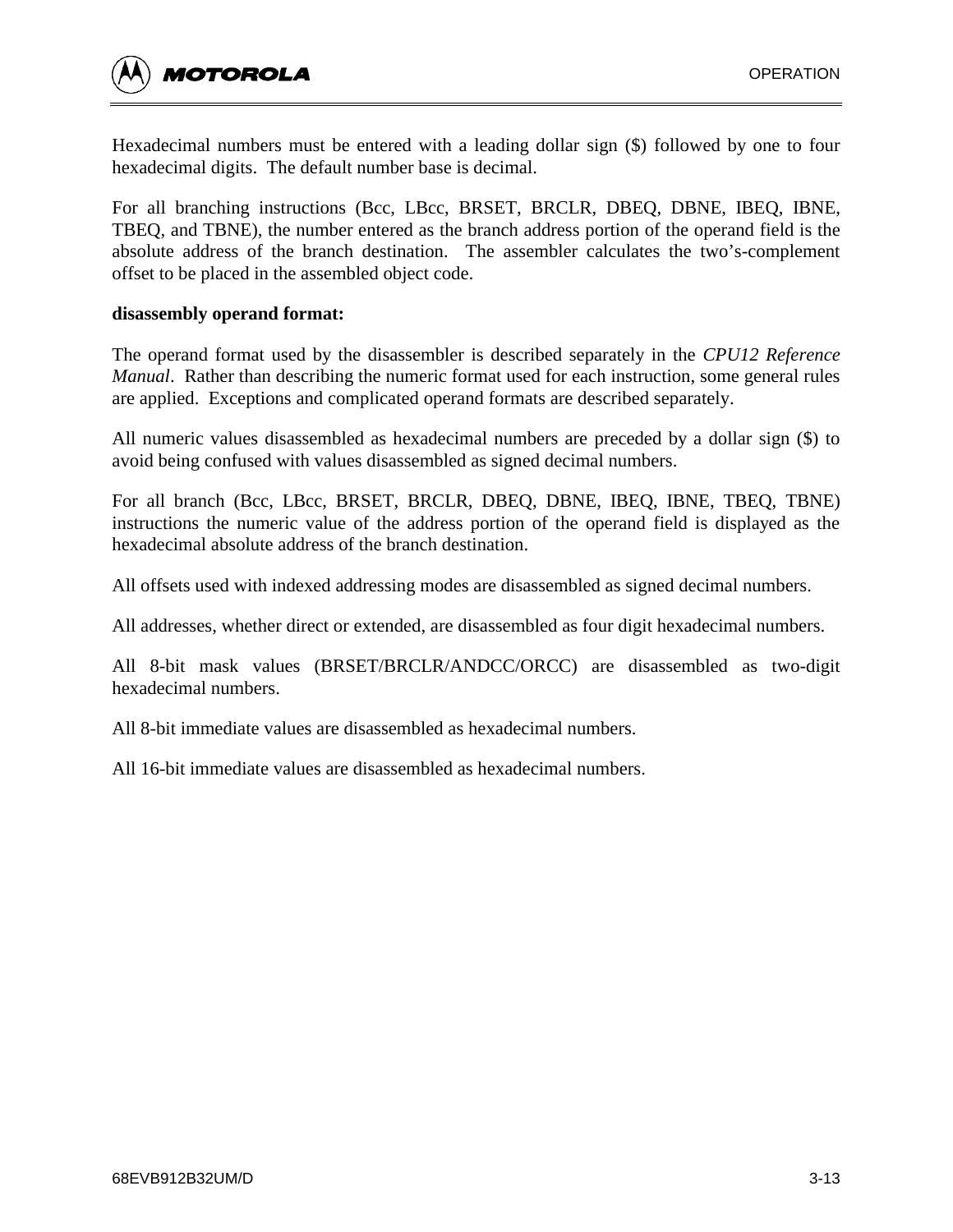

## **BAUD Set Baud Rate BAUD**

#### **syntax:**

BAUD <BAUDRate>

**where:**

<BAUDRate> is an unsigned 16-bit decimal number.

The BAUD command is used to change the communications rate of the SCI used by D-Bug12 for the terminal interface.

#### **restrictions:**

Because the <BAUDRate> parameter supplied on the command line is a 16-bit unsigned integer, BAUD rates greater than 65535 baud cannot be set using this command. The SCI BAUD rate divider value for the requested BAUD rate is calculated using the E-clock value supplied in the D-Bug12 customization data area. Because the SCI BAUD rate divider is a 13-bit counter, certain BAUD rates may not be supported at particular E-clock frequencies. If the value calculated for the SCI's BAUD rate divider is equal to zero or greater than 8191, command execution is terminated and the communications BAUD rate is not changed.

#### **example:**

>BAUD 50 Invalid BAUD Rate >BAUD 38400 Change Terminal BR, Press Return >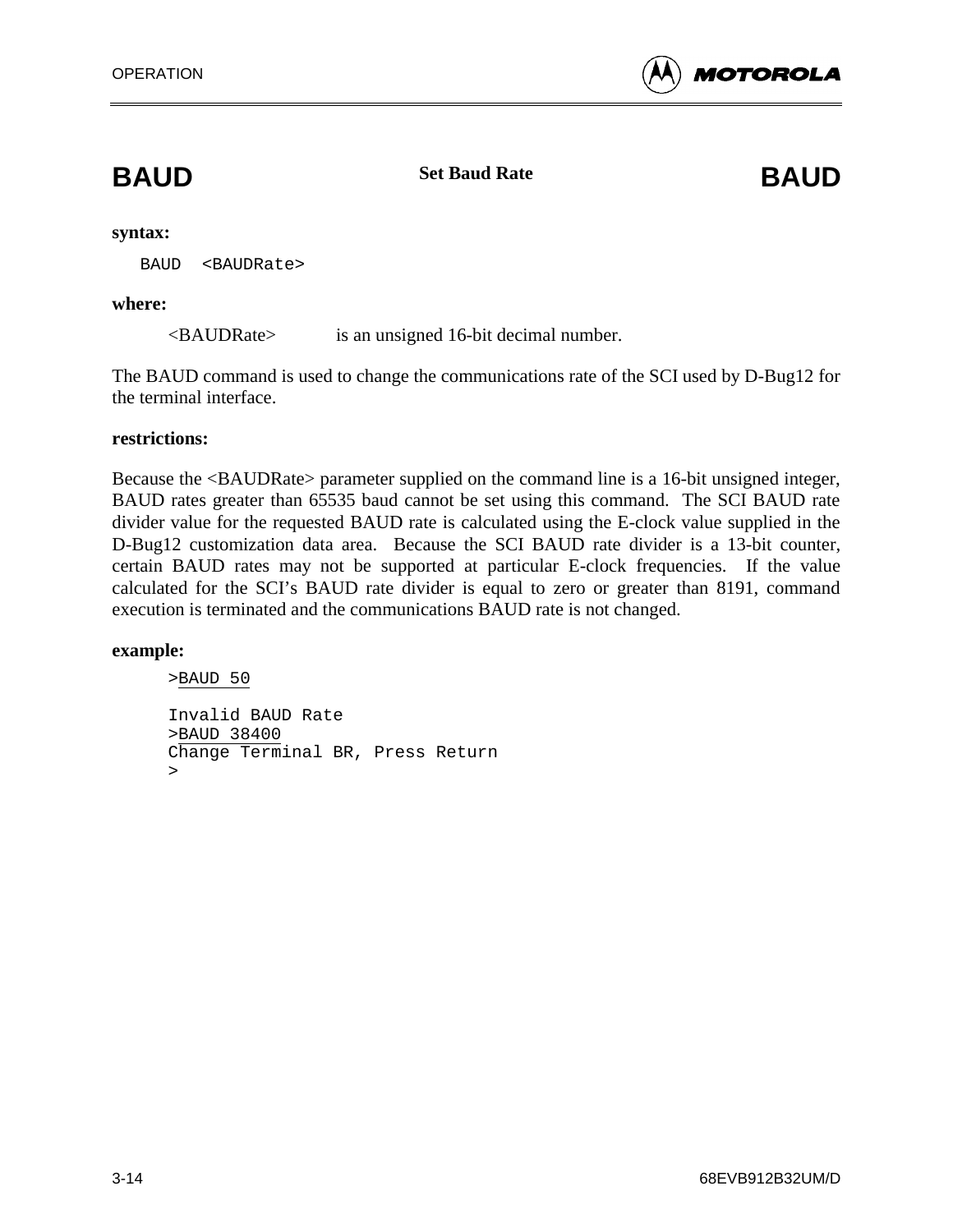

**BF Block Fill BF**

### **syntax:**

BF <StartAddress> <EndAddress> [<Data>]

**where:**

| <startaddress></startaddress> | is a 16-bit hexadecimal number. |
|-------------------------------|---------------------------------|
| <endaddress></endaddress>     | is a 16-bit hexadecimal number. |
| <data></data>                 | is an 8-bit hexadecimal number. |

The Block Fill command is used to place a single 8-bit value into a range of memory locations. <StartAddress> is the first memory location written with <data> and <EndAddress> is the last memory location written with <data>. If the <data> parameter is omitted, the memory range is filled with the value \$00.

### **restrictions:**

None.

|  | >BF 6400 6fff 0  |  |
|--|------------------|--|
|  | >BF 6f00 6fff 55 |  |
|  |                  |  |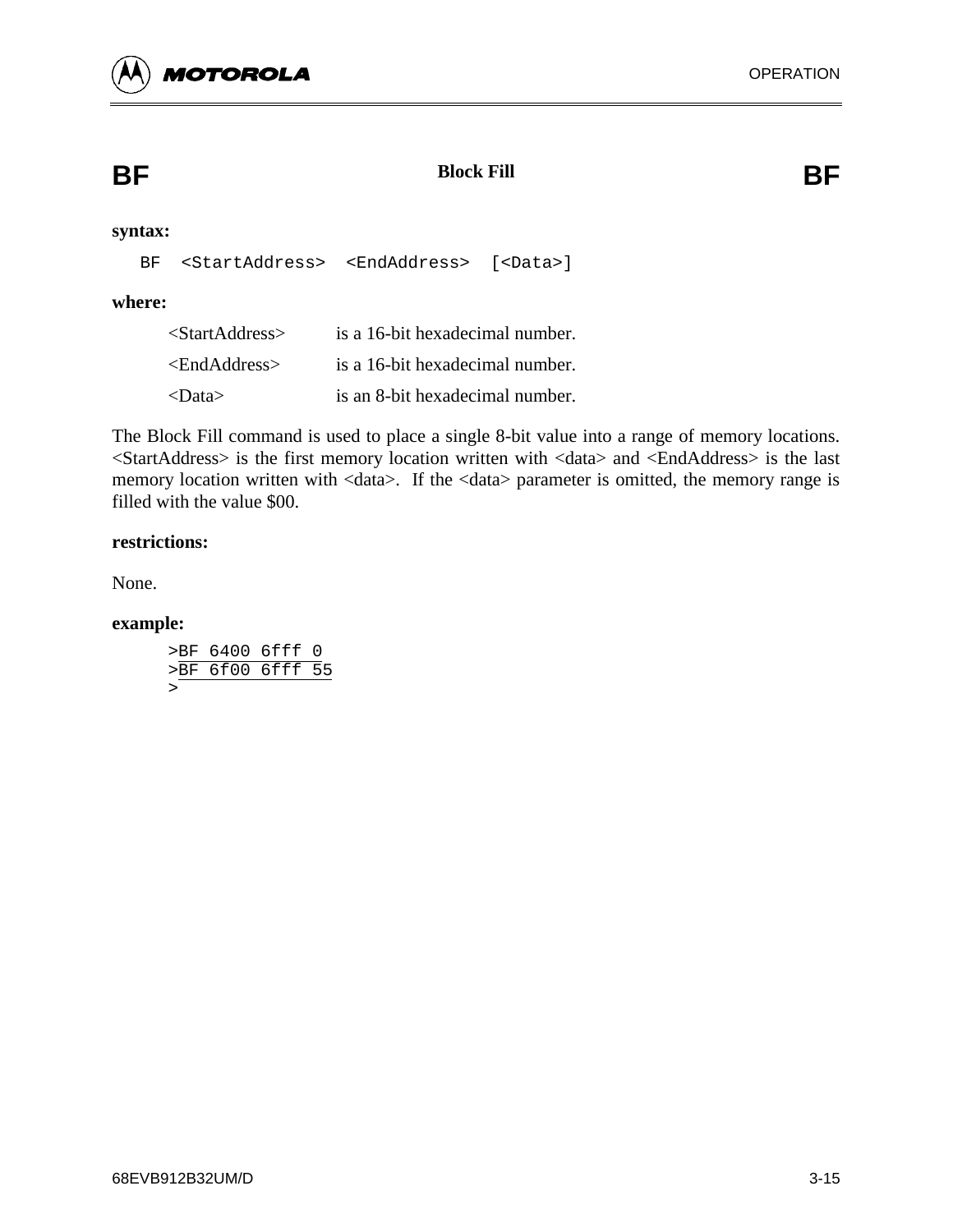

### **BR Breakpoint Set BR**

### **syntax:**

BR [<Address> <Address> ...]

#### **where:**

<Address> are optional 16-bit hexadecimal numbers.

The BR command is used to set a software breakpoint at a specified address or to display any previously set breakpoints. The function of a breakpoint is to halt user program execution when the program reaches the breakpoint address. When a breakpoint address is encountered, D-Bug12 disassembles the instruction at the breakpoint address, prints the CPU12's register contents, and waits for a D-Bug12 command to be entered by the user.

Breakpoints are set by typing the breakpoint command followed by one or more breakpoint addresses. Entering the breakpoint command without any breakpoint addresses will display all the currently set breakpoints.

A maximum of 10 user breakpoints may be set at one time.

#### **restrictions:**

D-Bug12 implements the breakpoint function by replacing the opcode at the breakpoint address in the users program with an SWI instruction when operating in EVB mode or with the BGND instruction when operating in POD mode. A breakpoint may not be set on a user SWI instruction when operating in EVB mode. In either mode, breakpoints may only be set at an opcode address, and breakpoints may only be placed at memory addresses in alterable memory.

Even though D-Bug12 supports a maximum of 10 user-defined breakpoints, a maximum of 9 breakpoints may be set on the command line at one time. This restriction is due to the limitation of the command-line processor, which allows a maximum of 10 command-line arguments, including the command string.

When operating in POD mode, new breakpoints may not be set with the BR command when the "R>" prompt is displayed. However, the BR command may be used to display breakpoints that are currently set in the user's running program.

D-Bug12 version 2.0.0 does not support the MC68HC912B32's hardware breakpoint (H/W) function. Later versions of D-Bug12, which may support this function, can be obtained from the sources listed in **Obtaining D-Bug12 Upgrades** on page E-6.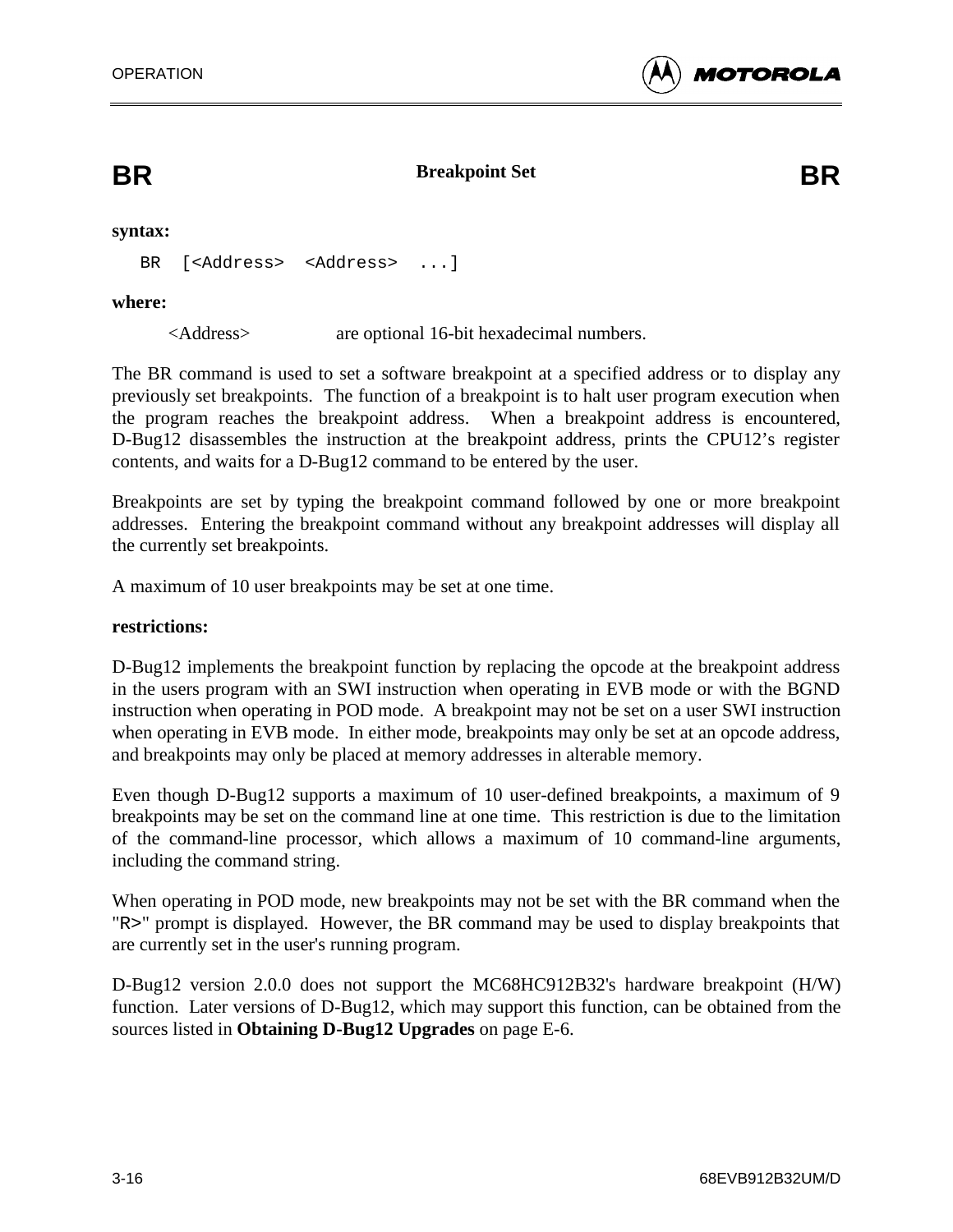

>BR 35ec 2f80 c592 Breakpoints: 35EC 2F80 C592

>BR Breakpoints: 35EC 2F80 C592

 $\geq$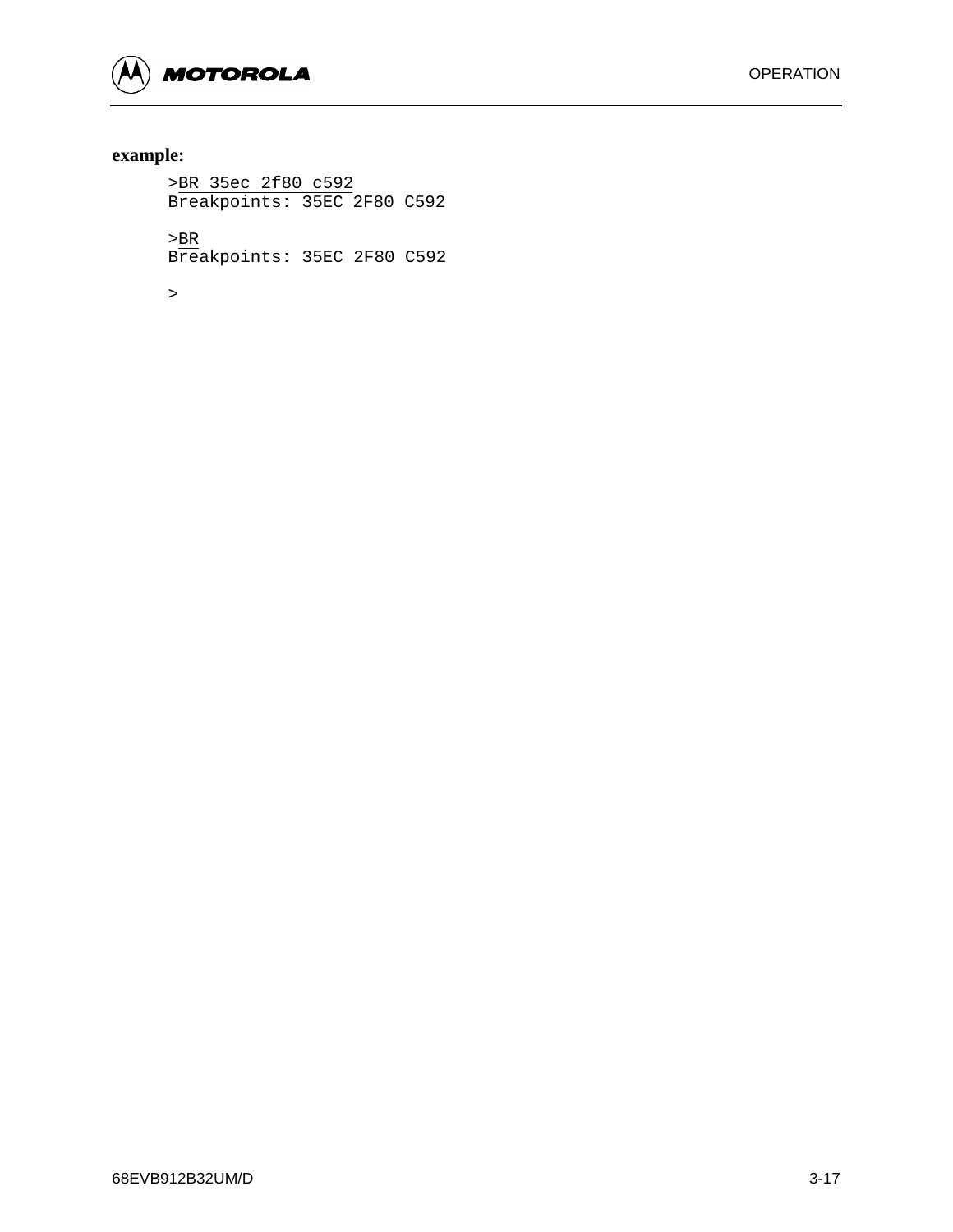

**BULK Bulk Erase EEPROM BULK**

#### **syntax:**

BULK

The BULK command is used to erase the entire contents of byte-erasable EEPROM in a single operation. After the bulk erase operation has been performed, each on-chip EEPROM location is checked for an erased condition.

#### **restrictions:**

In order to erase EEPROM, the EEPROM block-protect control bits must be cleared. Refer to the *MC68HC912B32 Technical Summary* for locations and operation of the block-protect controls.

#### **example:**

>BULK F/EEPROM Failed To Erase >BULK

>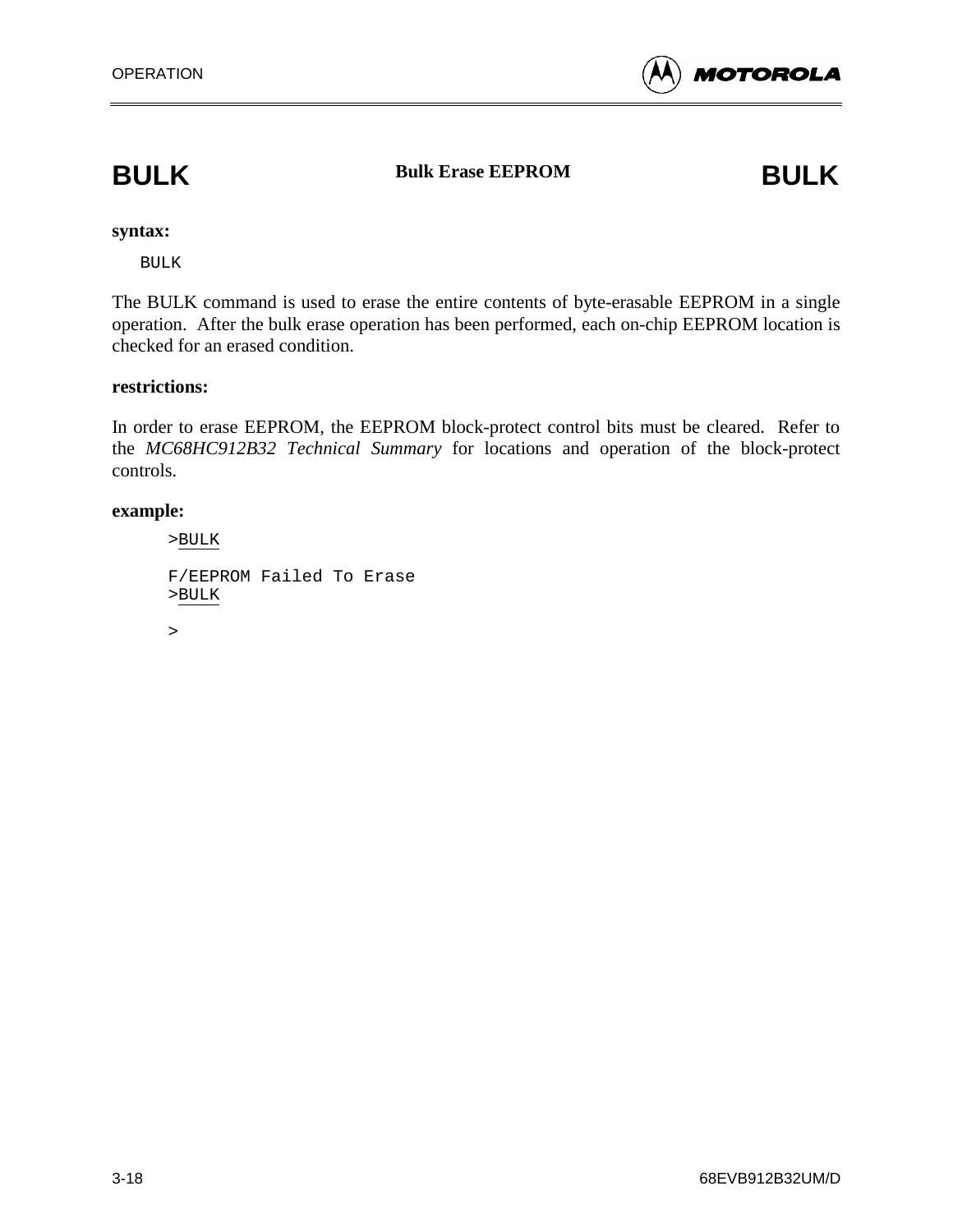

**CALL Call Subroutine CALL**

#### **syntax:**

CALL [<Address>]

#### **where:**

<Address> is an optional 16-bit hexadecimal number.

The CALL command is used to execute a subroutine and return to the D-Bug12 monitor program when the final RTS of the subroutine is executed. When control is returned to D-Bug12, the CPU register contents are displayed. All CPU registers contain the values at the time the final RTS instruction was executed, with the exception of the program counter (PC). The PC contains the starting address of the subroutine. If a subroutine address is not supplied on the command line, the current value of the Program Counter (PC) is used as the starting address.

### **NOTE:**

No user breakpoints are placed in memory before execution is transferred to user code.

#### **restrictions:**

If the called subroutine modifies the value of the stack pointer during its execution, it *must* restore the stack pointer's original value before executing the final RTS of the called subroutine. This restriction is required because a return address is placed on the users stack that returns to D-Bug12 when the final RTS of the subroutine is executed. Obviously, any subroutine must obey this restriction to execute properly.

The CALL command cannot be issued when the "R>" prompt is displayed, indicating that the target system is already running a user program.

```
>CALL 820
Subroutine Call Returned
 PC SP X Y D = A:B CCR = SXHI NZVC
0820 0A00 057C 0000 0F:F9 1001 0000
>
```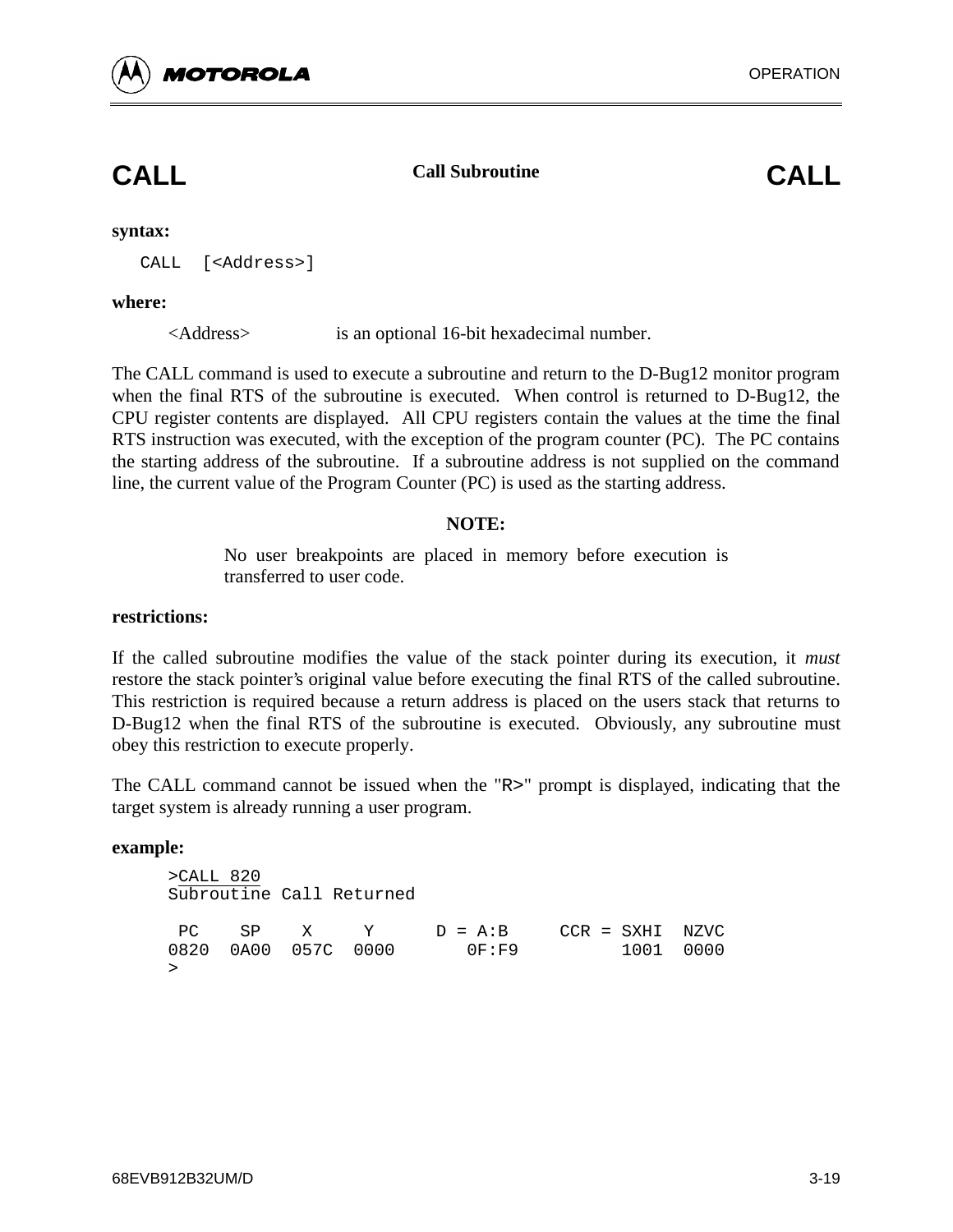

| <b>DEVICE</b>             | <b>Specify Target MCU Device</b><br><b>DEVICE</b>                                                                                                             |                                                                     |  |  |  |  |  |  |
|---------------------------|---------------------------------------------------------------------------------------------------------------------------------------------------------------|---------------------------------------------------------------------|--|--|--|--|--|--|
| syntax:                   |                                                                                                                                                               |                                                                     |  |  |  |  |  |  |
| DEVICE                    |                                                                                                                                                               |                                                                     |  |  |  |  |  |  |
| DEVICE                    | <devicename> [<eestart> <eeend> <fstart><br/><fend> <ramstart> <ramend> <iobase>]</iobase></ramend></ramstart></fend></fstart></eeend></eestart></devicename> |                                                                     |  |  |  |  |  |  |
| where:                    |                                                                                                                                                               |                                                                     |  |  |  |  |  |  |
| <devicename></devicename> | MCU device.                                                                                                                                                   | is the maximum of 7 ASCII characters used to select/define a target |  |  |  |  |  |  |
| $<$ EEStart $>$           | is the on-chip EEPROM starting address; a 16-bit hexadecimal<br>number.                                                                                       |                                                                     |  |  |  |  |  |  |
| $<$ EEEnd $>$             | is the on-chip EEPROM ending address; a 16-bit hexadecimal<br>number.                                                                                         |                                                                     |  |  |  |  |  |  |
| $<$ FStart $>$            | is the on-chip Flash EEPROM starting address; a 16-bit<br>hexadecimal number.                                                                                 |                                                                     |  |  |  |  |  |  |
| $<$ FEEnd $>$             | is the on-chip Flash EEPROM ending address; a 16-bit<br>hexadecimal number.                                                                                   |                                                                     |  |  |  |  |  |  |
| $<$ RAMStart $>$          | is the on-chip RAM starting address; a 16-bit hexadecimal number.                                                                                             |                                                                     |  |  |  |  |  |  |
| $<$ RAMEnd $>$            | is the on-chip RAM ending address; a 16-bit hexadecimal number.                                                                                               |                                                                     |  |  |  |  |  |  |
| <iobase></iobase>         | is the base address of the on-chip I/O registers; a 16-bit<br>hexadecimal number.                                                                             |                                                                     |  |  |  |  |  |  |

Selecting the proper target MCU with the DEVICE command provides D-Bug12 the information necessary to allow transparent alteration of the target MCU's on-chip EEPROM using any D-Bug12 commands that modify memory. It also provides the necessary information to allow the programming and erasure of on-chip Flash EEPROM. In addition, it allows D-Bug12 to initialize the stack pointer to the top of on-chip RAM when the target MCU is reset by use of the RESET command. The DEVICE command has three separate command line formats that allows for the display, selection and/or definition of target device parameters.

Entering "DEVICE" on the command line followed by a carriage return displays the name of the currently selected device, the on-chip EEPROM's starting and ending address, the on-chip Flash EEPROM's starting and ending address, the on-chip RAM's starting and ending address, and the I/O Base address. This form of the command may be used when D-Bug12 is operating in either EVB or POD mode.

When D-Bug12 is operated in the POD mode, the DEVICE command may also be used to select or define a new target device. Entering the DEVICE command followed only by a device name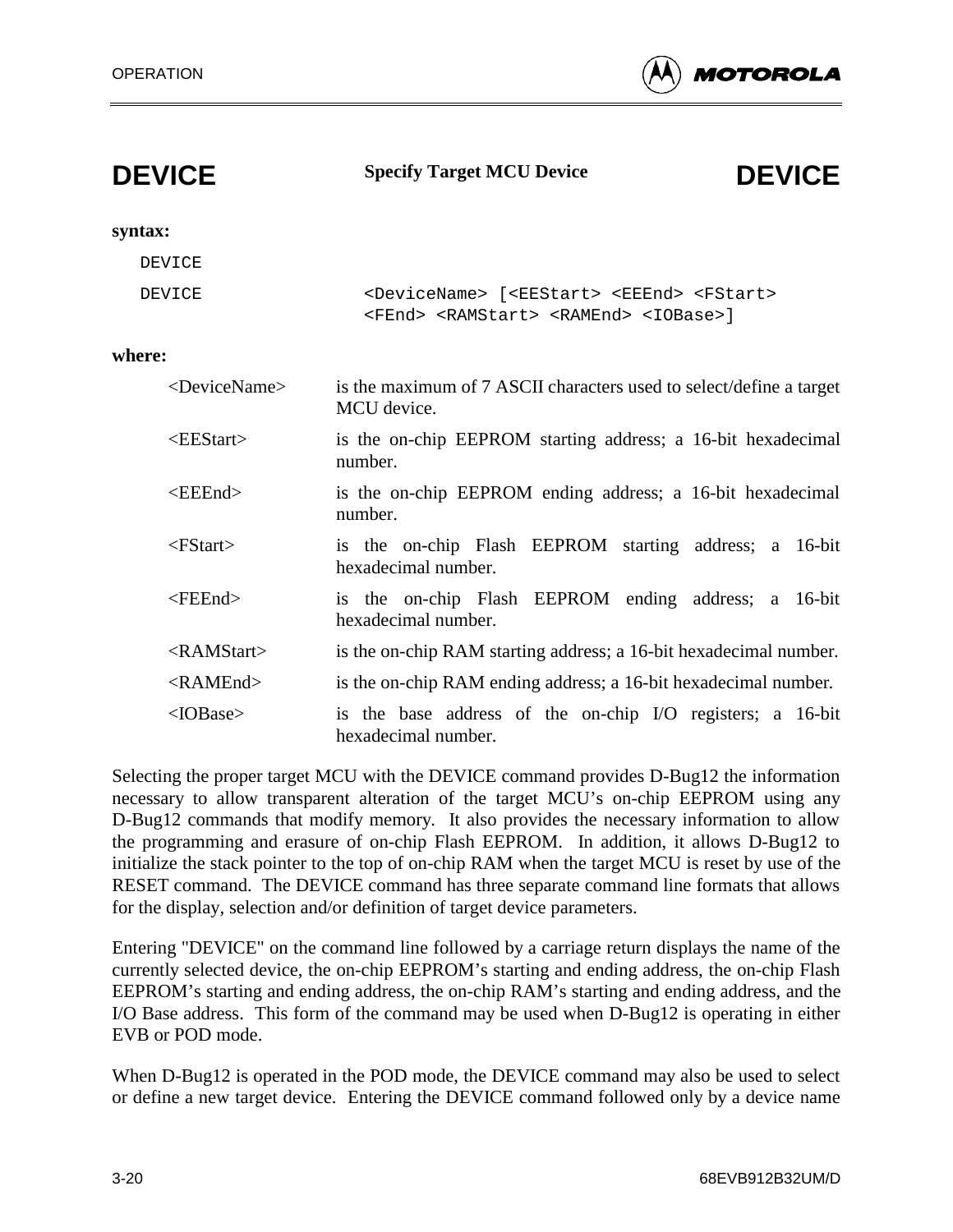configures D-Bug12 for operation with the selected target device. The default device list contains entries for the MC68HC912B32 and the MC68HC812A4. The table below shows the command line name to use for the two default MCU devices.

| <b>Device Name</b> | <b>Target MCU</b> |  |  |  |  |
|--------------------|-------------------|--|--|--|--|
| 912B32             | MC68HC912B32      |  |  |  |  |
| 812A4              | MC68HC812A4       |  |  |  |  |

Entering the DEVICE command followed by a device name and seven hexadecimal parameters allows new devices to be added to the target device table or existing device table entries to be modified. When a new device is added or when an existing device entry is modified, it becomes the currently selected device. If a new device does not contain a particular on-chip resource, such as Flash EEPROM, a value of zero should be entered for the starting and ending addresses

Because the target device data and the current device selection are stored in the probe MCU's onchip EEPROM, new device information and the device selection are retained when power is removed from the POD. If the M68EVB912B32 is operated in EVB mode and the contents of *any* locations of the on-chip EEPROM are altered it is *strongly* recommended that the on-chip EEPROM be completely erased by using the BULK command before using the EVB in POD mode again. Erasing the on-chip EEPROM causes D-Bug12 to reinitialize the device table with the two default MCU devices. The information for any new devices that were added to the table will be lost.

### **restrictions:**

When operating the M68EVB912B32 in EVB mode, the DEVICE command may only be used to display the current device information.

The DEVICE command maintains a 16-bit checksum on the contents of the entire on-chip EEPROM to maintain the integrity of the device table. If any of the on-chip EEPROM locations are altered while operating the M68EVB912B32 in EVB mode, D-Bug12 will reinitialize the device table with the default device information contained in the on-chip Flash EEPROM. However, it is possible for the checksum verification to fail (one case where the checksum will fail is if the entire contents of the on-chip EEPROM is programmed with zeros). Therefore, it is *strongly* recommended that the on-chip EEPROM be completely erased by using the BULK command before using the EVB in POD mode again. Using the EVB in Probe mode with a corrupt device data table may cause D-Bug12 to operate in an unpredictable manner.

The 768 bytes of on-chip EEPROM allows a total of 34 entries in the device table. *Do not* exceed this number.

When adding a new device to the device table, the addresses provided for the on-chip Flash EEPROM, on-chip RAM and the I/O Registers should reflect the locations of these resources when the part is reset. This requirement is necessary for the FBULK and FLOAD commands to work properly.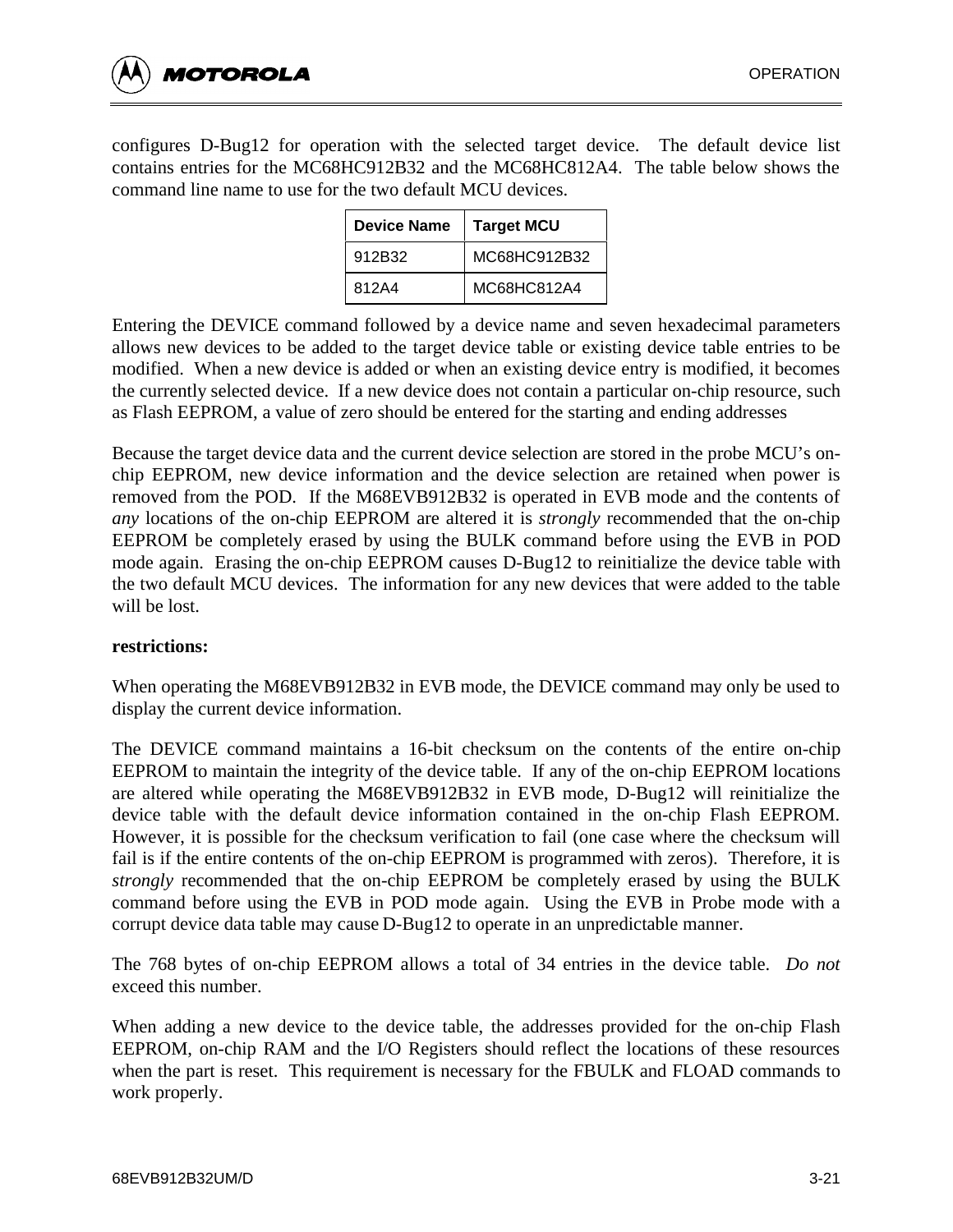

#### >DEVICE

Device: 912B32 EEPROM: \$0D00 - \$0FFF Flash: \$8000 - \$FFFF RAM: \$0800 - \$0BFF I/O Regs: \$0000

S>DEVICE 912b32 1d00 1fff 8000 ffff 800 bff 0

Device: 912B32 EEPROM: \$1D00 - \$1FFF Flash: \$8000 - \$FFFF RAM: \$0800 - \$0BFF I/O Regs: \$0000

#### S>DEVICE 812a4

Device: 812A4 EEPROM: \$1000 - \$1FFF RAM: \$0800 - \$0BFF I/O Regs: \$0000

S>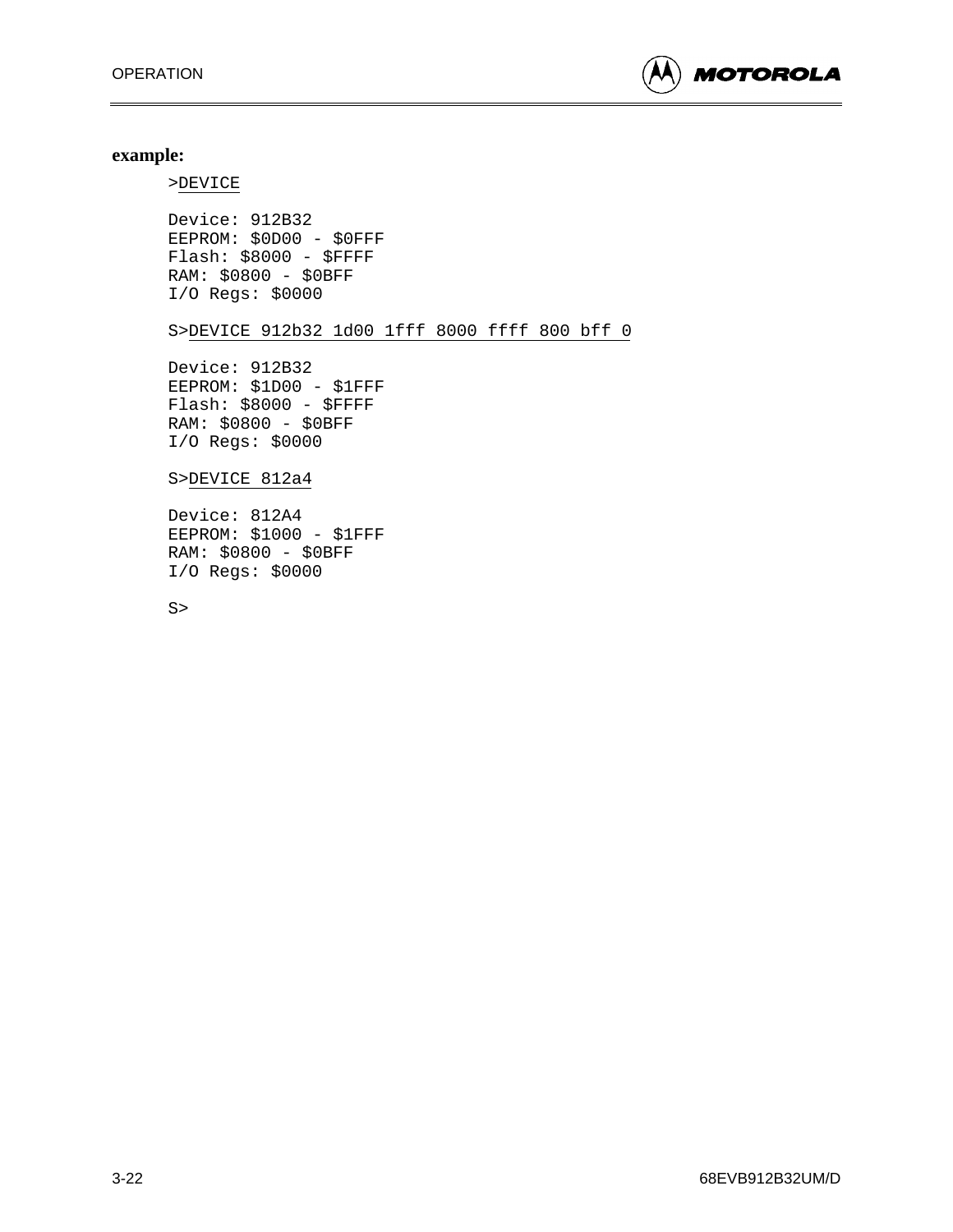

### **EEBASE Specify Target EEPROM Base Address**

# **EEBASE**

#### **syntax:**

EEBASE <Address>

#### **where:**

<Address> is an optional 16-bit hexadecimal number.

Each time D-Bug12 performs a memory write, it automatically performs the necessary register manipulations to program the on-chip EEPROM if the write operation falls within the address range of the target's on-chip EEPROM. Because user code may change the EEPROM's base address by writing to the INITEE register, D-Bug12 must be informed of the EEPROM's location if automatic EEPROM writes are to occur. The EEBASE command is used to specify the base address of the target processor's on-chip EEPROM.

When operating in EVB mode, the default EEPROM base address and range are specified in the customization data variables CustomData.EEBase and CustomData.EESize. The value in CustomData.EEBase is used by the startup code to remap the EEPROM. The EEBASE command may not be used to relocate the I/O registers.

When operating in POD mode, the target's default EEPROM base address and range are specified by the currently-selected device (See the DEVICE command for additional details).

The EEBASE command does *not* check to ensure that the parameter is a valid base address for the selected M68HC12 family member. If an improper base address is provided, automatic programming of the on-chip EEPROM will not operate properly.

### **NOTE**

The EEBASE command does not automatically modify the INITEE register. It is the responsibility of the user to ensure that the INITEE register is modified either manually or through the execution of user code.

#### **restrictions:**

The EEBASE command may not be used when D-Bug12 is operated in EVB mode.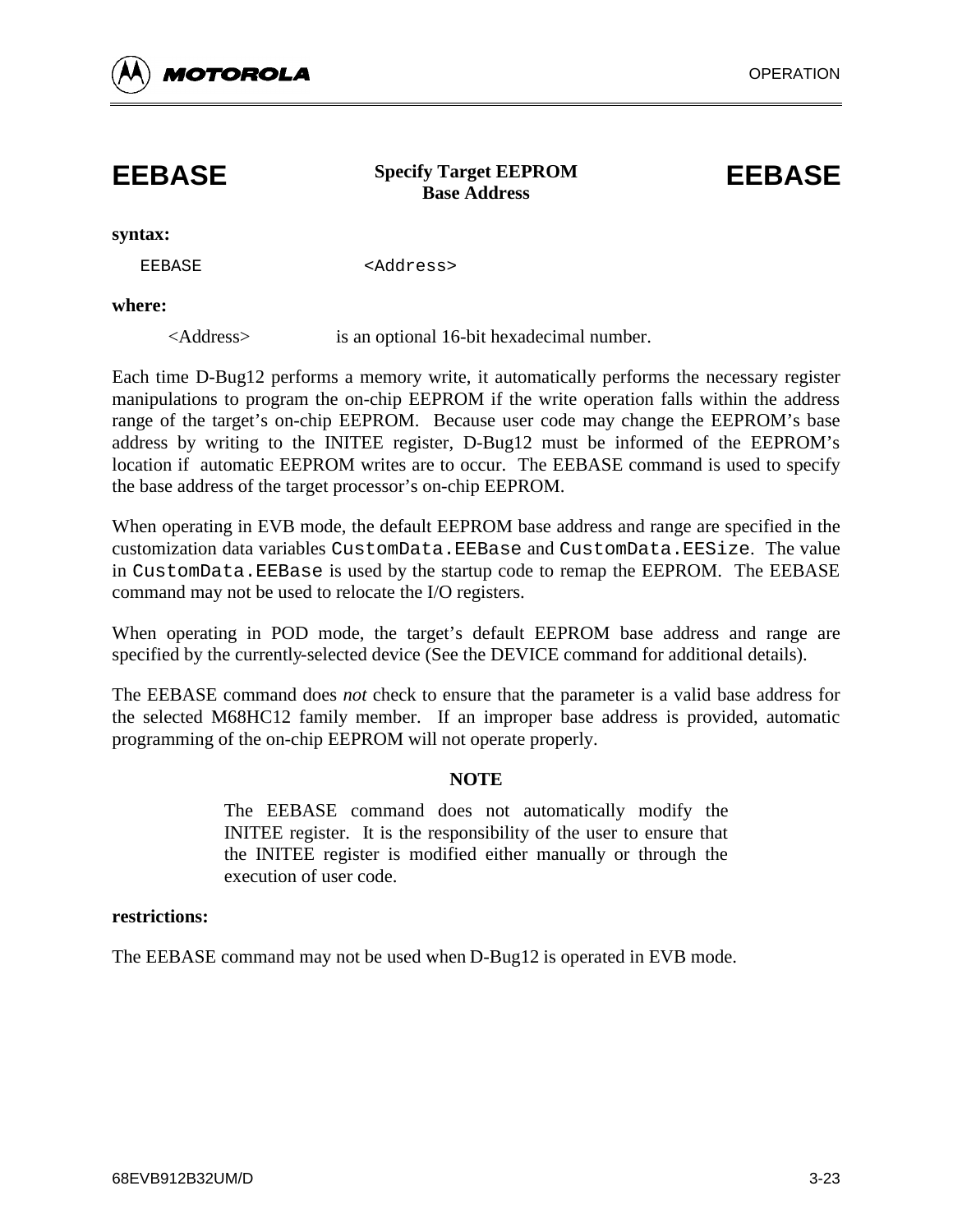

#### S>DEVICE

Device: 912B32 EEPROM: \$0D00 - \$0FFF Flash: \$8000 - \$FFFF RAM: \$0800 - \$0BFF I/O Regs: \$0000

S>EEBASE 1d00

Device: 912B32 EEPROM: \$1D00 - \$1FFF Flash: \$8000 - \$FFFF RAM: \$0800 - \$0BFF I/O Regs: \$0000

S>MM 12 0012 01 11  $0013$  OF  $\frac{1}{100}$ S>MD 1d00

1D00 FF FF FF FF - FF FF FF FF - FF FF FF FF - FF FF FF FF ................ S>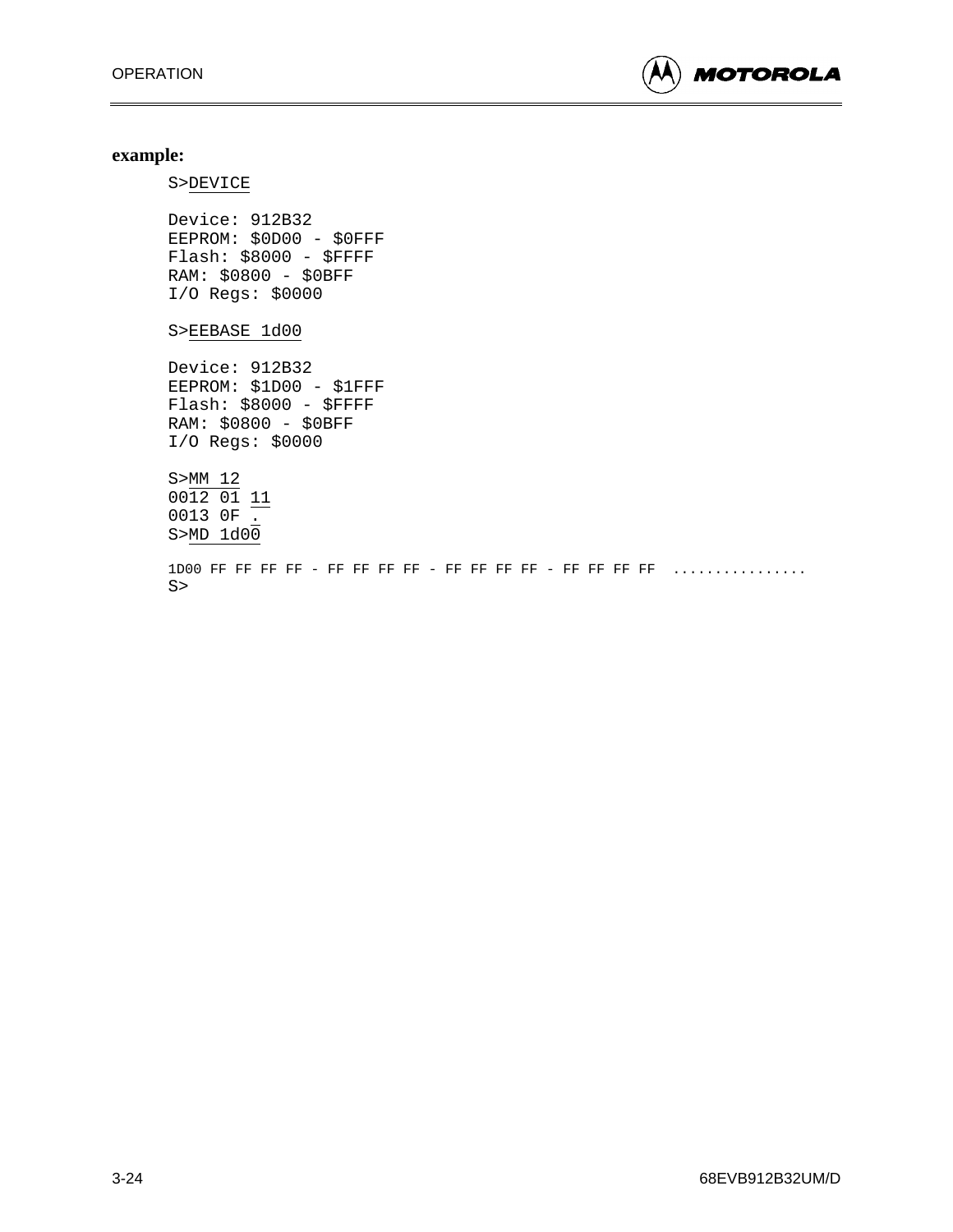

**FBULK Erase Target Flash EEPROM**

# **FBULK**

#### **syntax:**

FBULK

The FBULK command is used to erase the entire contents of the target MCU's on-chip Flash EEPROM in a single operation. After the bulk erase operation has been performed, each on-chip Flash location is verified. If the contents are not \$FF, an error message is displayed.

The target processor's Flash EEPROM is erased by resetting the target processor and then loading a small driver program into the target processor's on-chip RAM. For this reason, the previous contents of the target processor's on-chip RAM are lost.

#### **restrictions:**

When operating in the EVB mode, the FBULK command cannot be used. If the FBULK command is entered while in EVB mode, an error message is displayed and command execution is terminated.

Before using the FBULK command, a target device must have been selected with the DEVICE command that reflects the locations of the target's on-chip Flash EEPROM, on-chip RAM, and the I/O registers when the part is reset. Failure to follow this restriction will cause the FBULK command to fail and may require that the EVB be reset.

Flash EEPROM programming voltage (Vpp) must be applied to the target MCU. If the target system is another M68EVB912B32 board, Vpp may be supplied via header W8, with header W7 set accordingly. For more information on these EVB headers, see Table 4-1.

Because the FBULK command downloads a small "driver" program into the target MCU's onchip RAM, D-Bug12's breakpoint table is cleared before beginning execution of the "driver". This is necessary to prevent previously-set breakpoints from accidentally halting the execution of the driver program.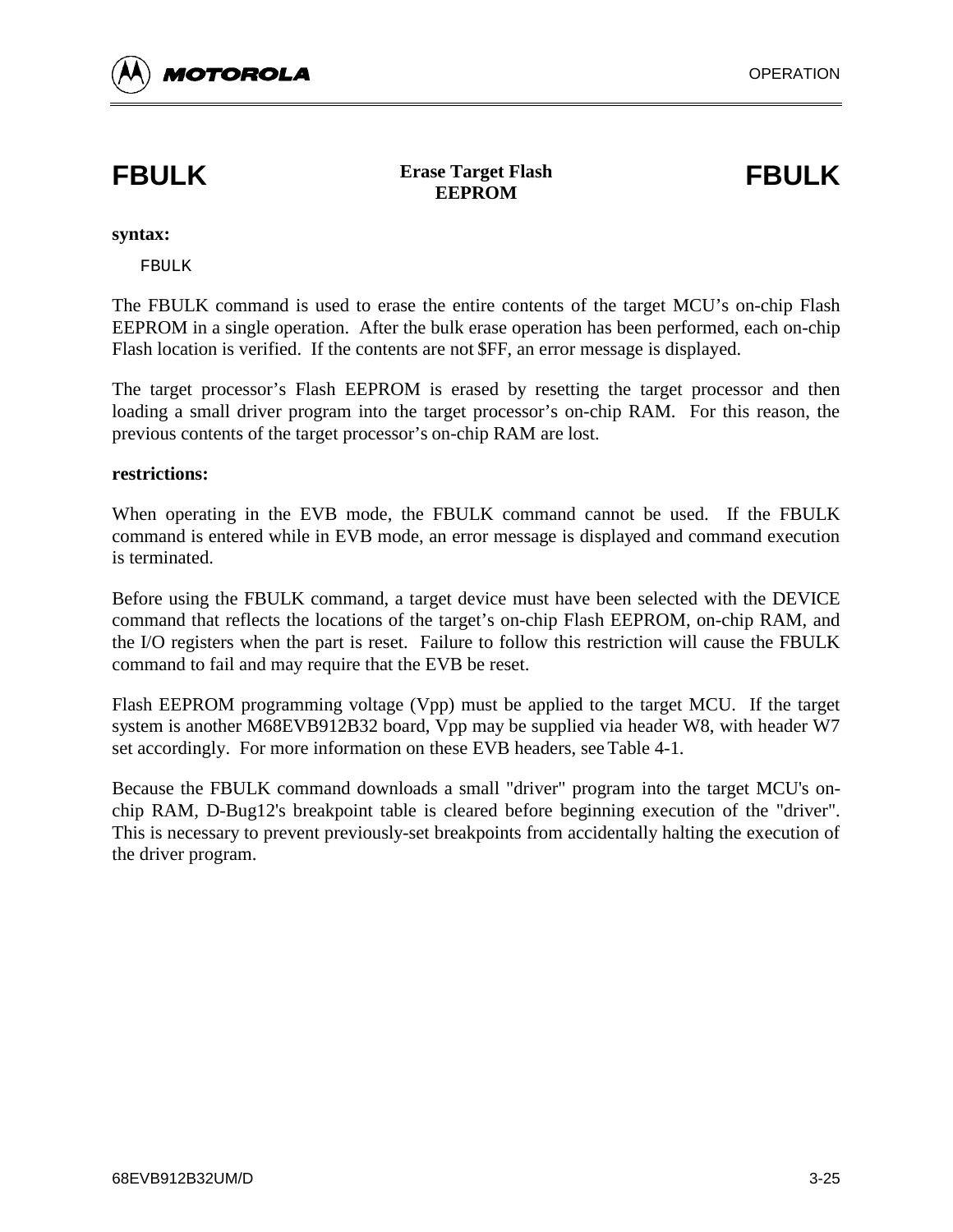

```
S>FBULK
Flash Programming Voltage Not Present
S>FBULK
F/EEPROM Failed To Erase
S>FBULK
S>
>FBULK
Command Not Allowed In EVB Mode
\geq
```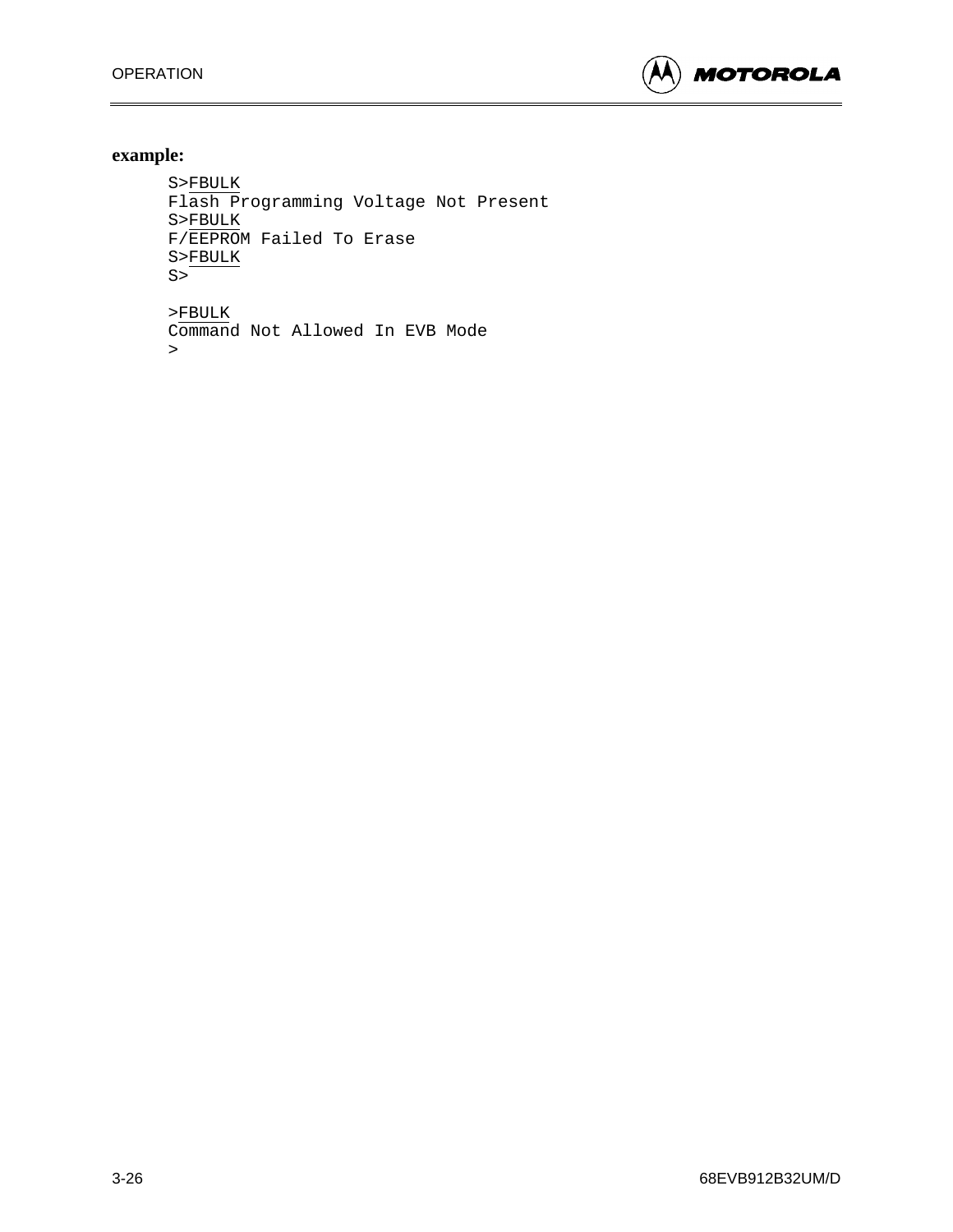

**FLOAD Program Target Flash EEPROM**

# **FLOAD**

#### **syntax:**

FLOAD [<AddressOffset>]

#### **where:**

<AddressOffset> is a 16-bit hexadecimal number.

The FLOAD command is used to program a target device's Flash EEPROM memory with the data contained in S-Record object files. The address offset, if supplied, is added to the load address of each S-Record before the S-Record's data bytes are placed in memory. Providing an address offset other than zero allows object code or data to be programmed into memory at a location other than that for which it was assembled or compiled.

The programming of the on-chip Flash EEPROM uses an algorithm where the time required to program each byte or word can vary from as little as 60 µS to as long as 3.5 mS (note, however that the programming time for each byte or word should typically take no more than 120-180 µS). Because of this variability, the FLOAD command uses a software handshaking protocol to control the flow of S-Record data from the host computer. When the FLOAD command is ready to receive an S-Record, an ASCII asterisk character (\*) is sent to the host computer. The host computer should respond by sending a single S-Record. The S-Record may include a carriage return and/or line feed character(s). Most commercial terminal programs that are capable of sending ASCII text files have the ability to wait for a specific character or characters before sending a line of text.

The FLOAD command is terminated when D-Bug12 receives an "S9" end-of-file record. If the object file being loaded does not contain an "S9" record, D-Bug12 does not return its prompt and continues to wait for the end-of-file record. Pressing the reset switch returns D-Bug12 to its command line prompt.

### **restrictions:**

The host program used to send the S-Record data must be capable of waiting for an ASCII asterisk character (\*) before sending each S-Record line.

Because the on-chip Flash EEPROM is only bulk-erasable, the FBULK command should be used before loading new data into Flash EEPROM with the FLOAD command.

The FLOAD command cannot be used with S-Records that contain a code/data field longer than 64 bytes. Sending an S-Record with a longer field may cause D-Bug12 to crash or load incorrect data into the Flash EEPROM.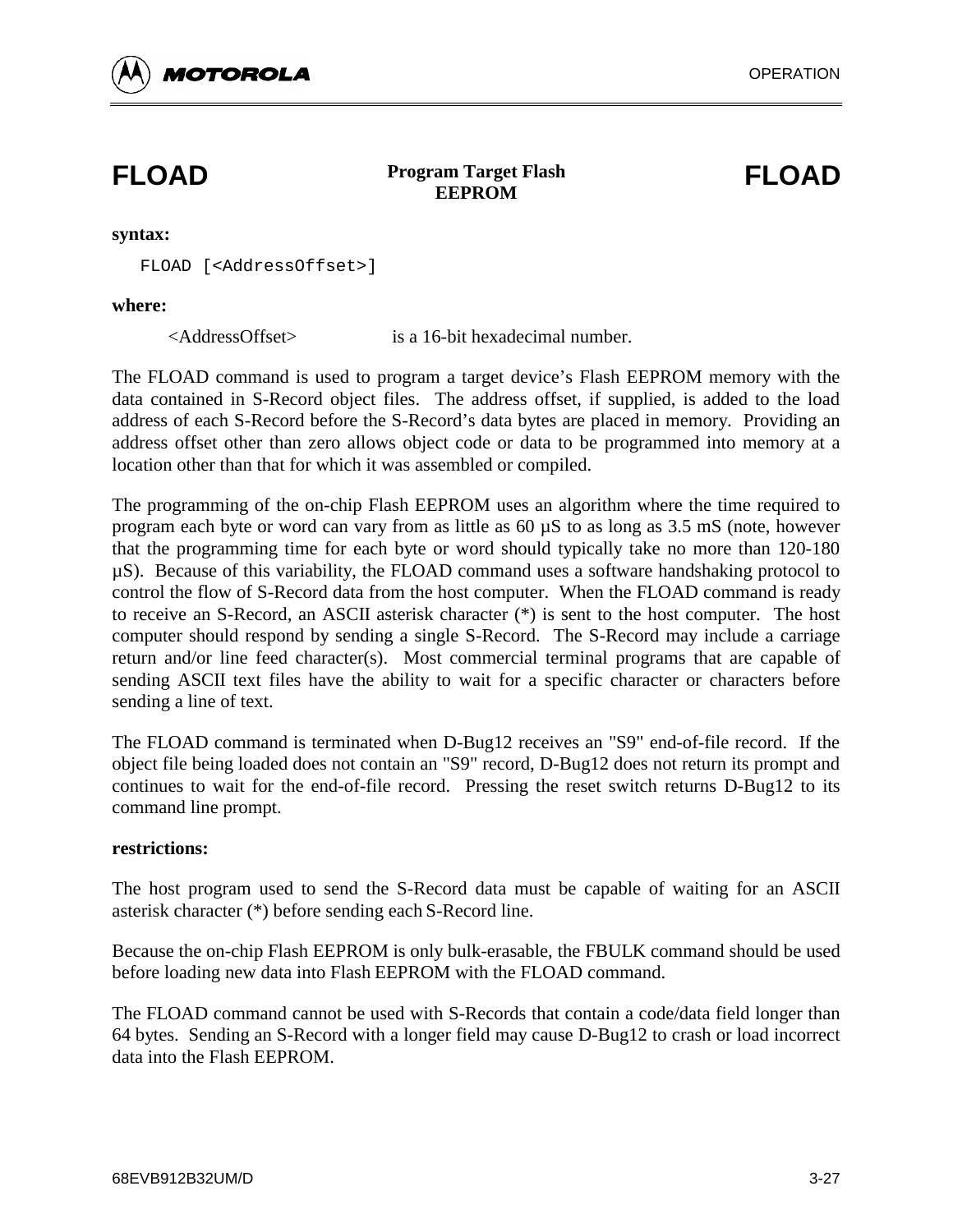Before using the FLOAD command, a target device must have been selected using the DEVICE command that reflects the locations of the on-chip Flash EEPROM, on-chip RAM, and the I/O registers when the part is reset. Failure to follow this restriction will cause the FLOAD command to fail and may require that the EVB be reset.

Flash EEPROM programming voltage (Vpp) must be applied to the target MCU. If the target system is another M68EVB912B32 board, Vpp may be supplied via header W8, with header W7 set accordingly. For more information on these EVB headers, see Table 4-1.

Because the FLOAD command downloads a small "driver" program into the target MCU's onchip RAM, D-Bug12's breakpoint table is cleared before beginning execution of the "driver". This is necessary to prevent previously set breakpoints from accidentally halting the execution of the driver program.

```
S>FLOAD
Flash Programming Voltage Not Present
S>FLOAD
**********************************************************************
**********************************************************************
***********************
S>
```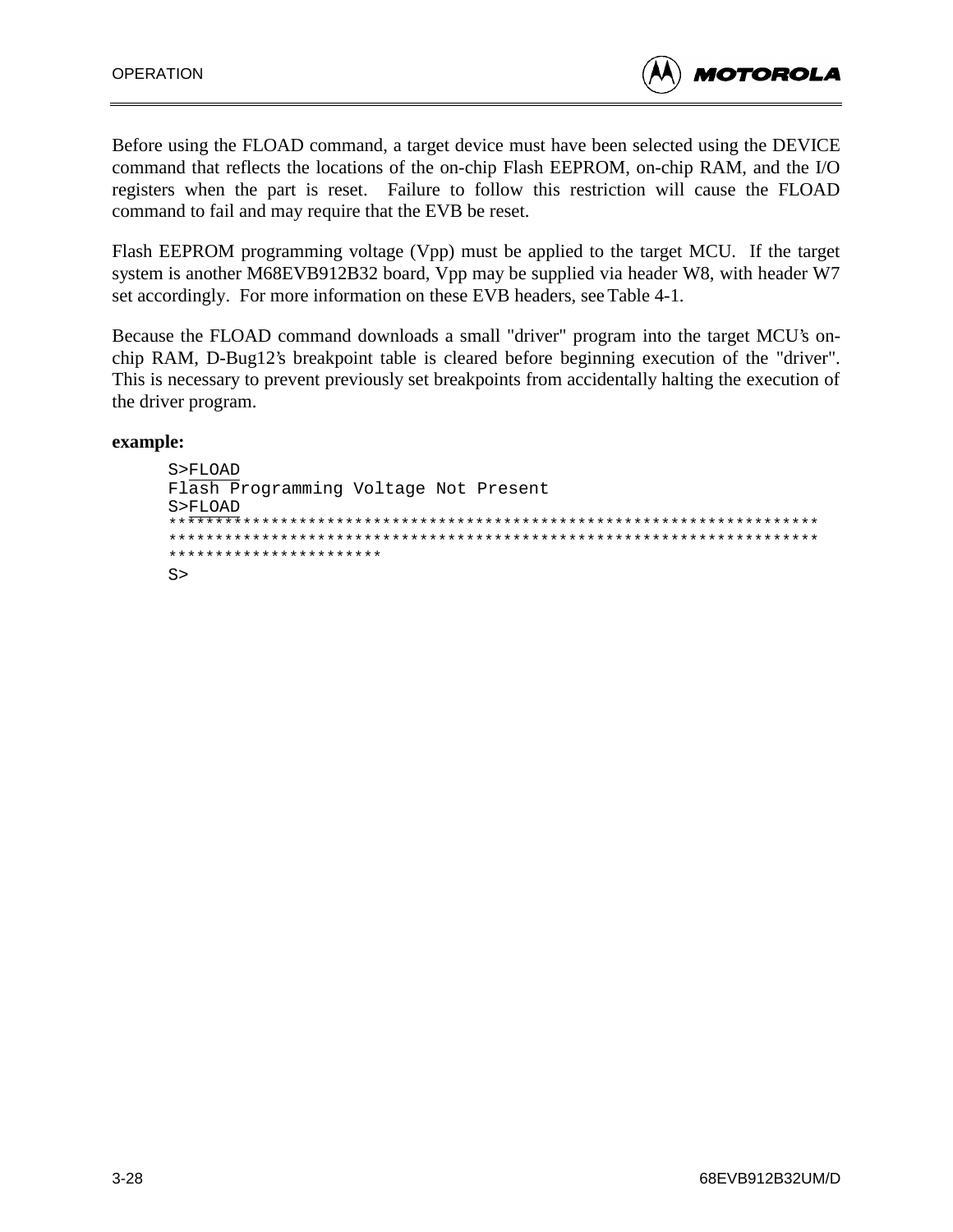

### **G Go Execute a User Program G**

### **syntax:**

G [<Address>]

#### **where:**

<Address> is an optional 16-bit hexadecimal number.

The G command is used to begin the execution of user code in real time. Before beginning execution of user code, any breakpoints that were set with the BR command are placed in memory. Execution of the user program continues until a user breakpoint is encountered, a CPU exception occurs, the STOP or RESET command is entered, or the EVB's reset switch is pressed.

When user code halts for any of these reasons (except reset, which wipes the slate clean) and control is returned to D-Bug12, a message is displayed explaining the reason for user program termination. In addition, D-Bug12 disassembles the instruction at the current PC address, prints the CPU12's register contents, and waits for the next D-Bug12 command to be entered by the user.

If a starting address is not supplied in the command line parameter, program execution will begin at the address defined by the current value of the Program Counter.

### **restrictions:**

The G command cannot be issued when the "R>" prompt is displayed, indicating that the target system is already running a user program.

```
S>G 800
R>MD 1000
1000 FF FF FF FF - FF FF FF FF - FF FF FF FF - FF FF FF FF ................
R>User Breakpoint Encountered
 PC SP X Y D = A:B CCR = SXHI NZVC
0820 09FE 057C 0000 00:00 1001 0100
0820 08 INX
S
```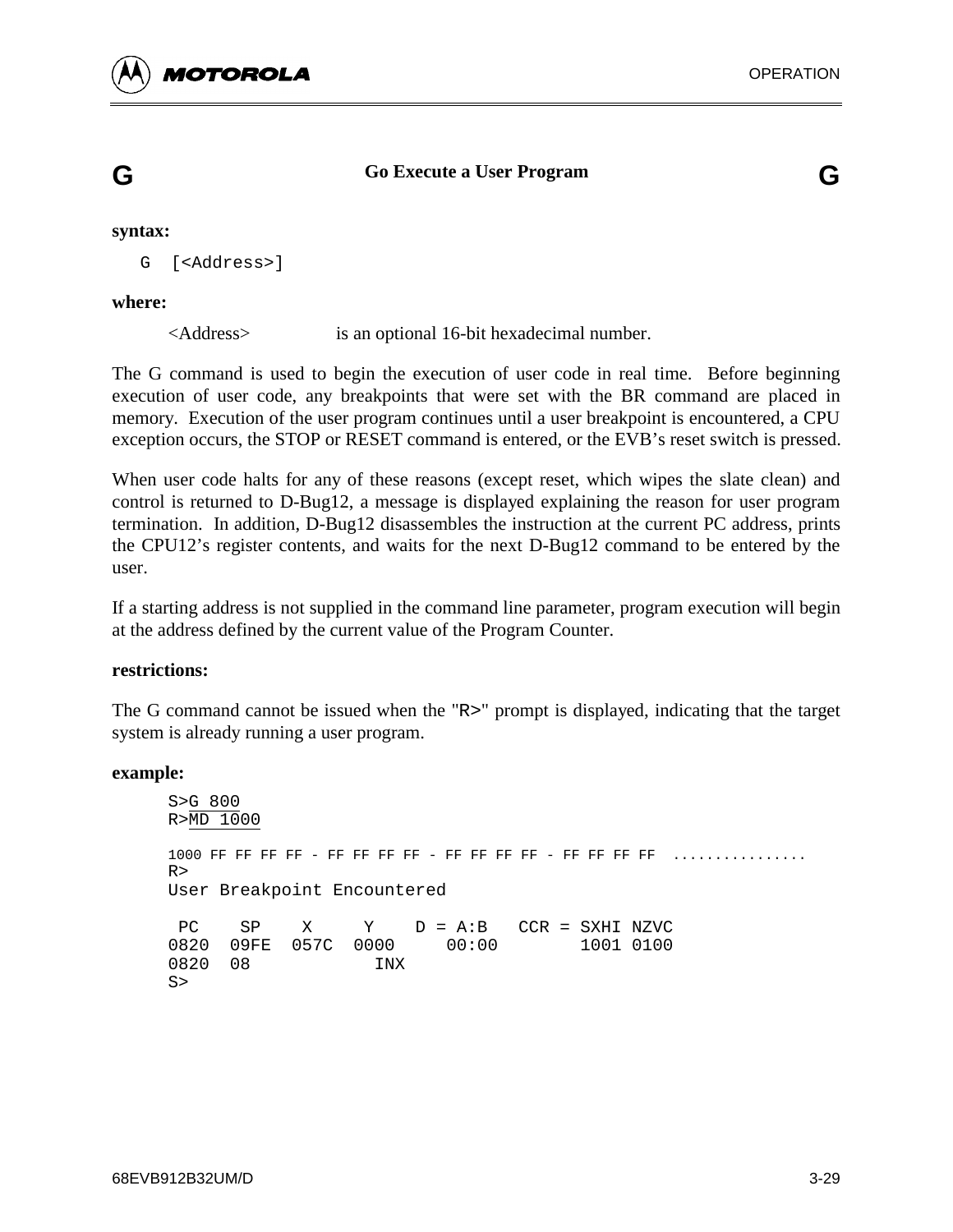# **GT Go Till GT**

#### **syntax:**

GT <Address>

#### **where:**

<Address> is a 16-bit hexadecimal number.

The GT command is similar to the G command except that a temporary breakpoint is placed at the address supplied on the command line. Any breakpoints that were set by the use of the BR command are NOT placed in the user code before program execution begins. Program execution begins at the address defined by the current value of the Program Counter. When user code reaches the temporary breakpoint and control is returned to D-Bug12, a message is displayed explaining the reason for user program termination. In addition, D-Bug12 disassembles the instruction at the current PC address, prints the CPU12's register contents, and waits for a command to be entered by the user.

#### **restrictions:**

The GT command cannot be issued when the "R>" prompt is displayed, indicating that the target system is already running a user program.

```
S>GT 820
RTemporary Breakpoint Encountered
 PC SP X Y D = A:B CCR = SXHI NZVC
0820 09FE 057C 0000 00:00 1001 0100
0820 08 INX
S
```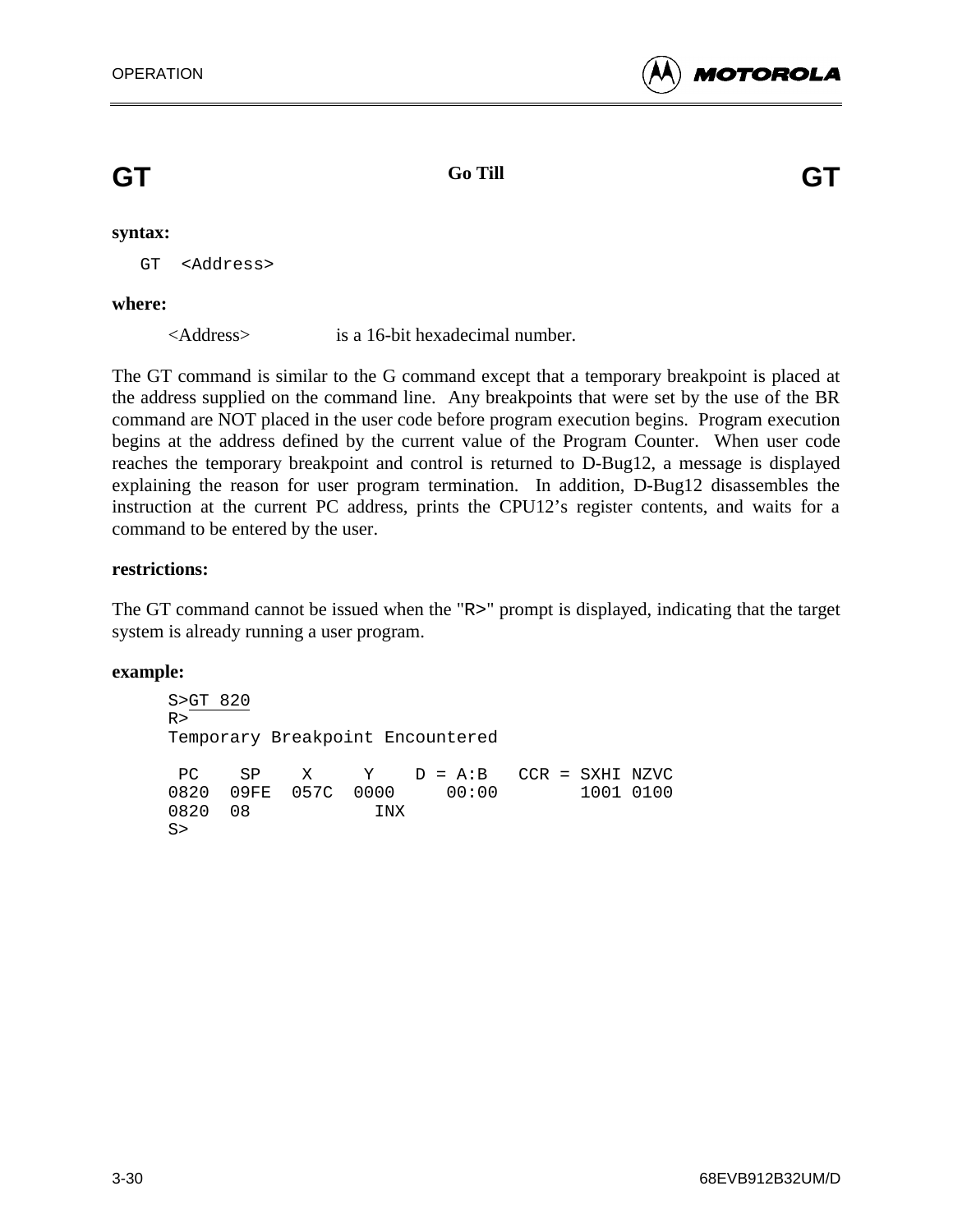

**HELP Onscreen Help Summary HELP** 

### **syntax:**

HELP

The HELP command is used to display a summary of the D-Bug12 command set. Each command is shown along with its command line format and a brief description of its function.

### **restrictions:**

None.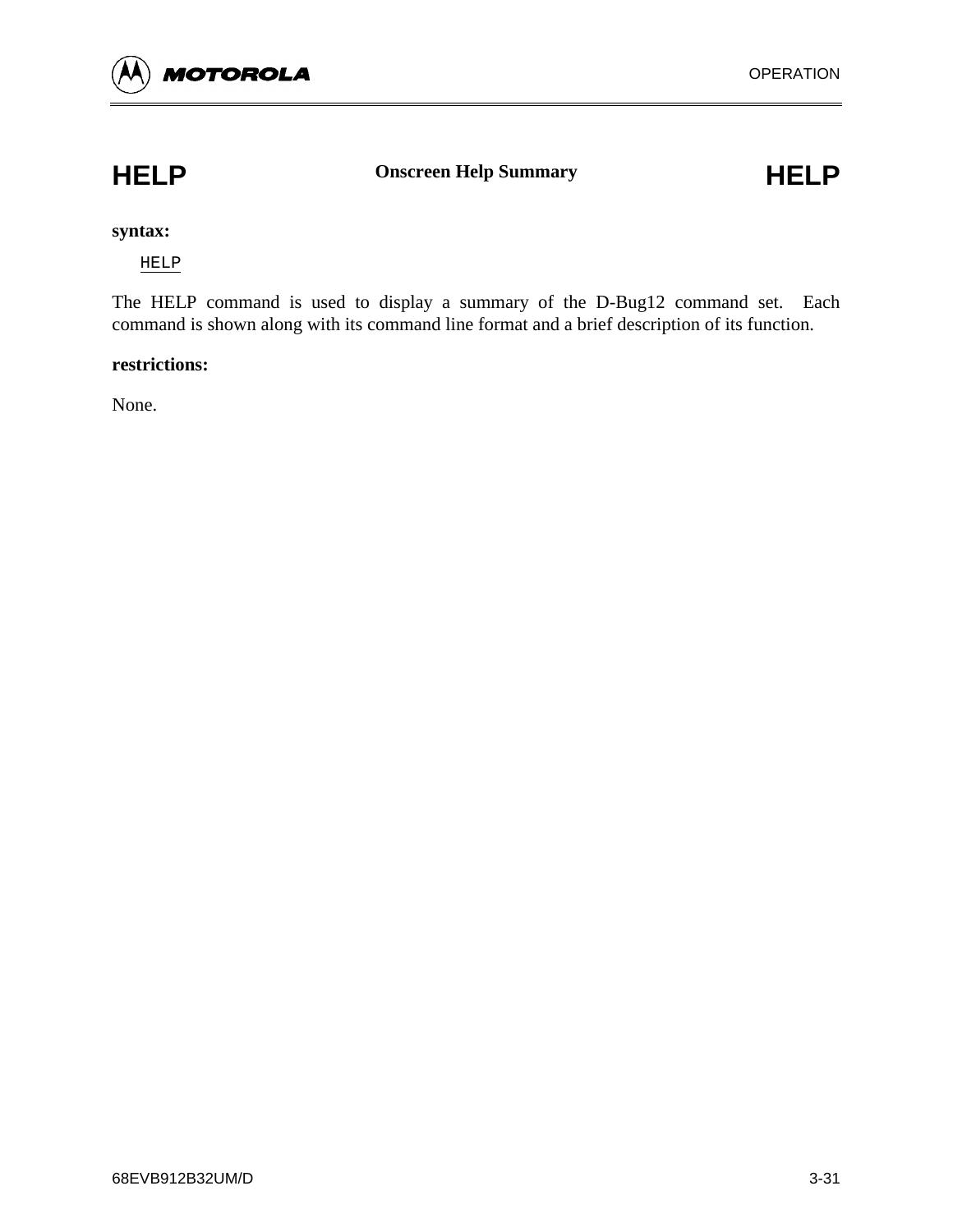

>HELP ASM <Address> Single line assembler/disassembler <CR> Disassemble next instruction<br>
> > Pyit assembly/disassembly <.> Exit assembly/disassembly BAUD <br/>baudrate> Set communications rate for the terminal BF <StartAddress> <EndAddress> [<data>] Fill memory with data BR [<Address>] Set/Display user breakpoints BULK Erase entire on-chip EEPROM contents CALL [<Address>] Call user subroutine at <Address> DEVICE [<DevName> [<Address>...<Address>]] display/select/add target device EEBASE <Address> Set base address of on-chip EEPROM FBULK Erase entire target Flash contents FLOAD [<AddressOffset>] Load S-Records into target Flash G [<Address>] Begin/continue execution of user code GT <Address> Set temporary breakpoint at <Address> & execute user code HELP Display this D-Bug12 command summary LOAD [<AddressOffset>] Load S-Records into memory MD <StartAddress> [<EndAddress>] Memory Display Bytes MDW <StartAddress> [<EndAddress>] Memory Display Words MM <StartAddress> Modify Memory Bytes <CR> Examine/Modify next location </> or <=> Examine/Modify same location <^> or <-> Examine/Modify previous location <.> Exit Modify Memory command MMW <StartAddress> Modify Memory Words (same subcommands as MM) MOVE <StartAddress> <EndAddress> <DestAddress> Move a block of memory NOBR [<address>] Remove One/All Breakpoint(s) RD Display all CPU registers REGBASE <Address> Set base address of I/O registers RESET Reset target CPU RM Modify CPU Register Contents STOP Stop target CPU T [<count>] Trace <count> instructions UPLOAD <StartAddress> <EndAddress> S-Record Memory display VERF [<AddressOffset>] Verify S-Records against memory contents <Register Name> <Register Value> Set register contents Register Names: PC, SP, X, Y, A, B, D CCR Status Bits: S, XM, H, IM, N, Z, V, C

>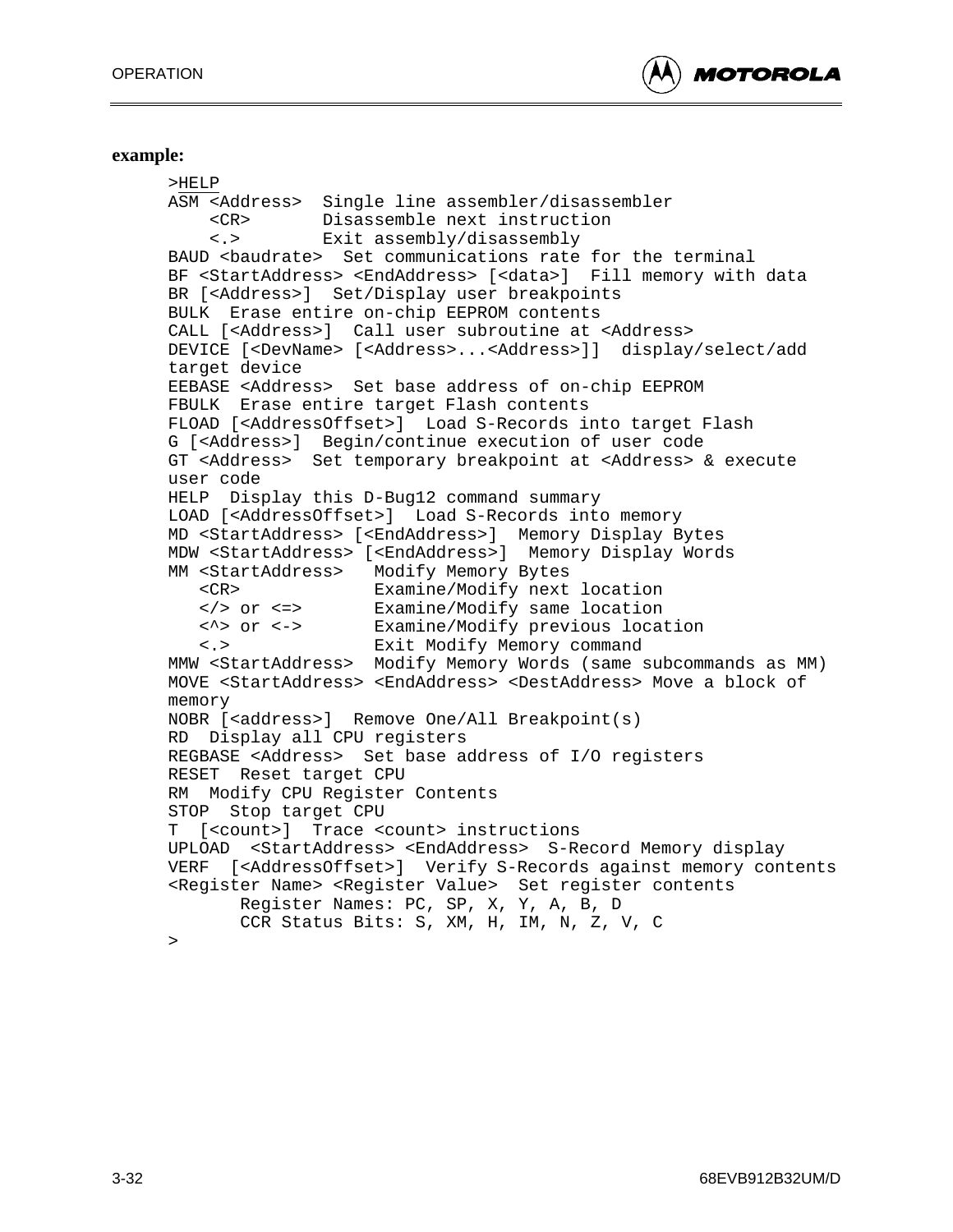

**LOAD Load S-Record File LOAD**

#### **syntax:**

```
LOAD [<AddressOffset>]
```
{Send File}

### **where:**

|                                 | <b>Program Examples.</b>                                          |
|---------------------------------|-------------------------------------------------------------------|
|                                 | an ASCII (text) file. Refer to Appendix $B -$ Communications      |
| $\{Send\ File\}$                | is the host-computer communications program's utility for sending |
| <addressoffset></addressoffset> | is an optional 16-bit hexadecimal number.                         |

The LOAD command is used to load S-Record object files into memory from an external device. The address offset, if supplied, is added to the load address of each S-Record before its data bytes are placed in memory. Providing an address offset other than zero allows object code or data to be loaded into memory at a location other than that for which it was assembled. During the loading process, the S-Record data is not echoed to the control console. However, for each ten S-Records that are successfully loaded, an ASCII asterisk character (\*) is sent to the control console, When an S-Record file has been successfully loaded, control returns to the D-Bug12 prompt.

The LOAD command is terminated when D-Bug12 receives an S9 end-of-file record. If the object file being loaded does not contain an S9 record, D-Bug12 does not return its prompt and continues to wait for the end-of-file record. Pressing the reset switch returns D-Bug12 to its command line prompt.

### **restrictions:**

When operating in POD mode, the LOAD command does not support standard baud rates above 38400. This is due to the overhead involved in the implementation of the custom serial protocol required by the single-wire Background Debug Mode interface.

```
>LOAD 1000
********************
>
```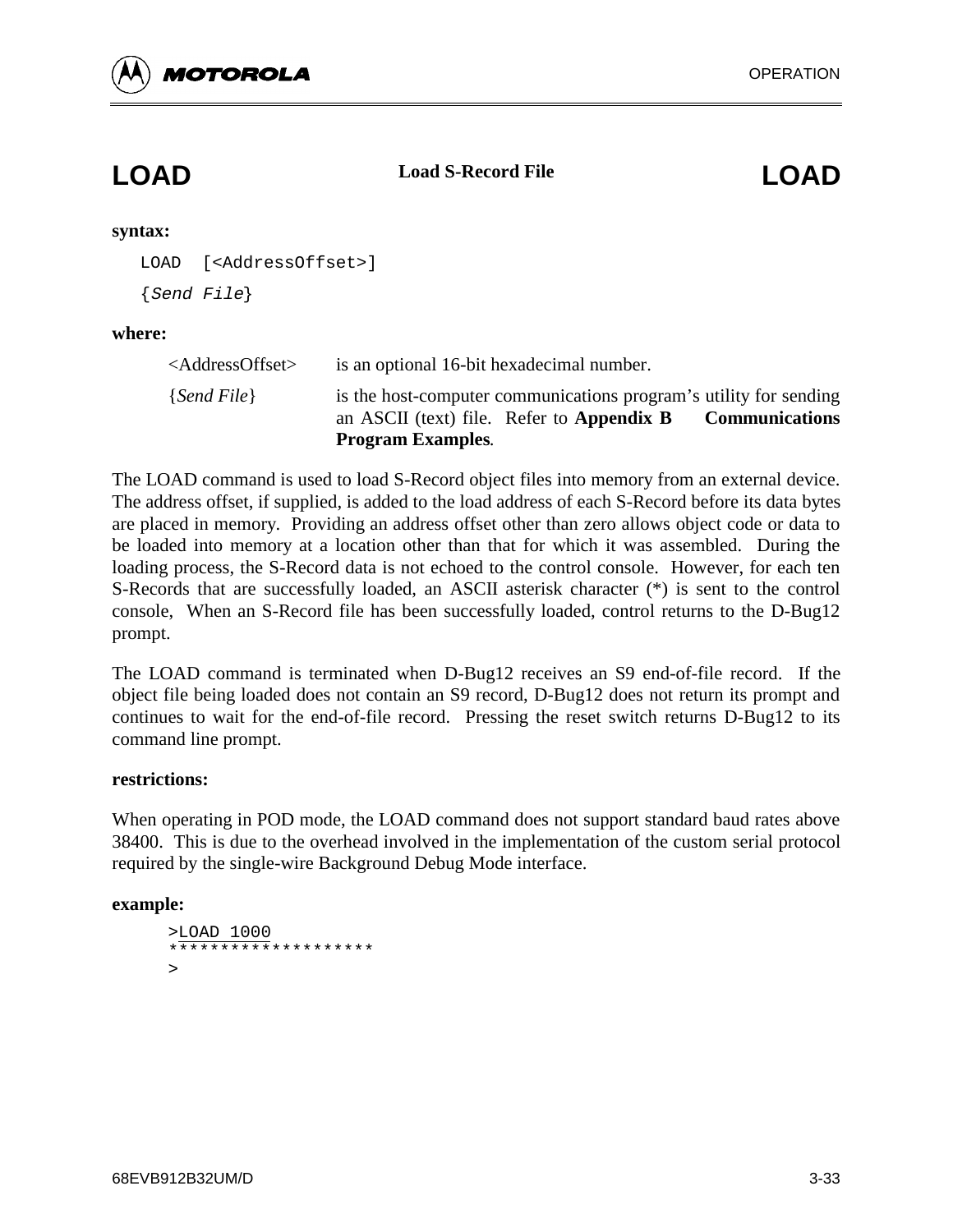

### **MD Memory Display MD**

# **syntax:**

MD <StartAddress> [<EndAddress>]

#### **where:**

| <startaddress></startaddress> | is a 16-bit hexadecimal number.           |
|-------------------------------|-------------------------------------------|
| <endaddress></endaddress>     | is an optional 16-bit hexadecimal number. |

The Memory Display command displays the contents of memory as both hexadecimal bytes and ASCII characters, 16-bytes on each line. The <StartAddress> parameter must be supplied; the <EndAddress> parameter is optional. When the <EndAddress> parameter is not supplied, a single line is displayed.

The number supplied as the <StartAddress> parameter is rounded down to the next lower multiple of 16, while the number supplied as the <EndAddress> parameter is rounded up to the next higher multiple of 16 - 1. This causes each line to display memory in the range of  $xxx0$ through \$xxxF. For example, if \$205 is entered as the start address and \$217 as the ending address, the actual memory range displayed would be \$200 through \$21F.

#### **restrictions:**

None.

```
>MD 800
0800 AA 04 37 6A - 00 06 27 F9 - 35 AE 78 0D - B7 56 78 20 ..7j..'.5.x..Vx
>MD 800 87f
0800 AA 04 37 6A - 00 06 27 F9 - 35 AE 78 0D - B7 56 78 20 ..7j..'.5.x..Vx
0810 B6 36 27 F9 - 35 AE 27 F9 - 35 9E 27 F9 - 35 BE B5 28 .6'.5.'.5.'.5..(
0820 27 F9 35 D6 - 37 B8 00 OF - 37 82 01 OA - 37 36 FF F0 '.5.7...7...76..
0830 7C 10 37 B3 - 00 00 37 B6 - 00 0F AA 04 - A5 02 37 B6 | .7...7........7.
0840 00 0F 27 78 - 37 6A 00 06 - 27 F9 35 78 - 27 F9 35 56 ..'x7j..'.5x'.5V
0850 78 0D B7 10 - 78 3B 37 86 - 00 DC 27 F9 - 35 48 78 57 x...x;7...'.5HxW
0860 37 86 00 DE - F5 01 EA 09 - 37 B5 0D 0A - 27 F9 36 2A 7.......7...'.6*
0870 A5 00 37 65 - 00 02 27 F9 - 35 E8 37 9C - 37 4C F5 02 ..7e..'.5.7.7L..
\overline{\phantom{a}}
```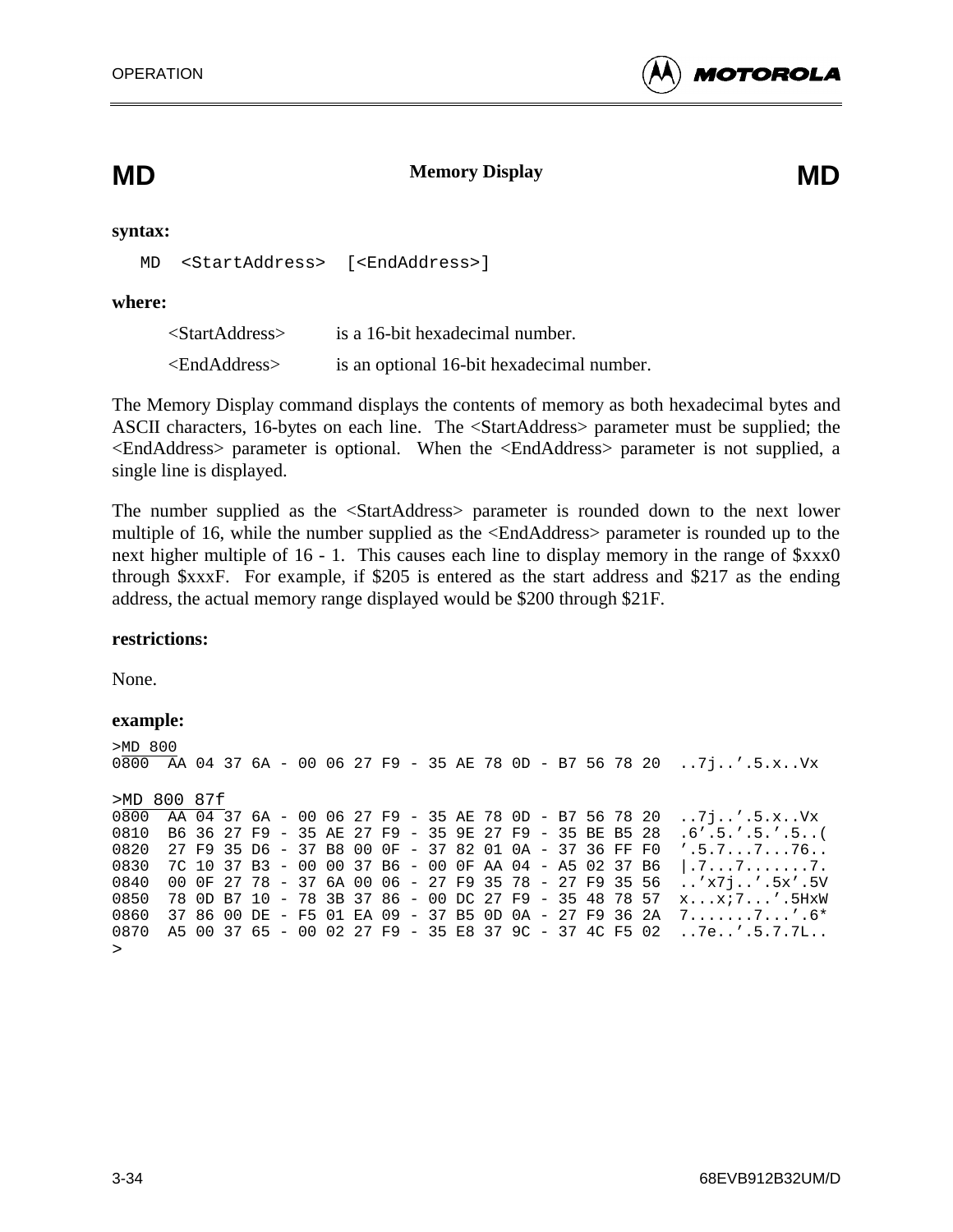

### **MDW Memory Display, Word MDW**

#### **syntax:**

MDW <StartAddress> [<EndAddress>]

**where:**

| <startaddress></startaddress> | is a 16-bit hexadecimal number.           |
|-------------------------------|-------------------------------------------|
| <endaddress></endaddress>     | is an optional 16-bit hexadecimal number. |

The Memory Display Word command displays the contents of memory as hexadecimal words and ASCII characters, 16-bytes on each line. The <StartAddress> parameter must be supplied; the <EndAddress> parameter is optional. When the <EndAddress> parameter is not supplied, a single line is displayed.

The number supplied as the <StartAddress> parameter is rounded down to the next lower multiple of 16, while the number supplied as the <EndAddress> parameter is rounded up to the next higher multiple of 16 - 1. This causes each line to display memory in the range of  $xxx0$ through \$xxxF. For example, if \$205 is entered as the start address and \$217 as the ending address, the actual memory range displayed would be \$200 through \$21F.

### **restrictions:**

None.

```
>MDW 800
0800 AA04 376A - 0006 27F9 - 35AE 780D - B756 7820 ..7j..'.5.x..Vx
>MDW 800 87f
0800 AA04 376A - 0006 27F9 - 35AE 780D - B756 7820 ..7j..'.5.x..Vx<br>0810 B636 27F9 - 35AE 27F9 - 359E 27F9 - 35BE B528 .6'.5.'.5.'.5..(
0810 B636 27F9 - 35AE 27F9 - 359E 27F9 - 35BE B528 .6'.5.'.5.'.5..(<br>0820 27F9 35D6 - 37B8 000F - 3782 010A - 3736 FFF0 '.5.7...7...76..
0820 27F9 35D6 - 37B8 000F - 3782 010A - 3736 FFF0
0830 7C10 37B3 - 0000 37B6 - 000F AA04 - A502 37B6 | .7...7........7.<br>0840 000F 2778 - 376A 0006 - 27F9 3578 - 27F9 3556 ..'x7j..'.5x'.5V
0840 000F 2778 - 376A 0006 - 27F9 3578 - 27F9 3556
0850 780D B710 - 783B 3786 - 00DC 27F9 - 3548 7857 x...x;7...'.5HxW
0860 3786 00DE - F501 EA09 - 37B5 0D0A - 27F9 362A 7.......7...'.6*
0870 A500 3765 - 0002 27F9 - 35E8 379C - 374C F502 ..7e..'.5.7.7L..
>
```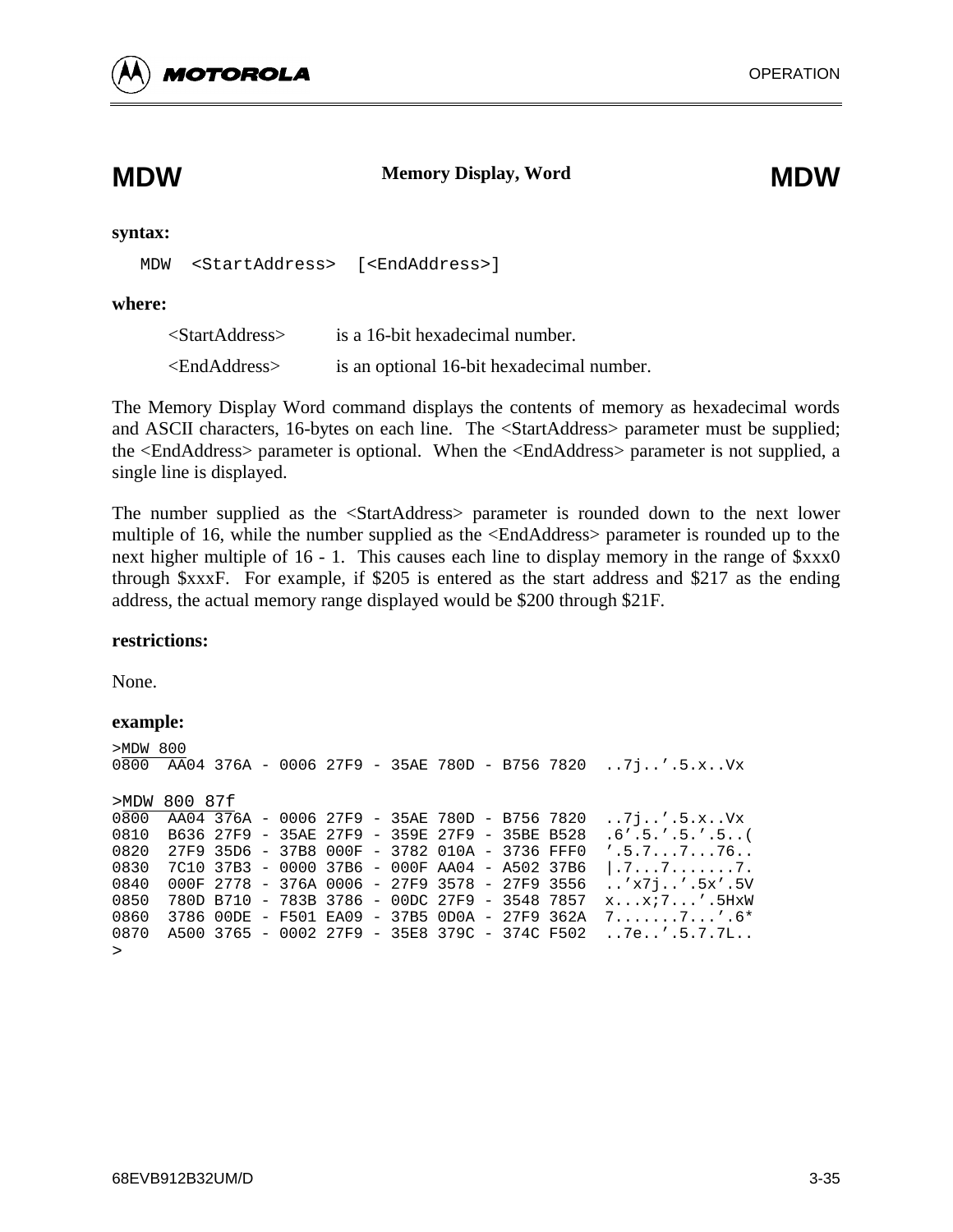

### **MM Memory Modify MM**

#### **syntax:**

MM <Address> [<Data>]

#### **where:**

| $<$ Address $>$ | is a 16-bit hexadecimal number.          |
|-----------------|------------------------------------------|
| $<$ Data $>$    | is an optional 8-bit hexadecimal number. |

The Memory Modify command allows the contents of memory to be examined and/or modified as 8-bit hexadecimal data. If the 8-bit data parameter is present on the command line, the byte at memory location <Address> is replaced with <Data> and the command is terminated. If not, D-Bug12 enters the interactive memory modify mode. In the interactive mode, each byte is displayed on a separate line following the data's address. Once the memory modify command has been entered, single-character sub-commands are used for the modification and verification of memory contents. These sub-commands have the following format:

| [ <data>] &lt;<math>CR</math>&gt;</data>                                                                                                                            | Optionally update current location and display the next location. |  |  |  |  |  |  |
|---------------------------------------------------------------------------------------------------------------------------------------------------------------------|-------------------------------------------------------------------|--|--|--|--|--|--|
| $\vert$ <data><math>\vert</math> <math>\vert</math> or &lt;=&gt; Optionally update current location and redisplay the current</data>                                | location.                                                         |  |  |  |  |  |  |
| $\vert$ <data><math>\vert</math> &lt;<math>\vert</math> &lt;<math>\vert</math> &gt; or &lt;-&gt; Optionally update current location and display the previous</data> | location.                                                         |  |  |  |  |  |  |
| $\text{[]} \le$                                                                                                                                                     | Optionally update current location and exit Memory Modify.        |  |  |  |  |  |  |

With the exception of the carriage return, the sub-command must be separated from any entered data with at least one space character. If an invalid sub-command character is entered, an appropriate error message is issued and the contents of the current memory location are redisplayed.

#### **restrictions:**

While there are no restrictions on the use of the MM command, caution should be used when modifying target memory while user code is running. Accidentally modifying target memory containing program code could lead to program runaway.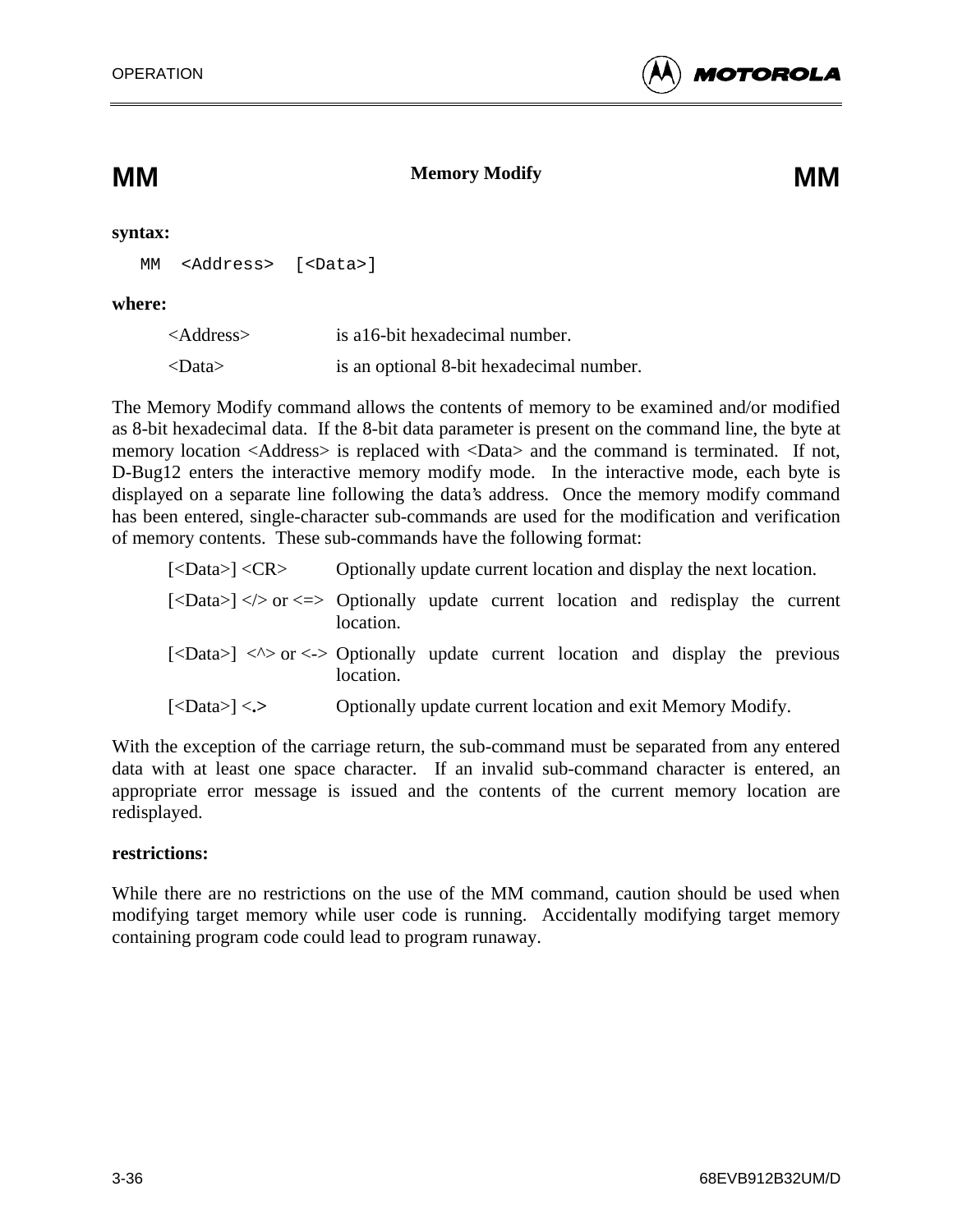

#### OPERATION

| $>$ MM | 800            |           |
|--------|----------------|-----------|
| 0800   | 00             | <cr></cr> |
| 0801   | F0             | FF        |
| 0802   | 0 <sub>0</sub> |           |
| 0801   | FF             | <cr></cr> |
| 0802   | 00             | <cr></cr> |
| 0803   | 08             | 55        |
| 0803   | 55             |           |
|        |                |           |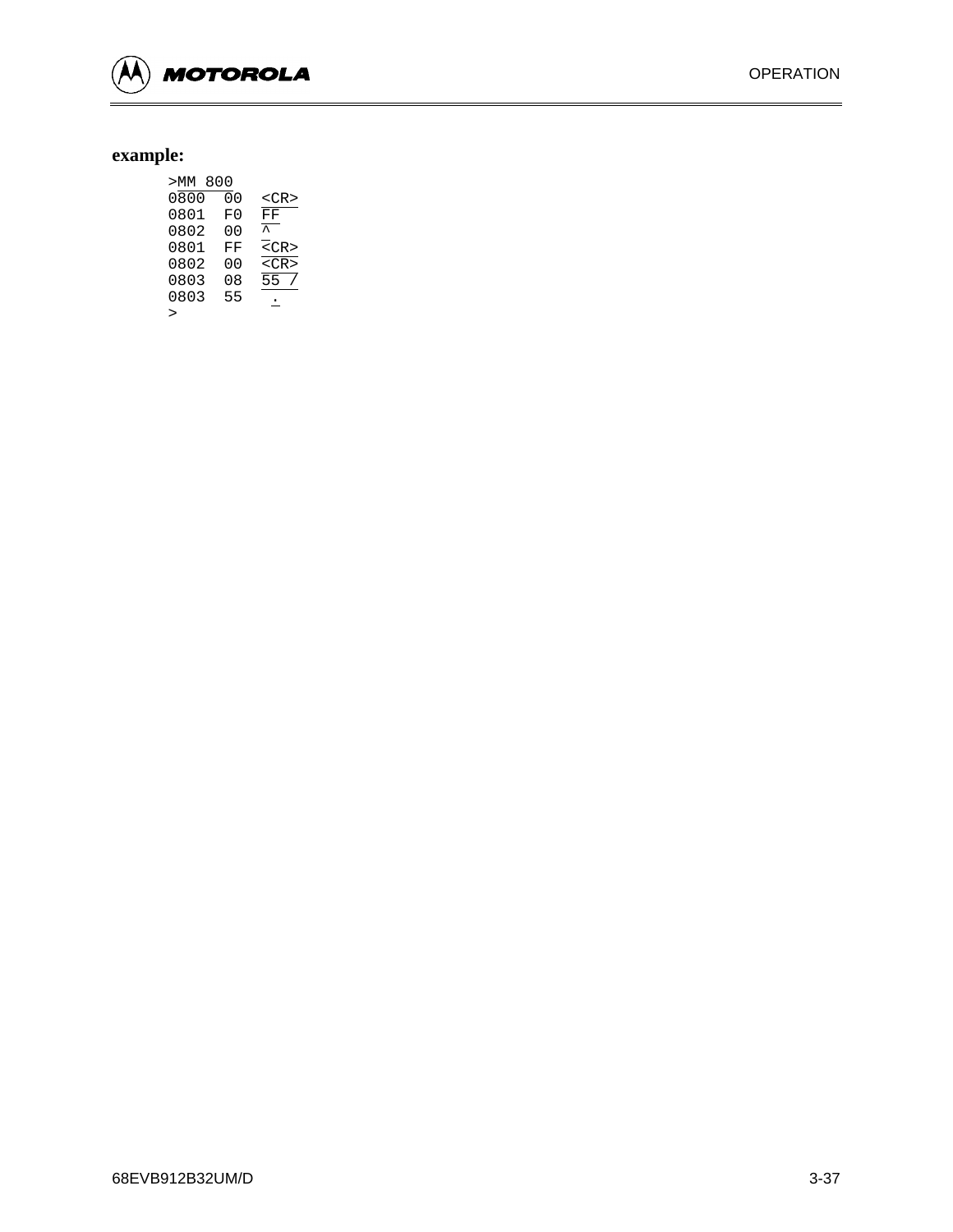**MMW Memory Modify, Word MMW**

#### **syntax:**

MMW <Address> [<Data>]

#### **where:**

| <address></address> | is a 16-bit hexadecimal number.           |
|---------------------|-------------------------------------------|
| <data></data>       | is an optional 16-bit hexadecimal number. |

The Memory Modify Word command allows the contents of memory to be examined and/or modified as 16-bit hexadecimal data. If the 16-bit data parameter is present on the command line, the word at memory location <Address> is replaced with <Data> and the command is terminated. If not, D-Bug12 enters the interactive memory modify mode. In the interactive mode, each word is displayed on a separate line following the data's address. Once the memory modify command has been entered, single-character sub-commands are used for the modification and verification of memory contents. These sub-commands have the following format:

| $[\langle Data \rangle] \langle CR \rangle$                                                                                                                         | Optionally update current location and display the next location. |  |  |  |  |  |  |
|---------------------------------------------------------------------------------------------------------------------------------------------------------------------|-------------------------------------------------------------------|--|--|--|--|--|--|
| $\vert$ <data><math>\vert</math> <math>\vert</math> <math>\vert</math> or &lt;=&gt; Optionally update current location and redisplay the current</data>             | location.                                                         |  |  |  |  |  |  |
| $\vert$ <data><math>\vert</math> &lt;<math>\vert</math> &lt;<math>\vert</math> &gt; or &lt;-&gt; Optionally update current location and display the previous</data> | location.                                                         |  |  |  |  |  |  |
| $[\langle \text{Data}\rangle] \langle \rangle$                                                                                                                      | Optionally update current location and exit Memory Modify.        |  |  |  |  |  |  |

With the exception of the carriage return, the sub-command must be separated from any entered data with at least one space character. If an invalid sub-command character is entered, an appropriate error message is issued and the contents of the current memory location are redisplayed.

### **restrictions:**

While there are no restrictions on the use of the MMW command, caution should be used when modifying target memory while user code is running. Accidentally modifying target memory containing program code could lead to program runaway.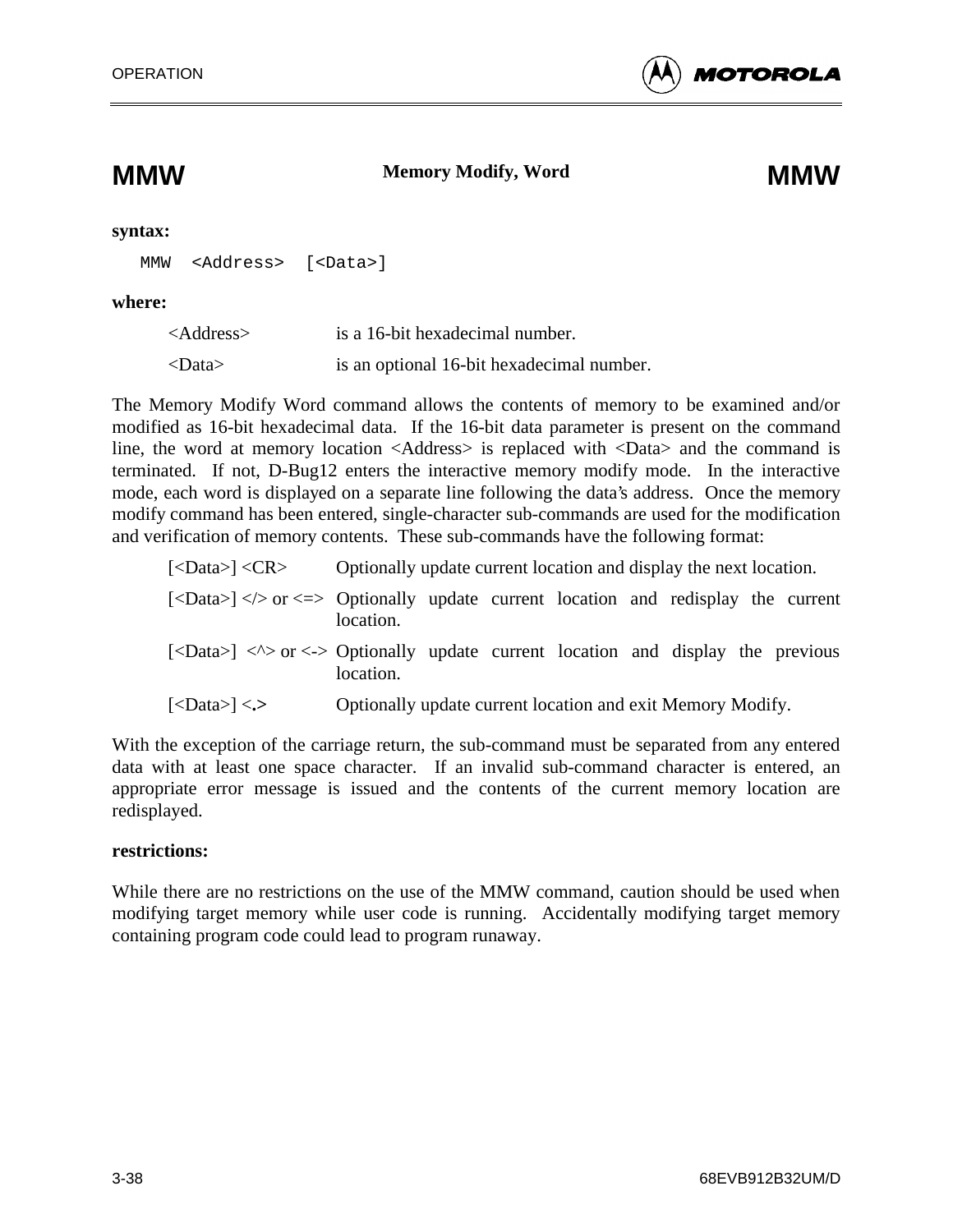

| $>$ MMW | 800  |            |  |
|---------|------|------------|--|
| 0800    | 00F0 | <cr></cr>  |  |
| 0802    | 0008 | AA55       |  |
| 0804    | 843F | ᄉ          |  |
| 0802    | AA55 | $<$ CR $>$ |  |
| 0804    | 843F | $<$ CR $>$ |  |
| 0806    | C000 |            |  |
| >       |      |            |  |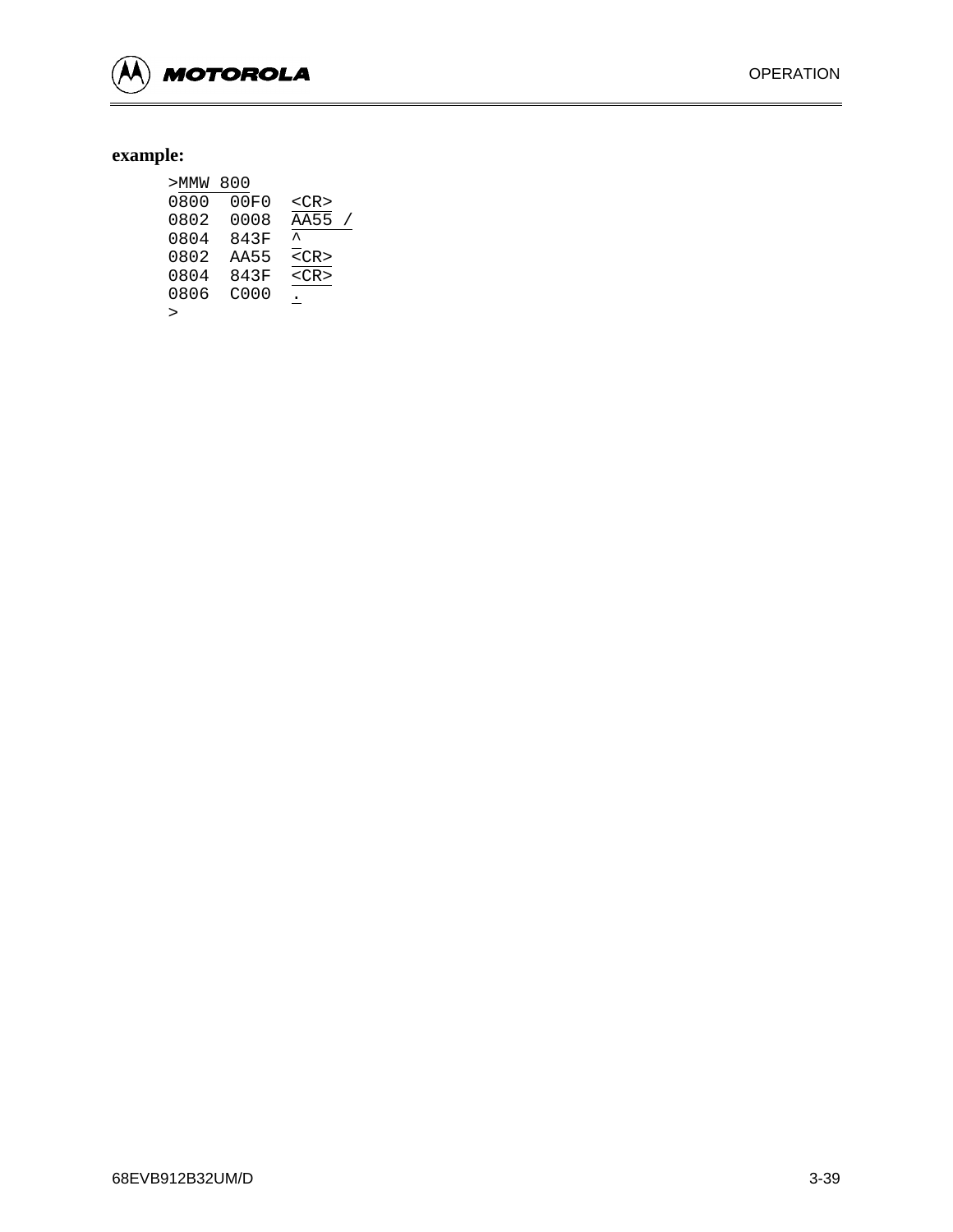

**MOVE Move Memory Block MOVE**

#### **syntax:**

MOVE <StartAddress> <EndAddress> <DestAddress>

**where:**

| <startaddress></startaddress> | is a 16-bit hexadecimal number. |
|-------------------------------|---------------------------------|
| <endaddress></endaddress>     | is a 16-bit hexadecimal number. |
| <destaddress></destaddress>   | is a 16-bit hexadecimal number. |

The MOVE command is used to move a block of memory from one location to another, one byte at a time. The number of bytes moved is one more than the <EndAddress> - <StartAddress>. The block of memory beginning at the destination address may overlap the memory block defined by the <StartAddress> and <EndAddress>.

One of the uses of the MOVE command might be to copy a program from RAM into the on-chip EEPROM memory.

#### **restrictions:**

A minimum of one byte may be moved if the <StartAddress> is equal to the <EndAddress>. The maximum number of bytes that may be moved is  $2^{16}$  - 1.

Caution should be exercised when moving target memory while user code is running. Accidentally modifying target memory containing program code could lead to program runaway.

#### **example:**

>MOVE 800 8ff 1000  $\geq$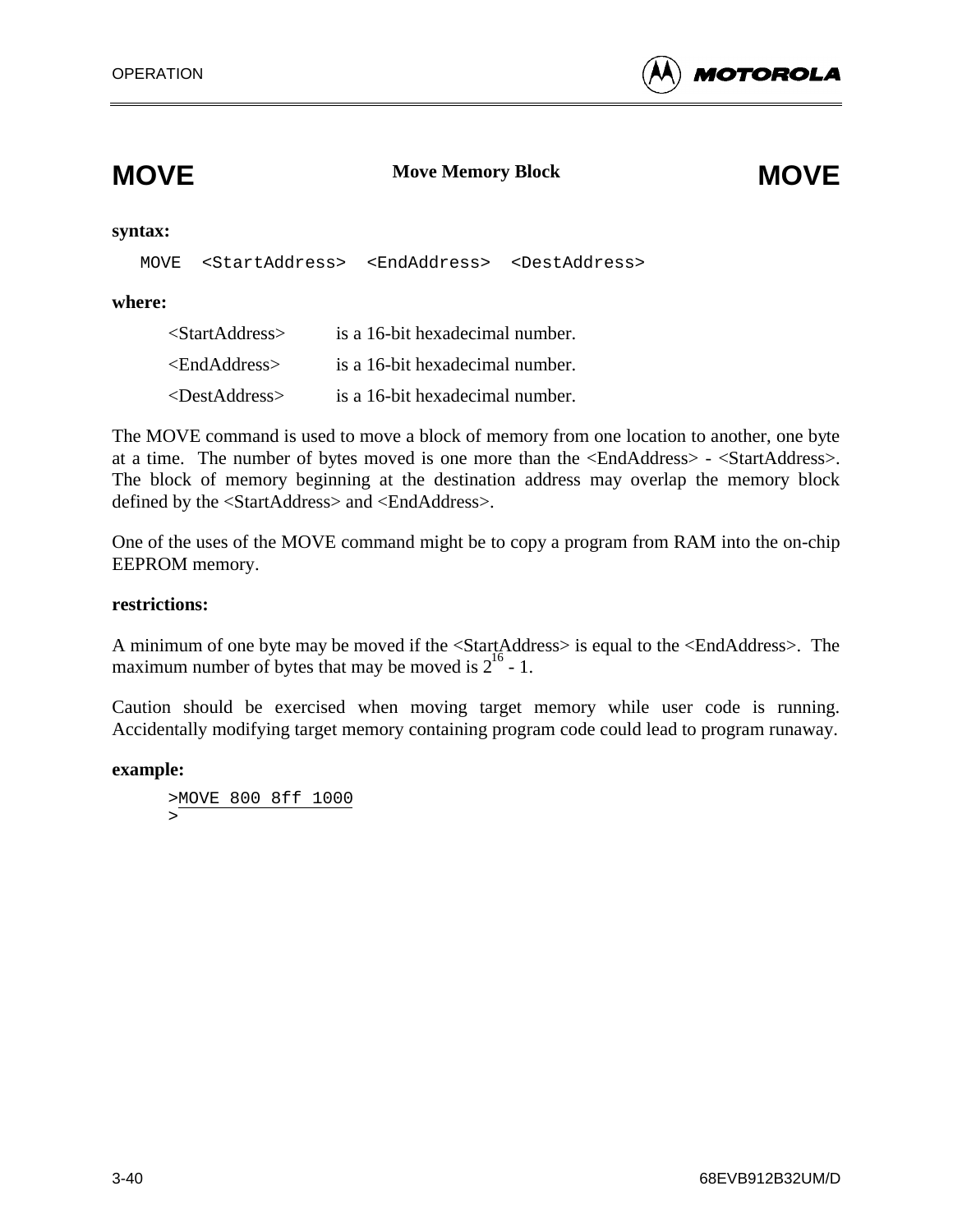

### **NOBR Remove Breakpoints NOBR**

#### **syntax:**

NOBR [<Address> <Address> ...]

#### **where:**

<Address> is an optional 16-bit hexadecimal number.

The NOBR command can be used to remove one or more previously entered breakpoints. If the NOBR command is entered without any arguments, all user breakpoints are removed from the breakpoint table.

#### **restrictions:**

When operating in the POD mode, breakpoints may not be removed with the NOBR command when the "R>" prompt is displayed.

```
>BR 800 810 820 830
Breakpoints: 0800 0810 0820 0830
>NOBR 810 820
Breakpoints: 0800 0830
>NOBR
All Breakpoints Removed
>
```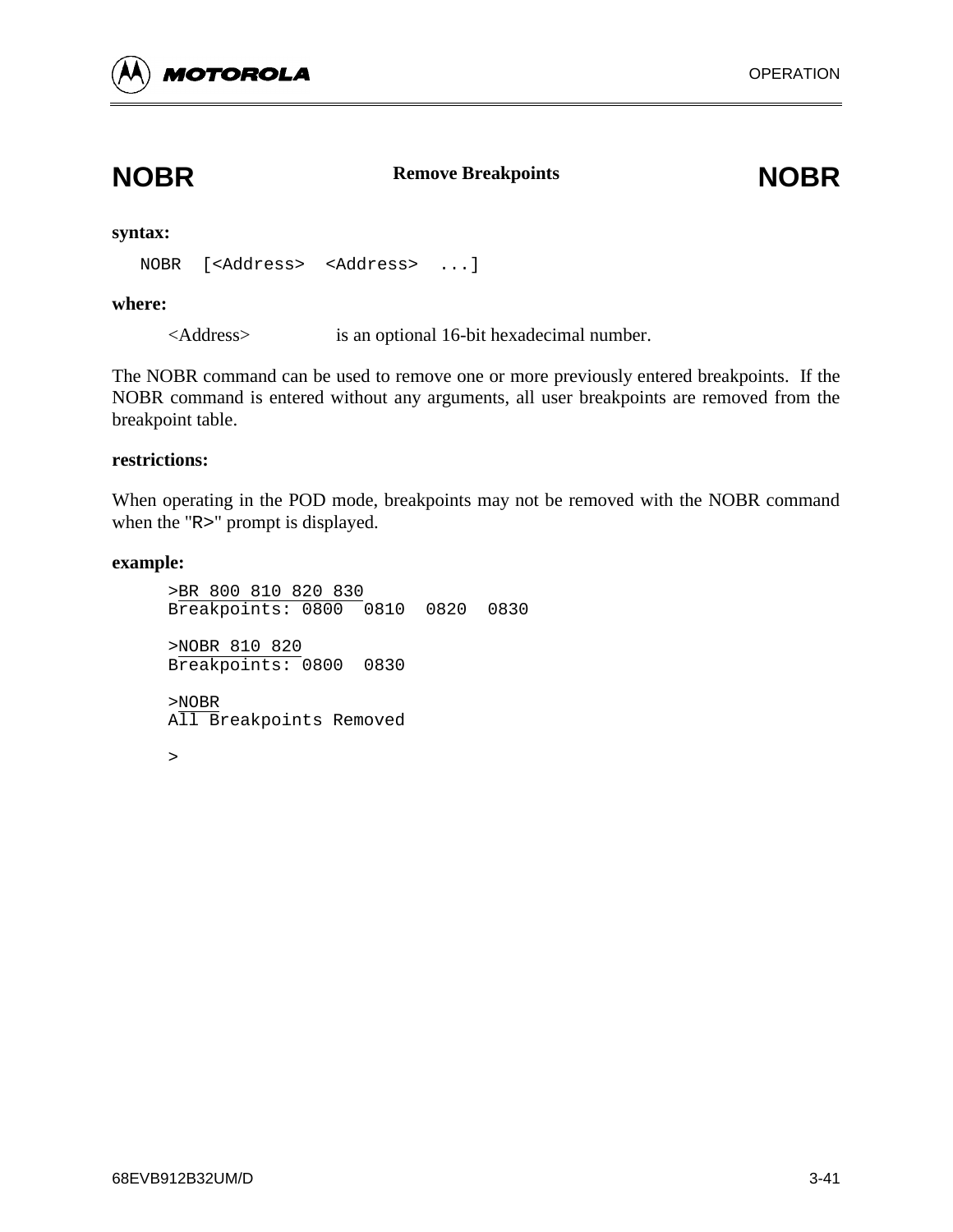

**RD Register Display RD**

### **syntax:**

RD

The Register Display command is used to display the CPU12's registers.

### **restrictions:**

When operating in POD mode, the CPU registers may not be displayed when the "R>" prompt is displayed.

#### **example:**

>RD PC SP X Y D = A:B CCR = SXHI NZVC 0206 03FF 1000 3700 27:FF 1001 0001  $\geq$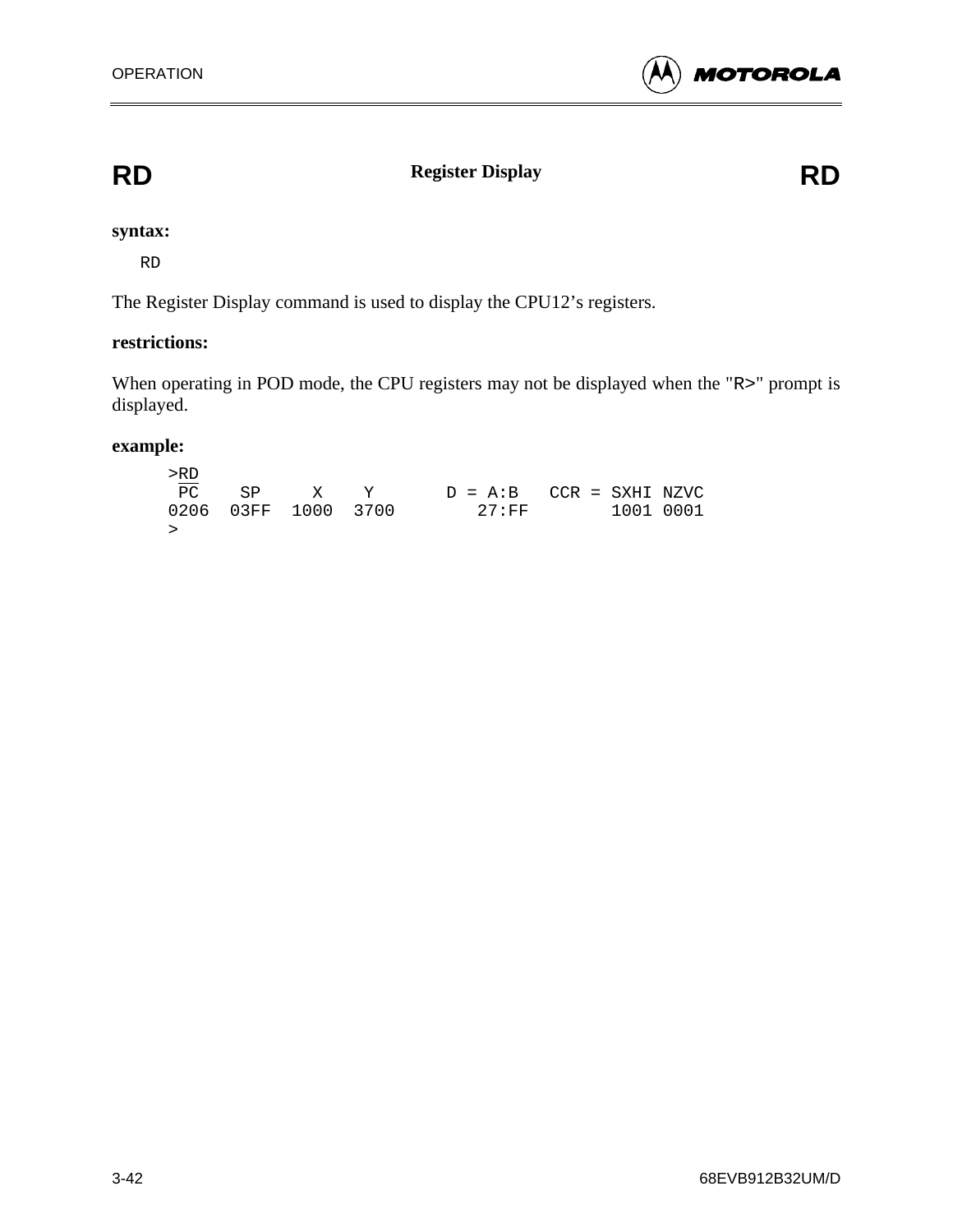

**REGBASE Specify Target EEPROM Register Address**

**REGBASE**

#### **syntax:**

REGBASE <Address>

#### **where:**

<Address> is a 16-bit hexadecimal number.

Because D-Bug12 supports the ability to transparently program the on-chip EEPROM of the target MCU, it must know the base address of the I/O registers. Because user code may change the register block's base address by writing to the INITRG register, D-Bug12 must be informed of the register block's base address for transparent EEPROM writes to occur. The REGBASE command is used to specify the base address of the target processor's on-chip registers.

The REGBASE command does not check to ensure that the <Address> parameter is a valid base address for the selected M68HC12 family member. If an improper register base address is provided, automatic programming of the on-chip EEPROM will not operate properly.

When operating in EVB mode, the default register base address is specified in the customization data variable CustomData.IOBase. This value is used by the startup code to remap the I/O registers. The REGBASE command may not be used to relocate the I/O registers.

### **NOTE**

The REGBASE command does not automatically modify the INITRG register. It is the responsibility of the user to ensure that the INITRG register is modified either manually or through the execution of user code.

#### **restrictions:**

The REGBASE command may not be used when D-Bug12 is operated in the EVB mode.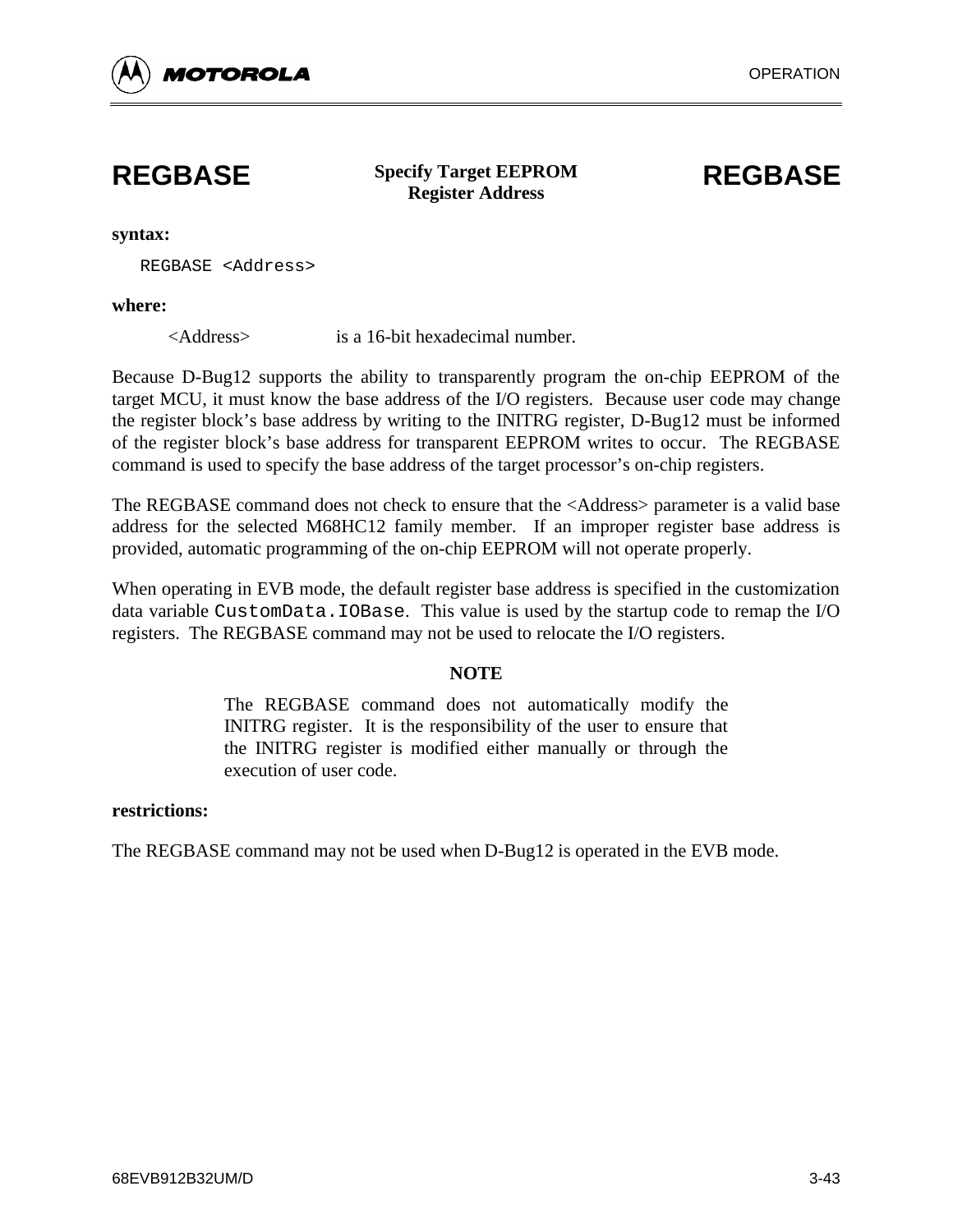

#### S>DEVICE

Device: 912B32 EEPROM: \$0D00 - \$0FFF Flash: \$8000 - \$FFFF RAM: \$0800 - \$0BFF I/O Regs: \$0000

S>REGBASE 2000

Device: 912B32 EEPROM: \$0D00 - \$0FFF Flash: \$8000 - \$FFFF RAM: \$0800 - \$0BFF I/O Regs: \$2000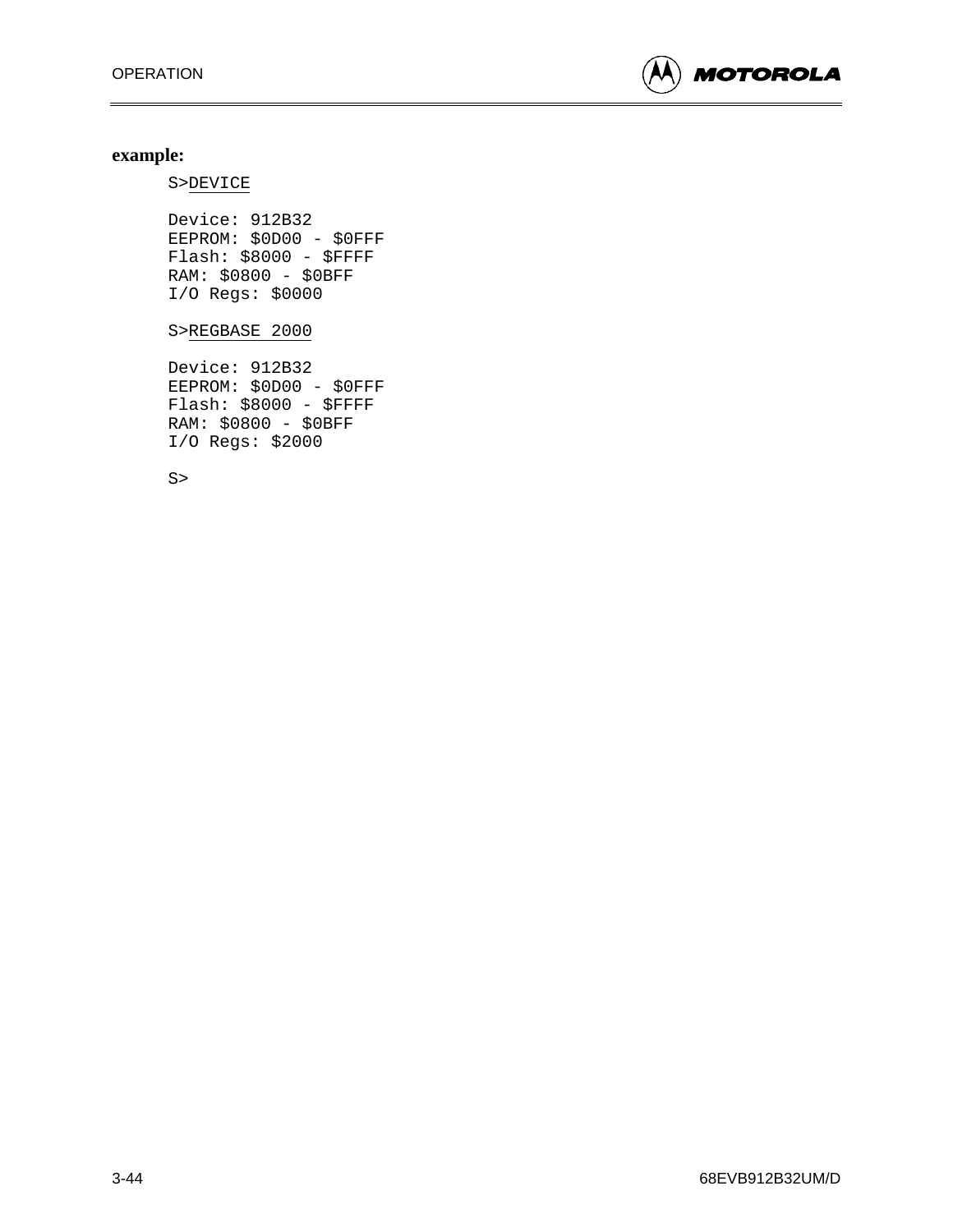

**RESET Reset Target MCU RESET**

#### **syntax:**

RESET

The RESET command is used to reset the target system processor when operating in D-Bug12's POD mode. The target processor's reset pin is held byte-erasable for approximately 2 mS. When the reset line is released, BDM commands are sent to the target processor to place it in active background mode. The target processor's registers are initialized with the same values used for the registers when operating in EVB mode.

The effects of the RESET command may be different from a user assertion of the target's RESET\* pin:

- When the RESET command is issued, the host EVB controls the state of the target's BKGD pin, placing the target processor in Special mode and active background execution.
- When a user assertion of the target's RESET<sup>\*</sup> pin occurs, the target processor may enter either Special or Normal mode, depending on the state of its BKGD pin. D-Bug12 displays a message indicating that the target processor has been reset.

#### **restrictions:**

When operating in the EVB mode, the RESET command cannot be used. If the RESET command is entered while in EVB mode, an error message is displayed and command execution is terminated.

```
S>RESET
Target Processor Has Been Reset
S>G 4000
R>RESET
Target Processor Has Been Reset
S
```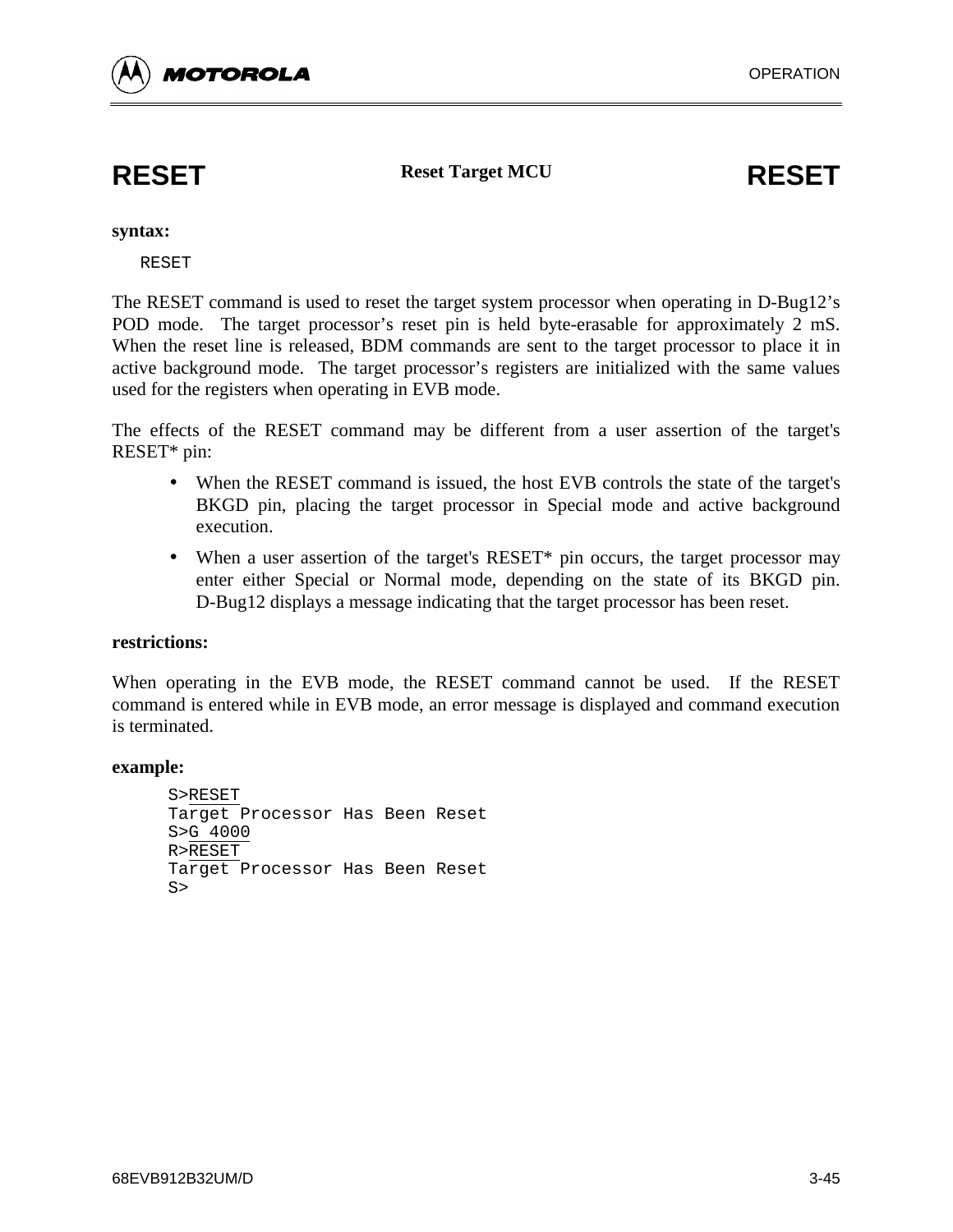

**RM Register Modify RM**

#### **syntax:**

RM

The Register Modify command is used to examine and/or modify the contents of the CPU12's registers in an interactive manner. As each register and its contents is displayed, D-Bug12 allows the user to enter a new value for the register in hexadecimal. If modification of the displayed register is not desired, entering a carriage return will cause the next CPU12 register and its contents to be displayed on the next line. When the last of the CPU12's registers has been examined and/or modified, the RM command displays the first register, giving the user an opportunity to make additional modifications to the CPU12's register contents. Typing a period (.) as the first non space character on the line will exit the interactive mode of the register modify command and return to the D-Bug12 prompt. The registers are displayed in the following order, one register per line: PC, SP, X, Y, A, B, CCR.

### **restrictions:**

When operating in POD mode, the CPU registers may not be modified when the "R>" prompt is displayed.

### **example:**

>RM PC=0206 200 SP=03FF <CR> X=1000 1004  $Y=3700$  <CR> A=27 <CR> B=FF <CR> CCR=D0 D1 PC=0200 . >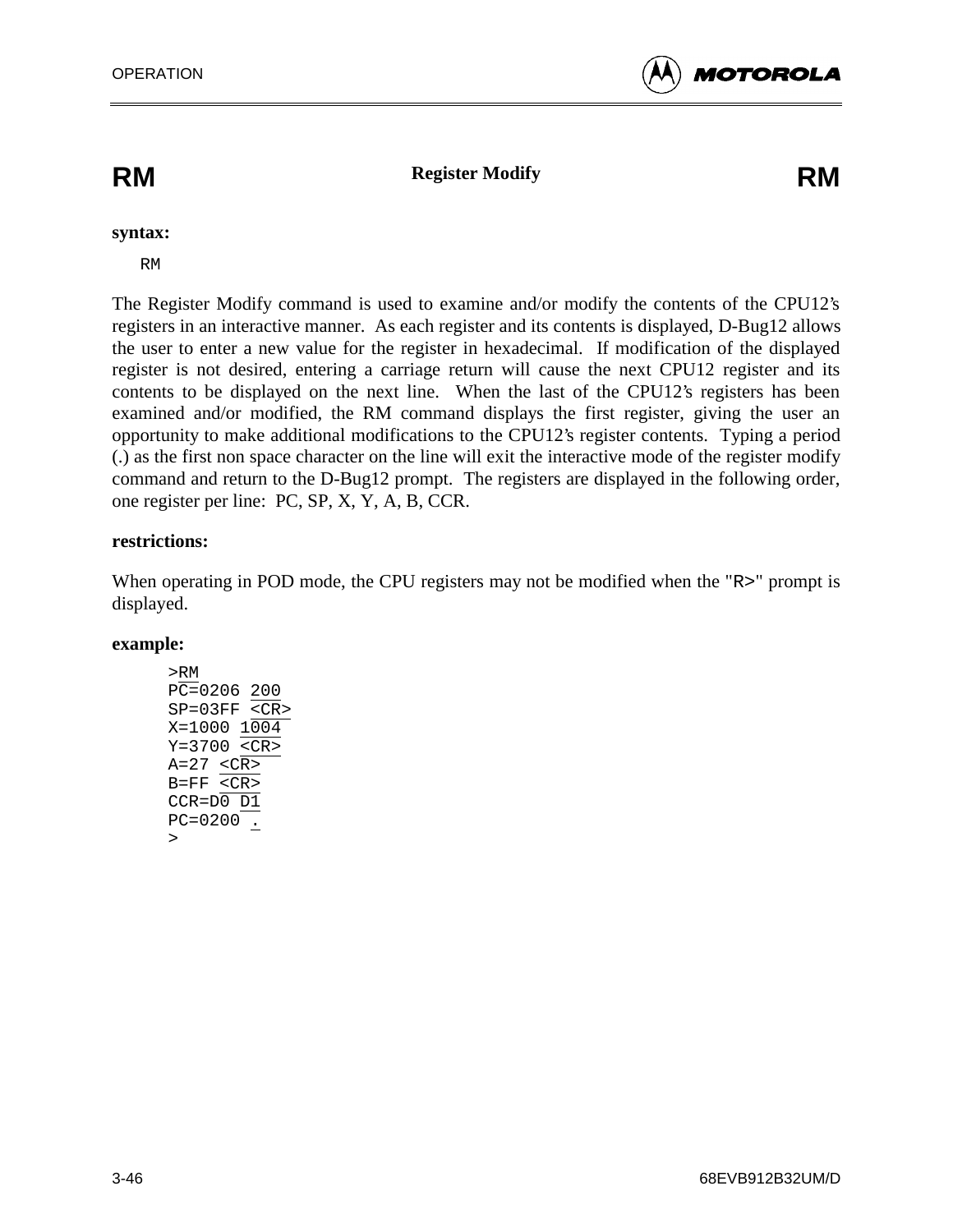

**STOP Stop Execution on Target MCU**

**STOP**

#### **syntax:**

STOP

When operating in D-Bug12's POD mode, the STOP command is used to halt target program execution and place the target processor in active Background Debug Mode.

#### **restrictions:**

When operating in the EVB mode, the STOP command cannot be used. If the STOP command is entered while in EVB mode, an error message is displayed and command execution is terminated.

| S > ASM      | 4000          |      |             |                                   |     |        |       |
|--------------|---------------|------|-------------|-----------------------------------|-----|--------|-------|
| 4000         | <b>CCFFFF</b> |      | LDD         | #\$FFFF                           |     |        |       |
| 4003         | 830001        |      | <b>SUBD</b> | #\$0001                           |     |        |       |
| 4006 26FB    |               |      | BNE         | \$4003                            |     |        |       |
| 4008 20F6    |               |      | <b>BRA</b>  | \$4000                            |     |        |       |
| 400A         | 00            |      | <b>BGND</b> |                                   |     |        | $>$ . |
| $S > G$ 4000 |               |      |             |                                   |     |        |       |
| R>STOP       |               |      |             |                                   |     |        |       |
|              |               |      |             | Target Processor Has Been Stopped |     |        |       |
| PC           | <b>SP</b>     | X    | Υ           | $D = A:B$                         | CCR | = SXHI | NZVC  |
| 4003         | 0A00          | 0000 | 0000        | 37:3F                             |     | 1101   | 0000  |
| 4003         | 830001        |      | <b>SUBD</b> | #\$0001                           |     |        |       |
| $S$ >        |               |      |             |                                   |     |        |       |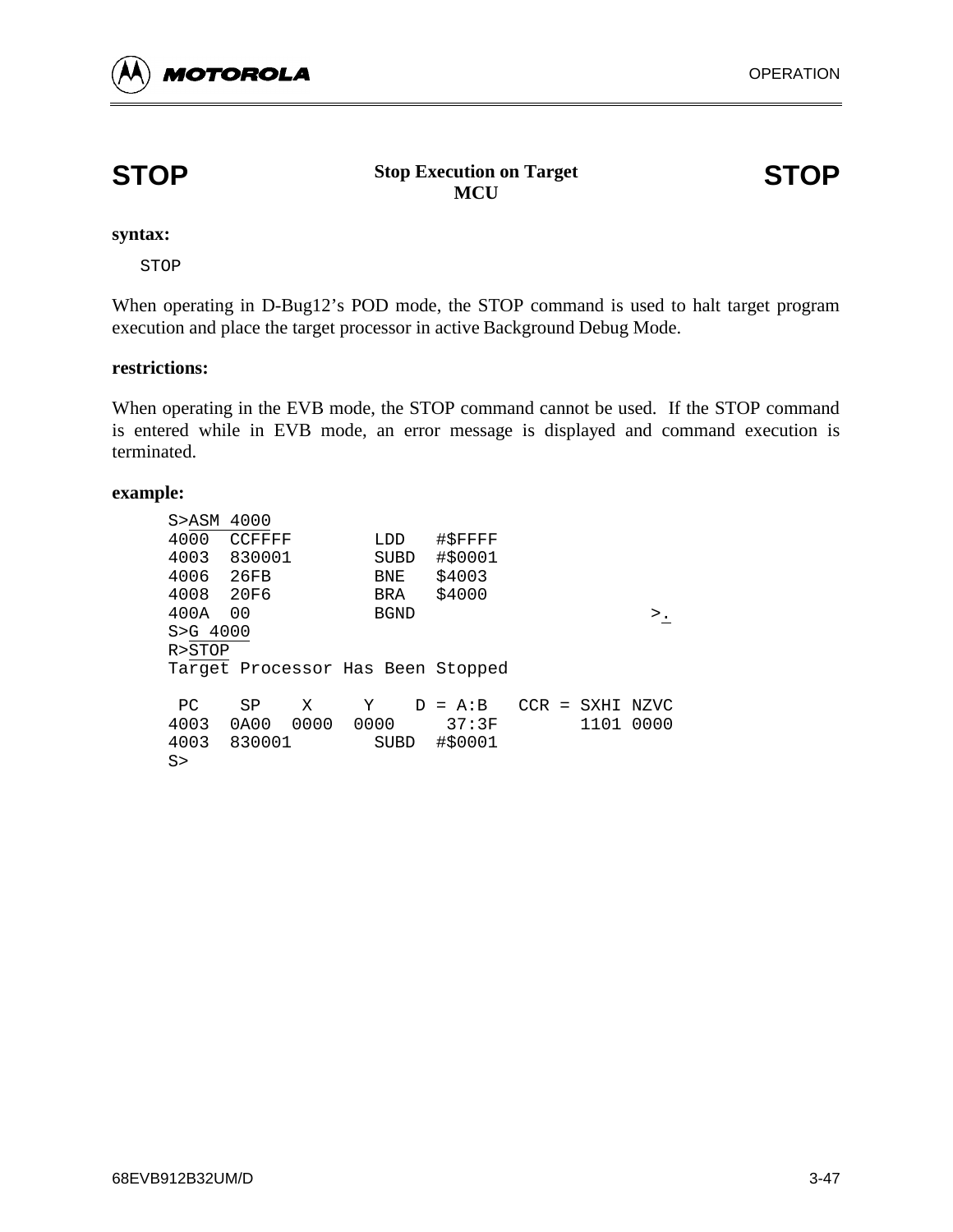

## **T Trace T**

**syntax:**

T [<Count>]

#### **where:**

<Count> is an optional 8-bit decimal number in the range 1 to 255.

The Trace command is used to execute one or more user program instructions beginning at the current Program Counter (PC) location. As each program instruction is executed, the CPU12's register contents are displayed and the *next* instruction to be executed is displayed. A single instruction may be executed by entering the trace command immediately followed by a carriage return.

### **restrictions:**

Because of the method used to execute a single instruction, branch instructions (Bcc, LBcc, BRSET, BRCLR, DBEQ/NE, IBEQ/NE, TBEQ/NE) that contain an offset that branches back to the instruction opcode DO NOT execute. D-Bug12 appears to become stuck at the branch instruction and does not execute the instruction even if the condition for the branch instruction is satisfied. This limitation can be overcome by using the GT (Go Till) command to set a temporary breakpoint at the instruction following the branch instruction.

In EVB mode, the Trace command may only be used for code located in alterable memory.

These restrictions *do not* apply when using D-Bug12 on a target system in POD mode.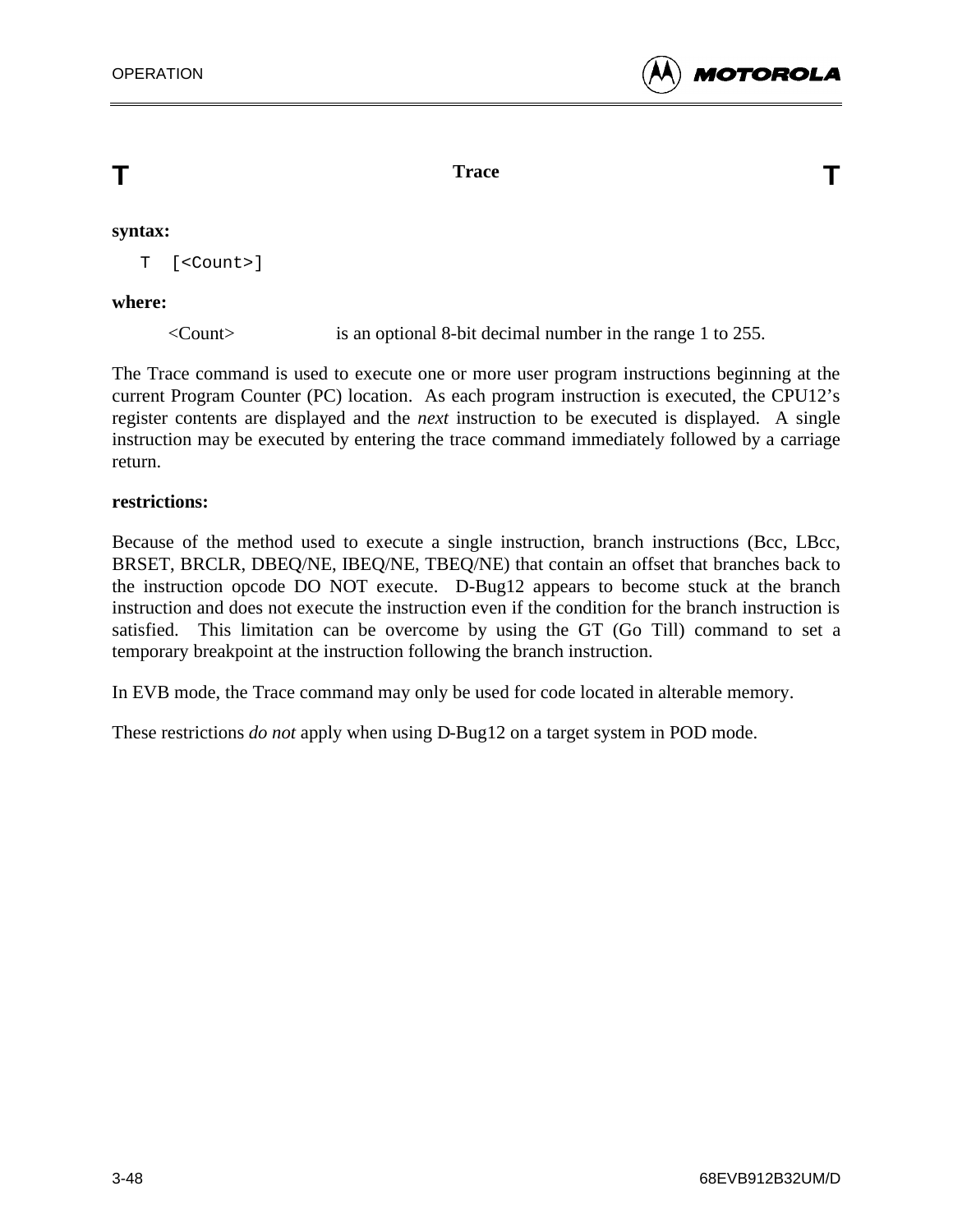

| ۰,<br>v<br>v | . . |
|--------------|-----|
|              |     |

| PC<br>0803<br>0803<br>$>T$ 3 | SP<br>09FE<br>830001 | Χ<br>057C | Υ<br>0000<br><b>SUBD</b> | $D = A : B$<br>10:00<br>#\$0001    | CCR=SXHI<br>1001 | NZVC<br>0000 |
|------------------------------|----------------------|-----------|--------------------------|------------------------------------|------------------|--------------|
| РC<br>0806<br>0806           | SP<br>09FE<br>26FB   | Χ<br>057C | Υ<br>0000<br>BNE         | $D = A : B$<br>$0F$ : FF<br>\$0803 | CCR=SXHI<br>1001 | NZVC<br>0000 |
| PC<br>0803<br>0803           | SP<br>09FE<br>830001 | X<br>057C | Υ<br>0000<br>SUBD        | $D = A : B$<br>0F:FF<br>#\$0001    | CCR=SXHI<br>1001 | NZVC<br>0000 |
| PC<br>0806<br>0806<br>$\geq$ | SP<br>09FE<br>26FB   | X<br>057C | Υ<br>0000<br>BNE         | $D = A : B$<br>$0F$ : FE<br>\$0803 | CCR=SXHI<br>1001 | NZVC<br>0000 |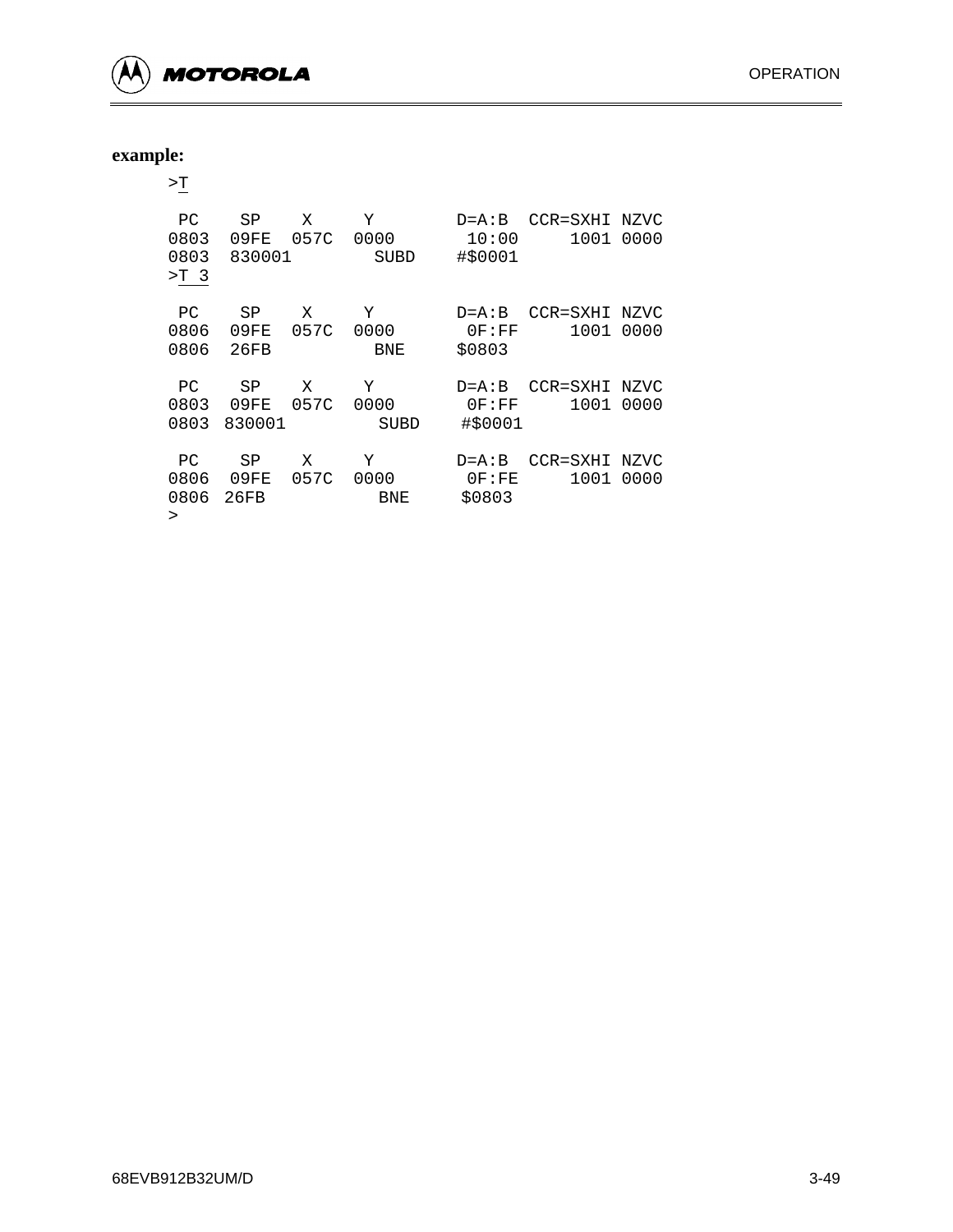

### **UPLOAD Display Memory in S-Record Format UPLOAD**

#### **syntax:**

UPLOAD <StartAddress> <EndAddress>

#### **where:**

| <startaddress></startaddress> | is a 16-bit hexadecimal number. |
|-------------------------------|---------------------------------|
| <endaddress></endaddress>     | is a 16-bit hexadecimal number. |

The UPLOAD command is used to display the contents of memory in Motorola S-Record format. In addition to displaying the specified range of memory, the UPLOAD command also outputs an S9 end-of-file record. The output of this command may be captured by the users terminal program and saved to a disk file.

#### **restrictions:**

None.

#### **example:**

| >UPLOAD 400 5ff                                                             |
|-----------------------------------------------------------------------------|
| S123040000F0000843FC0000F50F379F37BF43FCF50F27FA757F177AFA047504177AFA21C5  |
| S123042037B500FF37FAFB0437B5400037FAFB061735FB0037B500C137FAFA003715379C01  |
| S1230440F50F379D37BC012C37BD400085009A003C023D02377C0140B6EE7A0F400037B583  |
| S1230460000337FAFA4C37FAFA5037FAFA5437B5502037FAFA4E37B5302037FAFA5237B58A  |
| S1230480682037FAFA5637BD014037BC000095008A003C023D02377D0172B6EE37BD017259  |
| S12304A037BC020095008A003C023D02377D018EB6EE27F937B0F50F379C37BC00CE27F901  |
| S12304C000FC27F9104C27F90E68378000BE0A0D442D42756731362056312E3033202D20E3  |
| S12304E04465627567204D6F6E69746F7220466F7220546865204D363848433136204661ED  |
| S12305006D696C790A0D2843292031393932204D6F746F726F6C612053656D69636F6E64BD  |
| S12305207563746F7220496E632E000037B5FF0237FAFA4837B578B037FAFA4A7A0F005E52  |
| $S12305400000000000000000020002040208020C02100000000000000000000000002144F$ |
| S1230560000000000000000000000000000000002187A0F3BAC7A0F3BBC7A0F11E87A0F62   |
| S12305803C727A0F3C847A0F3C967A0F3CA8F50F379C379D379E27FAF50F379F37BF43FCE8  |
| S12305A07501177A4054173540523604361C27F90088B0D637BC01BC360227F70A0D3E00A9  |
| S12305C04500B70427F936BC3C01B0F027F7277537BC400017BC405027F936CC780DB60477  |
| S12305E027F936A0274A27F77803B6FEB03A7808B6162776B7DE3730000127F93686752002  |
| S9030000FC                                                                  |

>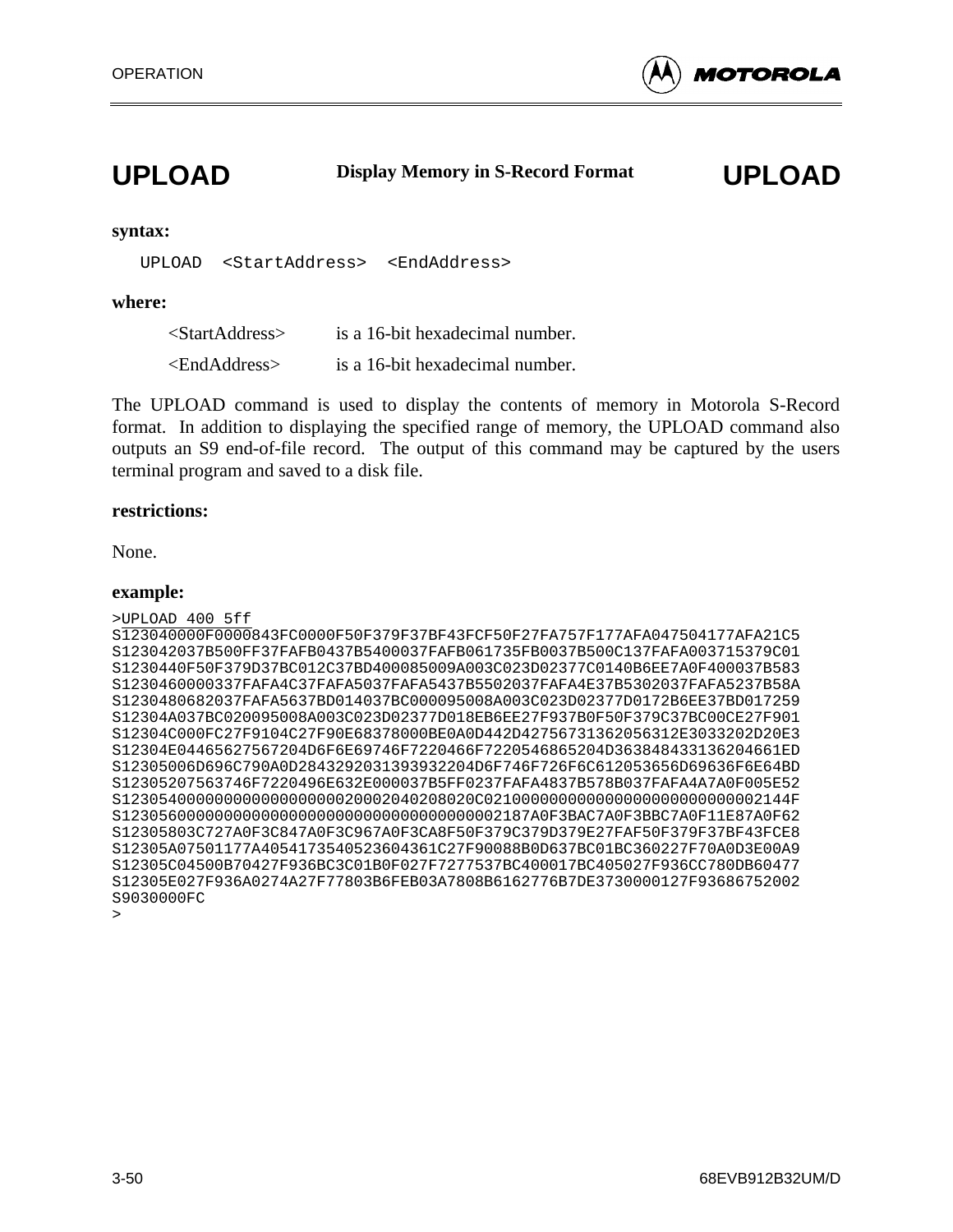

#### **syntax:**

```
VERF [<AddressOffset>]
```
{Send File}

#### **where:**

|                                 | <b>Program Examples.</b>                                          |                                                              |  |
|---------------------------------|-------------------------------------------------------------------|--------------------------------------------------------------|--|
|                                 |                                                                   | an ASCII (text) file. Refer to Appendix $B -$ Communications |  |
| $\{Send\ File\}$                | is the host-computer communications program's utility for sending |                                                              |  |
| <addressoffset></addressoffset> | is an optional 16-bit hexadecimal number.                         |                                                              |  |

The VERF command is used to compare the data contained in an S-Record object file to the contents of EVB memory. The address offset, if supplied, is added to the load address of each S-Record before an S-Record's data bytes are compared to the contents of memory. Providing an address offset other than zero allows the S-Record's object code or data to be compared against memory other than that for which the S-Record was assembled.

During the verification process, an ASCII asterisk character (\*) is sent to the control console for each ten S-Records that are successfully verified. When an S-Record file has been successfully verified, control returns to the D-Bug12 prompt.

If the contents of EVB memory do not match the corresponding data in the received S-Records, an error message is displayed and the Verify command is terminated. D-Bug12 then returns to its command-line prompt. If the host computer continues to send S-Records to the EVB, D-Bug12 tries to interpret each S-Record as a command and issues error message for each S-Record received.

If the contents of EVB memory match the contents of the received S-Records, the Verify command terminates when D-Bug12 receives an S9 end-of-file record. If the object file being verified does not contain an S9 record, D-Bug12 continues to wait for an S9 record without returning to the command-line prompt. Pressing the reset switch, S1, returns D-Bug12 to its command-line prompt.

#### **restrictions:**

None.

**example:**

```
>VERF 1000
******************
>
```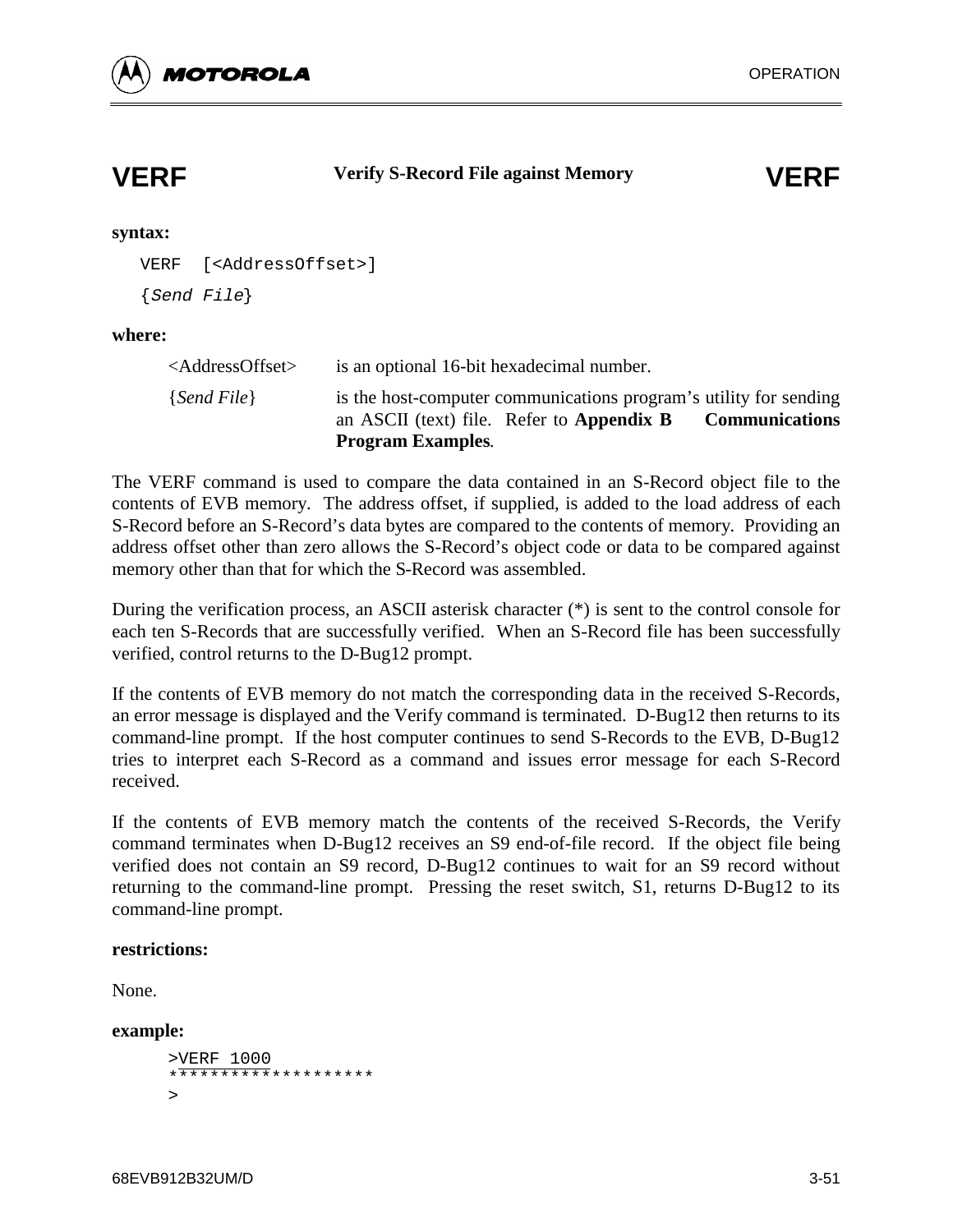

# **<Register Name> Modify Register Value <Register Name>**

#### **syntax:**

<RegisterName> <RegisterValue>

#### **where:**

<RegisterName> is one of the CPU12 registers listed in Table 3-3.

<RegisterValue> is an 8- or 16-bit hexadecimal number.

### **Table 3-3. CPU12 Registers**

| <b>Register Name</b> | <b>Description</b>             | <b>Legal Range</b> |  |
|----------------------|--------------------------------|--------------------|--|
| PC                   | <b>Program Counter</b>         | \$0 to \$FFFF      |  |
| SP                   | <b>Stack Pointer</b>           | \$0 to \$FFFF      |  |
| X                    | X-Index Register               | \$0 to \$FFFF      |  |
| Y                    | Y-Index Register               | \$0 to \$FFFF      |  |
| A                    | A Accumulator                  | \$0 to \$FF        |  |
| B                    | <b>B</b> Accumulator           | \$0 to \$FF        |  |
| D                    | D Accumulator (A:B)            | \$0 to \$FFFF      |  |
| CCR                  | <b>Condition Code Register</b> | \$0 to \$FF        |  |

Each of the fields in the Condition Code Register (CCR) may be modified by using the bit names in Table 3-4.

| <b>CCR Bit Name</b> | <b>Description</b> | <b>Legal Values</b> |
|---------------------|--------------------|---------------------|
| S                   | <b>STOP Enable</b> | 0 or 1              |
| н                   | <b>Half Carry</b>  | 0 or 1              |
| N                   | Negative Flag      | 0 or 1              |
|                     | Zero Flag          | 0 or 1              |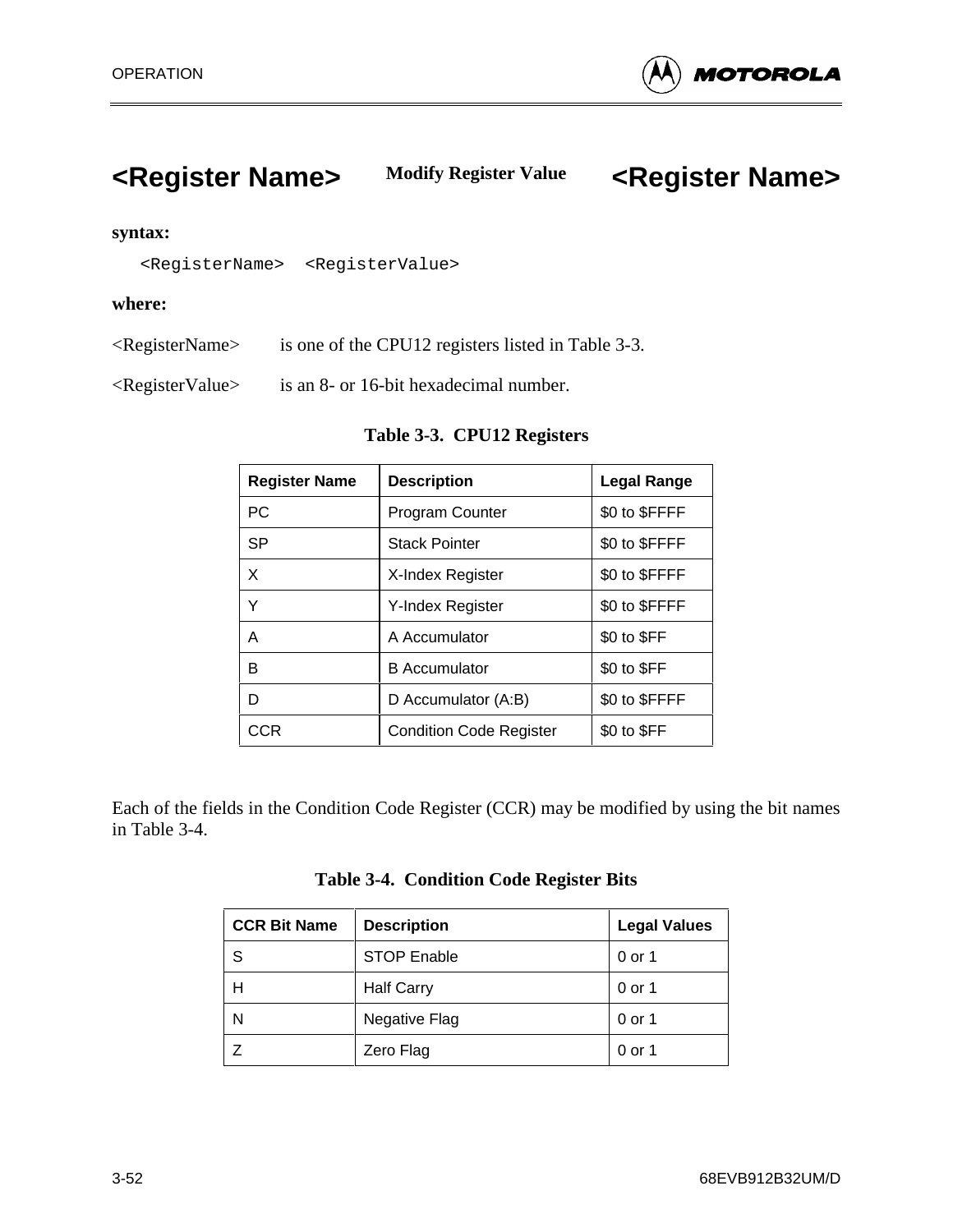| <b>CCR Bit Name</b> | <b>Description</b>             | <b>Legal Values</b> |
|---------------------|--------------------------------|---------------------|
| V                   | Two's Complement Overflow Flag | 0 or 1              |
|                     | Carry Flag                     | 0 or 1              |
| IM                  | <b>IRQ Interrupt Mask</b>      | 0 or 1              |
| XМ                  | <b>XIRQ Interrupt Mask</b>     | 0 or 1              |

This set of "commands" uses a CPU12 register name as the command name to allow changing the register's contents. Each register name or CCR bit name is entered on the command line followed by a space, then followed by the new register or bit contents. After successful alteration of a CPU register or CCR bit, the entire CPU register set is displayed.

#### **restrictions:**

None.

#### **example:**

>PC 700e PC SP X Y D=A:B CCR=SXHI NZVC<br>700E 0A00 7315 7D62 47:44 1001 0000  $47:44$ >X 1000 PC SP X Y D=A:B CCR=SXHI NZVC 700E 0A00 1000 7D62 47:44 1001 0000  $\geq$  1 PC SP X Y D=A:B CCR=SXHI NZVC 700E 0A00 1000 7D62 47:44 1001 0001 >Z 1 PC SP X Y D=A:B CCR=SXHI NZVC 700E 0A00 1000 7D62 47:44 1001 0101 >D adf7 PC SP X Y D=A:B CCR=SXHI NZVC 700E 0A00 1000 7D62 AD:F7 1001 0101 >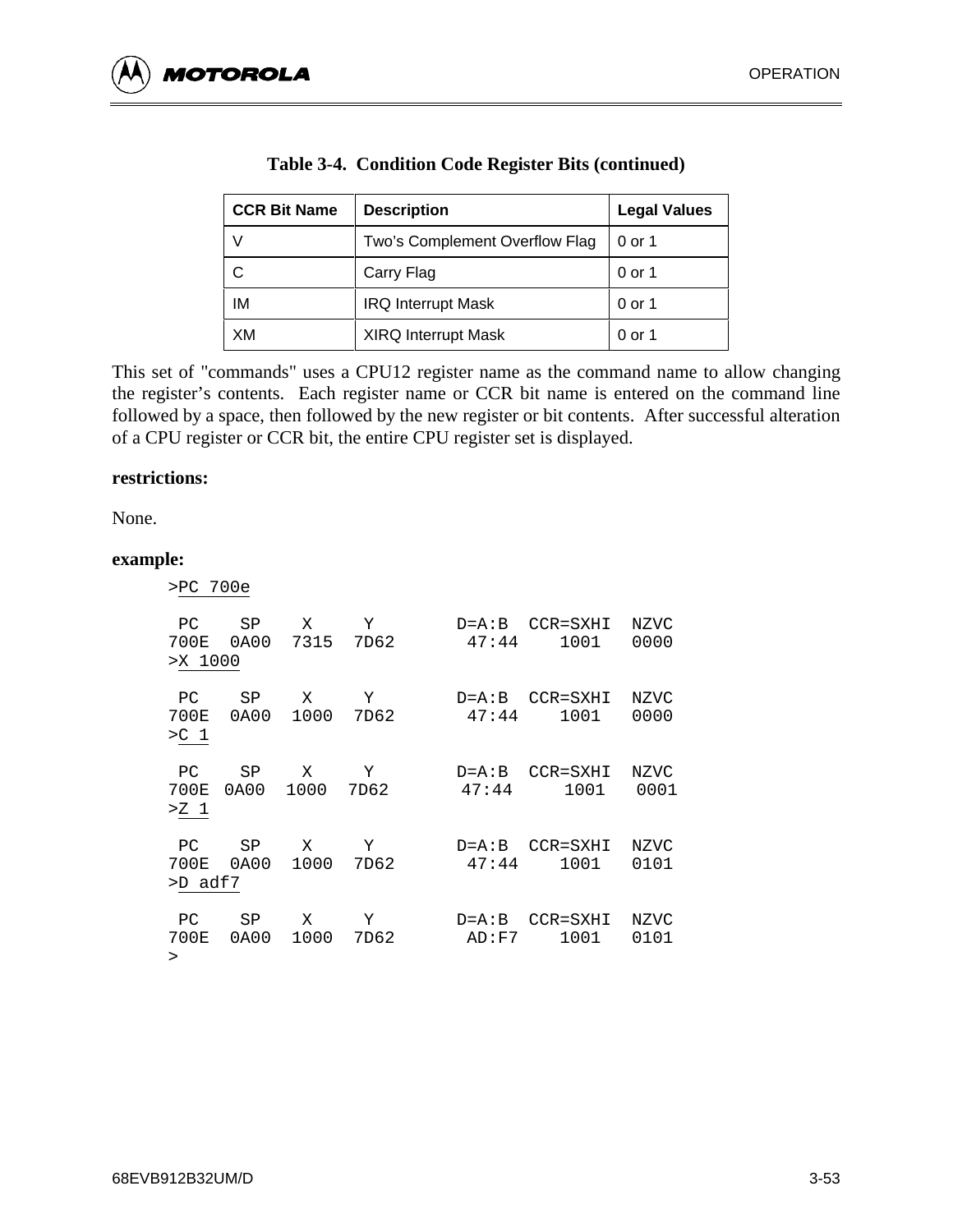### **3.7 OFF-BOARD CODE GENERATION**

Code developed outside the EVB environment should be generated with an M68HC12 compatible assembler or C compiler that can generate object files in S-Record format. The recommended assembler, P&E Microcomputer Systems' IASM12, is supplied with the EVB package on the diskette labeled "IASM12." The IASM12 user's manual, IASM12.DOC, is also on the diskette.

#### S-Records are described in **Appendix A** — S-Record Format.

When the S-Record file has been generated, it may be loaded from the host computer into EVB memory in the following ways:

- into the host EVB's byte-erasable EEPROM or RAM, using the D-Bug12 commands BULK and LOAD when the host EVB is in **EVB mode**
- into the host EVB's byte-erasable or Flash EEPROM, using the EEPROM bootloader when the host EVB is in **BOOTLOAD mode**
- into a target MCU's byte-erasable EEPROM or RAM, using the D-Bug12 commands BULK and LOAD when the host EVB is in **POD mode**
- into a target MCU's Flash EEPROM, using the D-Bug12 commands FBULK and FLOAD when the host EVB is in **POD mode**

More information on the EVB operating modes, the D-Bug12 commands, and the EEPROM bootloader can be found in section 3.1, section 3.2.2, section 3.6, and **Appendix E**.

### **3.8 MEMORY USAGE**

#### **3.8.1 Description**

The EVB's memory usage and requirements are described below and summarized in Table 3-5.

The monitor program, D-Bug12, occupies the 32 Kbyte Flash EEPROM area of the MCU's memory map. To use the Flash EEPROM area for custom programs, refer to **Appendix E EEPROM Bootloader**.

When operating in EVB mode, D-Bug12 requires 512 bytes of on-chip RAM, from \$0A00 to \$0BFF, for stack and variable storage. The remaining 512 bytes of on-chip RAM, from \$0800 to \$09FF, are available for variable storage and stack space by user programs.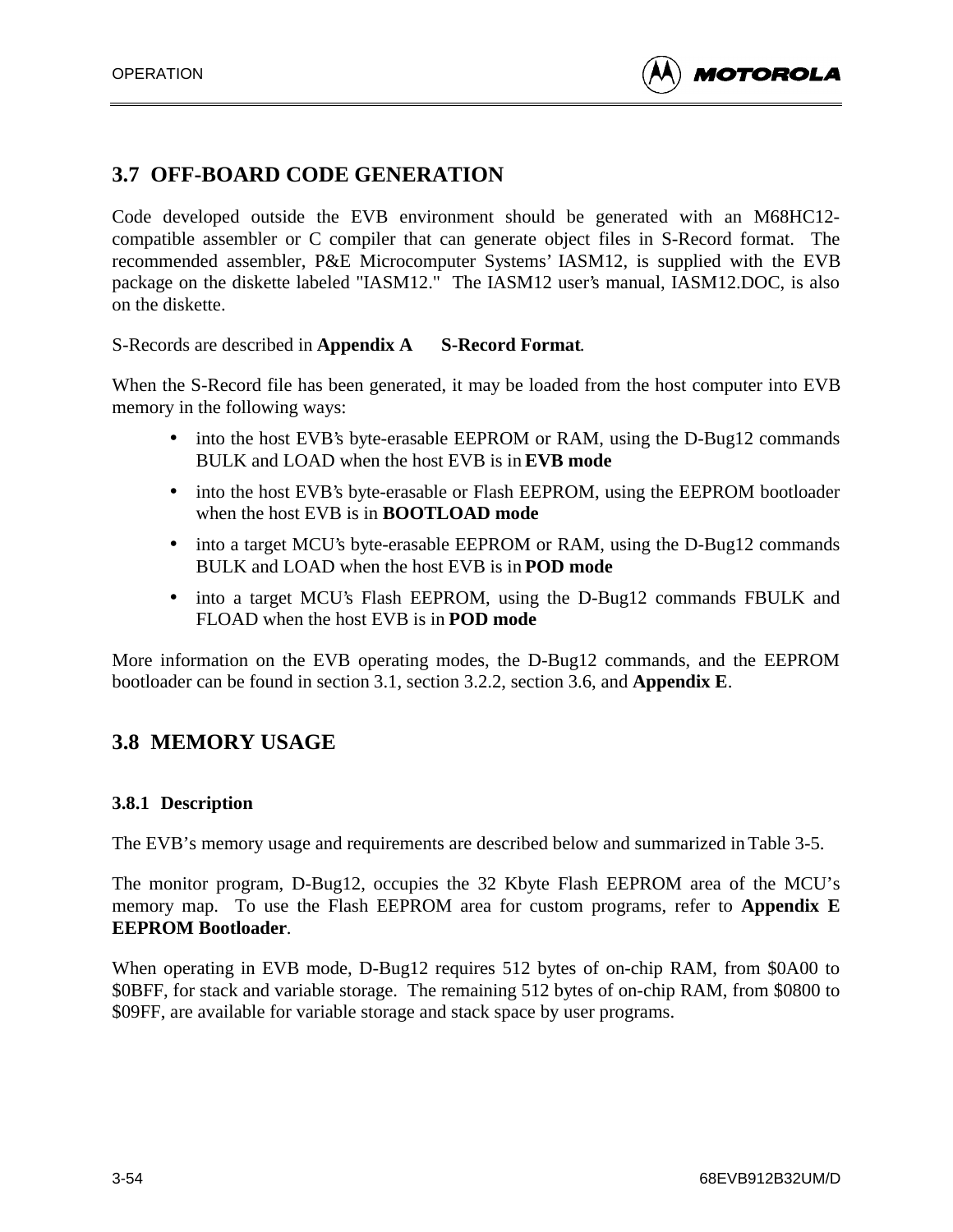

#### **NOTE**

D-Bug12 sets the default value of the user's stack pointer to \$0A00. This is not a mistake. The M68HC12's stack pointer points to the last byte that was pushed onto the stack, rather than to the next available byte on the stack, as the M68HC11 does. The M68HC12 first decrements its stack pointer, then stores data on the stack. The M68HC11 stores data on the stack and then decrements its stack pointer.

#### **3.8.2 Memory Map**

| <b>Address Range</b>   | <b>Usage</b>                      | <b>Description</b>       |
|------------------------|-----------------------------------|--------------------------|
| \$0000 - \$01FF        | CPU registers                     | on-chip registers        |
| \$0800 - \$09FF        | user code/data                    | 1K on-chip RAM           |
| \$0A00 - \$0BFF        | reserved for D-Bug12              |                          |
| \$0D00 - \$0FFF        | user code/data                    | 768 bytes on-chip EEPROM |
| \$8000 - \$F67F        | D-Bug12 code                      | 32 Kbytes on-chip Flash  |
| \$F680 - \$F6BF        | user-accessible functions         | <b>EEPROM</b>            |
| \$F6C0 - \$F6FF        | D-Bug12 customization data        |                          |
| <b>SF700 - SF77F</b>   | D-Bug12 startup code              |                          |
| <b>\$F780 - \$F7FF</b> | interrupt vector jump table       |                          |
| \$F800 - \$FBFF        | reserved for bootloader expansion |                          |
| \$FC00 - \$FFBF        | EEPROM bootloader                 |                          |
| <b>\$FFC0 - \$FFFF</b> | reset and interrupt vectors       |                          |

**Table 3-5. Factory-Configuration Memory Map**

# **3.9 OPERATIONAL LIMITATIONS**

In EVB mode, D-Bug12 requires many of the MC68HC912B32's resources for execution. In this mode, the EVB cannot provide true emulation of a target system. These limitations are described in the following sections.

If target-system emulation is required, the EVB may be reprogrammed and controlled via the BDM interface. Operation as a target is described in **3.1.3 POD (Probe) Mode**.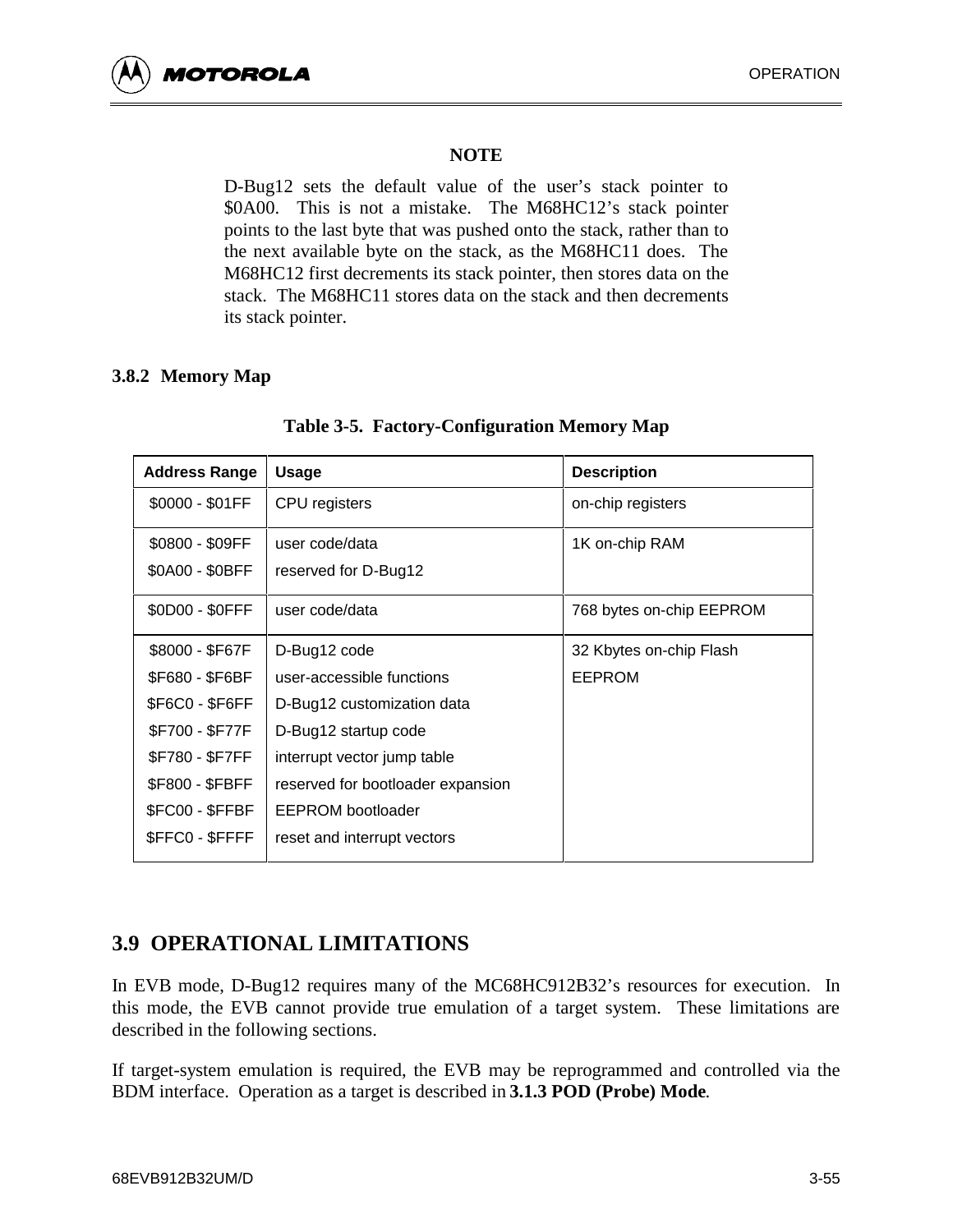### **3.9.1 On-Chip RAM**

D-Bug12 requires 512 bytes of on-chip RAM for stack and variable storage. This usage is shown in Table 3-5.

#### **3.9.2 On-Chip EEPROM**

D-Bug12 occupies Flash EEPROM starting at address \$8000, as shown in Table 3-5. This area is thus not available for emulation of a target application.

#### **3.9.3 SCI Port Usage**

D-Bug12 requires the MCU's Serial Communications Interface (SCI) port for the terminal interface. The SCI port is either connected (default) or disconnected from the RS-232C RXD and TXD signals by means of jumpers W1 and W2.

#### **3.9.4 Dedicated MCU Pins**

As used on the EVB with D-Bug12, the following MCU lines perform specific functions. If an application requires their use, the EVB hardware and/or operating software must be customconfigured, or special precautions must be taken in the application code to avoid conflicts with the D-Bug12 usage.

**PAD0** — EVB mode select pin (W3)

**PAD1** — EVB mode select pin (W4)

**PE5/MODA, and PE6/MODB** — Sets MCU chip mode, normally single chip.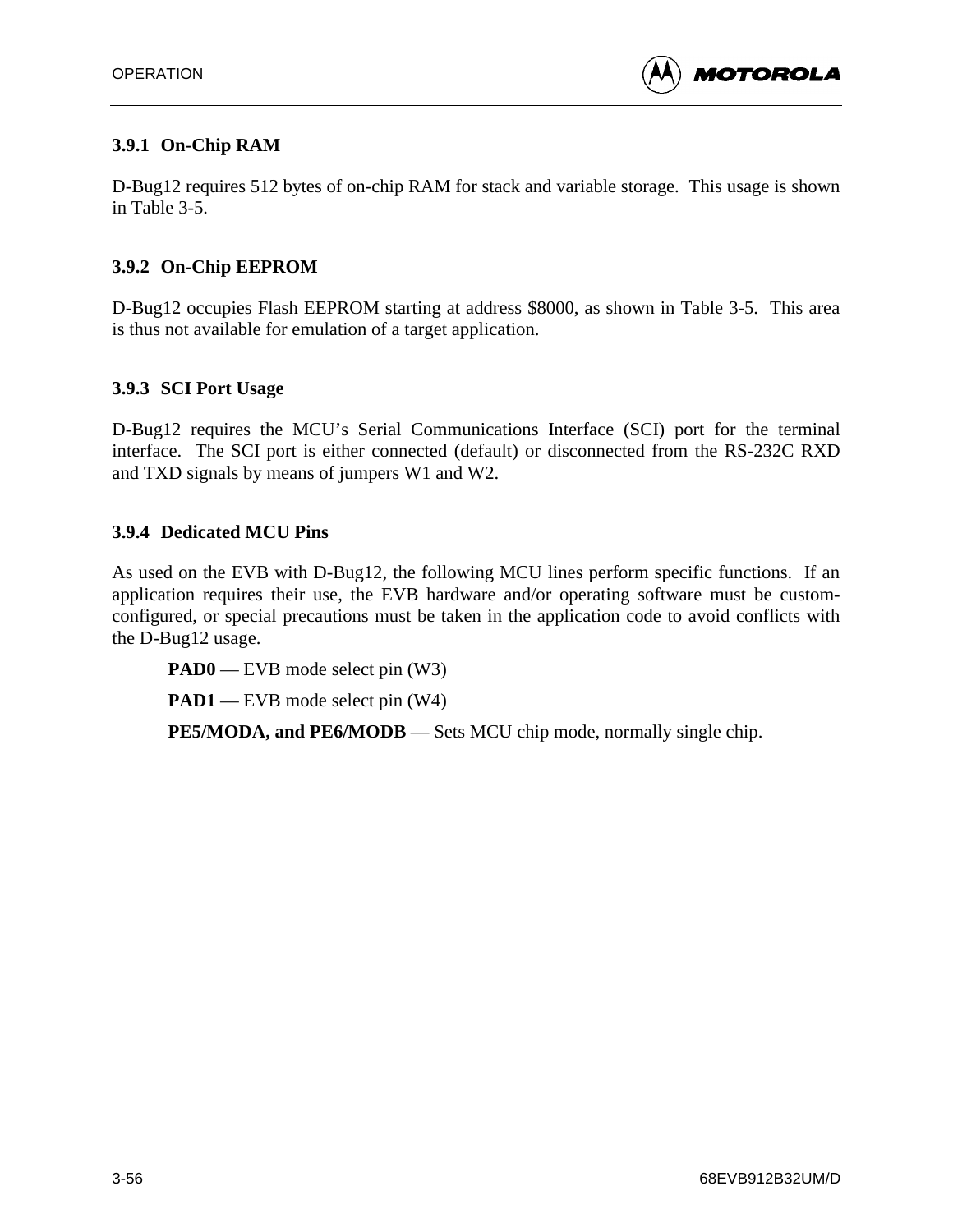

#### **3.9.5 Terminal Communications**

High baud rates occasionally result in dropped characters on the terminal display. This is not the result of a baud rate mismatch; it is due to the host processor being too busy or too slow to process incoming data at the selected baud rate. The D-Bug12 MD, MDW, T, and HELP commands may be affected by this problem. Sometimes the problem can be ignored without harm. If it requires correcting, try the following:

- Use a slower baud rate.
- Try a different communications program.
- In multitasking environments such as Windows 3.1 and the MacIntosh System 7, the problem can occur when several applications are running at once. Try closing unnecessary applications or exiting Windows.
- When using the MD, MDW, or T commands, try displaying fewer address locations or tracing fewer instructions at a time.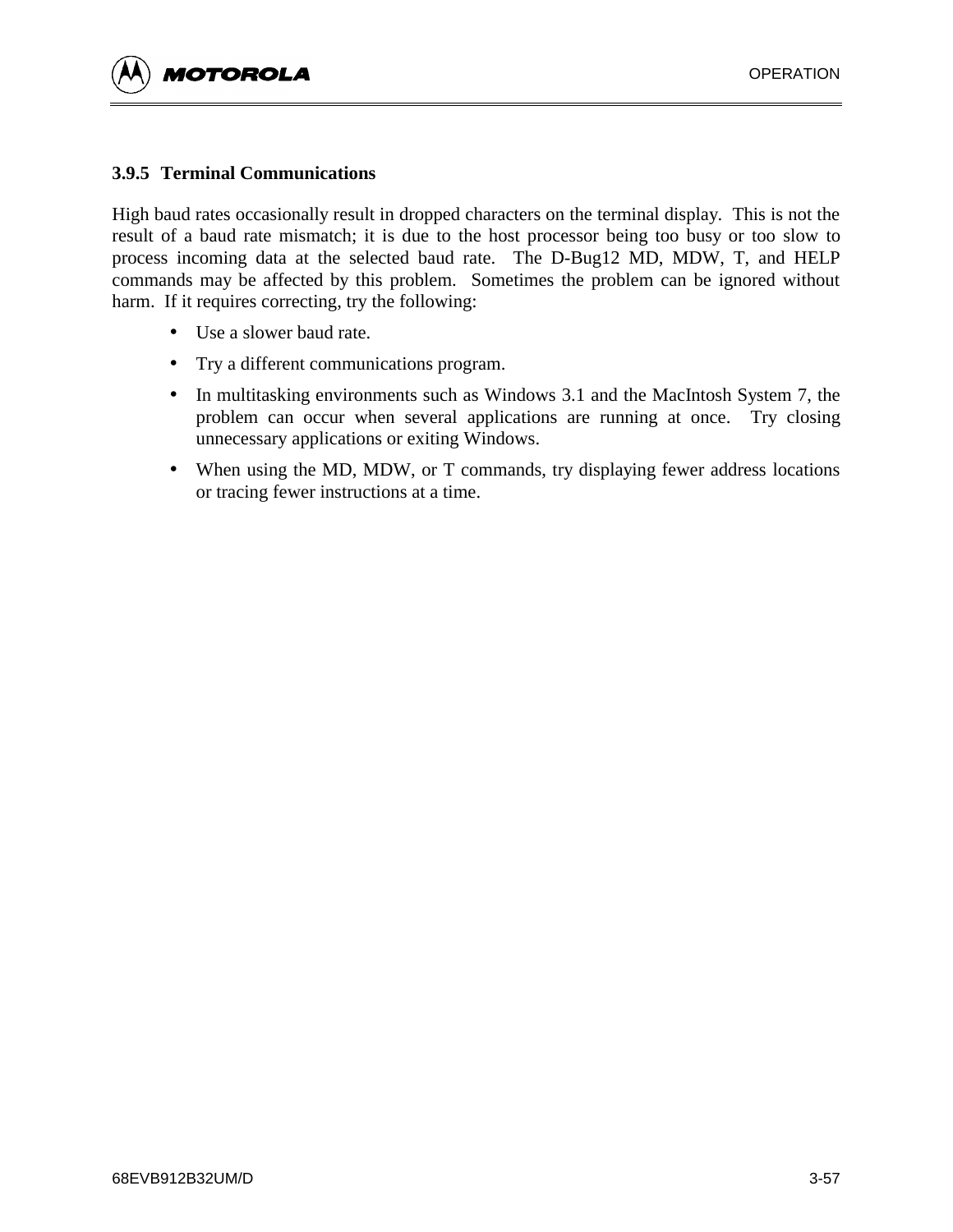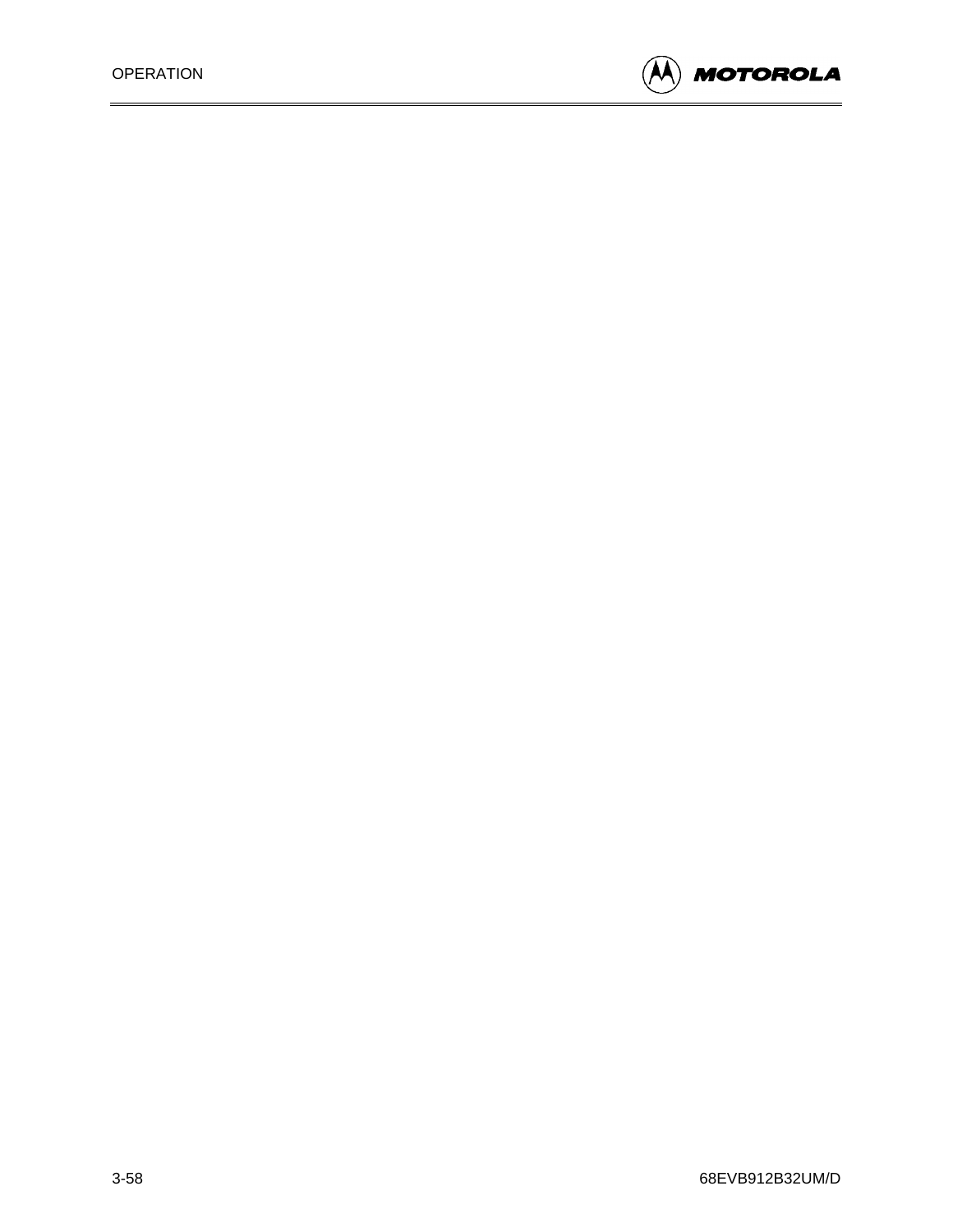

# **CHAPTER 4**

### **HARDWARE REFERENCE**

# **4.1 PCB DESCRIPTION**

The EVB printed circuit board (PCB) is a 5.15 by 3.4 inch (13.1 by 8.64 cm) board with two layers.

Most of the connection points on the EVB use headers spaced on 1/10-inch (2.54 mm) centers, with the following exceptions:

- Subminiature D connector for the RS-232C interface
- External power-supply connections

### **4.2 CONFIGURATION HEADERS AND JUMPER SETTINGS**

For maximum flexibility, the EVB uses two types of jumper headers:

- **Factory-installed headers** are those most likely to be used for configuration without major alteration of the EVB's hardware operation. These headers are populated, and the factory-installed jumpers on them are preset for the default EVB hardware and firmware (D-Bug12) configurations. Table 4-1 lists these headers by function and describes their default and optional jumper settings.
- **Cut-trace header footprints** offer EVB hardware options that are less likely to be changed. These footprints are not populated. The default connection between pins is a trace on the PCB. To change a cuttrace footprint, the PCB trace must be cut. To return to the original configuration, a header and a jumper must be installed to reestablish the shunt.

#### **NOTE**

Use of the cut-trace header footprints requires a thorough understanding of the MCU and of the EVB hardware. Refer to the *MC68HC912B32 Technical Summary* and to the EVB schematic diagram for design information.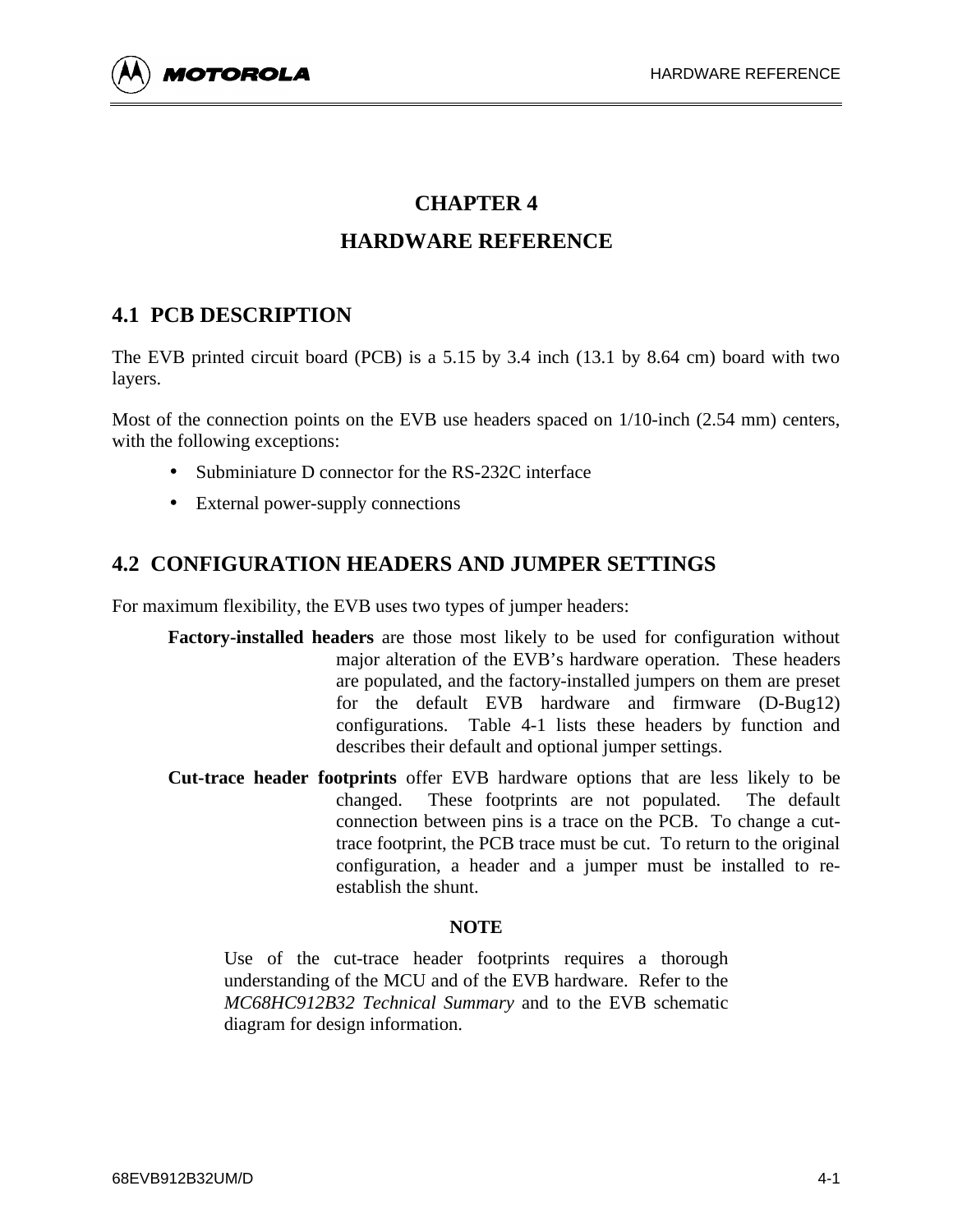### **CAUTION**

When cutting a PCB trace to customize a header footprint, use a sharp blade. Be careful to avoid personal injury and not to cut adjacent traces.

| <b>Key to Table 4-1:</b> | Headers are depicted as viewed from either the<br>component side as shown in Figure 1-1 or the<br>solder side as shown in Figure 1-2. |  |  |
|--------------------------|---------------------------------------------------------------------------------------------------------------------------------------|--|--|
|                          | 2-pin header with no jumper installed or<br>2-pin cut-trace header with trace cut                                                     |  |  |
|                          | 2-pin header with jumper installed                                                                                                    |  |  |
|                          | 2-pin cut-trace header with default trace intact                                                                                      |  |  |
|                          | 3-pin header with no jumper installed                                                                                                 |  |  |
|                          | 3-pin header with jumper installed on left 2 pins                                                                                     |  |  |
| $1 - 2$                  | <b>bold</b> pin numbers indicate factory-default settings                                                                             |  |  |
| $1-2$ , cut              | <i>italics</i> indicate alternate settings                                                                                            |  |  |

#### **Table 4-1. Jumper and Header Functions**

| <b>Diagram</b>                                      | <b>Pins</b>                       | <b>Description</b>                                   |  |  |
|-----------------------------------------------------|-----------------------------------|------------------------------------------------------|--|--|
| W <sub>1</sub>                                      | RS-232C TXD Connection to SCI PS1 |                                                      |  |  |
| $\mathfrak{D}$                                      | $1 - 2$<br>cut                    | <b>TXD enabled</b><br>TXD disconnected from SCI port |  |  |
| W <sub>2</sub><br>RS-232C RXD Connection to SCI PS0 |                                   |                                                      |  |  |
|                                                     | $1 - 2$<br>cut                    | <b>RXD</b> enabled<br>RXD disconnected from SCI port |  |  |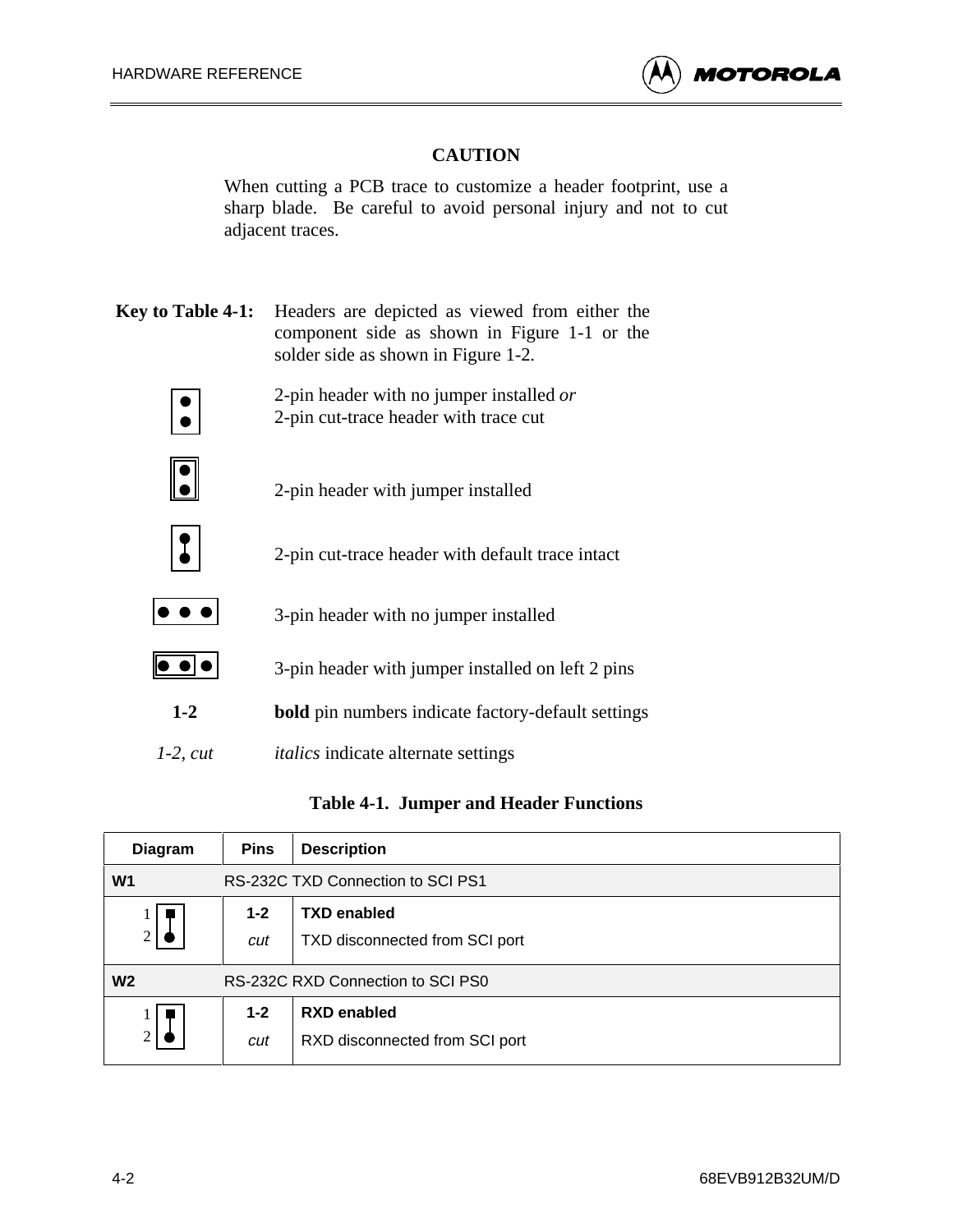

| Diagram        | <b>Pins</b>                                      | <b>Description</b>                                                                                                                                                |  |  |
|----------------|--------------------------------------------------|-------------------------------------------------------------------------------------------------------------------------------------------------------------------|--|--|
| W3, W4         |                                                  | <b>EVB Mode Selection</b>                                                                                                                                         |  |  |
| $\Omega$       | $W3-0$<br>$W4-0$                                 | EVB mode - execution from Flash EEPROM (D-Bug12 default)                                                                                                          |  |  |
|                | $W3-1$<br>$W4-0$                                 | Jump to EEPROM mode                                                                                                                                               |  |  |
|                | $W3-0$<br>$W4-1$                                 | POD mode - remote BDM                                                                                                                                             |  |  |
|                | $W3-1$<br>$W4-1$                                 | <b>BOOTLOAD</b> mode                                                                                                                                              |  |  |
| <b>W5, W6</b>  |                                                  | MCU Mode Selection: MODB (W5), MODA (W6)                                                                                                                          |  |  |
|                |                                                  | MODB MODA                                                                                                                                                         |  |  |
|                | W5 in<br>W6 in                                   | 0<br>$\mathbf 0$<br><b>Single Chip mode</b>                                                                                                                       |  |  |
|                |                                                  | NOTE: If cut, these headers must be wired to external circuitry that provides<br>the desired levels for MODA and MODB. Refer to Table 4-2. CPU Mode<br>Selection. |  |  |
| <b>W7</b>      |                                                  | Vpp / Vdd Selection                                                                                                                                               |  |  |
|                | $2 - 3$                                          | Connects MCU's Vpp pin to Vdd (non-programming mode)                                                                                                              |  |  |
|                | $1 - 2$                                          | Connects MCU's Vpp pin to Vpp input header (programming mode)                                                                                                     |  |  |
| W <sub>8</sub> | Vpp Input Header                                 |                                                                                                                                                                   |  |  |
|                | 1<br>$\overline{2}$                              | Vpp input<br>Ground                                                                                                                                               |  |  |
| W <sub>9</sub> | <b>BDM IN</b>                                    |                                                                                                                                                                   |  |  |
| 5              | 1<br>$\overline{\mathbf{c}}$<br>3<br>4<br>5<br>6 | Input to MCU BKGD<br>Ground<br><b>NC</b><br>RESET* input to MCU<br><b>NC</b><br>Vdd<br>NOTE: At reset, the BKGD input serves with MODA and MODB to determine      |  |  |
|                |                                                  | the CPU mode. Refer to Table 4-2. CPU Mode Selection.                                                                                                             |  |  |

### **Table 4-1. Jumper and Header Functions (continued)**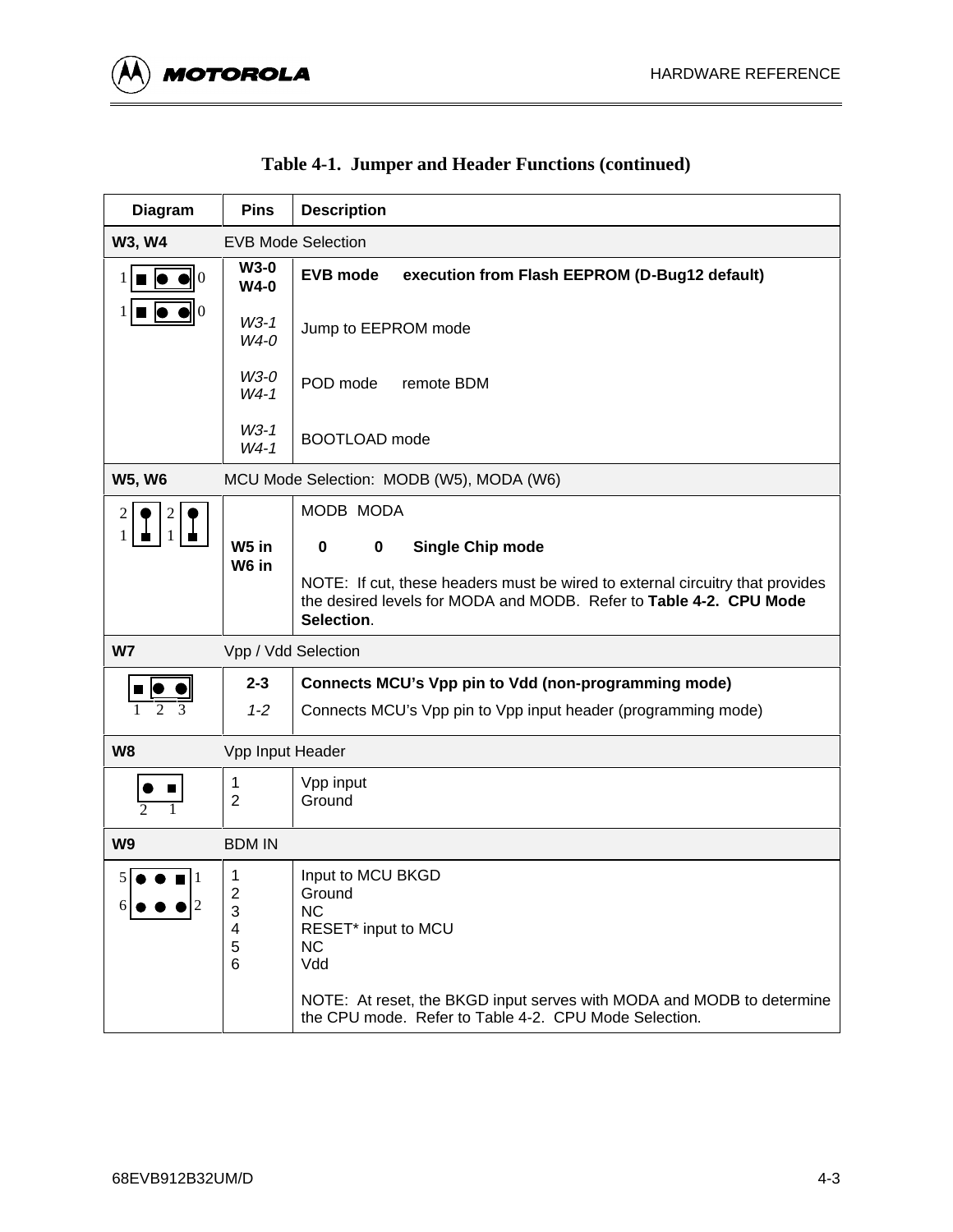| <b>Diagram</b> | <b>Pins</b>                                        | <b>Description</b>                                                                        |  |  |
|----------------|----------------------------------------------------|-------------------------------------------------------------------------------------------|--|--|
| <b>W10</b>     | Vdd Connection to BDM OUT                          |                                                                                           |  |  |
|                | $1 - 2$                                            | <b>Connects Vdd to BDM OUT pin 6</b>                                                      |  |  |
|                | cut                                                | BDM OUT pin 6 open                                                                        |  |  |
| <b>W11</b>     |                                                    | <b>Reset Connection to BDM OUT</b>                                                        |  |  |
|                | $1 - 2$                                            | Connects MCU-generated reset (PT6) to BDM OUT pin 4                                       |  |  |
|                | cut                                                | BDM OUT pin 4 open                                                                        |  |  |
| <b>W12</b>     |                                                    | <b>BDM OUT</b>                                                                            |  |  |
|                | $\mathbf{1}$<br>$\overline{2}$<br>3<br>4<br>5<br>6 | BKGD output from MCU PT7<br>Ground<br>NC<br>Reset output from MCU PT6<br><b>NC</b><br>Vdd |  |  |
| W13, W14       |                                                    | RS-232C Configuration (reserved)                                                          |  |  |
|                | in                                                 | reserved                                                                                  |  |  |
| W15            | <b>LVI Reset Enable</b>                            |                                                                                           |  |  |
| Ī              | in                                                 | On-board low-voltage reset enabled                                                        |  |  |
|                | cut                                                | On-board LVI reset disabled - provide external reset                                      |  |  |
| <b>W16</b>     | On-Board Crystal Enable                            |                                                                                           |  |  |
|                | in                                                 | On-board crystal connected to MCU EXTAL                                                   |  |  |
|                | cut                                                | On-board crystal disabled - use W16 to provide external clock to EXTAL                    |  |  |

#### **Table 4-1. Jumper and Header Functions (continued)**

# **4.3 POWER INPUT CIRCUITRY**

The input power connector on the EVB is a 2-pin, lever-actuated connector (P5). Decoupling capacitors filter ripple and noise from the supply voltage.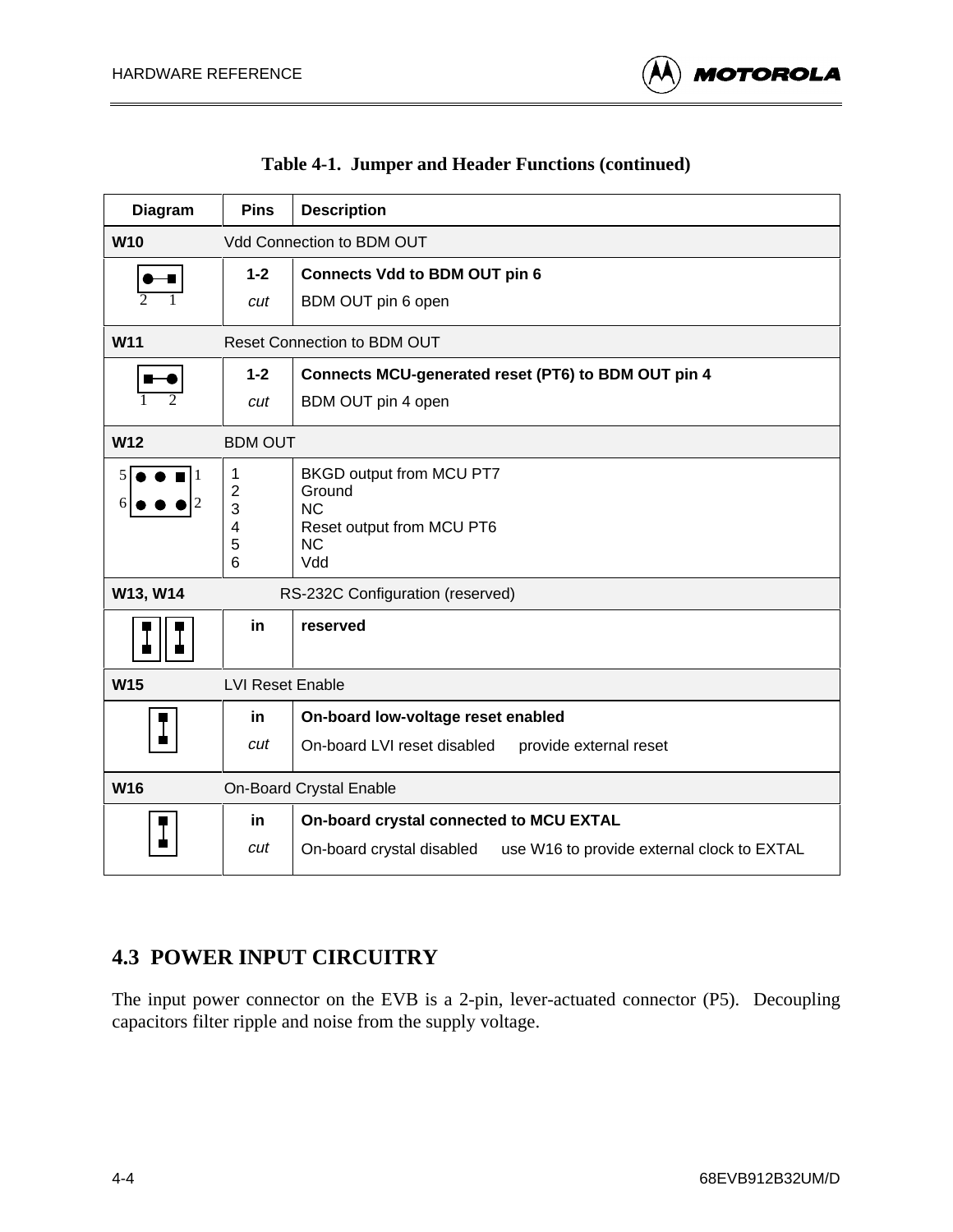

### **4.4 TERMINAL INTERFACE**

An RS-232C transceiver (U1A or U1B) links the MCU's Serial Communications Interface to the RS-232C DB-9 receptacle, P1. The communications parameters for this port are described in **2.5 Terminal Communications Setup**.

# **4.5 MICROCONTROLLER**

The MC68HC912B32 is the first of a family of next generation M68HC11 microcontrollers with both on-chip memory and peripheral functions. The CPU12 is a high-speed, 16-bit processing unit. The programming model and stack frame are identical to those of the standard M68HC11 CPU. The CPU12 instruction set is a proper superset of the M68HC11 instruction set. All M68HC11 instruction mnemonics are accepted by CPU12 assemblers with no changes.

The EVB-resident MC68HC912B32 (U2) has seven modes of operation. These modes are determined at reset by the state of three mode pins — BKGD, MODB, and MODA — as shown in Table 4-2.

The EVB is factory-configured for MCU operation in the Normal Single Chip mode. In this mode of operation, all port pins are available to the user. On-chip Flash EEPROM is used for program execution, with byte-erasable EEPROM and some RAM available for user code/data. Although other MCU modes are available, the EVB was designed for the Single Chip mode of operation. There is no provision for external memory.

For more information on the CPU, refer to the *CPU12 Reference Manual*.

| <b>BKGD</b>    | <b>MODB</b>      | <b>MODA</b> | <b>Mode Description</b>                             |
|----------------|------------------|-------------|-----------------------------------------------------|
| Through BDM IN | <b>Header W5</b> | Header W6   |                                                     |
|                |                  |             | <b>Special Single Chip</b>                          |
| Ω              | ი                |             | <b>Special Expanded Narrow</b>                      |
| Ω              |                  | 0           | Special Peripheral                                  |
| O              |                  |             | Special Expanded Wide                               |
|                | O                | O           | <b>Normal Single Chip</b>                           |
|                | 0                |             | Normal Expanded Narrow                              |
|                |                  | O           | Reserved (currently defaults to<br>peripheral mode) |
|                |                  |             | Normal Expanded Wide                                |

#### **Table 4-2. CPU Mode Selection**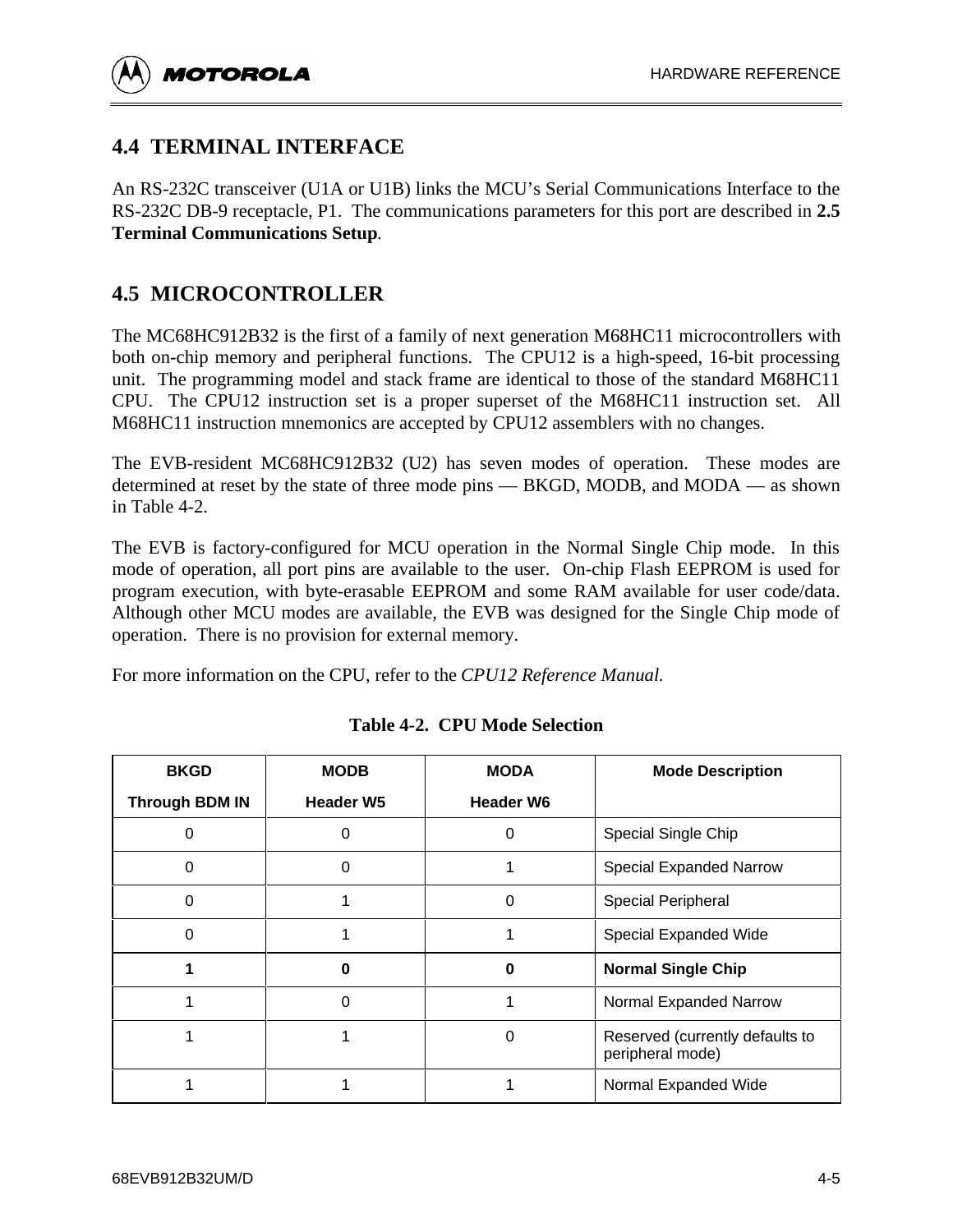# **4.6 CLOCK CIRCUITRY**

The EVB comes with a 16-MHz crystal, Y1, with appropriate startup capacitors. The board should be able to accommodate most crystals and ceramic resonators.

Header W16 may be used to disconnect Y1 from the MCU's on-chip oscillator. An external clock may then be supplied to EXTAL through W16.

### **4.7 RESET**

The reset circuit includes a pull-up resistor, reset switch (S1), and a low-voltage inhibit device with a toggle voltage of 3.0 Vdc. This reset circuit drives the MCU's RESET<sup>\*</sup> pin directly. Note that header W15 may be used to provide an alternate reset input.

# **4.8 LOW-VOLTAGE INHIBIT**

Low voltage inhibition (LVI) uses a Motorola undervoltage sensing device (U1) to automatically drive the MCU's RESET\* pin low when Vdd falls below U1's threshold. This prevents the accidental corruption of EEPROM data if the power-supply voltage should drop below the allowable level.

Depending on the date of manufacture, the sensing device installed on the EVB may have either a 2.7-volt or 4.5-volt threshold. U1 may be identified by part number:

 $MC34164P-3 - 2.7$  Vdc MC34164P-5 - 4.5 Vdc

If operation below U1's threshold (but no less than 2.7 Vdc) is required, one of two methods can be used:

- 1. Replace U1 with a device that has the required threshold voltage.
- 2. Cut the trace on header W15 to disconnect U1 from the RESET\* line. If this is done, an external reset signal should be provided via W15 in case the supply voltage falls below the acceptable level.

# **4.9 BACKGROUND DEBUG MODE (BDM) INTERFACE**

The MCU's serial BDM interface can be accessed through two 2x3 headers, BDM IN (W9) and BDM OUT (W12). The pin assignments are shown in Table 4-3.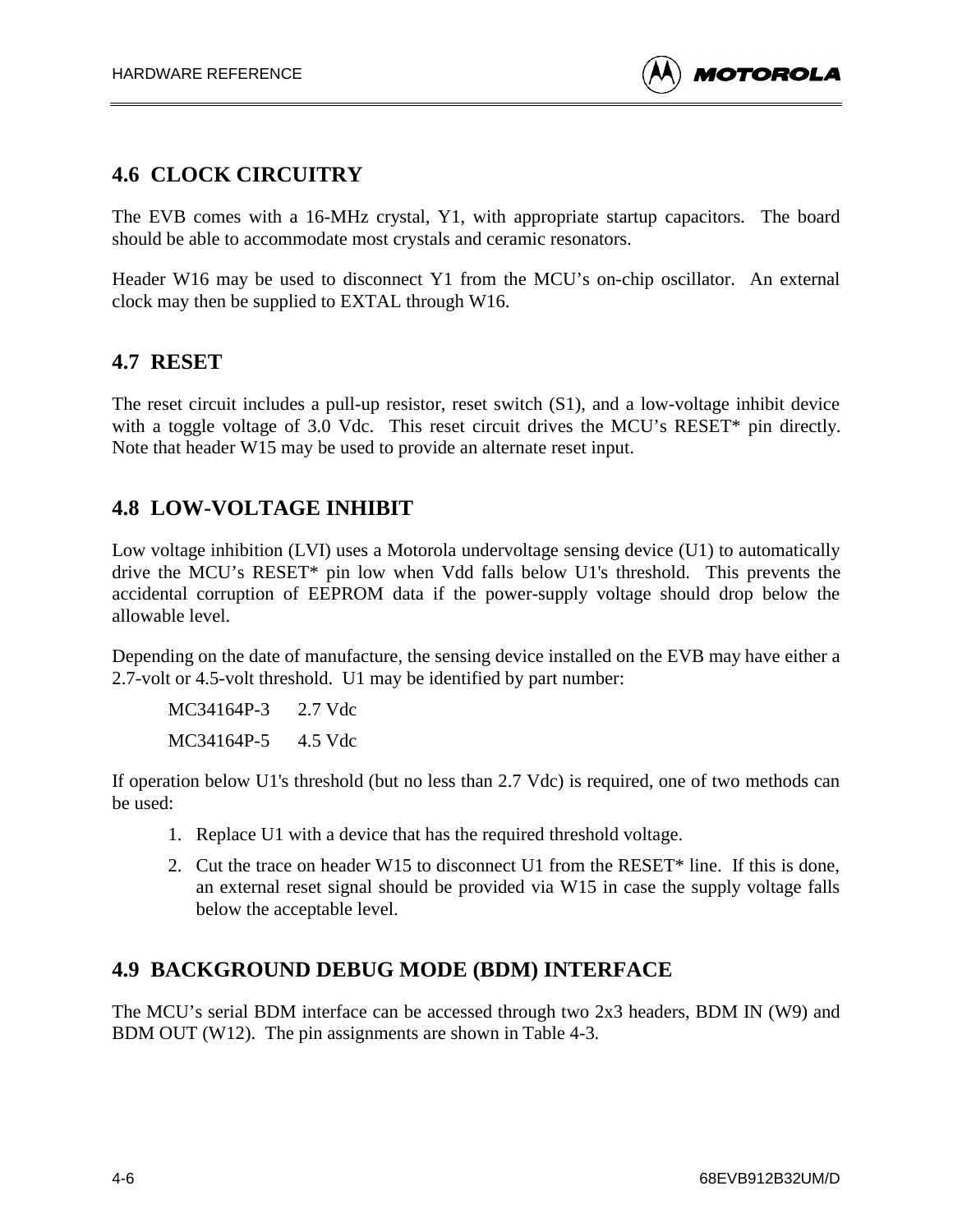

The BDM interface may serve in two ways:

- as the "probe" interface through which a host EVB in POD mode controls a target system (see section 3.1.3)
- as the user interface with the EVB. This requires a development tool such as Motorola's Serial Debug Interface. For more information, refer to the *Motorola Serial Debug Interface User's Manual*.

| <b>Pin Number</b>                                               | <b>Description</b>  |                                          |  |  |  |  |  |
|-----------------------------------------------------------------|---------------------|------------------------------------------|--|--|--|--|--|
|                                                                 | <b>W9 (in)</b>      | <b>W12 (out)</b>                         |  |  |  |  |  |
| 1                                                               | BKGD input to MCU   | BKGD output from MCU PT7                 |  |  |  |  |  |
| 2                                                               | Vss                 | <b>Vss</b>                               |  |  |  |  |  |
| 3                                                               | no connection       | no connection                            |  |  |  |  |  |
| 4                                                               | RESET* input to MCU | Reset output from MCU PT6 <sup>(1)</sup> |  |  |  |  |  |
| 5                                                               | no connection       | no connection                            |  |  |  |  |  |
| 6                                                               | Vdd                 | $Vdd^{(1)}$                              |  |  |  |  |  |
| <sup>(1)</sup> Refer to Table 4-1. Jumper and Header Functions. |                     |                                          |  |  |  |  |  |

**Table 4-3. BDM Connector Pin Assignments**

### **4.10 PROTOTYPE AREA**

The EVB's prototype area allows construction of custom I/O circuitry that can be connected to the MCU's I/O lines through connectors P2, P3, P4, and P6. This area is a grid of holes (approximately 15 by 31) on 1/10-inch (2.54 mm) centers. This spacing accommodates most sockets, headers, and device packages.

Figure 1-1 shows the component-side view of the prototype area. Adjacent Vss (ground) and Vdd footprints are provided for wire-wrap pins.

### **4.11 MCU CONNECTORS**

Four 2x20 header footprints, P2, P3, P4, and P6, surround the MCU and provide access to its I/O and bus lines. They may be populated with wire-wrap pins or strip headers for use as I/O connectors, connection points for instrumentation probes and target hardware, and connections to the prototype area described in section 4.10. Figure 4-3 and Figure 4-4 depict the pin assignments for these headers.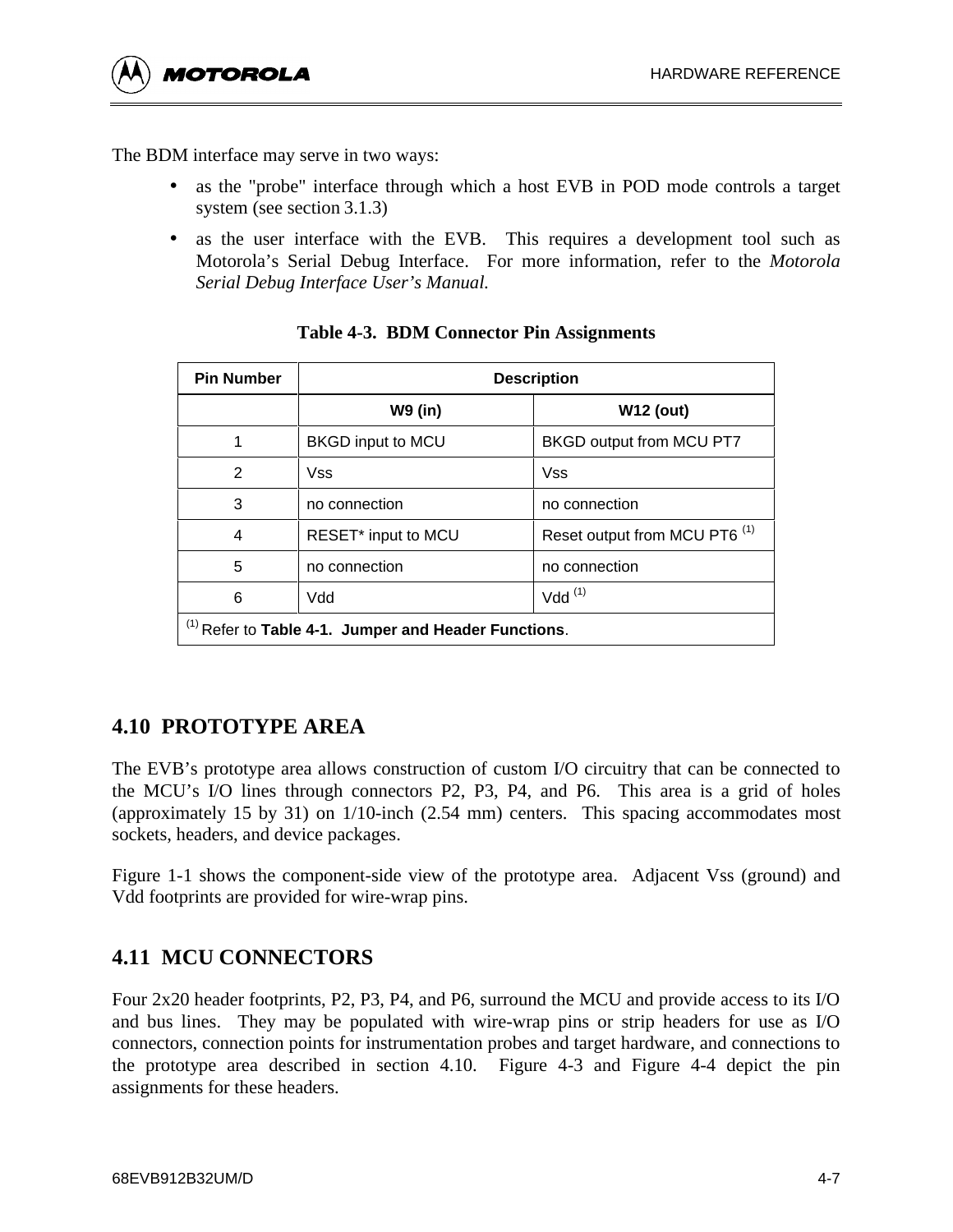

| PA <sub>2</sub>  | $\mathbf{1}$   | $\bullet$                                                              | $\overline{\mathbf{c}}$ | PA3               |  |  |  |  |
|------------------|----------------|------------------------------------------------------------------------|-------------------------|-------------------|--|--|--|--|
| PA4              | 3              |                                                                        | 4                       | PA5               |  |  |  |  |
| PA <sub>6</sub>  | 5              | $\frac{1}{\bullet}$                                                    | 6                       | PA7               |  |  |  |  |
| VDD47            | $\overline{7}$ | $\check{\bullet}$                                                      | 8                       | <b>VSS48</b>      |  |  |  |  |
| <b>VRH</b>       | 9              | $\check{\bullet}$                                                      | 10                      | <b>VRL</b>        |  |  |  |  |
| PAD <sub>0</sub> | 11             | 0 0 0 0 0 0 0 0<br>$\bullet$                                           | 12                      | PAD1              |  |  |  |  |
| PAD <sub>2</sub> | 13             |                                                                        | 14                      | PAD <sub>3</sub>  |  |  |  |  |
| PAD <sub>4</sub> | 15             |                                                                        | 16                      | PAD <sub>5</sub>  |  |  |  |  |
| PAD <sub>6</sub> | 17             | $\bullet$<br>$\bullet$                                                 | 18                      | PAD7              |  |  |  |  |
| <b>VDDAD</b>     | 19             | 20<br><b>VSSAD</b>                                                     |                         |                   |  |  |  |  |
|                  |                | P <sub>2</sub>                                                         |                         |                   |  |  |  |  |
| PS0              | 1              | $\bullet$                                                              | 2                       | PS <sub>1</sub>   |  |  |  |  |
| PS2              | 3              |                                                                        | 4                       | PS3               |  |  |  |  |
| PS4              | 5              | $\bullet$                                                              | 6                       | PS5               |  |  |  |  |
| PS6              | $\overline{7}$ | $\bullet$                                                              | 8                       | PS7               |  |  |  |  |
| <b>VFP</b>       | 9              | $\bullet$ , $\bullet$ , $\bullet$ , $\bullet$ , $\bullet$<br>$\bullet$ | 10                      | PDLC6             |  |  |  |  |
| PDLC5            | 11             | .<br>.<br>.<br>.                                                       | 12                      | PDLC4             |  |  |  |  |
| PDLC3            | 13             |                                                                        | 14                      | PDLC <sub>2</sub> |  |  |  |  |
| PDLC1            | 15             |                                                                        | 16                      | PDLC0             |  |  |  |  |
| VSSX77           | 17             |                                                                        | 18                      | VDDX78            |  |  |  |  |
| PP7              | 19             |                                                                        | 20                      | P <sub>P6</sub>   |  |  |  |  |
|                  |                | P3                                                                     |                         |                   |  |  |  |  |

**Figure 4-3. MCU I/O Headers P2, P3**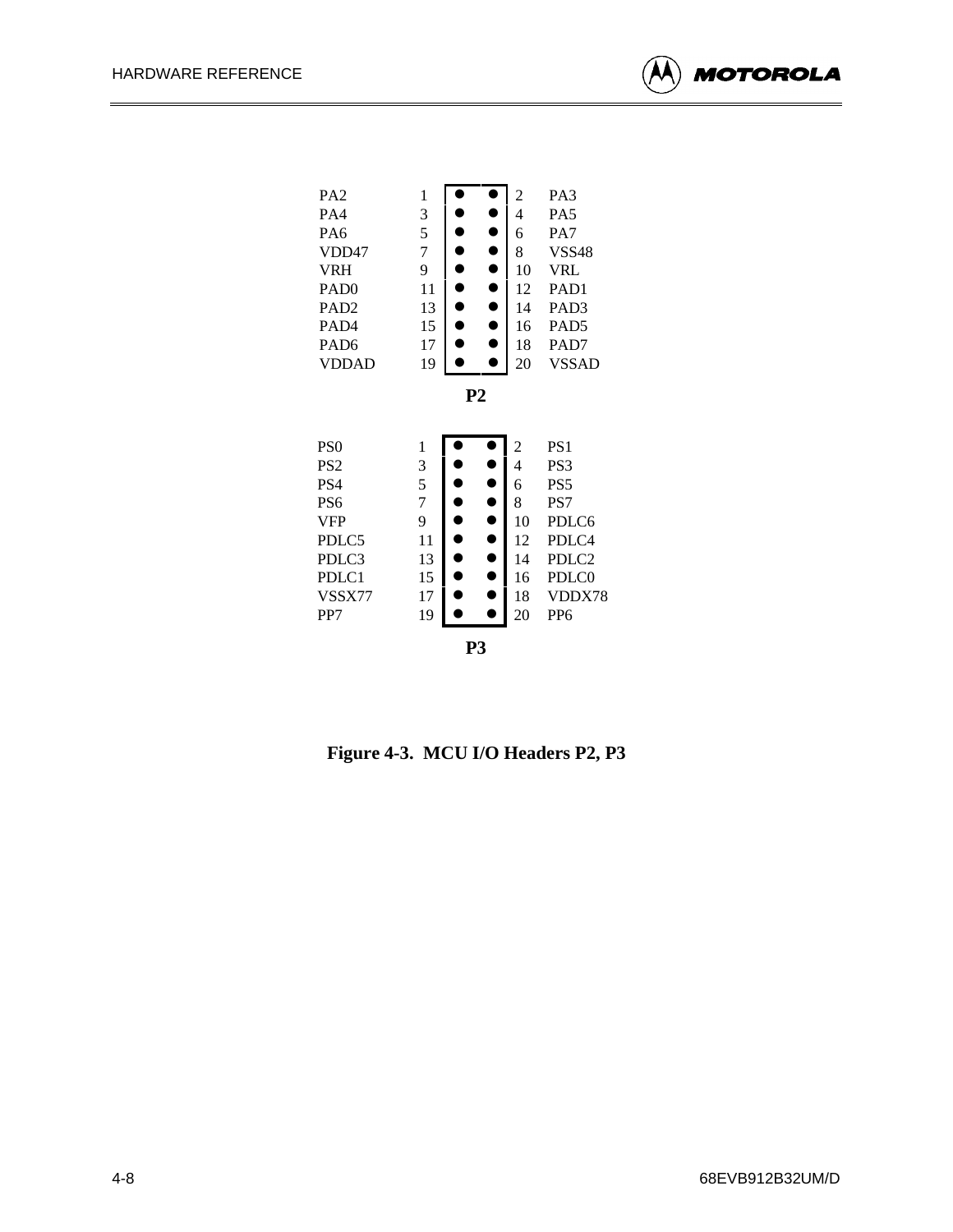

| PB3             | $\mathbf{1}$   | $\bullet$                                                                                              | $\overline{c}$ | PB4               |
|-----------------|----------------|--------------------------------------------------------------------------------------------------------|----------------|-------------------|
| PB5             | 3              |                                                                                                        | 4              | PB <sub>6</sub>   |
| PB7             | 5              | $\bullet$                                                                                              | 6              | PE7               |
| PE6/MODB        | $\overline{7}$ | $\bullet$                                                                                              | 8              | PE5/MODA          |
| PE4             | 9              |                                                                                                        | 10             | VSSX30            |
| VDDX31          | 11             |                                                                                                        | 12             | RESET*            |
| <b>EXTAL</b>    | 13             | $\bullet$ $\bullet$ $\bullet$ $\bullet$ $\bullet$ $\bullet$<br>$\bullet$ $\bullet$ $\bullet$ $\bullet$ | 14             | <b>XTAL</b>       |
| PE3             | 15             |                                                                                                        | 16             | PE <sub>2</sub>   |
| PE1             | 17             |                                                                                                        | 18             | PE <sub>0</sub>   |
| PA <sub>0</sub> | 19             | $\bullet$                                                                                              | 20             | PA1               |
|                 |                | <b>P4</b>                                                                                              |                |                   |
|                 |                |                                                                                                        |                |                   |
| PP5             | $\mathbf{1}$   | $\bullet$                                                                                              | 2              | PP4               |
| PP3             | 3              | $\bullet$ $\bullet$ $\bullet$ $\bullet$ $\bullet$                                                      | $\overline{4}$ | PP <sub>2</sub>   |
| PP <sub>1</sub> | 5              | $\bullet$ $\bullet$ $\bullet$ $\bullet$ $\bullet$                                                      | 6              | PP <sub>0</sub>   |
| PT <sub>0</sub> | $\overline{7}$ |                                                                                                        | 8              | PT1               |
| PT2             | 9              |                                                                                                        | 10             | VDD <sub>10</sub> |
| VSS11           | 11             |                                                                                                        | 12             | PT3               |
| PT4             | 13             |                                                                                                        | 14             | PT5               |
| PT <sub>6</sub> | 15             |                                                                                                        | 16             | PT7               |
| BKGD            | 17             | -<br>•                                                                                                 | 18             | P <sub>B</sub> 0  |
| PB <sub>1</sub> | 19             |                                                                                                        | 20             | PB <sub>2</sub>   |
|                 |                | <b>P6</b>                                                                                              |                |                   |

**Figure 4-4. MCU I/O Headers P4, P6**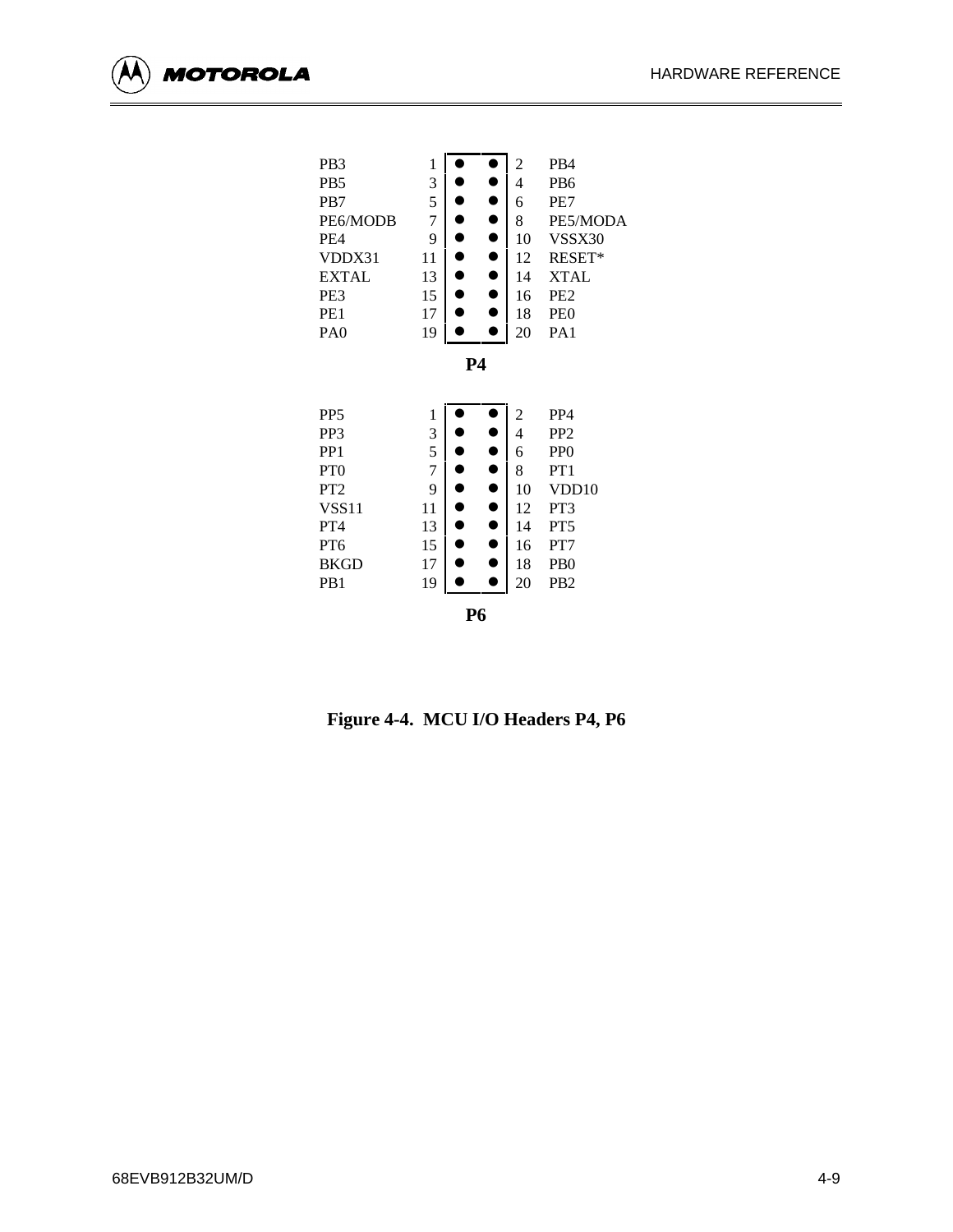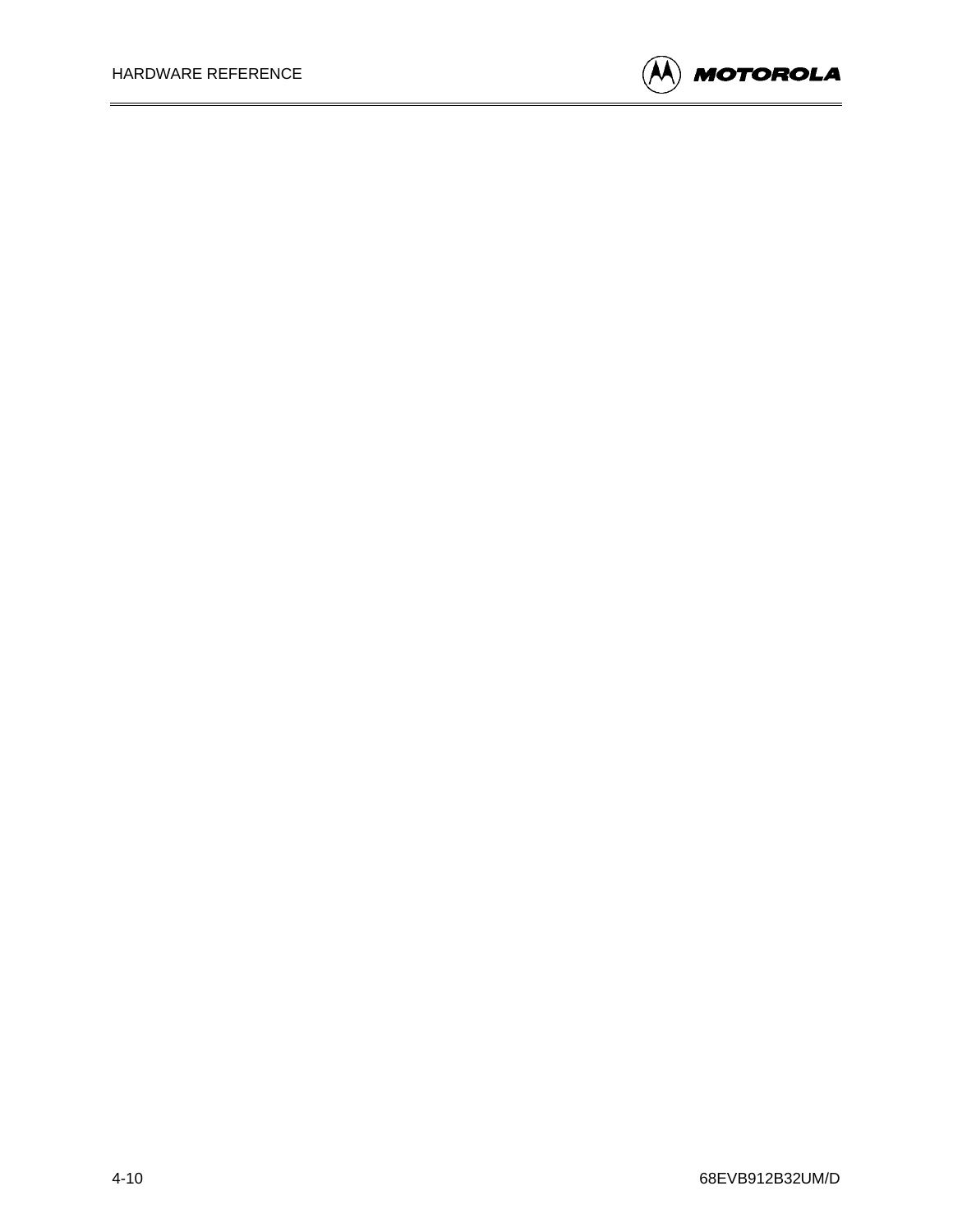

# **APPENDIX A**

# **S-RECORD FORMAT**

# **DESCRIPTION**

The S-Record format for output modules was devised for the purpose of encoding programs or data files in a printable format for transportation between computer systems. The transportation process can thus be visually monitored and the S-Records can be more easily edited.

### **S-RECORD CONTENT**

When viewed by the user, S-Records are essentially character strings made of several fields that identify the record type, record length, memory address, code/data, and checksum. Each byte of binary data is encoded as a 2-character hexadecimal number: the first character represents the high-order 4 bits, and the second represents the low-order 4 bits of the byte.

The 5 fields that comprise an S-Record are shown below:

| <b>TYPE</b><br><b>CHECKSUM</b><br><b>ADDRESS</b><br><b>CODE/DATA</b><br><b>RECORD LENGTH</b> |  |
|----------------------------------------------------------------------------------------------|--|
|----------------------------------------------------------------------------------------------|--|

| <b>Field</b>  | <b>Printable</b><br><b>Characters</b> | Contents                                                                                                                                                                                                                                        |
|---------------|---------------------------------------|-------------------------------------------------------------------------------------------------------------------------------------------------------------------------------------------------------------------------------------------------|
| <b>Type</b>   | 2                                     | S-Record type - S0, S1, etc.                                                                                                                                                                                                                    |
| Record length | 2                                     | The count of the character pairs in the record, excluding the type and<br>record length.                                                                                                                                                        |
| Address       | 4, 6, or 8                            | The 2-, 3-, or 4-byte address at which the data field is to be loaded into<br>memory.                                                                                                                                                           |
| Code/data     | $0-2n$                                | From 0 to n bytes of executable code, memory-loadable data, or<br>descriptive information. For compatibility with teletypewriters, some<br>programs may limit the number of bytes to as few as 28 (56 printable<br>characters in the S-Record). |
| Checksum      | 2                                     | The least significant byte of the one's complement of the sum of the<br>values represented by the pairs of characters making up the record<br>length, address, and the code/data fields.                                                        |

The S-Record fields are composed as follows: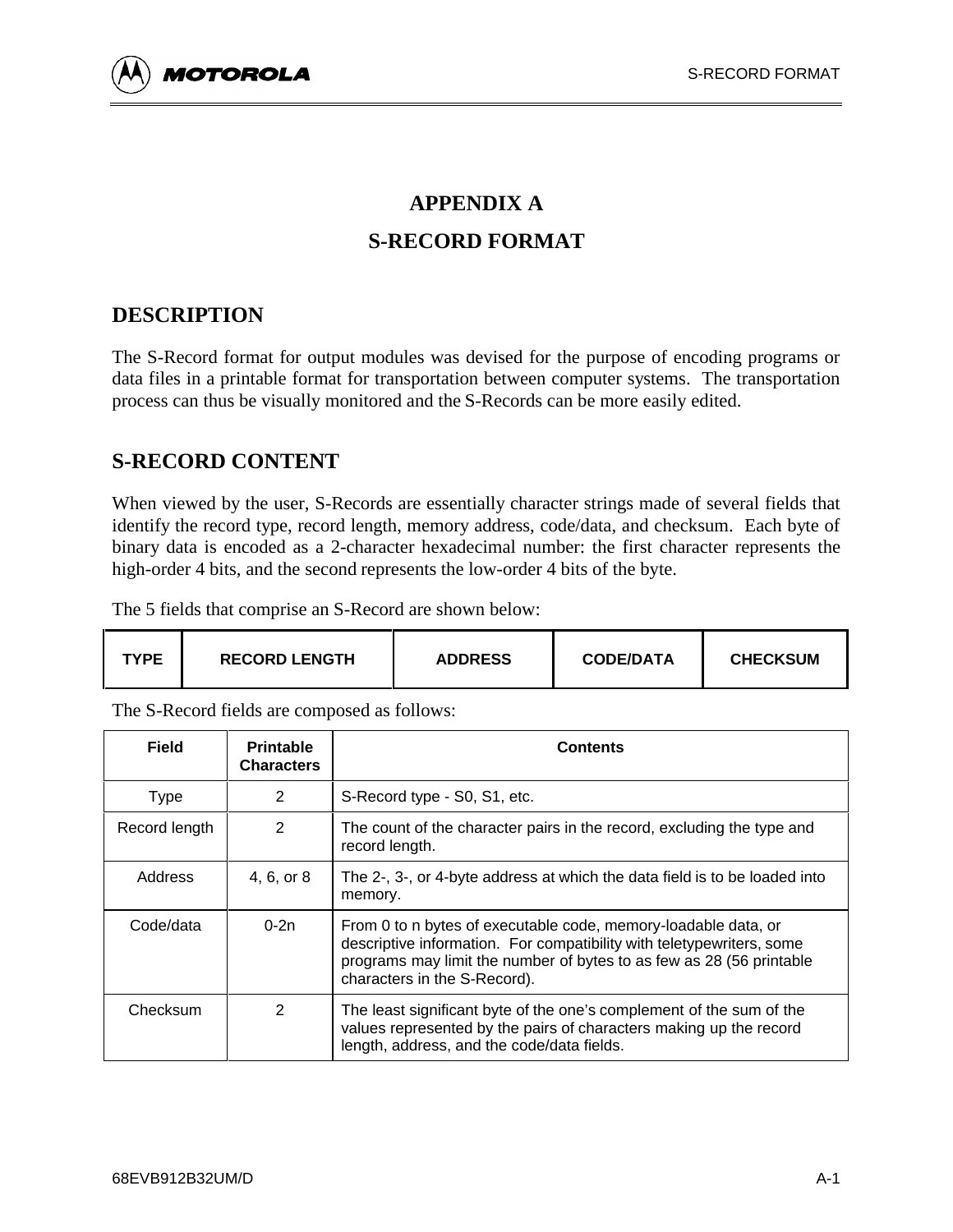Each record may be terminated with a CR/LF/NULL. Additionally, an S-Record may have an initial field to accommodate other data such as line numbers generated by some time-sharing systems.

Accuracy of transmission is ensured by the record length (byte count) and checksum fields.

### **S-RECORD TYPES**

Eight types of S-Records have been defined to accommodate the several needs of the encoding, transportation, and decoding functions. The various Motorola upload, download, and other record transportation control programs, as well as cross assemblers, linkers, and other filecreating or debugging programs, utilize only those S-Records that serve the purpose of the program. For specific information on which S-Records are supported by a particular program, the user manual for that program must be consulted.

#### **NOTE**

D-Bug12 supports only the S1 and S9 records. All data before the first S1 record is ignored. Thereafter, all code/data records must be of type S1 until the S9 record terminates data transfer.

An S-Record format module may contain S-Records of the following types:

| S <sub>0</sub> | The header record for each block of S-Records. The code/data field may contain any descriptive<br>information identifying the following block of S-Records. The address field is normally zeroes.<br>S0 records are ignored by the EVB.                                                                 |
|----------------|---------------------------------------------------------------------------------------------------------------------------------------------------------------------------------------------------------------------------------------------------------------------------------------------------------|
| S <sub>1</sub> | A record containing code/data and the 2-byte address at which the code/data is to reside                                                                                                                                                                                                                |
| S2-S8          | Ignored by the EVB                                                                                                                                                                                                                                                                                      |
| S9             | The termination record for a block of S1 records. Address field may optionally contain the 2-byte<br>address of the instruction to which control is to be passed. If not specified, the first entry point<br>specification encountered in the object module input is used. There is no code/data field. |

Only one termination record is used for each block of S-Records. Normally, only one header record is used, although it is possible for multiple header records to occur.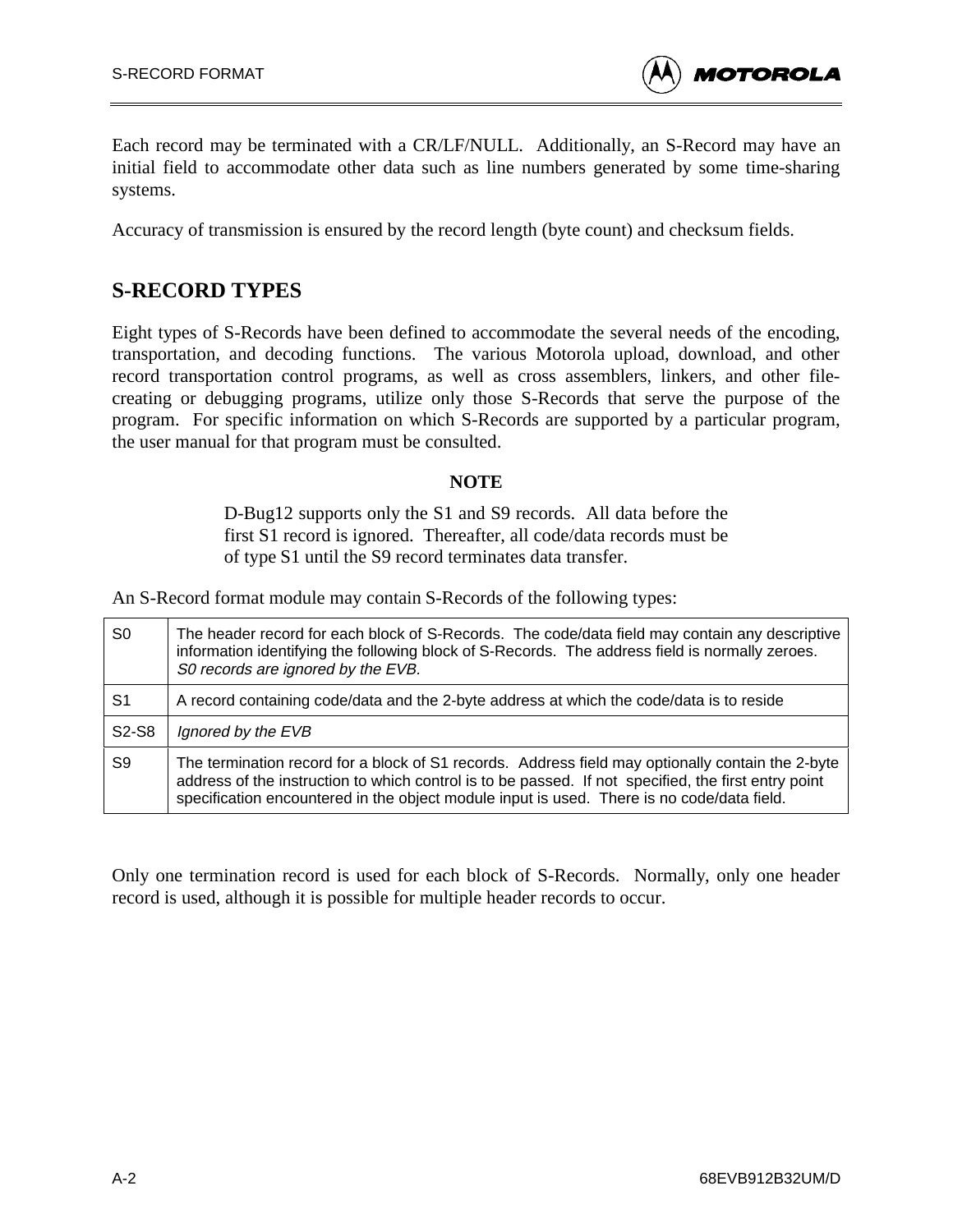

### **S-RECORD EXAMPLE**

Shown below is a typical S-Record format module, as printed or displayed:

S00600004844521B S1130000285F245F2212226A000424290008237C2A S11300100002000800082629001853812341001813 S113002041E900084E42234300182342000824A952 S107003000144ED492 S9030000FC

The above module consists of an S0 header record, four S1 code/data records, and an S9 termination record.

The S0 header record is comprised of the following character pairs:

| S <sub>0</sub> | S-Record type S0, indicating a header record.                                       |
|----------------|-------------------------------------------------------------------------------------|
| 06             | Hexadecimal 06 (decimal 6), indicating six character pairs (or ASCII bytes) follow. |
| 00<br>00       | Four-character 2-byte address field, zeroes.                                        |
| 48<br>44<br>52 | ASCII H, D, and R - "HDR".                                                          |
| 1B             | Checksum of S0 record.                                                              |

The first S1 code/data record is explained as follows:

| S <sub>1</sub> | S-Record type S1, indicating a code/data record to be loaded/verified at a 2-byte address.                                     |
|----------------|--------------------------------------------------------------------------------------------------------------------------------|
| 13             | Hexadecimal 13 (decimal 19), indicating 19 character pairs, representing 19 bytes of binary data,<br>follow.                   |
| 00<br>00       | Four-character 2-byte address field; hexadecimal address 0000, indicates location where the<br>following data is to be loaded. |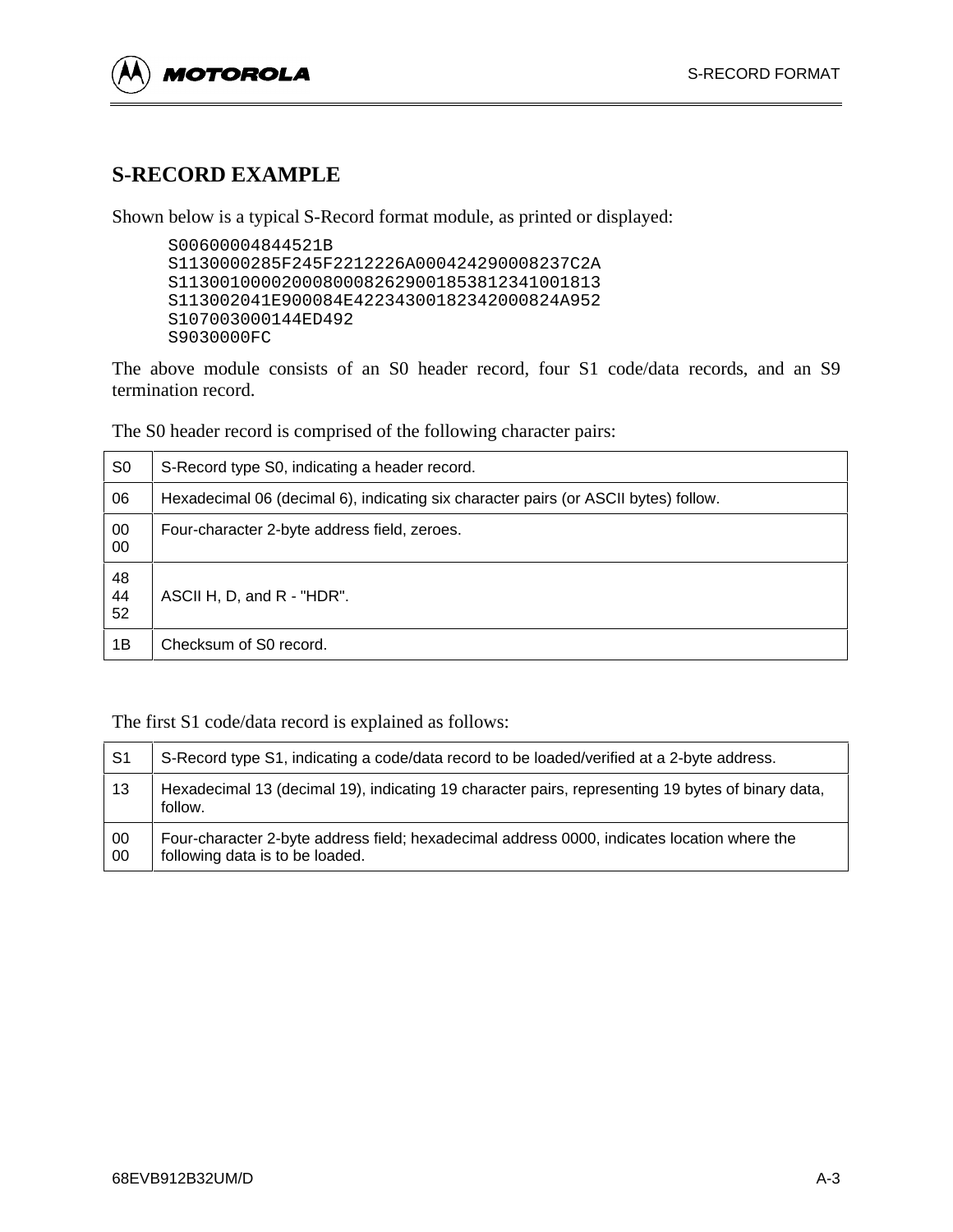The next 16 character pairs are the ASCII bytes of the actual program code/data. In this assembly language example, the hexadecimal opcodes of the program are written in sequence in the code/data fields of the S1 records:

| Opcode                                                            | <b>Instruction</b>                                                |                                                                                                                                                                                                                               |
|-------------------------------------------------------------------|-------------------------------------------------------------------|-------------------------------------------------------------------------------------------------------------------------------------------------------------------------------------------------------------------------------|
| 28 5F<br>24 5F<br>22 12<br>22 6A<br>00 04 24<br>29 00<br>08 23 7C | <b>BHCC</b><br>BCC<br>BHI<br>BHI<br><b>BRSET</b><br>BHCS<br>BRSET | \$0161<br>\$0163<br>\$0118<br>\$0172<br>0.504.5012F<br>\$010D<br>4, \$23, \$018C<br>(Balance of this code is continued in the<br>code/data fields of the remaining S1<br>records, and stored in memory location<br>0010, etc. |
| 2A                                                                |                                                                   | Checksum of the first S1 record.                                                                                                                                                                                              |

The second and third S1 code/data records each also contain \$13 (19) character pairs and are ended with checksums 13 and 52, respectively. The fourth S1 code/data record contains 07 character pairs and has a checksum of 92.

The S9 termination record is explained as follows:

| S9       | S-Record type S9, indicating a termination record.                 |
|----------|--------------------------------------------------------------------|
| 03       | Hexadecimal 03, indicating three character pairs (3 bytes) follow. |
| 00<br>00 | Four-character 2-byte address field, zeroes.                       |
| FC       | Checksum of S9 record.                                             |

Each printable character in an S-Record is encoded in hexadecimal (ASCII in this example) representation of the binary bits which are actually transmitted. For example, the first S1 record above is sent as shown below.

|                                                                                                                                                  | <b>TYPE</b> |  | LENGTH | ADDRESS |  |  |  |  |  | CODE/DATA |  |  |  |  |  |  |  | CHECKSUM |          |  |  |  |                     |
|--------------------------------------------------------------------------------------------------------------------------------------------------|-------------|--|--------|---------|--|--|--|--|--|-----------|--|--|--|--|--|--|--|----------|----------|--|--|--|---------------------|
|                                                                                                                                                  |             |  |        |         |  |  |  |  |  |           |  |  |  |  |  |  |  |          |          |  |  |  |                     |
|                                                                                                                                                  |             |  |        |         |  |  |  |  |  |           |  |  |  |  |  |  |  |          |          |  |  |  |                     |
| 0101  0011  0011   0001   0011  0001  0011  0011  0000   0011   0000   0011  0000   0011  0000  0011  0010   0011  1000   0011  0101  0100  0110 |             |  |        |         |  |  |  |  |  |           |  |  |  |  |  |  |  |          | $\cdots$ |  |  |  | 0011 0010 0100 0001 |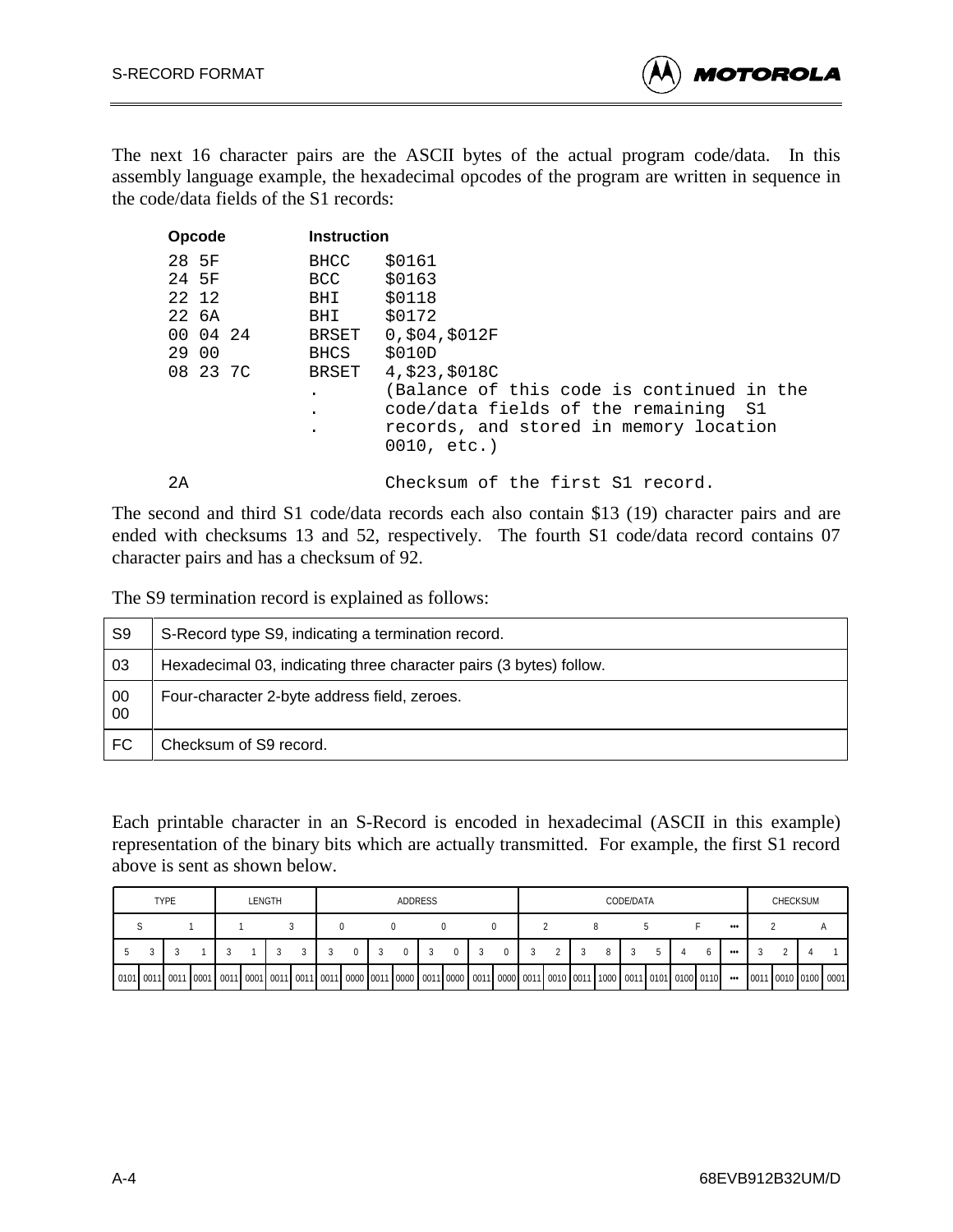

# **APPENDIX B**

### **COMMUNICATIONS PROGRAM EXAMPLES**

# **INTRODUCTION**

In all of these examples, first follow the EVB startup procedure in section 3.2. When the startup procedure calls for setting up the host computer's communications program for terminal emulation, follow the steps in the examples.

Keyboard entries are illustrated in this appendix using the following conventions:

| $<$ ENTER $>$                      | Press the keyboard's Enter, Carriage Return, or Return key.  |
|------------------------------------|--------------------------------------------------------------|
| $\langle \text{ALT-P>}\rangle$     | While holding down the ALTERNATE key, press the P key.       |
| $\langle {\rm CTL}\text{-}\rangle$ | While holding down the CONTROL key, press the backslash key. |
| <filename></filename>              | Supply the appropriate file name when required.              |

The stepwise procedures in this appendix are as accurate as possible. However, it is not feasible to document all of the communications programs that are available or to guarantee that a newer revision of a program behaves in exactly the same way as the version used to develop the procedure. For this reason, the steps are as generic as possible in their descriptions. They can thus serve as guidelines for programs not exemplified in this manual. *Always consult the documentation for the program being used.*

# **PROCOMM FOR DOS — IBM PC**

#### **Setup**

To set up Procomm using DOS on an IBM-compatible PC for use as the EVB terminal, first refer to section 3.2 for the EVB startup procedure, which is inter-related with this example. Then follow these steps:

1. At the DOS prompt, Invoke the Procomm program by typing:

PROCOMM<RETURN>

- 2. Enter the Setup menu by pressing <ALT-S>.
- 3. From the TERMINAL SETUP submenu, select the following:

| Terminal emulation | <b>WYSE 100</b> |
|--------------------|-----------------|
| Duplex             | FULL            |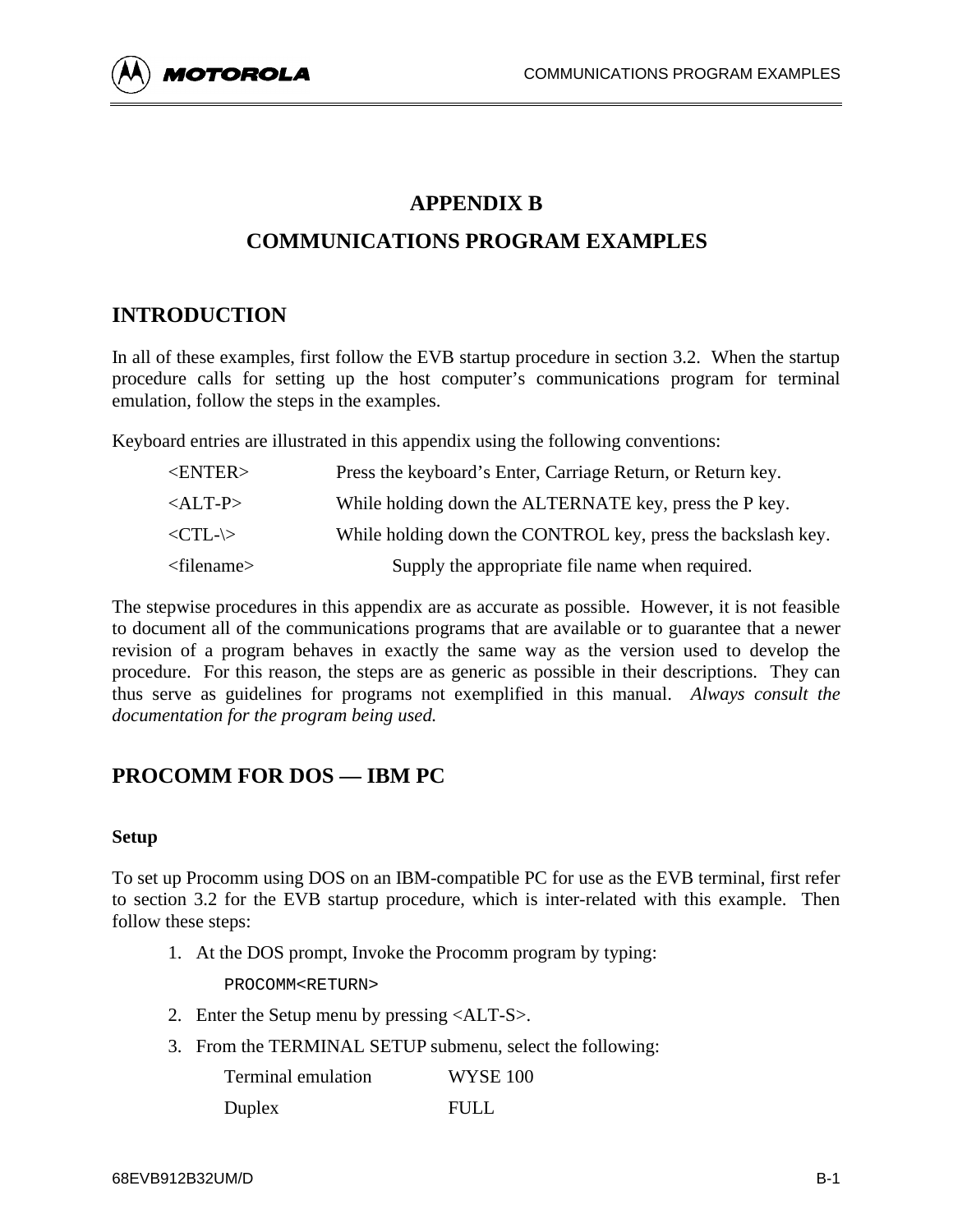

| Flow control          | <b>NONE</b>    |
|-----------------------|----------------|
| CR translation (in)   | CR.            |
| CR translation (out)  | CR.            |
| <b>BS</b> translation | <b>DEST</b>    |
| BS key definition     | BS             |
| Line wrap             | OFF            |
| Scroll                | 0 <sub>N</sub> |
| Break Length (ms)     | 350            |
| Enquiry (CTRL-E)      | )FF            |

4. From the ASCII TRANSFER SETUP submenu, select the following:

| Echo locally       | YES                |
|--------------------|--------------------|
| Expand blank lines | YES                |
| Pace character     | (ASCII)<br>0       |
| Character pacing   | 25 (1/1000th sec)  |
| Line pacing        | 10 $(1/10$ th sec) |
| CR translation     | <b>NONE</b>        |
| LF translation     | <b>NONE</b>        |

5. Enter the Line Settings menu by pressing <ALT-P>. Select the following:

| baud rate | 9600 (or the customized EVB setting)             |
|-----------|--------------------------------------------------|
| data bits | 8                                                |
| stop bits |                                                  |
| parity    | none                                             |
| COM port  | the host port used as the EVB terminal interface |

- 6. Reset the EVB by pressing S1 or by activating the appropriate custom reset circuitry.
- 7. Press <ENTER>. The D-Bug12 prompt should appear on the display. Continue with the startup procedure in section 3.2.

#### **S-Record Transfers to EVB Memory**

To load an S-Record file from the host computer into EVB memory using Procomm on an IBMcompatible host computer, first verify that the host is correctly configured and operating as the EVB terminal. Then follow these steps:

1. At the D-Bug12 prompt, enter the LOAD or VERF command with any parameters.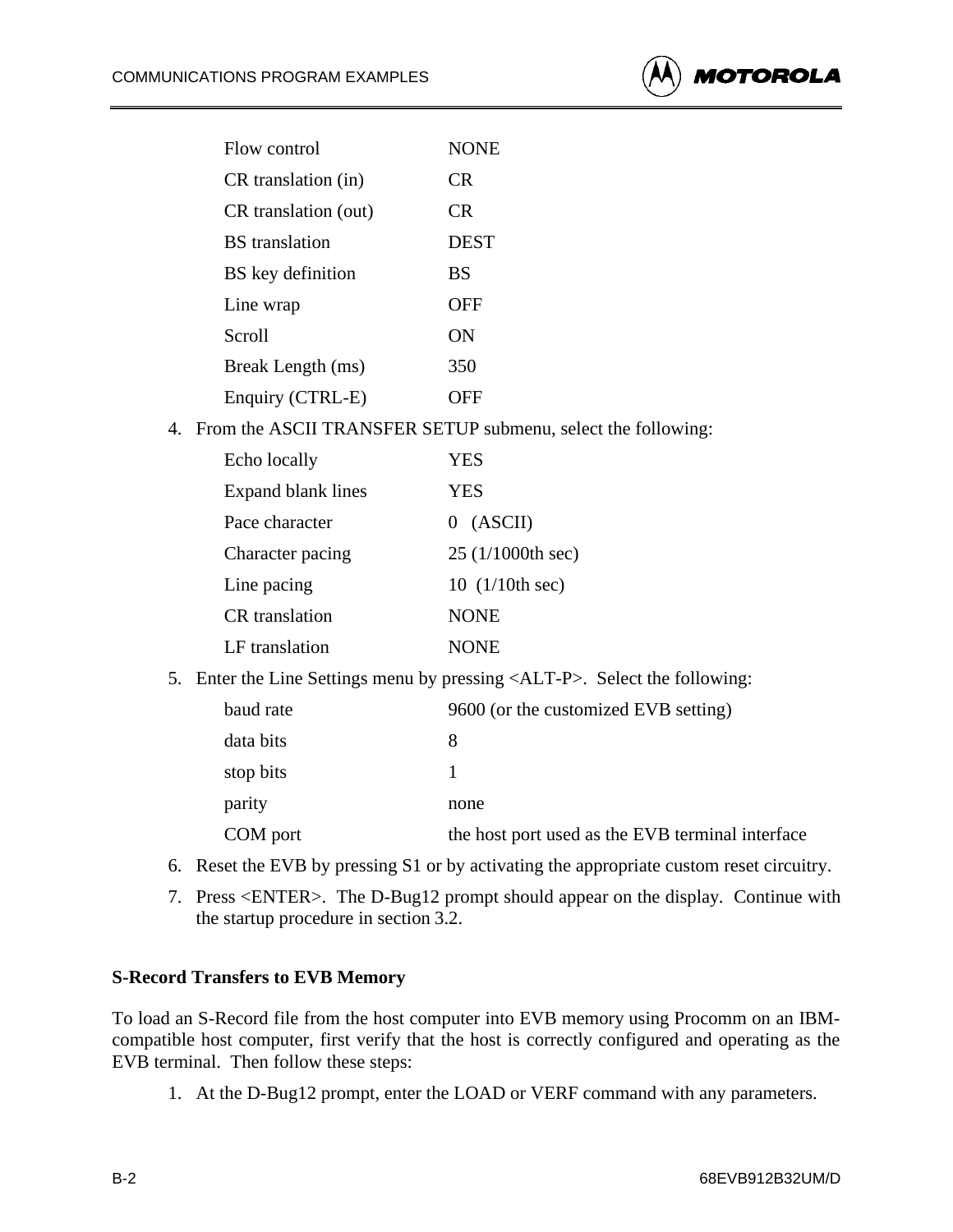

2. Instruct Procomm to send the S-Record file by pressing the <Page Up> key. Follow the onscreen instructions to select the S-Record file for transfer, using ASCII transfer protocol.

Upon completion of the S-Record file transfer, the D-Bug12prompt is displayed.

### **KERMIT FOR DOS — IBM PC**

#### **Setup**

To set up Kermit using DOS on an IBM-compatible PC for use as the EVB terminal, first refer to section 3.2 for the EVB startup procedure, which is inter-related with this example. Then follow these steps:

1. At the DOS prompt, invoke Kermit by typing:

kermit<ENTER>

2. Set the baud rate to 9600 (or the customized EVB setting) by typing:

set baud 9600<ENTER>

3. Connect to the EVB by typing:

connect<ENTER>

4. Reset the EVB by pressing S1 or by activating the appropriate custom reset circuitry. The D-Bug12 prompt should appear on the display. Continue with the startup procedure in section 3.2.

#### **S-Record Transfers to EVB Memory**

To load an S-Record file from the host computer into EVB memory using Kermit on an IBMcompatible host computer, first verify that the host is correctly configured and operating as the EVB terminal. Then follow these steps:

- 1. At the D-Bug12 prompt, enter the LOAD or VERF command with any parameters.
- 2. "Escape" from the D-Bug12 prompt and start the Kermit file transfer by typing:

```
<CTL-]>c
push<ENTER>
type <filename> > com1<ENTER>
```
Upon completion of the S-Record file transfer, the D-Bug12 prompt is displayed.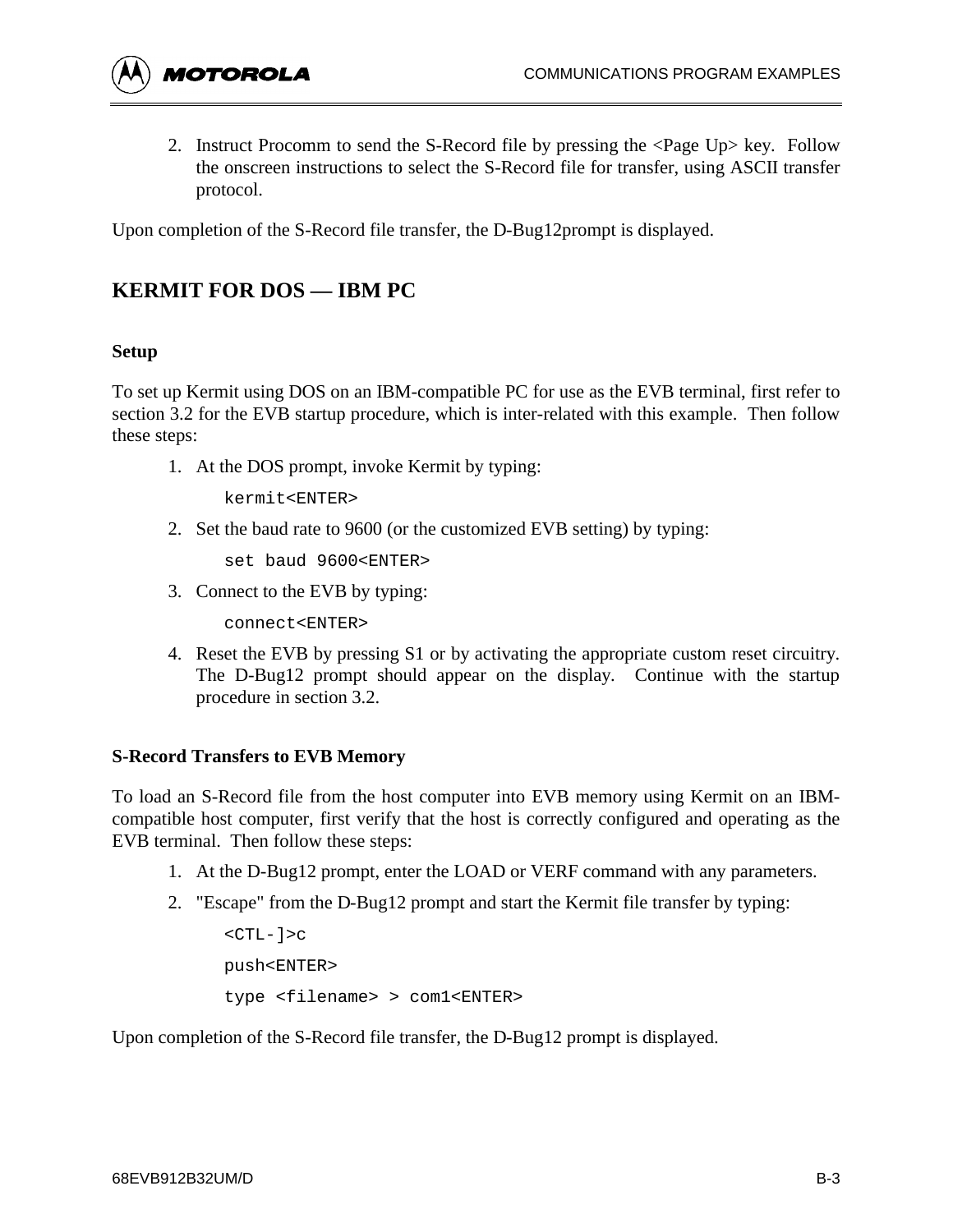### **KERMIT — SUN WORKSTATION**

#### **Setup**

To set up Kermit on the Sun Workstation for use as the EVB terminal, first refer to section 3.2 for the EVB startup procedure, which is inter-related with this example. Then follow these steps:

1. In a shell window, invoke Kermit by typing:

kermit<ENTER>

2. Set the serial port to the one in use for the EVB (ttya, ttyb, etc.) by typing:

set line /dev/ttya<ENTER>

3. Set the baud rate to 9600 (or the customized EVB setting) by typing:

set speed 9600<ENTER>

4. Connect to the EVB by typing:

connect<ENTER>

5. Reset the EVB by pressing S1 or by activating the appropriate custom reset circuitry. The D-Bug12 prompt should appear on the display. Continue with the startup procedure in section 3.2.

#### **S-Record Transfers to EVB Memory**

To load an S-Record file from the host computer into EVB memory using Kermit on a Sun Workstation, first verify that the host is correctly configured and operating as the EVB terminal. Then follow these steps:

- 1. In the shell window being used for the EVB terminal interface, at the D-Bug12 prompt, enter the LOAD or VERF command with any parameters.
- 2. Open a shell window separate from the one being used for the EVB terminal interface. In this window, type:

cat <filename> > /dev/ttya<ENTER>

Upon completion of the S-Record file transfer, the D-Bug12 prompt is displayed in the shell window being used for the EVB terminal interface.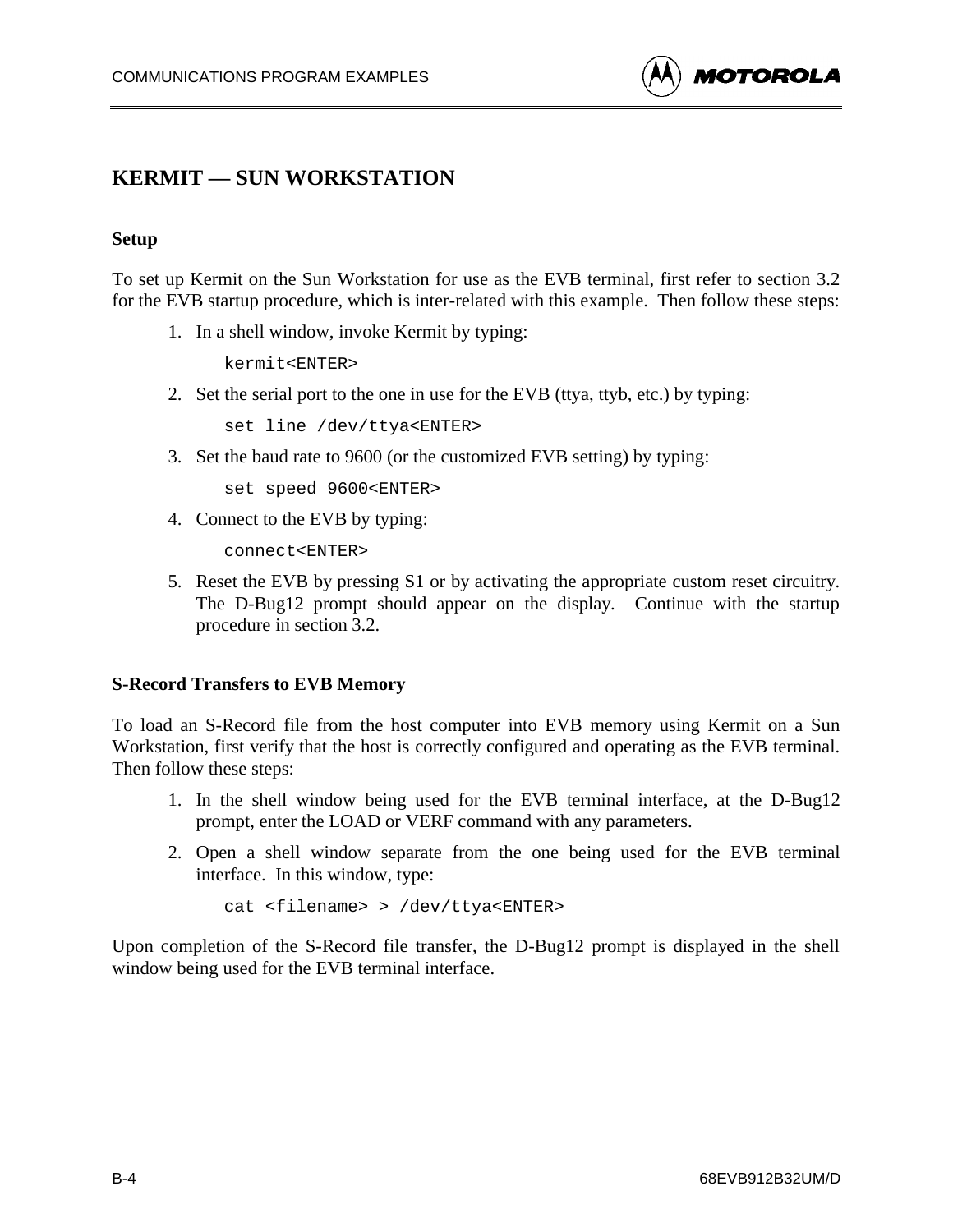

# **MACTERMINAL — APPLE MACINTOSH**

#### **Setup**

To set up MacTerminal on an Apple MacIntosh computer for use as the EVB terminal, first refer to section 3.2 for the EVB startup procedure, which is inter-related with this example. Then follow these steps:

1. Select the following from the Terminal Settings menu:

| Terminal:            | <b>TTY</b>         |
|----------------------|--------------------|
| <b>Cursor Shape:</b> | Underline          |
| Line Width:          | 80 Columns         |
| Select:              | On Line            |
|                      | <b>Auto Repeat</b> |
| Click on:            | OK.                |

2. Select the following from the Compatibility Settings menu:

| <b>Baud Rate:</b>       | 9600 (or the customized EVB setting) |
|-------------------------|--------------------------------------|
| Bits per Character:     | 8 Bits                               |
| Parity:                 | None                                 |
| Handshake:              | None                                 |
| Connection:             | Modem or Another Computer            |
| <b>Connection Port:</b> | Modem or Printer                     |
| Click on:               | OК                                   |

- 3. Reset the EVB by pressing S1 or by activating the appropriate custom reset circuitry.
- 4. Press <ENTER>. The D-Bug12 prompt should appear on the display. Continue with the startup procedure in section 3.2.

#### **S-Record Transfers to EVB Memory**

To load an S-Record file from the host computer into EVB memory using MacTerminal, first verify that the host is correctly configured and operating as the EVB terminal. Then follow these steps:

- 1. At the D-Bug12 prompt, enter the LOAD or VERF command with any parameters.
- 2. From the MacIntosh File menu, select Send File ASCII.
- 3. From the dialog box, select the S-Record file to be transferred.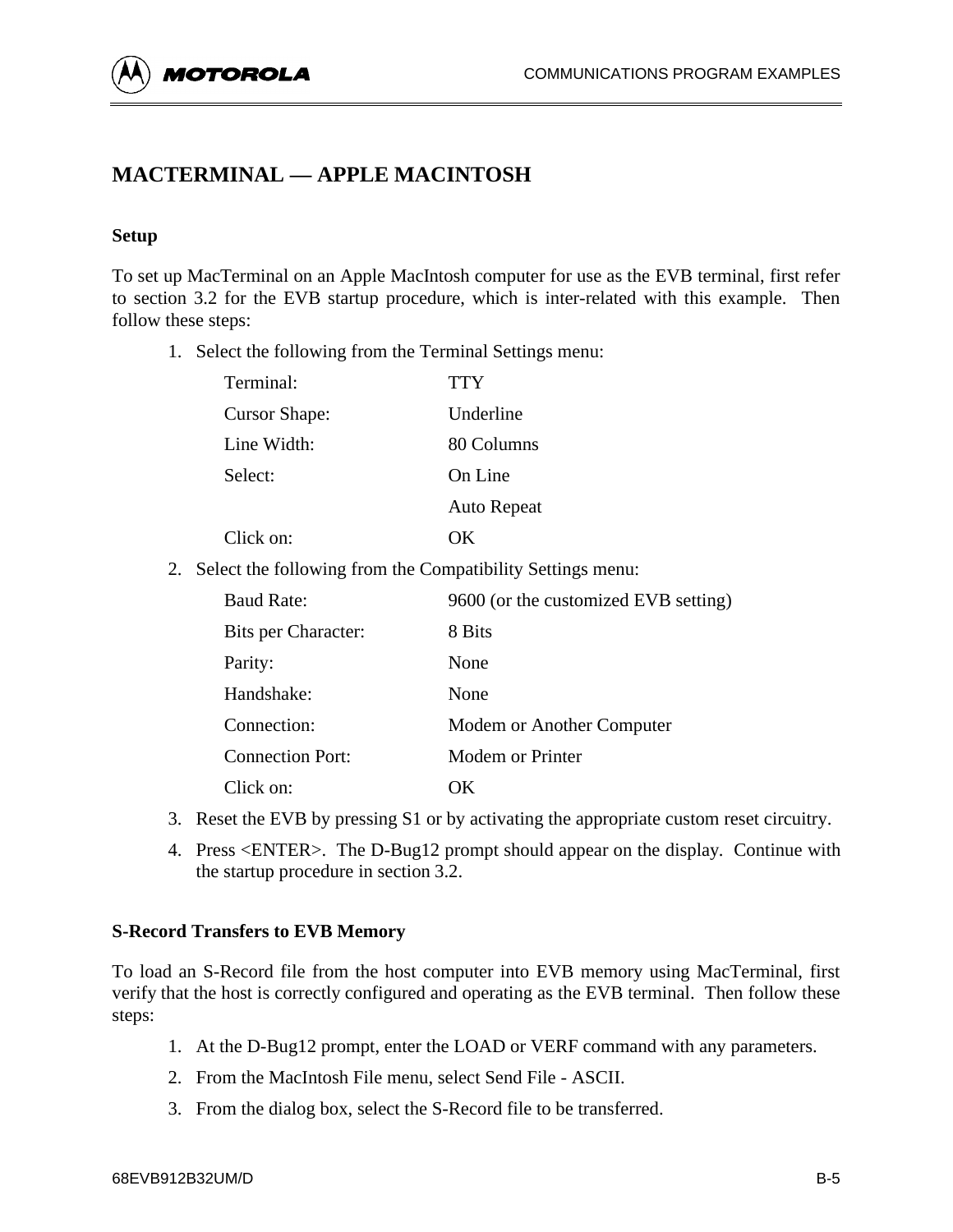

4. Click on Send.

#### **NOTES**

- 1. S-Records are not displayed during the file transfer.
- 2. Following the file transfer, MacTerminal sends a carriage return-line feed pair, which D-Bug12 interprets as an erroneous command. To return to the D-Bug12 prompt, reset the EVB.

### **RED RYDER — APPLE MACINTOSH**

#### **Setup**

To set up Red Ryder on an Apple MacIntosh computer for use as the EVB terminal, first refer to section 3.2 for the EVB startup procedure, which is inter-related with this example. Then follow these steps:

- 1. Launch the Red Ryder program.
- 2. Set up the Red Ryder parameters as follows:

9600 baud (or the customized EVB setting)

8 data bits

1 stop bit

no parity

full duplex

- 3. Reset the EVB by pressing S1 or by activating the appropriate custom reset circuitry.
- 4. Press <ENTER>. The D-Bug12 prompt should appear on the display. Continue with the startup procedure in section 3.2.

#### **S-Record Transfers to EVB Memory**

To load an S-Record file from the host computer into EVB memory using Red Ryder, first verify that the host is correctly configured and operating as the EVB terminal. Then follow these steps:

- 1. At the D-Bug12 prompt, enter the LOAD or VERF command with any parameters.
- 2. From the MacIntosh File menu, select Send File ASCII.
- 3. From the dialog box, select the S-Record file to be transferred.
- 4. Click on Send.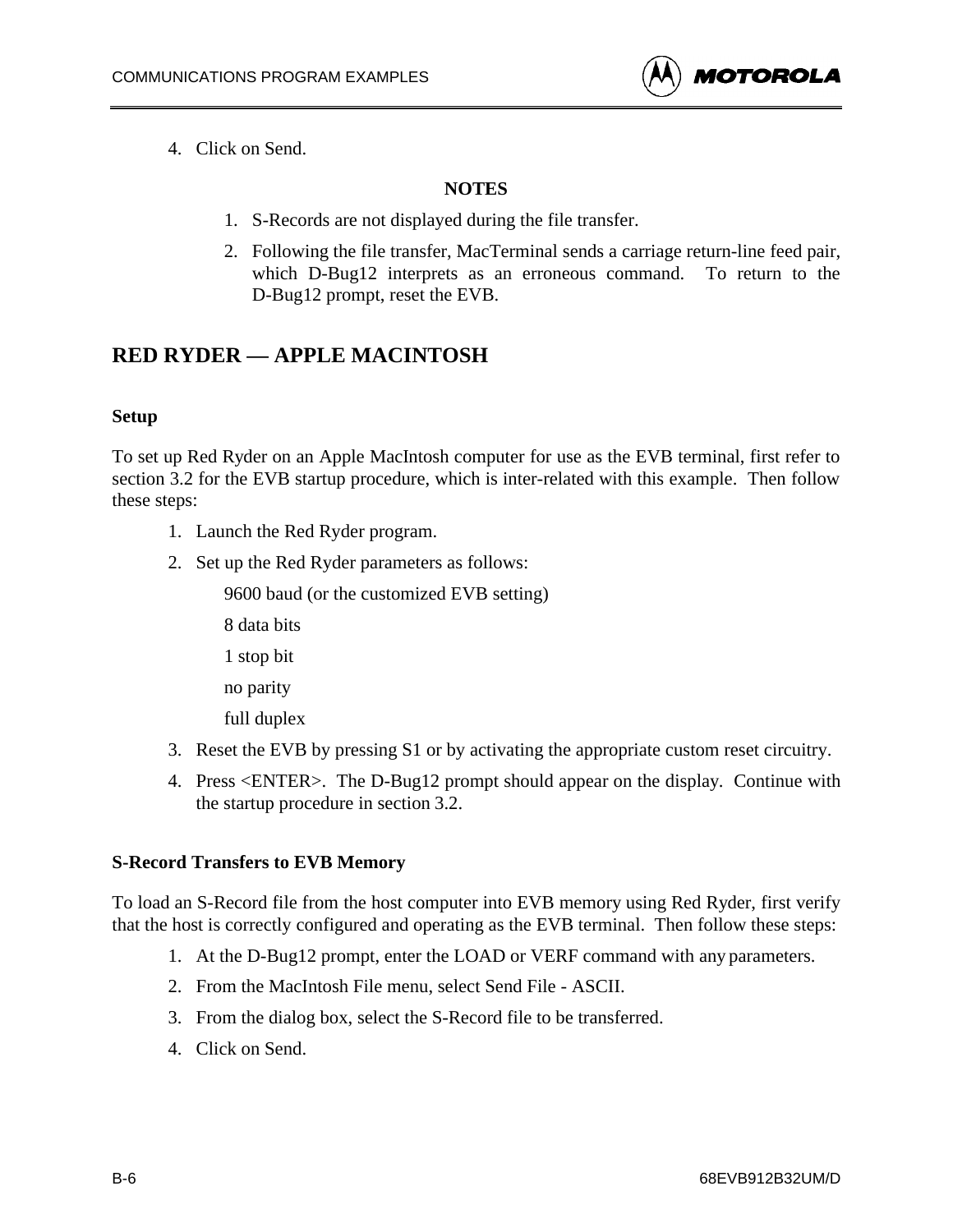

### **NOTE**

S-Records are not displayed during the file transfer.

Upon completion of the S-Record file transfer, the D-Bug12 prompt is displayed.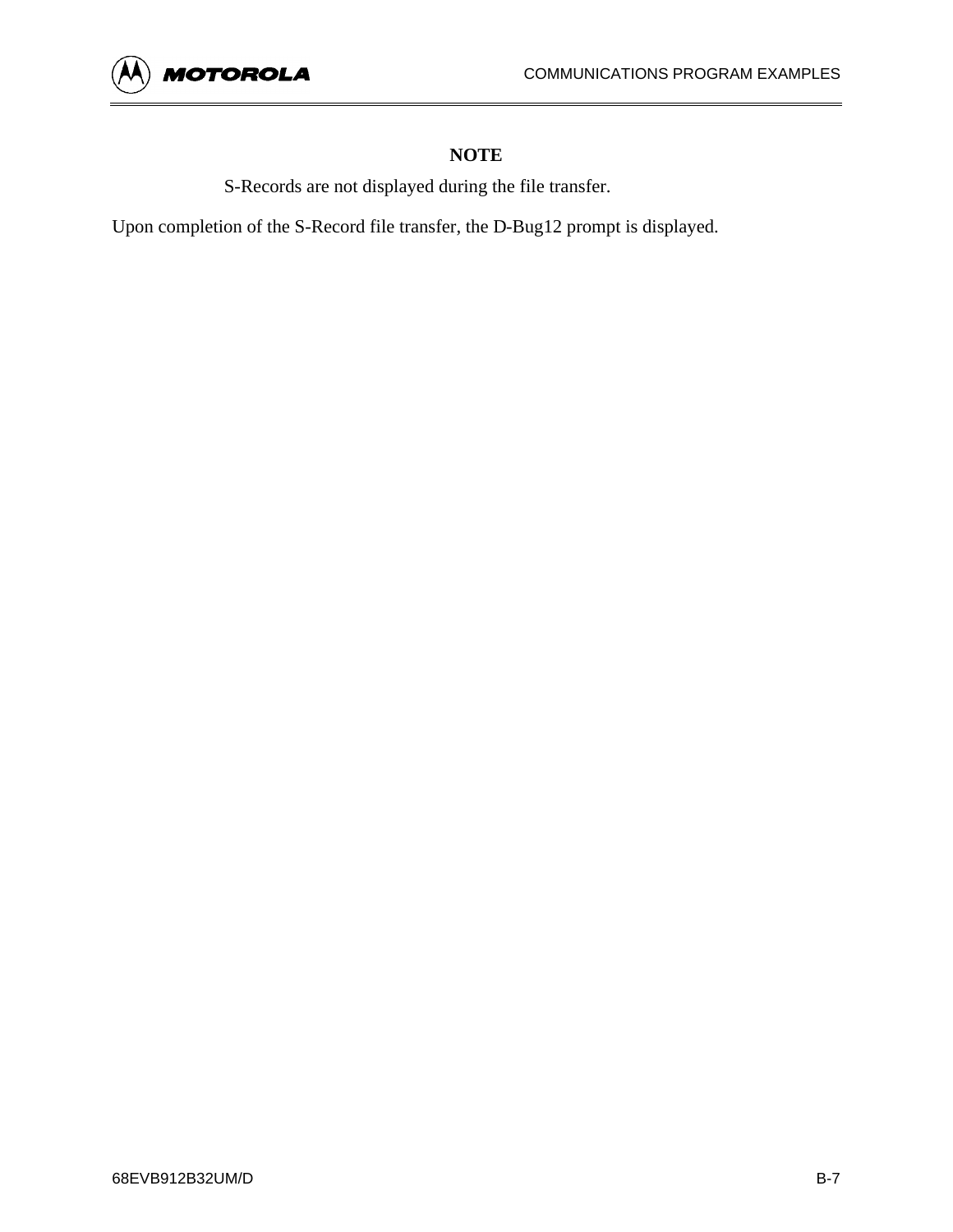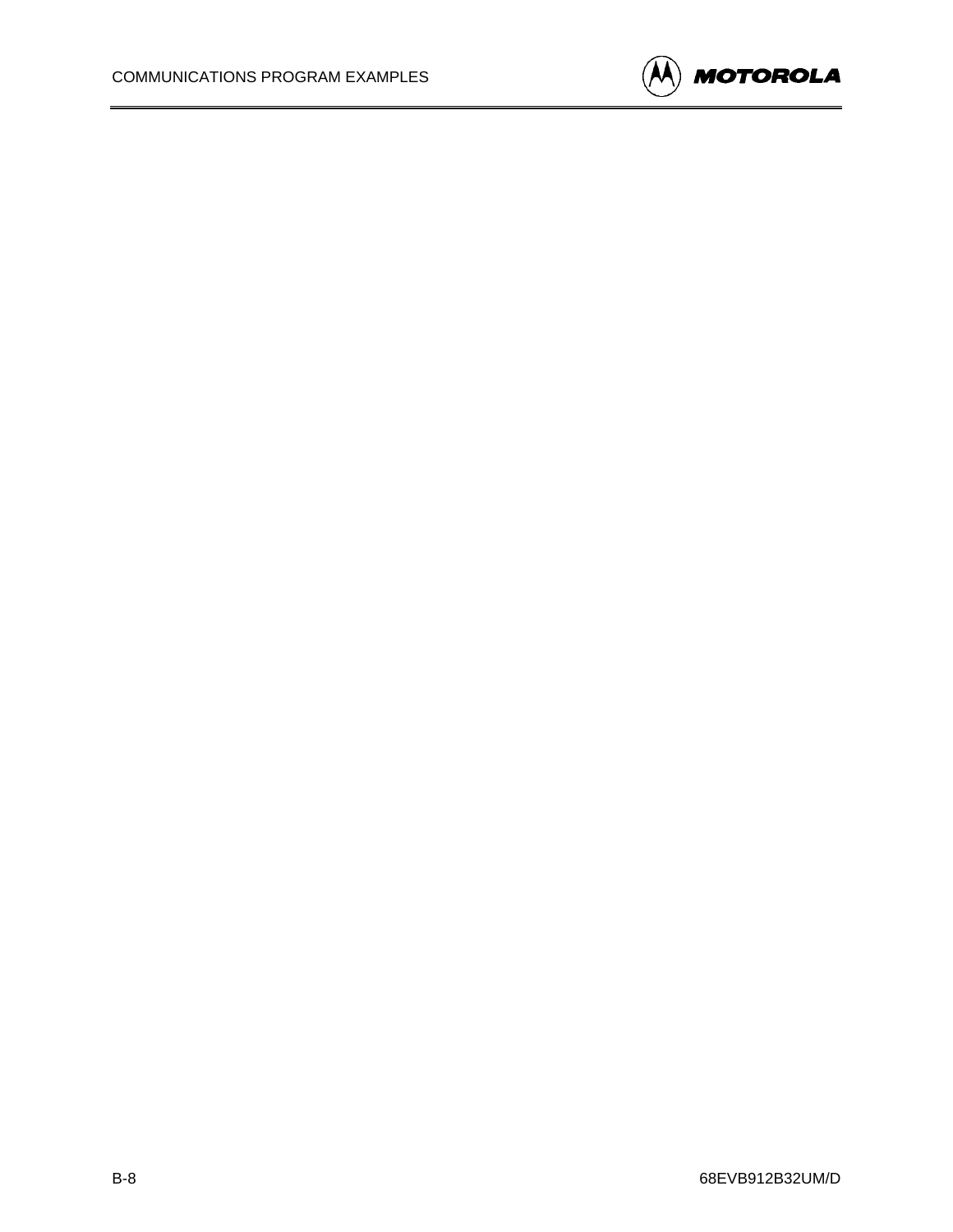

### **APPENDIX C**

### **D-BUG12 STARTUP CODE**

The D-Bug12 startup code is located in Flash EEPROM starting at address range \$F700, as shown in Table 3-5.

To customize this startup code, it is necessary to alter the startup code in Flash EEPROM. For more information, refer to **Appendix E** — **EEPROM Bootloader**.

```
;
MAP_PAGE: equ $0000
;
;
PORTE: equ $0008+MAP_PAGE
DDRE: equ $0009+MAP_PAGE
PEAR: equ $000a+MAP_PAGE<br>MODE: equ $000b+MAP_PAGE
MODE: equ $000b+MAP_PAGE
INITRG: equ $0011+MAP_PAGE
INITEE: equ $0012+MAP_PAGE
COPCTL: equ $0016+MAP_PAGE
CSCTL0: equ $003c+MAP_PAGE
CSCTL1: equ $003d+MAP_PAGE
CSSTR0: equ $003e+MAP_PAGE
PORTAD: equ $006f+MAP_PAGE<br>EEMCR: equ $00f0+MAP_PAGE
          equ $00f0+MAP_PAGE
BPROT: equ $00f1+MAP_PAGE<br>FEELCK: equ $00f4+MAP_PAGE
           FEELCK: equ $00f4+MAP_PAGE
;
MonRAMStart: equ $0A00
MonRAMSize: equ $0200
RAM_START: equ $0800
RAMSize: equ $0400
STACKTOP: equ RAM_START+RAMSize ; stack at top of internal RAM
EE_START: equ $0d00 ; EEPROM located here out of reset
CustData: equ $f6c0<br>IOBase: equ CustData+15
                                  : location of user supplied base address
                                   ; of I/O registers
EEBase: equ CustData+19 ; location of user supplied base
                                   ; address of EEPROM
;
             xref _BootLoad, _UserFnTable
             xdef __MonStartup, _EEDelay
;
             switch .text
;
```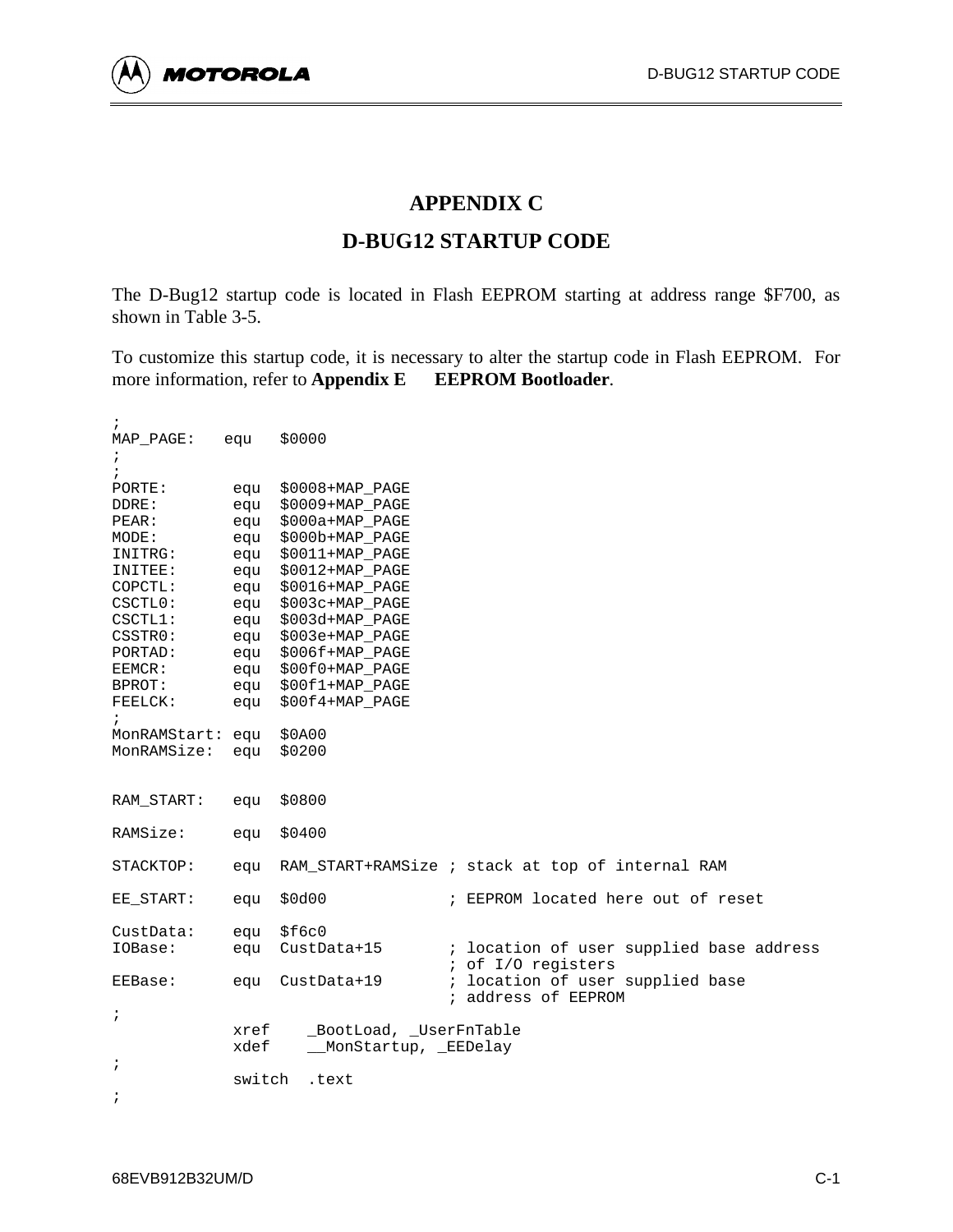

```
;*****************************************************************************
**
; INITIALIZATION
;
; The code in this section is initialization for the monitor on the EVB12B32
;*****************************************************************************
**
__MonStartup:
     lds #STACKTOP : initialize monitor stack pointer
;
; Disable the COP watchdog by CR2:CR1:CR0 = 0:0:0
; COPCTL = $07 when reset in normal modes
; FCME and CRx bits are write once in normal modes
; COPCTL [ CME :FCME : FCM : FCOP ! DISR : CR2 : CR1 : CR0 ] $--16
;
     clr COPCTL ; disable watchdog
;
; Clear all monitor RAM to start from a known state
;
     ldx #MonRAMStart
ClrRAM: clr 1, x+ ; clear one and inc pointer
     cpx #MonRAMStart+MonRAMSize
                                   ; loop till RAM clear
; Enable pipe signals, E, low strobe and read/write in port E
; PIPOE, NECLK, LSTRE and RDWE are write once in normal modes<br>; PEAR [ARSIE :CDLTE :PIPOE :NECLK !LSTRE : RDWE : 0 :
            [ARSIE : CDLTE : PIPOE : NECLK : LISTRE : RDWE : 0 : 0 ] $--0A;
     ldaa #$2c                      ; prevent later protection lock<br>staa PEAR                      ; PROTLK is write-once
                                   ; PROTLK is write-once
; Without changing modes, enable internal visibility
; MODE [SMODN : MODB : MODA : ESTR ! IVIS : 0 : EMD : EME ] $--0B
;
     bset MODE, $08 ; set IVIS
; Enable EEPROM so monitor can program/erase bytes
; EEMCR [ 1 : 1 : 1 : 1 ! 1 : 1 : PROTLK: EERC ] $--F0
; BPROT [ 1 :BPROT6:BPROT5:BPROT4!BPROT3:BPROT2: BPROT1:BPROT0] $--F1
;
     ldaa #$fc                         ; prevent later protection lock<br>staa EEMCR                       ; PROTLK is write-once
                                  ; PROTLK is write-once
     clr BPROT ; allow EE program and erase
;
; Disable writing to the on-chip Flash EEPROM
; FEELCK [ 0 : 0 : 0 : 0 : 0 : 0 : 0 : LOCK] $--F4
;
     ldaa #$01             ; write a 1 to the Flash LOCK bit to
                             ; disable accidential reprogramming of
     staa FEELCK ; the flash memory (where we're located)
;
     ldd EEBase : ; get the user supplied base address of the
                            ; on-chip EEPROM
     oraa #1 ; make sure that the EEON bit remains set.
     staa INITEE \qquad \qquad ; re-map the on-chip EEPROM.
;
     ldd IOBase \qquad ; get the user supplied base address of the
                             ; on-chip I/O registers
```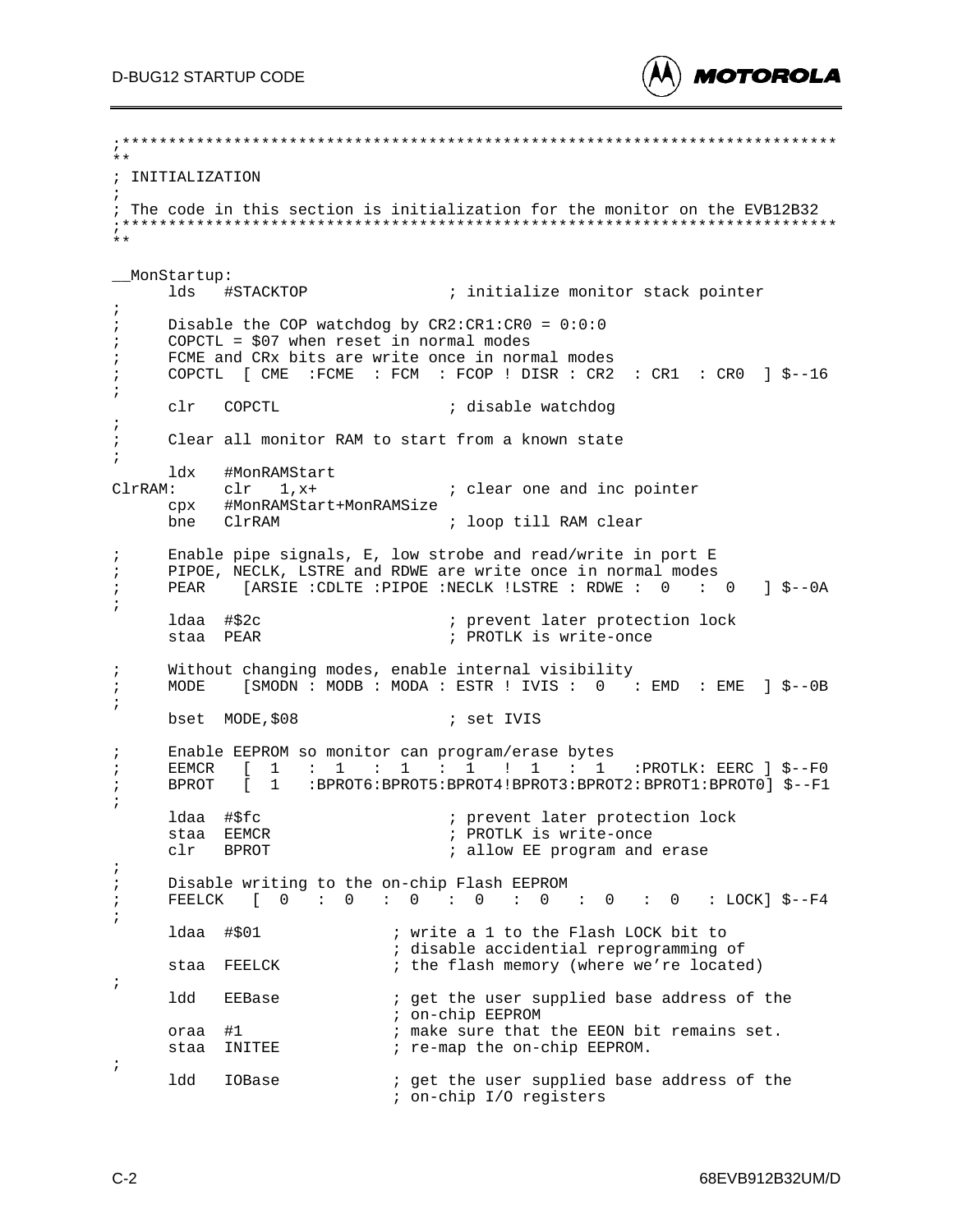

```
staa INITRG \qquad \qquad ; re-map the on-chip registers.
     ldx #_UserFnTable ; point to the table of user accessible
                             ;routines.
     jmp [0,x] ; the first entry is a pointer to main.
                             ; GO.........
;
;
;
; This small subroutine is used to produce a delay of approximately 10 mS.
; This delay is based on the following conditions:
;
; 1.) An 8.00 MHz E-clock
; 2.) Subroutine located in internal memory
;
; This routine is called by D-Bug12's WriteEEByte() function (through a
; pointer stored in the Customization Data Table).
;
_EEDelay:
           #20000 <br>dex <br>decrement count<br><br>decrement count
DlyLoop: dex ; decrement count<br>bne DlyLoop ; loop till done.
     bne DlyLoop ; loop till done.<br>
rts ; return.
                                  ; return.
;
;
```
end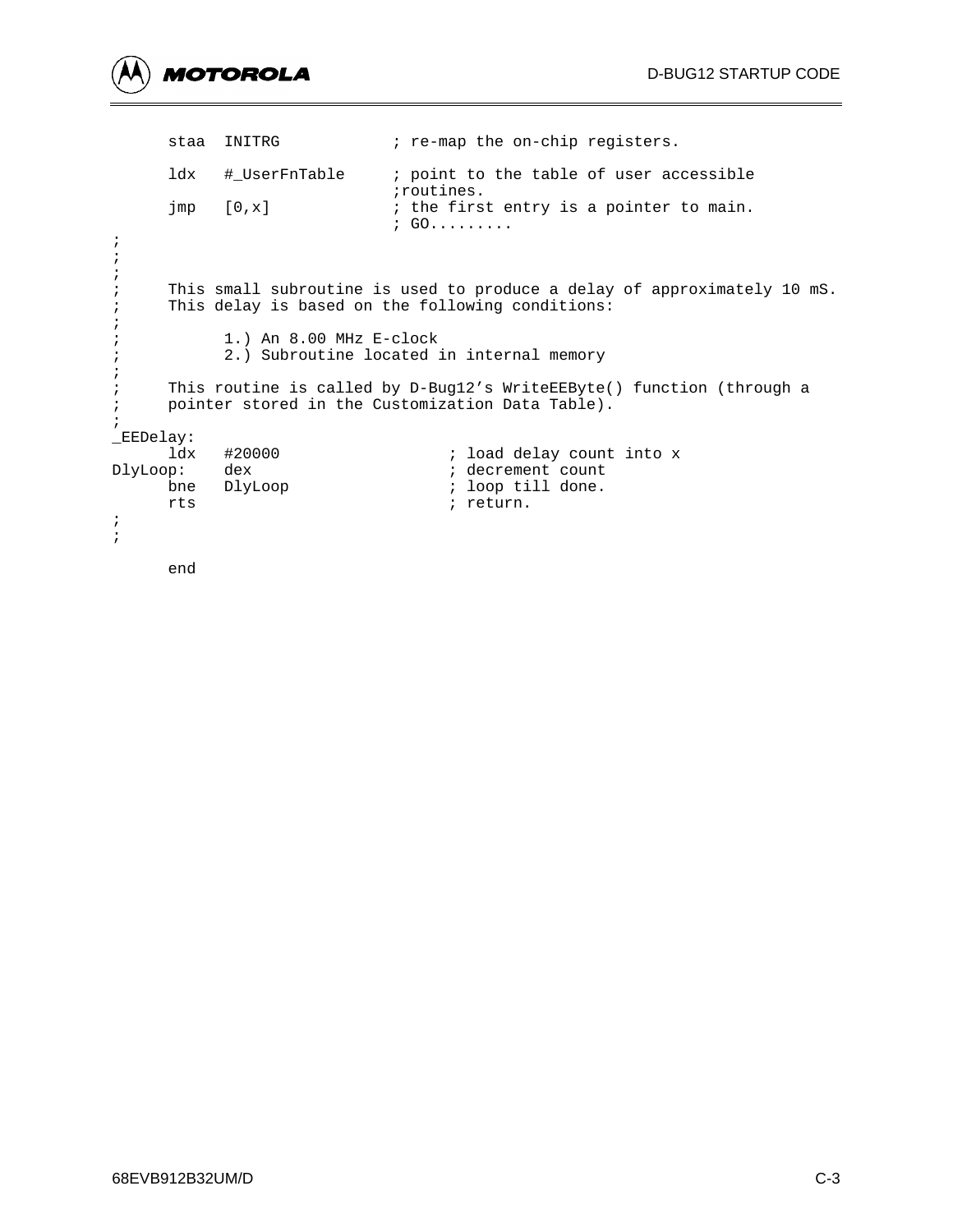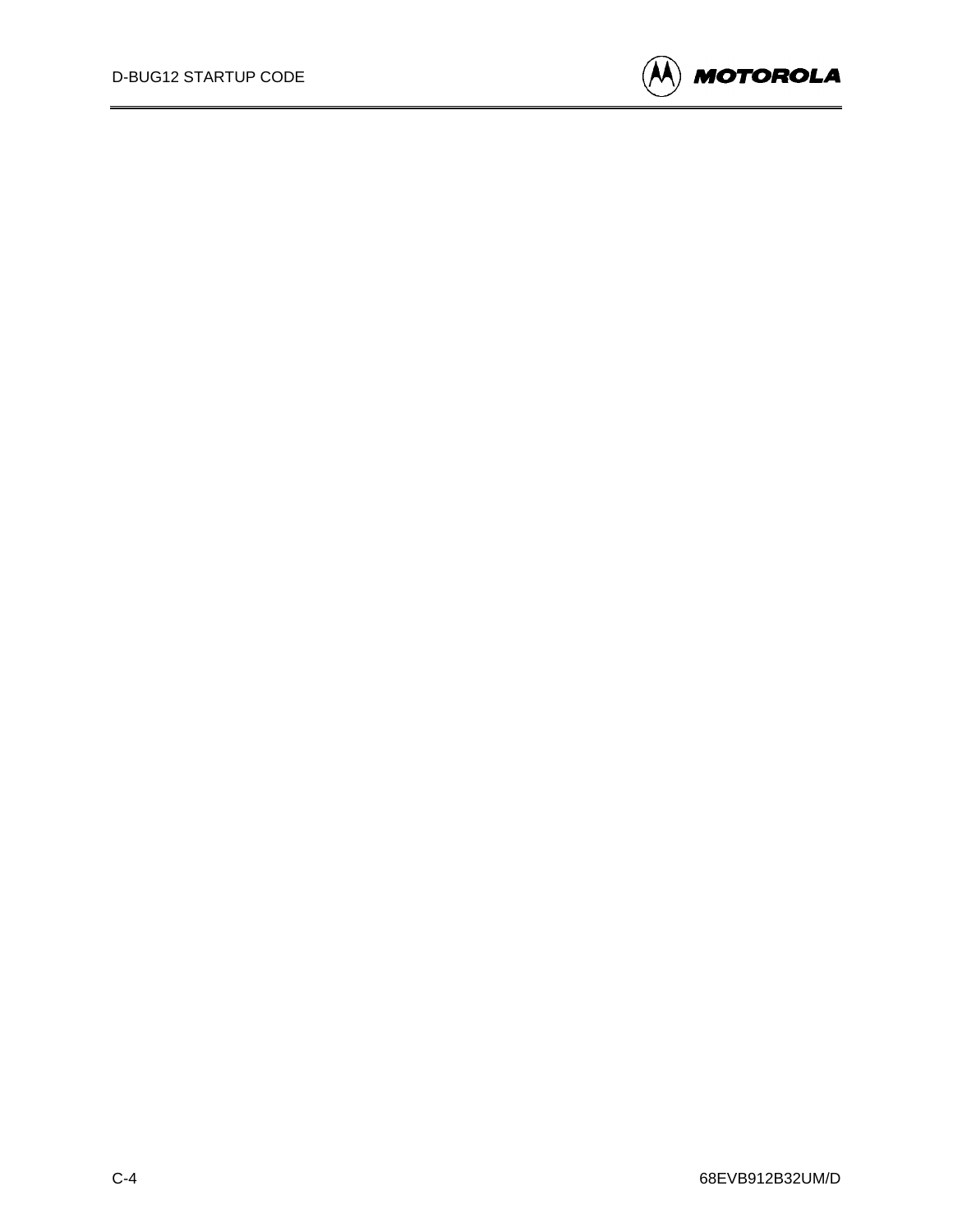

### **APPENDIX D**

### **D-BUG12 CUSTOMIZATION DATA**

The customization data area, located in Flash EEPROM from \$FC60 to \$F6FF, allows users to change default data parameters used by D-Bug12. The data contained in this area is described by C data structure. The CustomData typedef is shown below. For those unfamiliar with C, an assembly language equivalent is also shown. The purpose of each field is explained in the following paragraphs.

#### **C Format**

typedef struct {

| cypeder perdet |                       |                                                                 |
|----------------|-----------------------|-----------------------------------------------------------------|
|                | Byte UserCCR;         | /* User CPU Condition Code Register */                          |
|                | Byte UserB;           | /* User CPU B-accumulator */                                    |
|                | Byte UserA;           | /* User CPU A-accumulator */                                    |
|                | Address UserX;        | /* User CPU X-index register */                                 |
|                | Address UserY;        | /* User CPU Y-index register */                                 |
|                | Address UserPC;       | /* User CPU Program Counter */                                  |
|                | Address UserSP;       | /* User CPU Stack Pointer */                                    |
|                | unsigned long SysClk; | /* System Clock frequency (in Hz) */                            |
|                | Address IOBase;       | /* Base address of $I/O$ registers */                           |
|                |                       | unsigned int SCIBaudReqVal; /* Initial SCI BAUD req. value */   |
|                | Address EEBase;       | /* Base address of on-chip EEPROM */                            |
|                | unsigned int EESize;  | /* Size of the on-chip EEPROM $*/$                              |
|                | void (*Delay)(void);  | /* Pointer to EEPROM delay routine */                           |
|                | int AuxCmdCount;      | $/*$ No. of commands in aux cmd table $*/$                      |
|                |                       | CmdTblEntryP AuxCmdTableP; /* Pointer to auxiliary cmd table */ |
|                | CustomData;           |                                                                 |
|                |                       |                                                                 |

#### **Assembly Format**

org \$F6C0

| $\ddot{i}$    |      |                |                                                         |
|---------------|------|----------------|---------------------------------------------------------|
| CustData      | equ  | $\star$        |                                                         |
| UserCCR       | dc.b | \$90           | ; User CPU Condition Code Register                      |
| UserB         | dc.b | \$00           | ; User CPU B-accumulator                                |
| UserA         | dc.b | \$00           | ; User CPU A-accumulator                                |
| UserX         | dc.w | \$0000         | ; User CPU X-index register                             |
| UserY         | dc.w | \$0000         | ; User CPU Y-index register                             |
| UserPC        | dc.w | \$0000         | ; User CPU Program Counter                              |
| UserSP        | dc.w | \$0A00         | ; User CPU Stack Pointer                                |
| SysClk        | dc.l | 8000000        | ; System Clock frequency (in Hz)                        |
| IOBase        | dc.w | \$0000         | ; Base address of the I/O registers                     |
| SCIBaudReqVal | dc.w | 52             | ; Initial SCI BAUD register value                       |
| EEBase        | dc.w | \$0D00         | ; Base address of the on-chip EEPROM                    |
| EESize        | dc.w | 768            | ; size of the on-chip EEPROM                            |
| EEDelay       | dc.w |                | EEDelay ; address of EEPROM program/erase delay routine |
| AuxCmdCount   | dc.w | $\overline{0}$ | ; number of commands in auxiliary command table         |
| AuxCmdTableP  | dc.w | \$0000         | ; pointer to the auxiliary command table                |
| $\cdot$       |      |                |                                                         |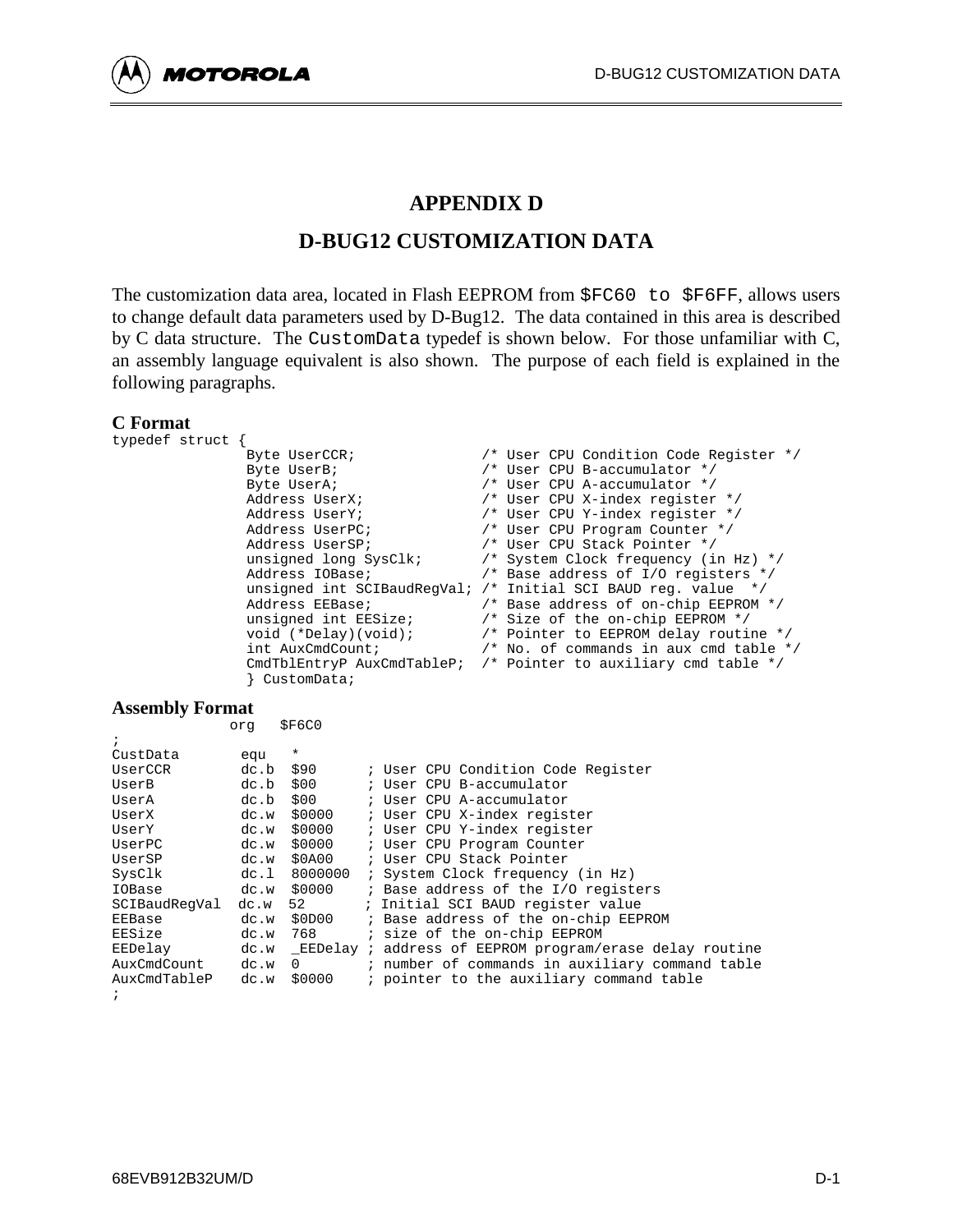# **INITIAL USER CPU REGISTER VALUES**

The first seven fields in the CustomData typedef struct are used to provide default values for the user CPU12 registers. In this version of D-Bug12, the user CCR value is set to 0x90. This sets the S-bit, disabling the STOP instruction, and the I-bit, inhibiting IRQ interrupts. The X-bit is cleared to allow the use of the XIRQ interrupt as a user-supplied programmer's switch when operating in EVB mode. The user SP value is set to 0x0a00 when operating in EVB mode, which is one byte beyond the last on-chip RAM location available to the user. The CPU12 stack pointer points to the last byte pushed onto the stack.

When operating the M68EVB912B32 in POD mode, the values in the table for the CCR and the Stack Pointer are not used. Instead, when the target processor is reset by using the RESET command, the target's CCR is set to 0xd0. The stack pointer is set to one byte beyond the end of the target system's RAM, as specified by the DEVICE command.

In both operating modes, all of the other registers are initialized with the values contained in the customization data table.

### **SysClk FIELD**

The SysClk field is used to inform D-Bug12 of the system clock frequency, M. Its value, in Hz, is set to 8,000,000. In this implementation, the E-clock frequency is the same as the system clock frequency, M. SysClk is used by the D-Bug12 BAUD command in calculating the new value of the SCI Baud register for the requested baud rate.

#### **NOTE**

It is the responsibility of the startup code to perform any actions necessary to set the system clock frequency. D-Bug12 *does not* set or change the system clock frequency using the SysClk value.

### **IOBase FIELD**

The IOBase field defines the base address of the I/O registers. This address is used by D-Bug12 when accessing the I/O registers associated with the SCI and when programming or erasing the on-chip EEPROM. On the MC68HC912B32, the I/O registers are mappable to any 2-Kbyte memory space. Therefore, the IOBase entry should only be a multiple of 2048. The value of IOBase is set to 0x0000, which is the default address of the I/O registers for the MC68HC912B32.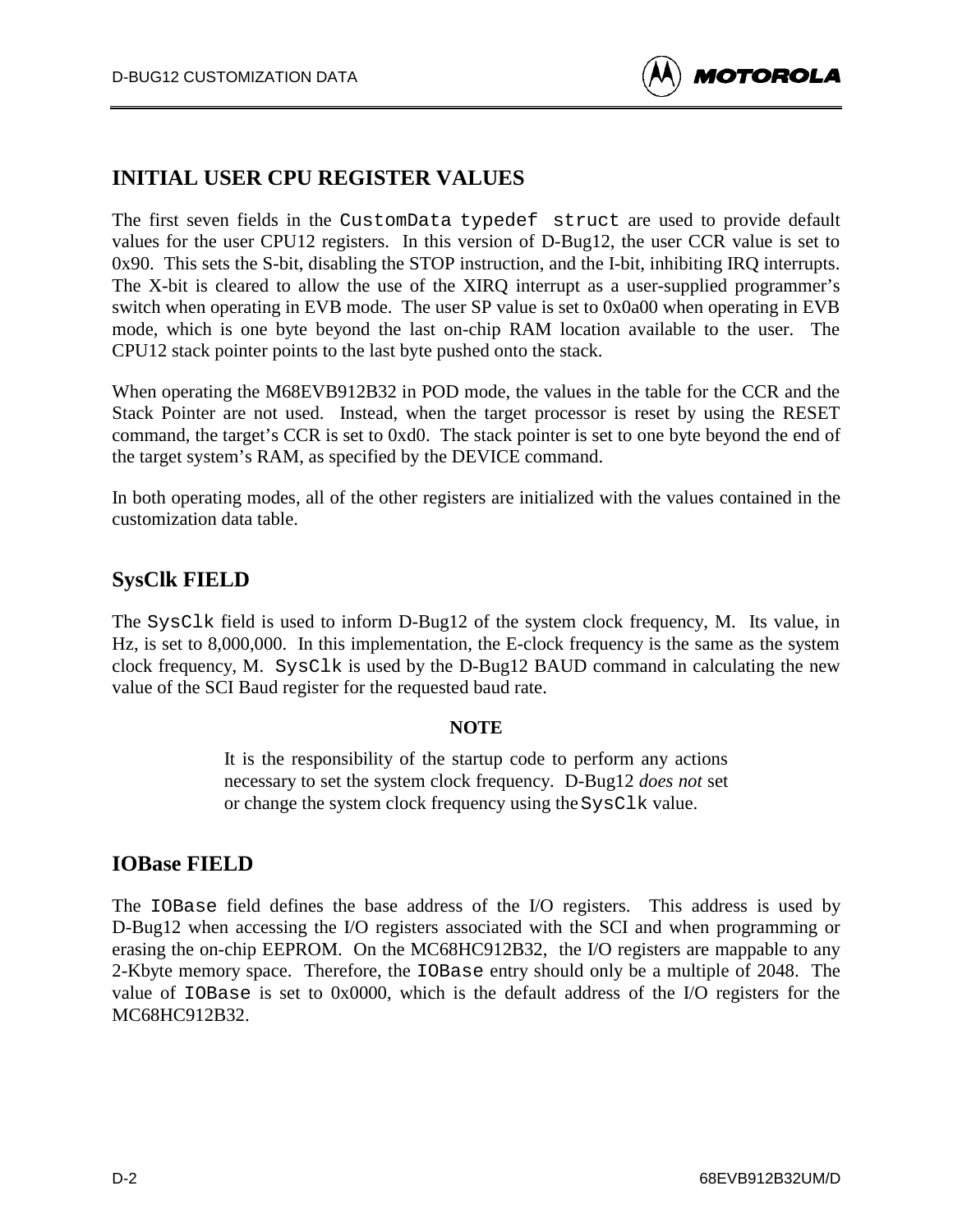

## **NOTE**

It is the responsibility of the startup code to set the base address of the I/O registers. D-Bug12 *does not* set or change the I/O register base address.

# **SCIBaudRegVal FIELD**

The SCIBaudRegVal field is used to set the initial baud rate of the SCI used for console I/O by D-Bug12. Note that the value in SCIBaudRegVal is written directly to the Baud register of the EVB being used for the SCI terminal interface..

Note that the value in SCIBaudRegVal is *not* the desired baud rate. The calculation of the actual baud rate is not made by D-Bug12 because of the possibility of an invalid Baud register value. Without a valid Baud register value during SCI initialization, D-Bug12 would have no way to inform the user that a problem exists. Not all combinations of baud rates and system clock frequencies produce a valid Baud register value. The formula used to calculate the Baud register value is:

 $SCIBaudRegVal = MCLK \div (16 * SCIBaudRate)$ 

The initial Baud register value for this version of D-Bug12 is 52 (0x0034). At a system clock frequency of 8.0 MHz, this sets the EVB-to-terminal baud rate at 9600 baud.

### **NOTE**

D-Bug12 takes care of initializing the SCI registers. The startup code should *not* initialize the SCI. The SCI data format is set to 8 data bits, 1-start bit, 1-stop bit, and no parity.

## **EEBase AND EESize FIELDS**

The EEBase and EESize fields are used to describe the base address and range of the M68HC12's on-chip byte-erasable EEPROM. This information is used by D-Bug12's WriteMem() function to determine when a byte is being written to the on-chip EEPROM. D-Bug12 then calls its WriteEEByte() function to program the data into the on-chip EEPROM. On the MC68HC912B32, the EEPROM base address is mappable to any 4-Kbyte memory space and resides in the upper 768 bytes of the 4k block. Therefore, the EEBase entry should only be a multiple of 0x1000. The value of EEBase is set to 0x0d00, which is the default base address of the on-chip EEPROM for the MC68HC912B32. The value of EESize is also set to 0x0300 (768), which is the size of the on-chip EEPROM. Setting the value of EESize to zero disables the WriteMem() function's ability to write to on chip EEPROM.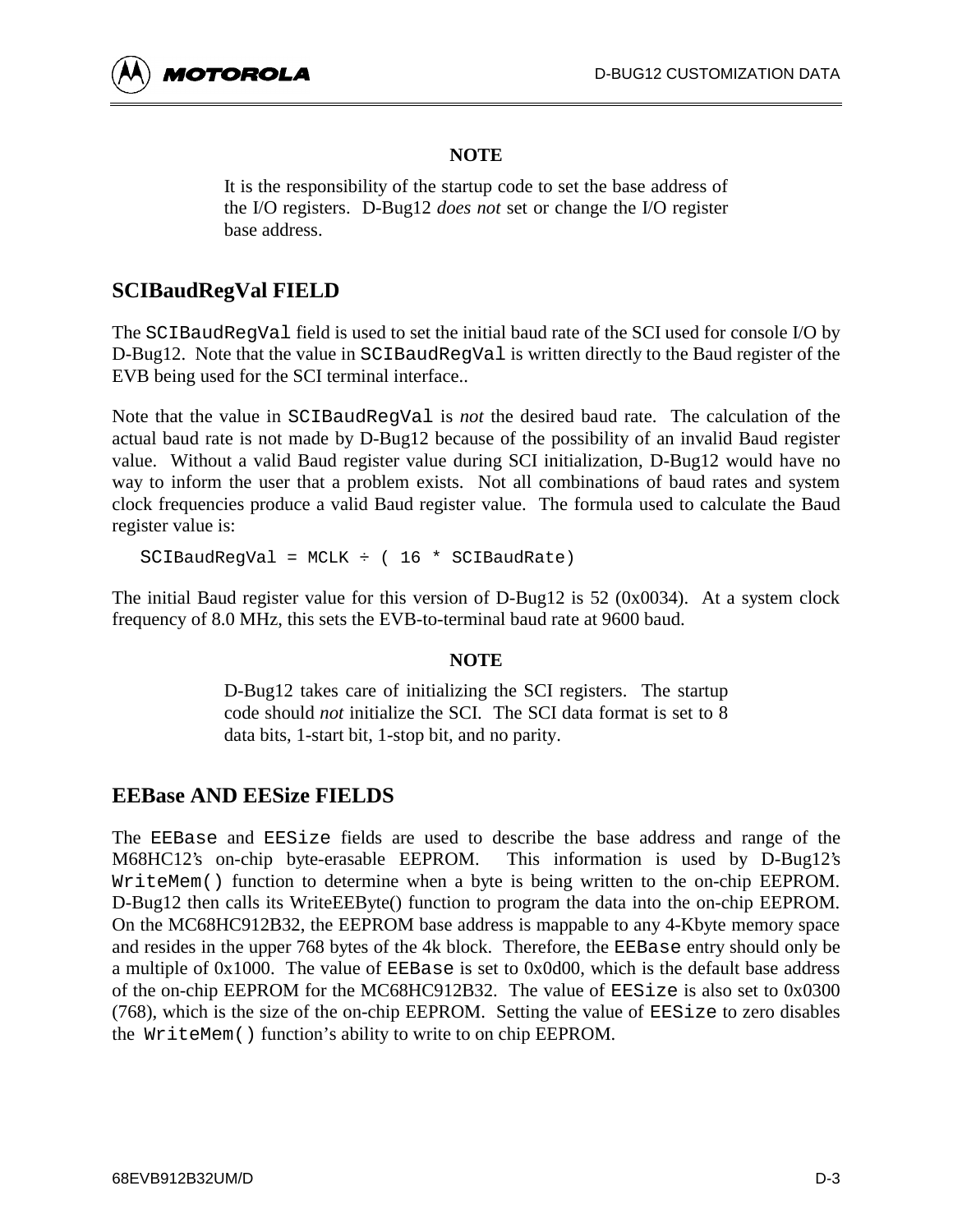

## **NOTE**

It is the responsibility of the startup code to set the base address of the EEPROM. D-Bug12 *does not* set or change the EEPROM base address.

# **EEPROM ERASE/PROGRAM DELAY FUNCTION POINTER FIELD**

The (void)(\* Delay)(void) field is a function pointer that points to an EEPROM program/erase delay routine. For the MC68HC912B32, the routine should produce a delay of 10 ms before it returns. The current implementation of the delay routine is nothing more than a software delay loop. The subroutine is located in the startup code area of the D-Bug12 Flash EEPROM from \$F700 to \$F77F.

# **AUXILIARY COMMAND TABLE ENTRIES**

The last two entries in this table provide a mechanism to extend D-Bug12's command set. The AuxCmdTableP points to an auxiliary command table, and AuxCmdCount contains the number of entries in the auxiliary command table. The table is an array of entries of type CmdTblEntry. Each CmdTblEntry in the auxiliary command table has the following structure:

```
typedef struct {
             /* pointer to the command string */
            const char *CommandStr;
            /* pointer to the function that implements the command */
             int (*ExecuteCmd)(int argC, char *argV[]);
            } CmdTblEntry, *CmdTblEntryP;
```
The first field is a character pointer to a null-terminated character array containing the command name. The command name string *must be in upper case*. The second field, a function pointer, points to a function that implements the new D-Bug12 command. The first parameter to this function is a count of the number of arguments that the command-line interpreter found on the command line. This count *includes* the command name itself The command line may contain no more than a total of 10 arguments. The second function parameter is a pointer to an array of type char \*. Each element points to one of the command-line parameters parsed by the command line interpreter.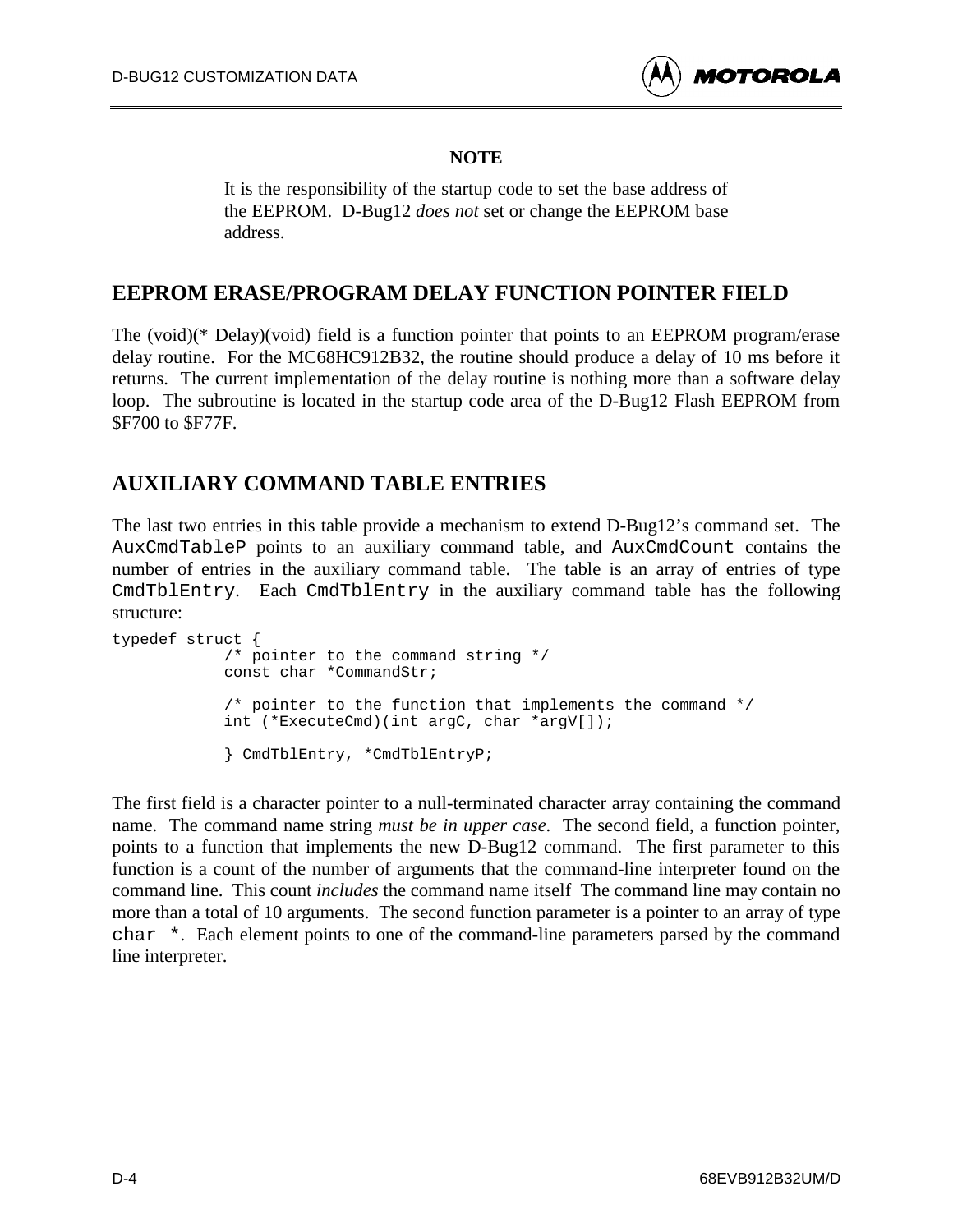

The function implementing the new command can report any error conditions to the user in one of two ways:

- If the error condition can be described by one of the error messages in the enumerated constant list below, the user-defined command should return the appropriate constant.
- If some other message text needs to be conveyed to the user, the command should communicate the error message directly to the user by using the printf() function, which is one of the available user-callable C functions. In this case, the user-defined command should return an error code of noErr.

```
enum Error {
noErr = 0, /* Define No Error */ WrongNumArgs = 6, /* Wrong Number of Arguments */
              BadStartAddress = 7, /* Invalid Starting Address */
              BadEndAddress = 8, /* Invalid Ending Address */
             StartEndError = 9, \frac{1}{3} Start Address Greater Than End Address */<br>BadHexData = 10, \frac{1}{3} \frac{1}{3} Invalid Hex Data */
                                   /* Invalid Hex Data */ DataSizeError = 11, /* Data Out Of Range */
            NoTargetWrite = 12, \frac{1}{2} Can't Write Target Memory */
             };
```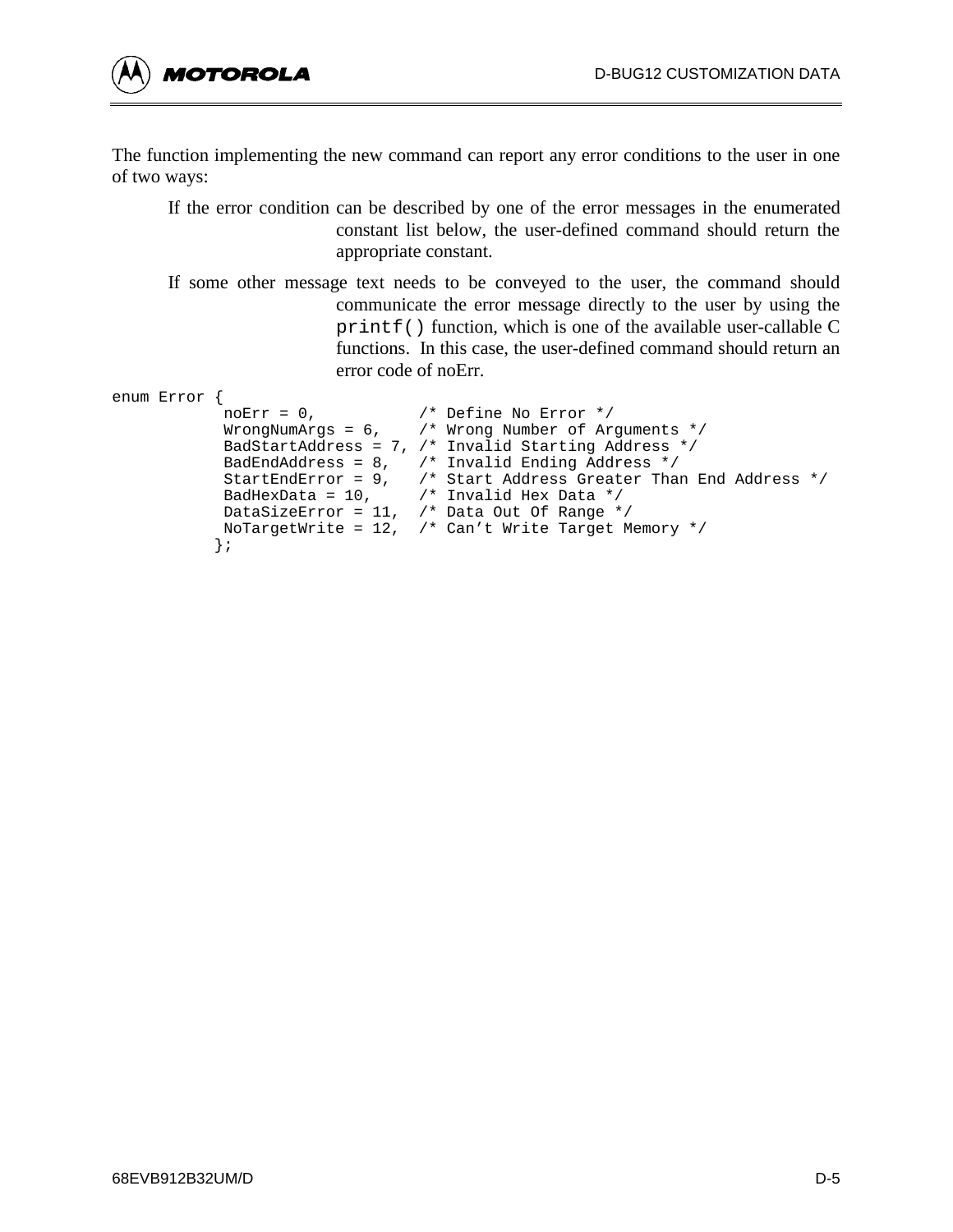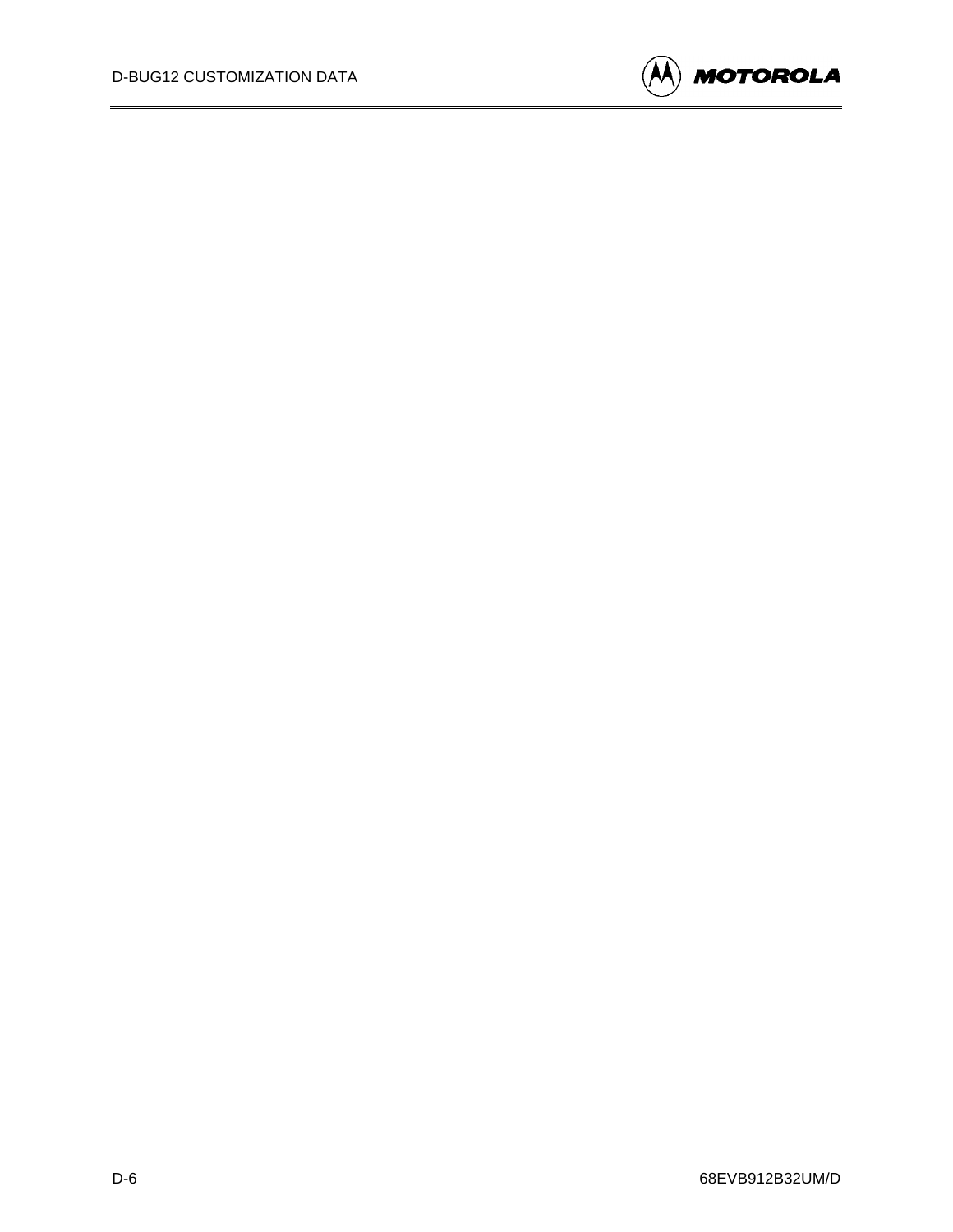

## **APPENDIX E**

## **EEPROM BOOTLOADER**

The EEPROM bootloader occupies 1 Kbyte of erase-protected Flash EEPROM starting at address \$FC00. It is invoked when the EVB is started in BOOTLOAD mode (W3-1 and W4-1).

The bootloader may be used to program user code into byte-erasable (byte-erasable) EEPROM starting at address \$0D00 and/or Flash EEPROM starting at address \$8000. The user program in Flash EEPROM may then serve as the "boot" (startup) code when the board is placed in EVB mode (W3-0 and W4-0) or POD mode (W3-0 and W4-1) and reset.

D-Bug12 is overwritten when using Flash EEPROM for user code. But since the bootloader itself cannot be overwritten, it is always available for loading new user code or reloading D-Bug12.

### **NOTES**

An additional 1 Kbyte of Flash EEPROM, starting at address \$F800, is reserved for future expansion of the bootloader. Thus, user code may only occupy the 30 Kbytes from \$8000 to \$F7FF.

Programs loaded and used in this manner cannot be used for true emulation of an application. Refer to the restrictions in section 3.9.

Use of the EEPROM bootloader is described in the following sections.

## **SERIAL S-RECORD BOOTLOADER**

The bootloader contains a serial S-Record loader that can load assembled code from the host computer into either Flash EEPROM or byte-erasable EEPROM. It uses the SCI for communications with the host computer via the EVB's RS-232C interface. The only special requirements for the host computer's communications program are:

- It must operate at 9600 baud.
- It must wait for the prompt string \*\*' (the ASCII asterisk character) before sending a line of text to the EVB. This "handshaking" is necessary because of the variable amount of time required to program each S-Record into byte-erasable or Flash EEPROM. Byte-erasable EEPROM requires 10 ms per byte. Flash EEPROM typically requires less than 180 µs per byte but can take as long as 3.5 ms.

When the EVB is restarted with jumpers W3 and W4 set for BOOTLOAD mode, the EEPROM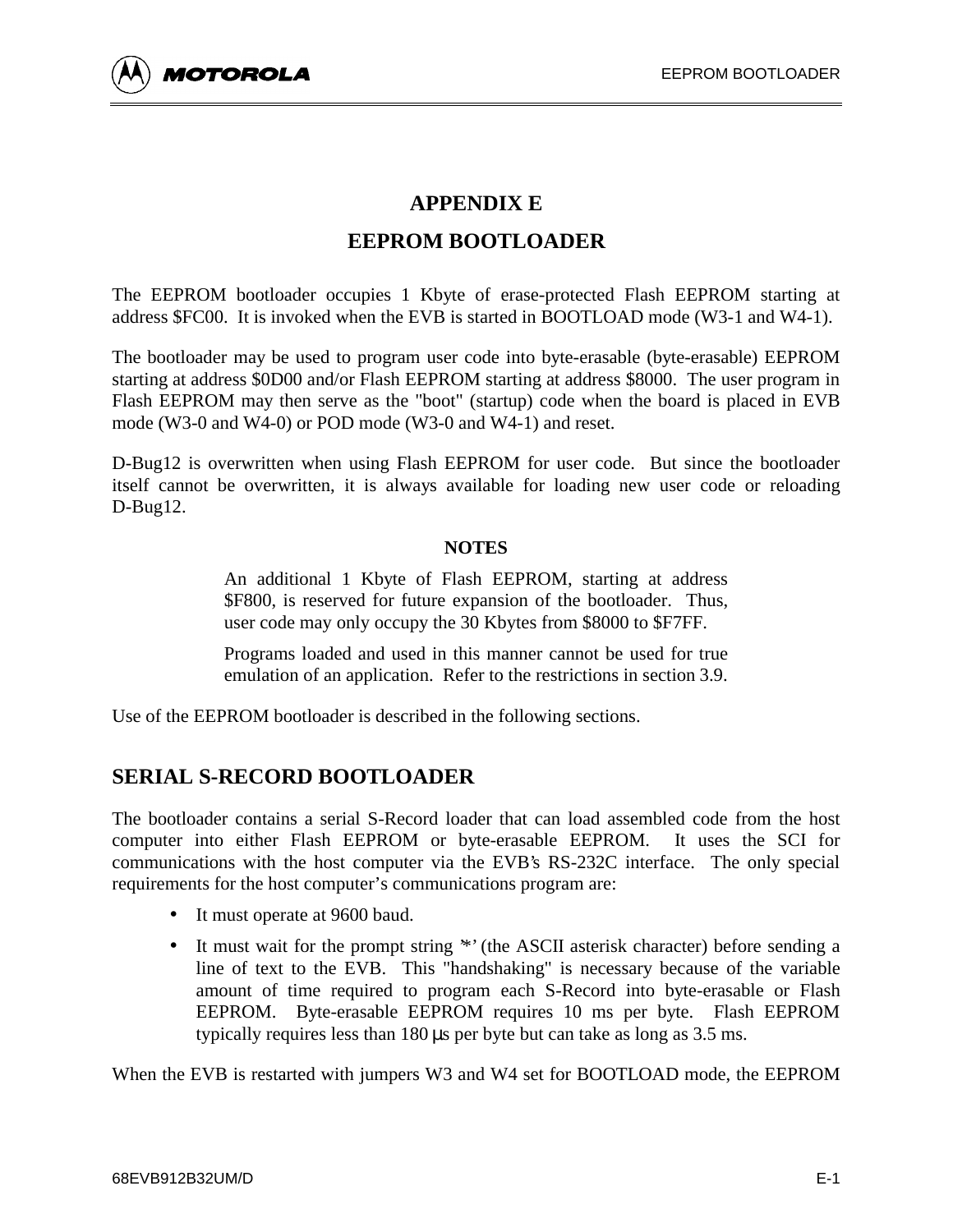bootloader executes immediately. The bootloader's prompt appears on the host terminal:

(E)rase, (P)rogram or (L)oadEE:

Select the desired function by typing an upper- or lower-case "E", "P", or "L".

## **NOTES**

Before selecting the Erase or Program function, apply Vpp to the EVB via header W8. Then move the jumper on header W7 to position 1-2. After programming is completed, remove Vpp and return W7 to position 2-3.

The starting address of the user code *must* be placed in the reset vector position (\$F7FE) of the alternate reset/interrupt vector jump table. For more information, see **Vector Jump Table: Interrupt and Reset Addresses** on page E-4.

The bootloader cannot be used with S-Records containing a code/data field longer than 64 bytes (S-Record length field greater than 67 bytes). Longer S-Records will cause the bootloader to crash and/or program incorrect data into EEPROM.

S-Records may contain ASCII "CR" and/or "LF" characters.

### **CAUTION**

If an Erase or Program operation is unsuccessful after one or two attempts, check the Vpp connection on header W8 and measure the value of Vpp to verify compliance with the *MC68HC912B32 Electrical Specifications Supplement*. A Vpp voltage lower than that specified may cause the erase or program operation to fail. A Vpp voltage higher than that specified *may cause permanent damage to the device*.

### **(E)rase**

This selection causes a bulk erase of Flash EEPROM except for the erase-protected area starting at address \$F800, which contains the bootloader program, the area reserved for bootloader expansion, and the reset/interrupt vector table. After the erase operation, a verify operation checks for proper erasure of all locations.

If the erase operation was successful, the message "Erased" is displayed, and the bootloader's prompt is redisplayed.

If any locations were found to contain a value other than \$FF, the message "Not Erased" is displayed, and the bootloader's prompt is redisplayed. If an error occurs, see the above **CAUTION**.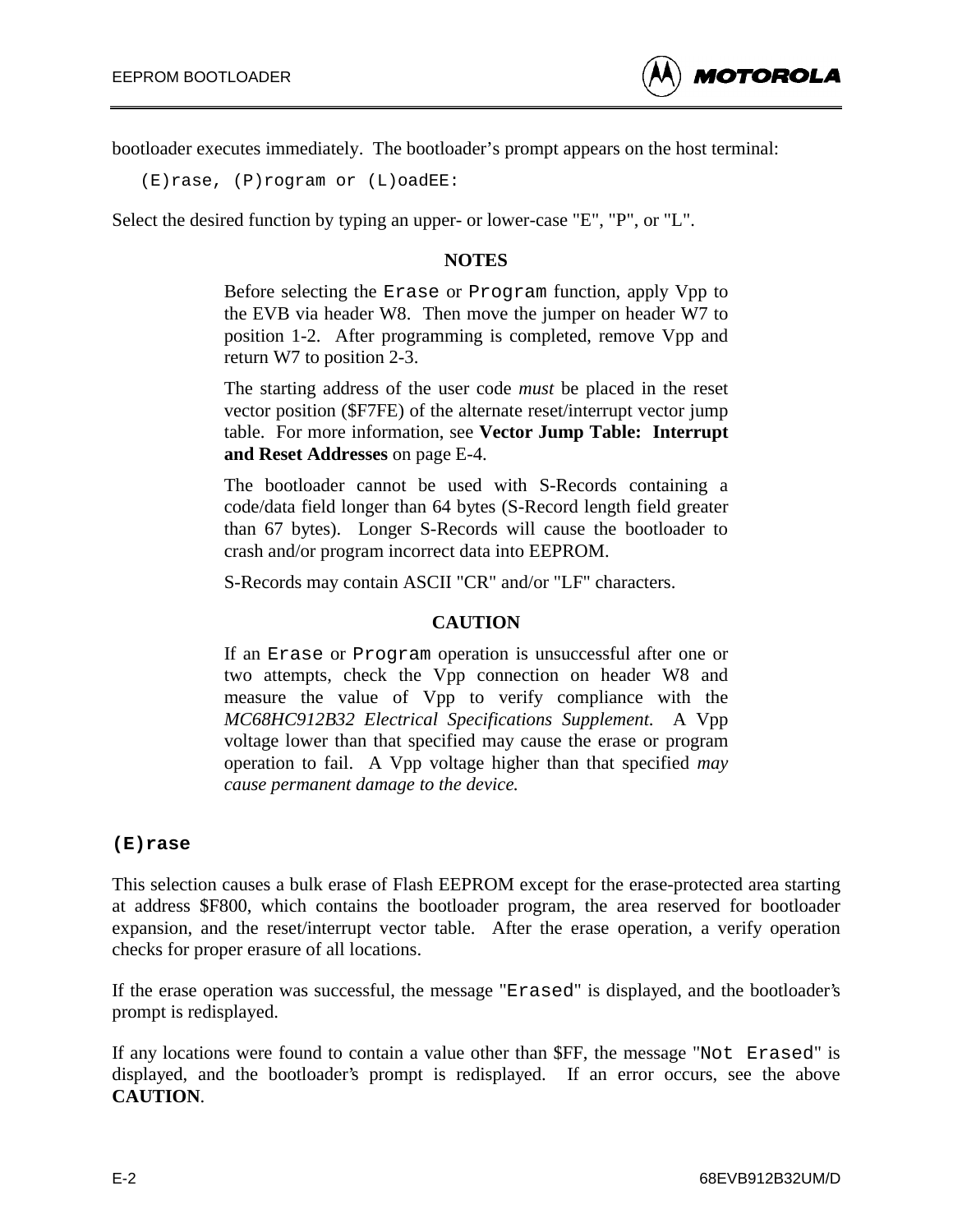

## **(P)rogram**

In Flash programming mode, the bootloader sends an ASCII "\*" (asterisk character) to the host computer, indicating that it is ready to receive an S-Record. The host then sends a single S-Record and waits for the "\*" prompt from the bootloader before sending the next S-Record.

This process is repeated until the bootloader receives an end-of-file (S9) record from the host computer. If no S9 record is received, the bootloader continues to wait for another S-Record indefinitely. In this situation, the EVB must be reset to return to the bootloader's prompt (S-Records already loaded into Flash EEPROM are unaffected by the missing S9 record; reprogramming is not necessary).

If a Flash EEPROM location fails to program properly, the message "Not Programmed" is displayed, and the bootloader's prompt is redisplayed.

If an error occurs during programming, see the **CAUTION** on page E-3. If errors persist, the problem may be caused by an S-Record containing data that is outside the range of the available Flash EEPROM. The S-Record data must be within the range \$8000 - \$F7FF.

## **(L)oadEE**

This selection causes a bulk erase of byte-erasable EEPROM in the address range \$0D00 - \$0FFF. After the erase operation, a verify operation checks for proper erasure of all locations. If any locations were found to contain a value other than \$FF, the message "Not Erased" is displayed, and the bootloader's prompt is redisplayed.

If the erase operation was successful, the bootloader sends an ASCII "\*" (asterisk character) to the host computer, indicating that it is ready to receive an S-Record. The host then sends a single S-Record and waits for the "\*" prompt from the bootloader before sending the next S-Record.

This process is repeated until the bootloader receives an end-of-file (S9) record from the host computer. If no S9 record is received, the bootloader continues to wait for another S-Record indefinitely. In this situation, the EVB must be reset to return to the bootloader's prompt (S-Records already loaded into EEPROM are unaffected by the missing S9 record; reprogramming is not necessary).

In case of errors during the  $(L)$  oad EE procedure, repeat the process several times. If the errors persist, it is possible that the MCU may be damaged.

## **VECTOR JUMP TABLE: INTERRUPT AND RESET ADDRESSES**

The CPU's interrupt and reset vectors are located in the erase-protected area of Flash EEPROM and thus cannot be reprogrammed with the S-Record bootloader.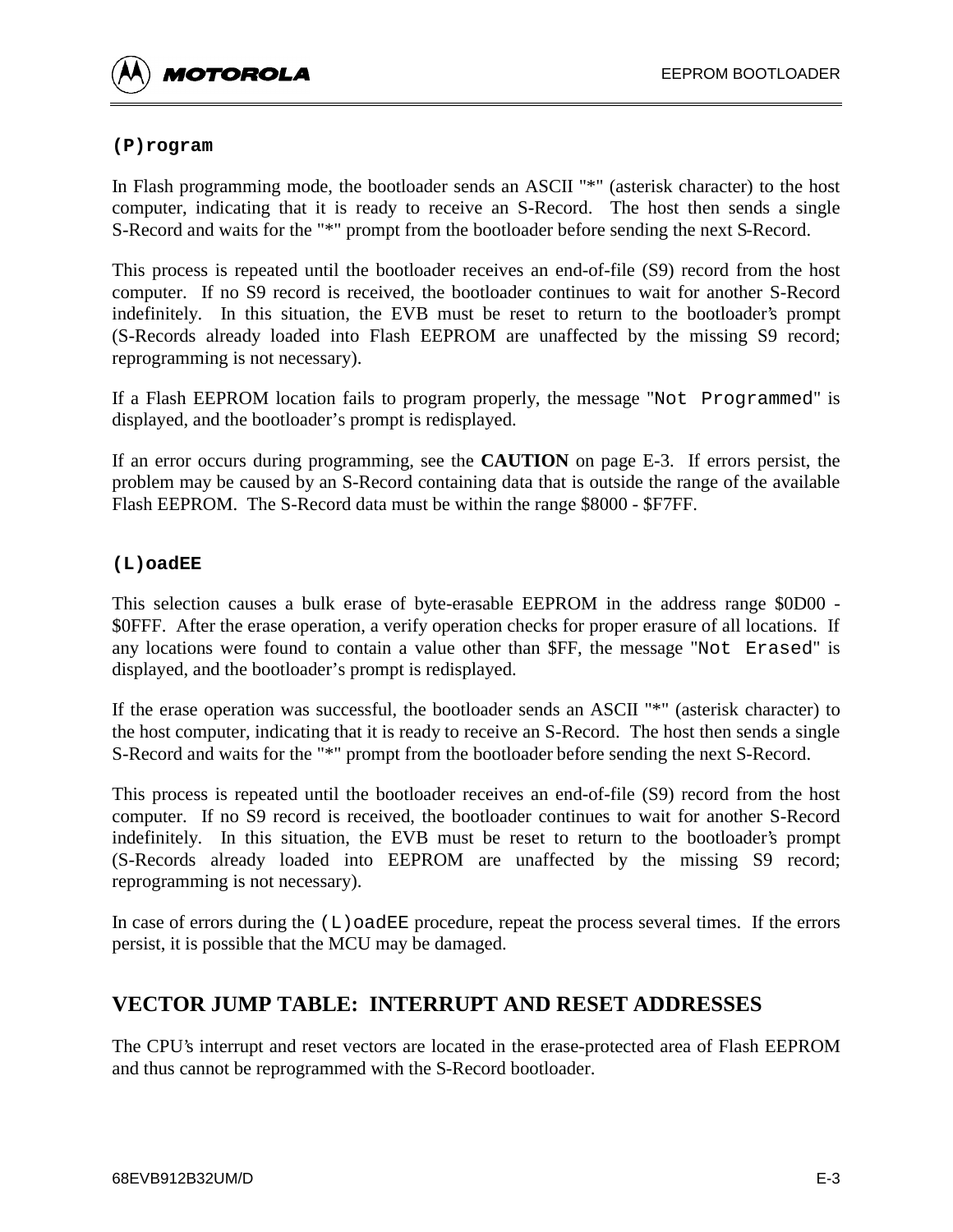To allow the user code to specify interrupt and reset addresses, each member of the eraseprotected vector table starting at address \$FFC0 contains a *pointer* to a vector jump table, which is located in user-programmable Flash EEPROM starting at address \$F7C0.

Each entry in the vector jump table occupies two bytes of memory, which is adequate for the addresses of user reset and interrupt service routines. The interrupt vector mapping is shown in the table below.

| <b>Vector Address</b>  | <b>CPU Interrupt</b>       | <b>Jump Table Address</b> |
|------------------------|----------------------------|---------------------------|
| <b>\$FFC0 - \$FFCF</b> | reserved                   | <b>\$F7C0 - \$F7CF</b>    |
| \$FFD0                 | <b>BDLC (J1850)</b>        | \$F7D0                    |
| \$FFD2                 | <b>ATD</b>                 | <b>\$F7D2</b>             |
| \$FFD4                 | reserved                   | <b>\$F7D4</b>             |
| \$FFD6                 | <b>SCIO</b>                | <b>\$F7D6</b>             |
| \$FFD8                 | <b>SPI</b>                 | <b>\$F7D8</b>             |
| <b>SFFDA</b>           | Pulse Acc. Input Edge      | \$F7DA                    |
| \$FFDC                 | Pulse Acc. Overflow        | \$F7DC                    |
| \$FFDE                 | <b>Timer Overflow</b>      | \$F7DE                    |
| \$FFE0                 | <b>Timer Channel 7</b>     | <b>\$F7E0</b>             |
| \$FFE2                 | Timer Channel 6            | <b>\$F7E2</b>             |
| \$FFE4                 | Timer Channel 5            | $\overline{\$F7E4}$       |
| \$FFE6                 | <b>Timer Channel 4</b>     | <b>\$F7E6</b>             |
| \$FFE8                 | <b>Timer Channel 3</b>     | <b>\$F7E8</b>             |
| \$FFEA                 | <b>Timer Channel 2</b>     | \$F7EA                    |
| \$FFEC                 | <b>Timer Channel 1</b>     | \$F7EC                    |
| \$FFEE                 | Timer Channel 0            | \$F7EE                    |
| \$FFF0                 | <b>Real Time Interrupt</b> | <b>\$F7F0</b>             |
| \$FFF2                 | <b>IRQ</b>                 | <b>\$F7F2</b>             |
| \$FFF4                 | <b>XIRQ</b>                | <b>\$F7F4</b>             |
| \$FFF6                 | SWI                        | <b>\$F7F6</b>             |
| \$FFF8                 | Illegal Opcode Trap        | <b>\$F7F8</b>             |
| \$FFFA                 | <b>COP Failure Reset</b>   | \$F7FA                    |
| \$FFFC                 | Clock Mon. Fail Reset      | \$F7FC                    |
| \$FFFE                 | Reset                      | \$F7FE                    |

## **RELOADING AND CUSTOMIZING D-BUG12**

D-Bug12 should be reloaded into Flash EEPROM when:

- user code has been programmed into Flash EEPROM, and it is desired to restore D-Bug12 as the boot program
- upgrading to a newer version of D-Bug12
- modifying the D-Bug12 startup code or customization data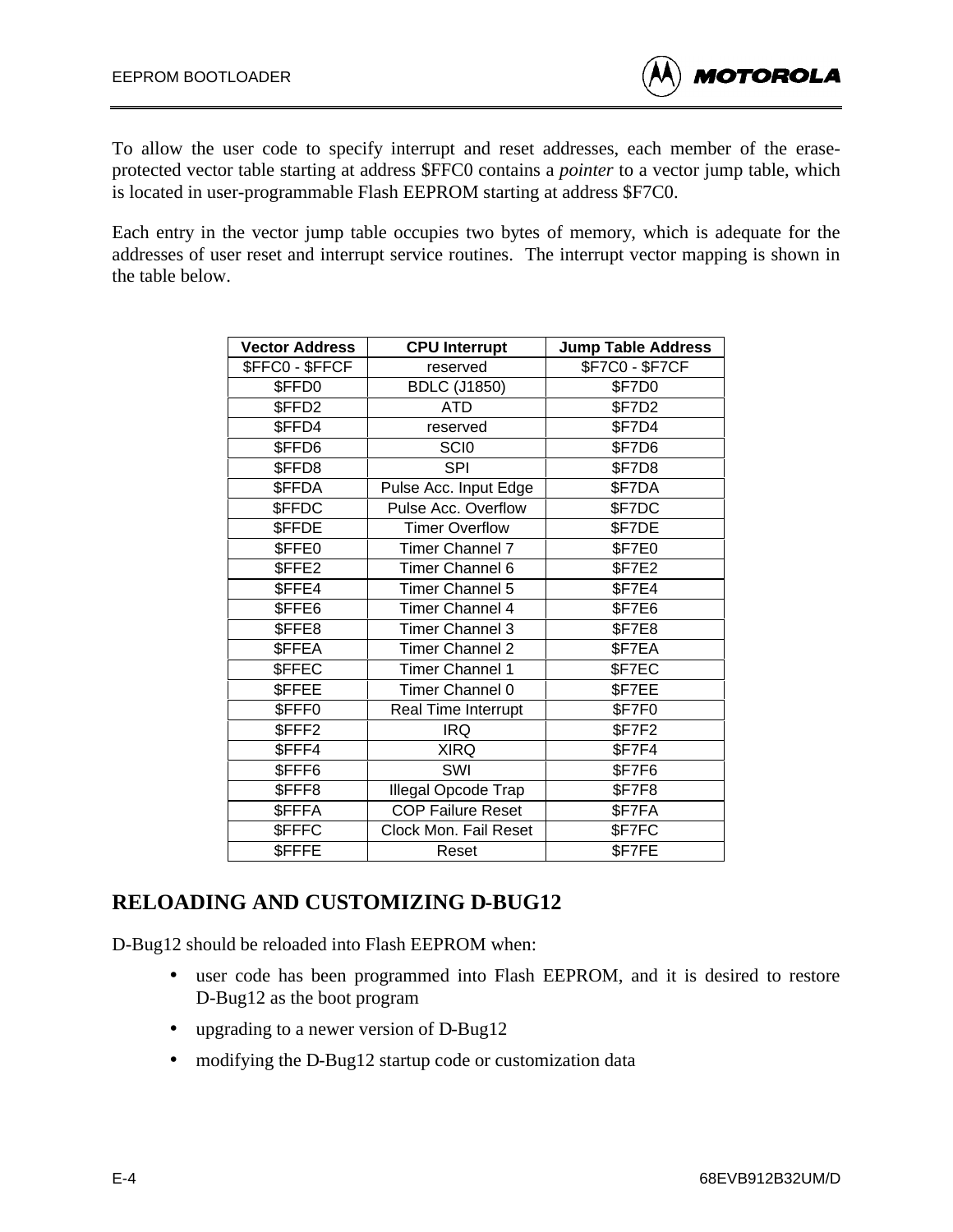

### **Obtaining D-Bug12 Upgrades**

Upgrades to D-Bug12 are made available for electronic downloading. S-Record files containing the latest version may be obtained from Motorola Advanced Microcontroller Division at the following locations:

BBS (512) 891-3733 (FREE) Telnet/FTP — freeware.aus.sps.mot.com World Wide Web - http://freeware.aus.sps.mot.com

## **Reloading D-Bug12**

Whether reloading D-Bug12 from an upgrade file or from the file shipped with the EVB package (on the IASM12 diskette), the S-Record file requires editing before programming it into Flash EEPROM. This is necessary to remove the S-Records containing the bootloader and vectors, which reside in erase-protected areas of Flash EEPROM. Failure to remove them will cause errors.

Using a text editor, prepare the D-Bug12 S-Record file as follows:

- 1. Search for the S-Record line that begins with "S123FC00".
- 2. Delete this line and *all* remaining S-Records *except for* the last line in the file, which is the S9 end-of-file record.

This removes the bootloader program and vector table from the file.

3. Make sure that no blank lines remain in the file, as they may cause the loading process to fail.

The S-Record file may now be programmed into Flash EEPROM, using the "E" and "P" bootloader procedures described in **Serial S-Record Bootloader** on page E-1.

### **Customizing D-Bug12**

Two areas within D-Bug12 may be customized by the user:

- customization data located from \$F6C0 \$F6FF. This area contains default data parameters that D-Bug12 uses for device initialization (e.g.., baud rate for the communications interface).
- startup code from  $F700 F77F$ . This area contains program code used by D-Bug12 to initialize the MC68HC912B32's hardware.

**Appendix C D-Bug12 Startup Code** and **Appendix D D-Bug12 Customization Data** contain detailed explanations and source listings for these two areas.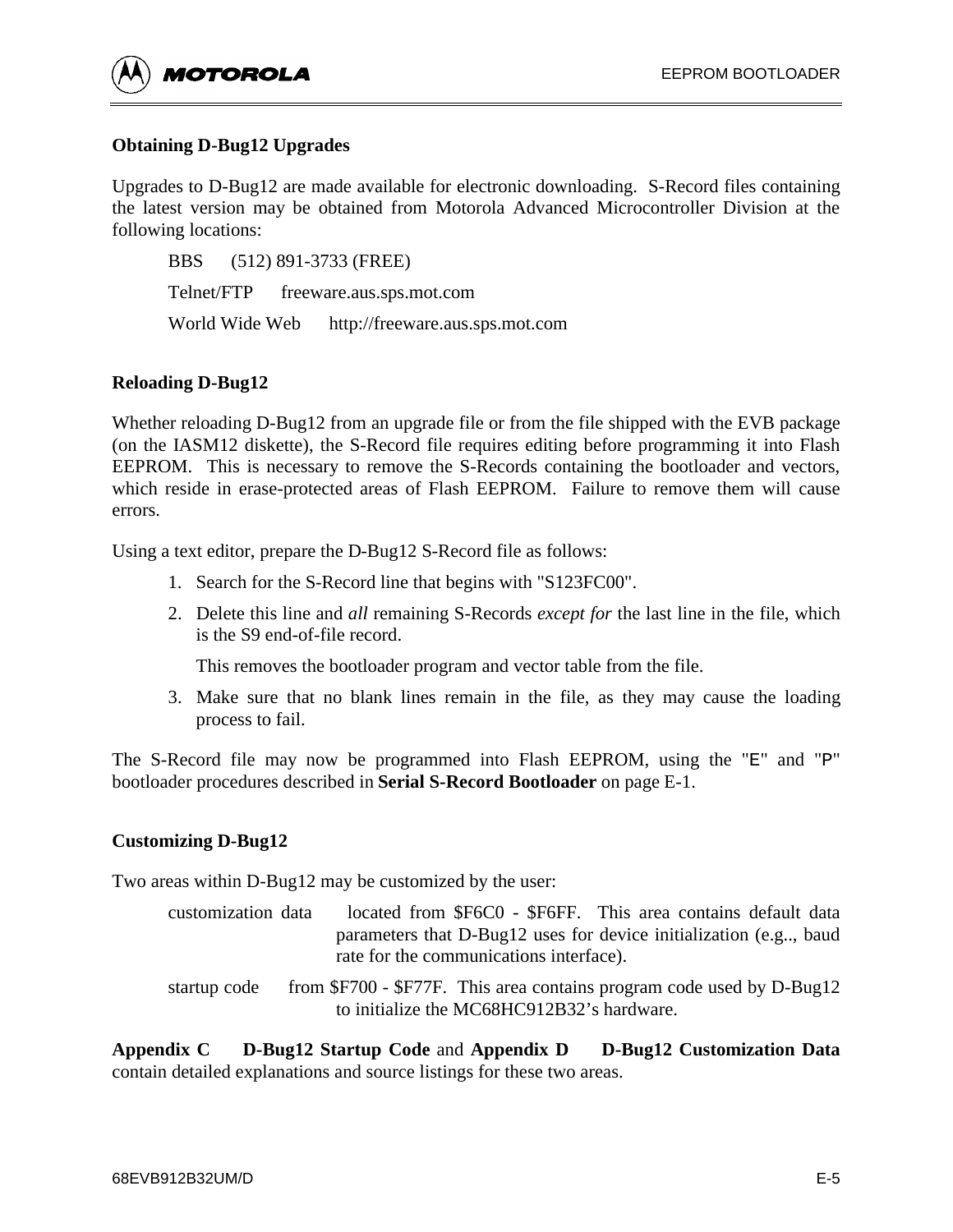First, generate S-Record files for the new data, using an M68HC12-compatible assembler or C compiler.

Next, prepare the D-Bug12 S-Record file for loading and add the customized S-Records to it. Using a text editor, perform the following steps:

- 1. Search for the S-Record line that begins with "S123FC00".
- 2. Delete this line and *all* remaining S-Records *except for* the last line in the file, which is the S9 end-of-file record.

This removes the bootloader program and vector table from the file.

- 3. Search for the S-Record line that begins with "S120F6C0". *Replace* this line with the S-Record containing the new customization data.
- 4. Search for the S-Record line that begins with "S123F700". *Replace* this line *and* the next one, "S11FF720", with the S-Records containing the new startup code.
- 5. Make sure that no blank lines remain in the file, as they may cause the loading process to fail.

The S-Record file may now be programmed into Flash EEPROM, using the "E" and "P" bootloader procedures described in **Serial S-Record Bootloader** on page E-1.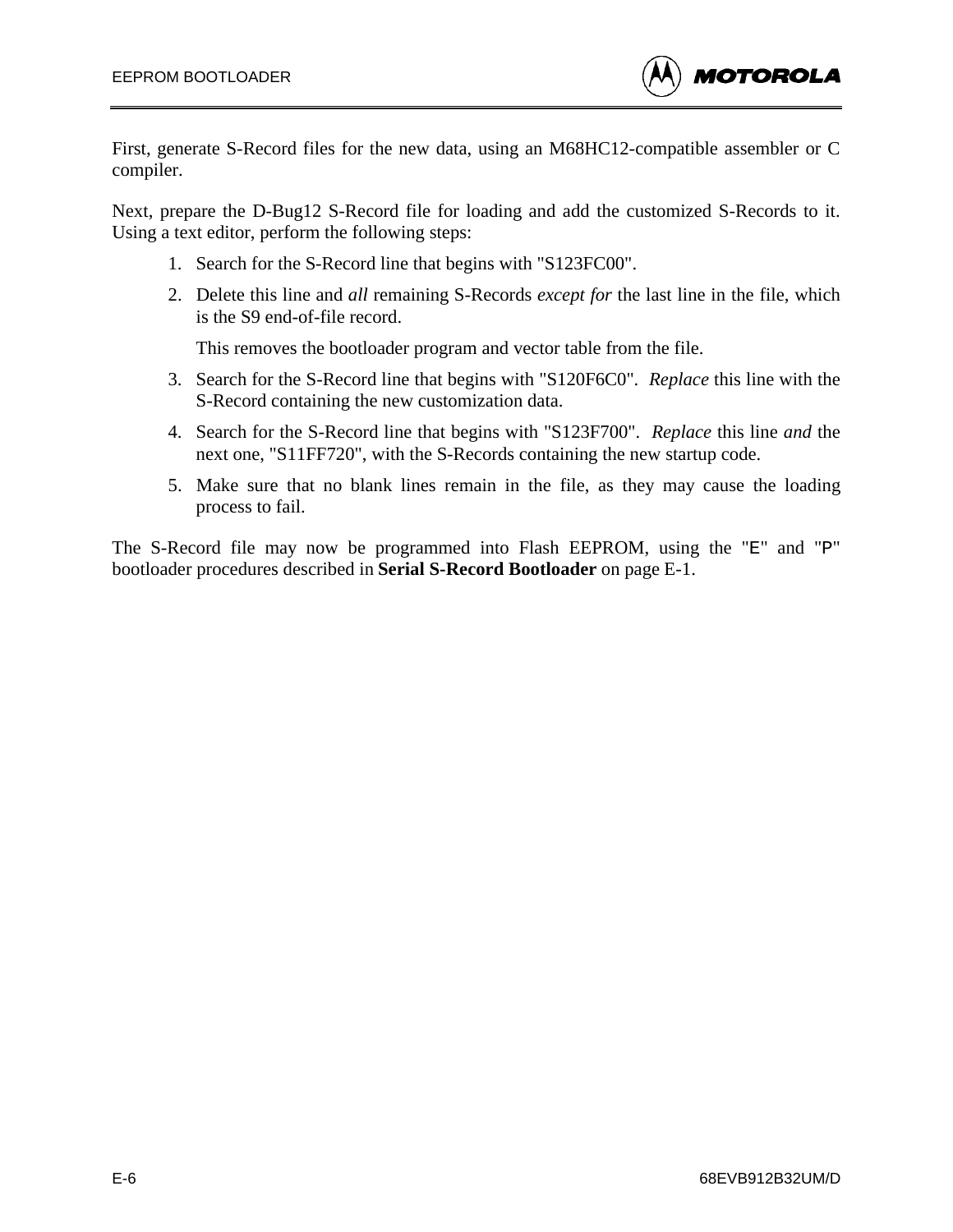

## **INDEX**

### **—A—**

ASM command, 3-11 assembler program, 1-5, 2-4, 3-54 single-line (D-Bug12), 3-11

### **—B—**

background debug mode (BDM) as user interface, 1-5, 1-6, 2-3 interface connectors, 4-6 target-system interface, 3-2 BAUD command, 3-14 BF command, 3-15 BOOTLOAD mode, 3-3, 3-6, E-1 bootloader, EEPROM, E-1 BR command, 3-16 BULK command, 3-18 bulletin boards, 1-8, E-5 byte-erasable EEPROM. *See* EEPROM

### **—C—**

CALL command, 3-19 clock external input, 4-6 on-board, 4-6 code generation, 1-5, 3-54 modifying D-Bug12, E-5 commands, D-Bug12 ASM — Assembler/Disassembler, 3-11 BAUD — Set Baud Rate, 3-14 BF — Block Fill, 3-15 BR — Breakpoint Set, 3-16 BULK — Bulk Erase EEPROM, 3-18 CALL — Call Subroutine, 3-19 DEVICE — Specify Target MCU Device, 3-20 EEBASE — Specify Target EEPROM Base Address, 3- 23 FBULK — Erase Target Flash EEPROM, 3-25 FLOAD — Program Target Flash EEPROM, 3-27 G — Go Execute a User Program, 3-29  $G$  - Go Till, 3-30 HELP — Onscreen Help Summary, 3-31 LOAD — Load S-Record File, 3-33 MD — Memory Display, 3-34 MDW — Memory Display, Word, 3-35 MM — Memory Modify, 3-36 MMW — Memory Modify, Word, 3-38 MOVE — Move Memory Block, 3-40

NOBR — Remove Breakpoints, 3-41 RD — Register Display, 3-42 REGBASE — Specify Target EEPROM Register Address, 3-43 REGISTER NAME — Modify Register Value, 3-52 RESET — Reset Target MCU, 3-45 RM — Register Modify, 3-46 STOP — Stop Execution on Target MCU, 3-47  $T - Trace$ , 3-48 UPLOAD — Display Memory, S-Record Format, 3-50 VERF — Verify S-Record File against Memory, 3-51 communications, BDM, 1-5, 1-6, 2-3, 3-2, 4-6 communications, EVB-host baud rate, 2-5, 3-14 limitations, 3-57 parameters, 2-4 SCI port, 2-2 software, 1-6, 2-4, B-1 configuration D-Bug12, D-1, E-5 EVB, 2-1 jumpers, 4-1 connectors locations, 1-3, 1-4 P1 — SCI RS-232C port, 2-2, 2-3 P2, P3, P4, P6 — MCU access, 1-5, 4-7 P5 — power input, 2-2, 4-4 types, 4-1  $W15$  — external reset, 4-6 W<sub>16</sub> — external clock, 4-6  $W8 - Vpp$ , E-2 W9, W12 — BDM interface, 4-6 **CPU** instruction translation, 3-11, 3-12 modes, 4-5 registers. *See* registers type. *See* MCU customer support, 1-8

### **—D—**

D-Bug12 aborting a user program, 3-6 command set, 3-8, 3-10 command-line format, 3-7 commands. *See* commands, D-Bug12 configuration requirements, 1-5, 2-1 customization data, D-1 customizing, E-5 description, 1-4, 1-6, 3-7 generating user code, 1-5, 3-11, 3-54 limitations imposed by, 3-55 memory usage, 3-54, 3-55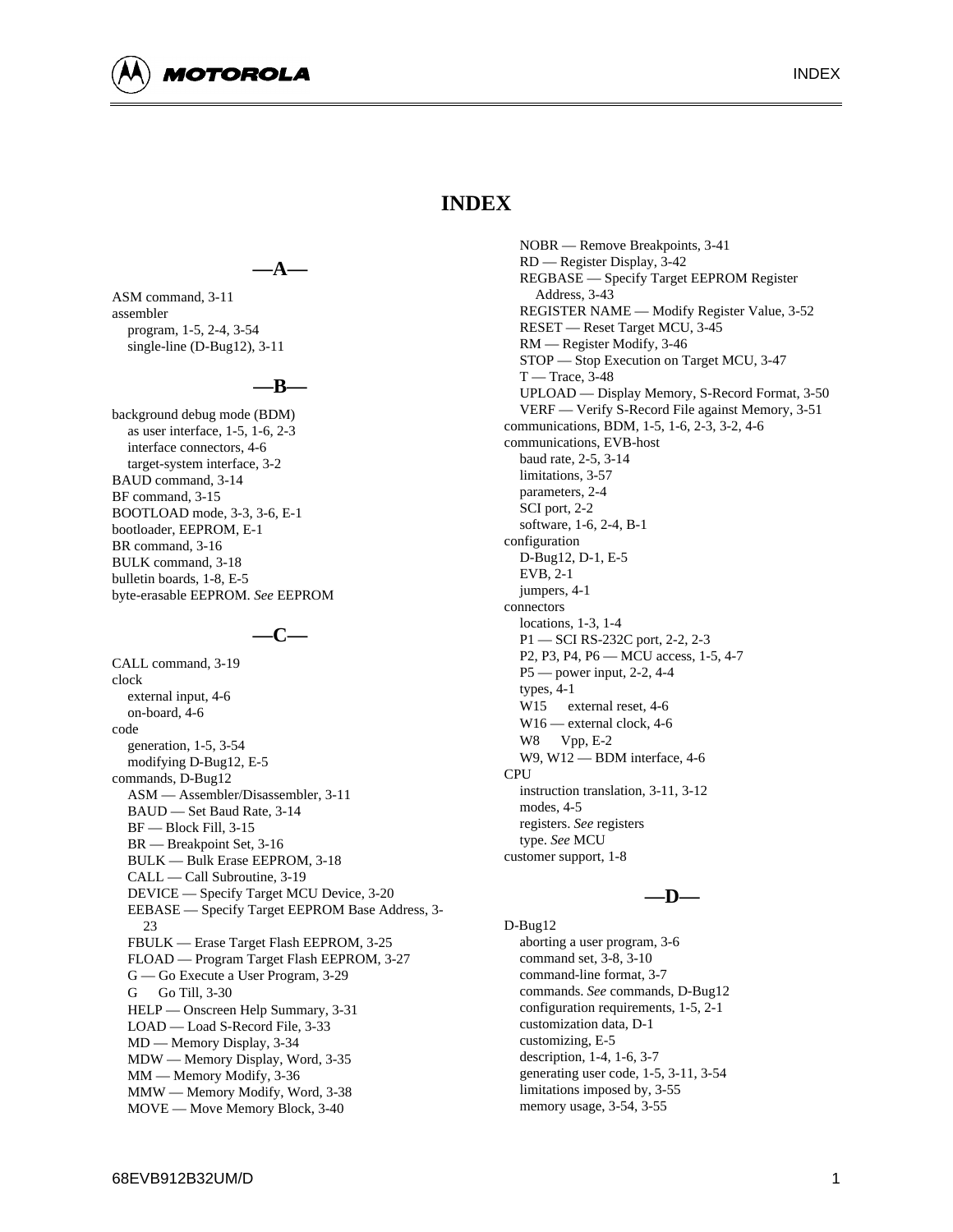operating, 3-4 reloading, E-5 resetting, 3-6 stack pointer, 3-55 starting, 3-3 startup code, C-1 startup modes, 1-5, 2-1, 3-3 terminal interface, 1-5 upgrades, E-5 DEVICE command, 3-20

#### **—E—**

EEPROM. *See also* memory bootloader, E-1 byte-erasable defined, 1-5 map, 3-55 erasing, 3-18, 3-25, E-1 Flash defined, 1-5 map, 3-55 low-voltage protection, 4-6 operating modes, 1-4, 1-5, 2-1 programming, 3-27, 3-33, 3-54, E-1 starting execution from, 3-1, 3-3, E-1 usage, 3-54, 4-5 evaluation board. *See* EVB EVB component placement, 1-3 configuring, 2-1 description, general, 1-1 description, hardware, 4-1 features, 1-1 firmware. *See* D-Bug12 functional overview, 1-4 operating modes BOOTLOAD, 3-3, 3-6 EVB, 3-1, 3-4 JUMP-EEPROM, 3-1, 3-4 POD, 3-2, 3-5 operating procedures, 3-4 packing list, 2-1 restrictions on use, 3-55 specifications, 1-7 startup procedure, 3-3 unpacking, 2-1 EVB mode, 3-1, 3-4

### **—F—**

FBULK command, 3-25 file transfers, 3-33, 3-51, 3-54, B-1 firmware. *See* D-Bug12 Flash EEPROM. *See* EEPROM FLOAD command, 3-27

**—G—**

MOTOROLA

G command, 3-29 GT command, 3-30

### **—H—**

headers connector, 4-1. *See also* connectors cut-trace, 4-1 description, 4-1, 4-2 jumper, 4-1. *See also* jumper settings HELP command, 3-31

### **—I—**

IASM12 assembler, 1-5, 2-4, 3-54

### **—J—**

JUMP-EEPROM mode, 3-1, 3-4 jumper settings, 1-2, 4-1, 4-2

## **—L—**

LOAD command, 3-33 low voltage inhibit (LVI), 4-6

### **—M—**

M68EVB912B32 Evaluation Board. *See* EVB MC68HC912B32 Microcontroller Unit. *See* MCU **MCU** access interface, 1-5, 4-7 description, 4-5 location, 1-3 modes, 4-5 restrictions on use, 1-6, 3-54, 3-55 type, 1-7, 4-5 MCUasm assembler, 1-5, 2-4 MD command, 3-34 MDW command, 3-35 memory. *See also* EEPROM, RAM limitations, 3-54, 3-56 map, 3-54, 3-55 microcontroller unit. *See* MCU MM command, 3-36 MMW command, 3-38 modes, CPU, 4-5 modes, operating. *See* EVB modes monitor program. *See* D-Bug12 MOVE command, 3-40

### **—N—**

NOBR command, 3-41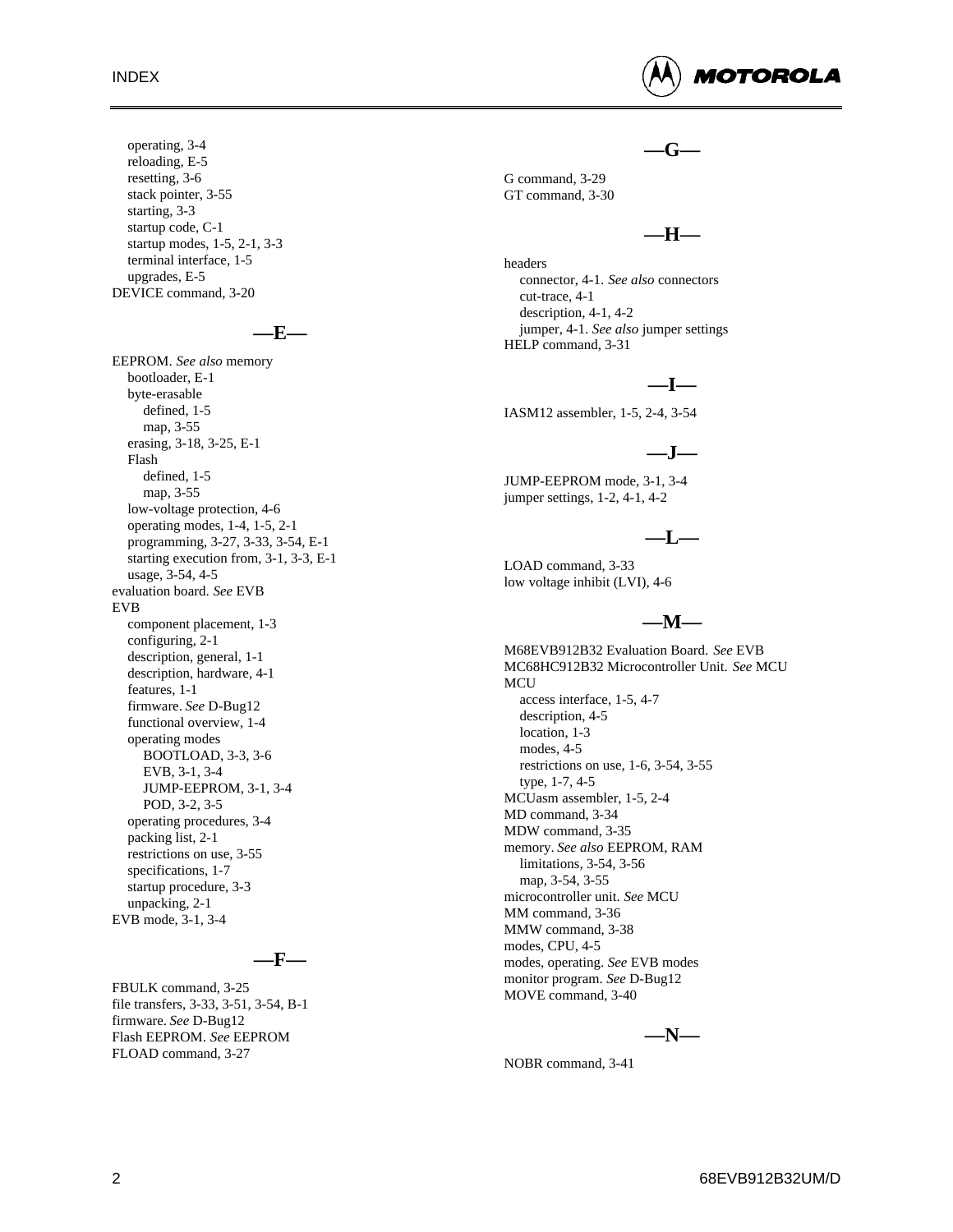

## **—P—**

P1 — SCI RS-232C port, 2-2, 2-3 P2, P3, P4, P6 — MCU access, 1-5, 4-7 P5 — power input, 2-2, 4-4 packing list, 2-1 POD mode, 3-2, 3-5 power distribution, 4-4, 4-7 input circuit and protection, 4-4 input connector, P5, 2-2 low-voltage inhibit, 4-6 supply, connecting to, 2-2 supply, requirements, 1-6, 1-7 printed circuit board description, 4-1 layout, 1-3, 1-4 program abort, 3-6, D-2 prototype area, 1-5, 4-7

parameters, 3-2 programming, 3-3 terminal baud rate, 2-5, 3-14 cabling, 2-3 communications parameters, 2-4 communications software, 1-6, 2-4, B-1 connectors, 2-2 interface circuitry, 4-5 limitations, 3-57 requirements, 1-6 SCI port, 1-5, 2-2, 4-5 setup, 2-2, 2-4, 4-5

### **—U—**

UPLOAD command, 3-50

#### **—V—**

vectors jump table, E-3 memory area, 3-55 VERF command, 3-51

#### **—R—**

RAM. *See also* memory map, 3-55 usage, 3-54, 4-5 RD command, 3-42 REGBASE command, 3-43 REGISTER NAME command, 3-52 registers, 3-16, 3-19, 3-29, 3-30, 3-42, 3-46, 3-48, 3-52, 3- 55, D-1 reset, 1-5, 2-1, 2-5, 3-6, 4-5, 4-6 RESET command, 3-45 RM command, 3-46 ROM. *See* EEPROM RS-232C interface, 2-2, 3-56

### **—S—**

S1. *See* switches SCI port baud rate, 3-14 configuration, 2-2 usage, 1-5, 1-6, 2-2, 2-3, 3-56 serial communications interface. *See* SCI port Serial Debug Interface (SDI), 1-5, 1-6, 2-3, 4-7 specifications, EVB, 1-7 S-Records, 3-33, 3-51, A-1 STOP command, 3-47 switches, 1-5 locations, 1-3  $S1$  — reset, 3-6

#### **—T—**

T command, 3-48 target BDM interface, 3-2 execution control, 3-3 MCU type, 3-2